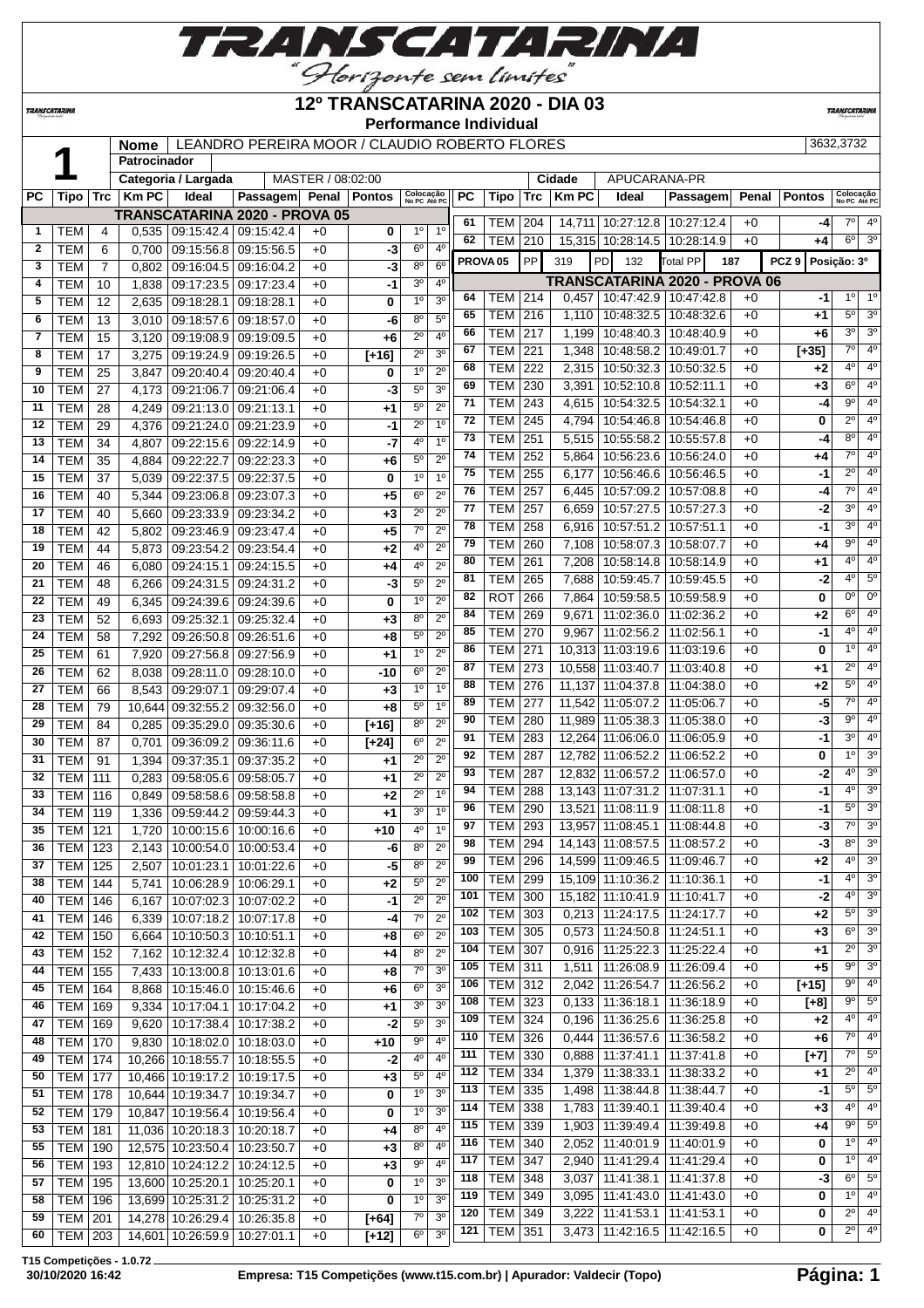

## **12º TRANSCATARINA 2020 - DIA 03**

**Performance Individual**

**TRANSCATARINA** 

|                     |                 |     | Nome         |                      | LEANDRO PEREIRA MOOR / CLAUDIO ROBERTO FLORES |                   |                   |                           |                  |                     |            |     |              |    |                                 |                 |      |       |                  | 3632,3732                       |
|---------------------|-----------------|-----|--------------|----------------------|-----------------------------------------------|-------------------|-------------------|---------------------------|------------------|---------------------|------------|-----|--------------|----|---------------------------------|-----------------|------|-------|------------------|---------------------------------|
|                     | А               |     | Patrocinador |                      |                                               |                   |                   |                           |                  |                     |            |     |              |    |                                 |                 |      |       |                  |                                 |
|                     |                 |     |              | Categoria / Largada  |                                               | MASTER / 08:02:00 |                   |                           |                  |                     |            |     | Cidade       |    | APUCARANA-PR                    |                 |      |       |                  |                                 |
| РC                  | Tipo            | Trc | <b>Km PC</b> | Ideal                | Passagem                                      |                   | Penal   Pontos    | Colocação<br>No PC Até PO |                  | <b>PC</b>           | Tipo       | Trc | <b>Km PC</b> |    | Ideal                           | Passagem        |      | Penal | <b>Pontos</b>    | Colocação<br>No PC Até PC       |
| 122                 | <b>TEM 351</b>  |     | 3,574        | 11:42:25.1           | 11:42:25.2                                    | $+0$              | +1                | 4º                        | 4 <sup>0</sup>   |                     |            |     |              |    |                                 |                 |      |       |                  |                                 |
| 123                 | <b>TEM</b>      | 353 | 3,740        | 11:42:40.4           | 11:42:38.7                                    | $+0$              | $[-17]$           | $7^\circ$                 | 5 <sup>0</sup>   | 191                 | <b>TEM</b> | 456 |              |    | 3,032   13:07:52.4   13:07:52.4 |                 | $+0$ |       | 0                | $1^{\circ}$ 2°                  |
| 124                 | <b>TEM</b>      | 353 | 3,844        | 11:42:58.3           | 11:42:57.9                                    | $+0$              | -4                | 7 <sup>o</sup>            | $5^{\circ}$      | 192                 | <b>TEM</b> | 457 | 3,663        |    | 13:08:41.4   13:08:41.1         |                 | $+0$ |       | -3               | $\overline{2^0}$<br>$5^{\circ}$ |
| 125                 | <b>TEM</b>      | 355 | 4,058        | 11:43:21.3           | 11:43:21.4                                    | $+0$              | $+1$              | $2^{\circ}$               | $5^{\circ}$      | 193                 | <b>TEM</b> | 459 | 3,869        |    | 13:09:00.9   13:09:00.8         |                 | $+0$ |       | -1               | $4^{\circ}$ 2°                  |
| 126                 | <b>TEM</b>      | 357 | 4,281        | 11:43:49.1           | 11:43:49.1                                    | $+0$              | 0                 | $1^{\circ}$               | $5^{\circ}$      | 194                 | <b>TEM</b> | 462 | 4,344        |    | 13:09:43.1   13:09:42.7         |                 | $+0$ |       | -4               | $2^{\circ}$<br>7°               |
| 127                 | TEM             | 358 | 4,584        | 11:44:13.0           | 11:44:13.0                                    | $+0$              | 0                 | 1 <sup>0</sup>            | $5^{\circ}$      | 195                 | <b>TEM</b> | 467 | 4,849        |    | 13:10:45.0 13:10:44.5           |                 | $+0$ |       | -5               | $7^\circ$<br>$2^{\circ}$        |
|                     | <b>TEM</b>      |     |              |                      |                                               |                   |                   | $5^{\rm o}$               | $5^{\circ}$      | 196                 | <b>TEM</b> | 468 | 5,026        |    | 13:10:59.7   13:10:59.4         |                 | $+0$ |       | -3               | $5^{\circ}$<br>$2^{\circ}$      |
| 128                 |                 | 359 | 4,992        | 11:44:43.5           | 11:44:43.6                                    | $+0$              | $+1$              |                           |                  | 197                 | <b>TEM</b> | 469 | 5,473        |    | 13:11:35.3 13:11:35.6           |                 | $+0$ |       | $+3$             | $\overline{2^0}$<br>$8^{\circ}$ |
| 129                 | TEM             | 360 | 5,057        | 11:44:49.3           | 11:44:49.1                                    | $+0$              | $-2$              | 7 <sup>o</sup>            | $5^{\circ}$      | 198                 | <b>TEM</b> | 476 | 6,418        |    | 13:13:36.7   13:13:37.2         |                 | $+0$ |       | +5               | 7°<br>3 <sup>o</sup>            |
| 130                 | <b>TEM</b>      | 360 | 5,151        | 11:44:57.3           | 11:44:57.1                                    | $+0$              | $-2$              | $7^\circ$                 | 5 <sup>0</sup>   | 199                 | <b>TEM</b> | 477 | 6,917        |    | 13:14:11.9 13:14:12.0           |                 | $+0$ |       | +1               | 3 <sup>o</sup><br>$3^{\circ}$   |
| 131                 | <b>TEM</b>      | 360 |              | 5,342   11:45:13.7   | 11:45:13.5                                    | $+0$              | -2                | $6^{\circ}$               | 5 <sup>o</sup>   | 200                 | <b>TEM</b> | 478 | 7,080        |    | 13:14:25.4   13:14:25.7         |                 | $+0$ |       | +3               | 3 <sup>o</sup><br>$8^{\circ}$   |
| 132                 | <b>TEM</b>      | 360 | 5,482        | 11:45:25.7           | 11:45:25.7                                    | $+0$              | 0                 | 4°                        | $\overline{5^0}$ | 201                 | <b>TEM</b> | 483 | 7,960        |    | 13:15:39.6   13:15:39.5         |                 | $+0$ |       | -1               | 3 <sup>o</sup><br>$6^{\circ}$   |
|                     | 133   TEM   361 |     |              | 5,538 11:45:31.4     | 11:45:30.9                                    | $+0$              | $-5$              | $7^\circ$                 | $\overline{5^0}$ | 202                 | <b>TEM</b> | 485 | 8,429        |    | 13:16:16.4   13:16:16.4         |                 | $+0$ |       | 0                | $3^0$ $3^0$                     |
| PROVA <sub>06</sub> |                 | PP  | 201          | PD<br>82             | Total PP                                      | 119               | <b>PCZ 12</b>     | Posição: 4º               |                  |                     |            |     |              |    |                                 |                 |      |       |                  | $6^{\circ}$ 3°                  |
|                     |                 |     |              |                      | TRANSCATARINA 2020 - PROVA 07                 |                   |                   |                           |                  | 203                 | <b>TEM</b> | 486 | 8,621        |    | 13:16:30.6   13:16:30.5         |                 | $+0$ |       | -1               | $5^\circ$ 3°                    |
|                     | 134   TEM   363 |     |              | $0,314$   12:01:07.6 | 12:01:07.7                                    | $+0$              | +1                | $6^{\circ}$               | $6^{\circ}$      | 204                 | <b>TEM</b> | 486 |              |    | 8,804   13:16:43.5   13:16:43.7 |                 | $+0$ |       | +2               |                                 |
|                     |                 |     |              |                      |                                               |                   |                   | 4°                        | $4^{\circ}$      | PROVA <sub>07</sub> |            | PP  | 154          | PD | 42                              | <b>Total PP</b> | 112  |       | PCZ <sub>7</sub> | Posicão: 3º                     |
| 135                 | <b>TEM</b>      | 364 | 0,560        | 12:01:27.3           | 12:01:27.4                                    | $+0$              | $+1$              | 4 <sup>0</sup>            | $\overline{3^0}$ | <b>TOTAL</b>        |            | PP  |              | PD |                                 | <b>Total PP</b> | 418  |       | <b>PCZ 28</b>    |                                 |
|                     | 136   TEM   368 |     |              | 1,102 12:02:20.7     | 12:02:20.6                                    | $+0$              | -1                |                           |                  |                     |            |     | 674          |    | 256                             |                 |      |       |                  |                                 |
| 137                 | TEM 369         |     | 1,264        | 12:02:39.4           | 12:02:39.3                                    | $+0$              | $-1$              | 4°                        | $2^{\circ}$      |                     |            |     |              |    |                                 |                 |      |       |                  |                                 |
| 138                 | <b>TEM 371</b>  |     | 1,531        | 12:03:12.8           | 12:03:13.0                                    | $+0$              | $+2$              | $5^{\rm o}$               | $2^{\circ}$      |                     |            |     |              |    |                                 |                 |      |       |                  |                                 |
| 139                 | <b>TEM 371</b>  |     | 1,658        | 12:03:22.3           | 12:03:22.5                                    | $+0$              | +2                | $5^{\circ}$               | $\overline{2^0}$ |                     |            |     |              |    |                                 |                 |      |       |                  |                                 |
| 141                 | <b>TEM 372</b>  |     | 1,890        | 12:03:41.4           | 12:03:40.5                                    | $+0$              | $\overline{[-9]}$ | $\overline{7^{\circ}}$    | $5^{\circ}$      |                     |            |     |              |    |                                 |                 |      |       |                  |                                 |
| 142                 | <b>TEM 379</b>  |     | 2,728        | 12:05:16.2           | 12:05:16.3                                    | $+0$              | $+1$              | $5^{\circ}$               | 4 <sup>0</sup>   |                     |            |     |              |    |                                 |                 |      |       |                  |                                 |
| 143                 | TEM             | 381 | 3,089        | 12:05:46.6           | 12:05:46.8                                    | $+0$              | $+2$              | $1^{\circ}$               | $2^{\circ}$      |                     |            |     |              |    |                                 |                 |      |       |                  |                                 |
| 144                 | TEM             | 383 | 3,302        | 12:06:04.1           | 12:06:04.6                                    | $+0$              | +5                | $\overline{7^{\circ}}$    | 3 <sup>0</sup>   |                     |            |     |              |    |                                 |                 |      |       |                  |                                 |
| 145                 | <b>TEM</b>      | 385 | 3,615        | 12:06:29.0           | 12:06:29.0                                    | $+0$              | 0                 | $1^{\circ}$               | $2^{\circ}$      |                     |            |     |              |    |                                 |                 |      |       |                  |                                 |
| 146                 | TEM             | 390 | 4,178        | 12:07:37.6           | 12:07:37.8                                    | $+0$              | $+2$              | $5^{\circ}$               | $\overline{2^0}$ |                     |            |     |              |    |                                 |                 |      |       |                  |                                 |
|                     |                 |     |              |                      |                                               |                   |                   | $5^{\circ}$               | 4 <sup>0</sup>   |                     |            |     |              |    |                                 |                 |      |       |                  |                                 |
| 147                 | TEM   392       |     | 4,360        | 12:07:52.5           | 12:07:53.6                                    | $+0$              | $[+11]$           |                           |                  |                     |            |     |              |    |                                 |                 |      |       |                  |                                 |
| 148                 | TEM 392         |     | 4,591        | 12:08:13.8           | 12:08:14.1                                    | $+0$              | $+3$              | $6^{\circ}$               | 3 <sup>o</sup>   |                     |            |     |              |    |                                 |                 |      |       |                  |                                 |
| 149                 | TEM             | 392 | 4,736        | 12:08:27.2           | 12:08:27.1                                    | $+0$              | $-1$              | 3 <sup>0</sup>            | 3 <sup>o</sup>   |                     |            |     |              |    |                                 |                 |      |       |                  |                                 |
| 150                 | <b>TEM</b>      | 392 | 4,780        | 12:08:31.3           | 12:08:31.6                                    | $+0$              | $+3$              | $5^{\circ}$               | 3 <sup>0</sup>   |                     |            |     |              |    |                                 |                 |      |       |                  |                                 |
| 151                 | TEM             | 392 | 5,270        | 12:09:16.5           | 12:09:16.1                                    | $+0$              | -4                | $7^\circ$                 | 4 <sup>0</sup>   |                     |            |     |              |    |                                 |                 |      |       |                  |                                 |
| 152                 | <b>TEM</b>      | 393 | 5,517        | 12:09:36.6           | 12:09:36.3                                    | $+0$              | -3                | $8^{\circ}$               | $4^{\circ}$      |                     |            |     |              |    |                                 |                 |      |       |                  |                                 |
| 153                 | <b>TEM</b>      | 396 |              | 5,853 12:10:08.0     | 12:10:07.5                                    | $+0$              | -5                | $6^{\circ}$               | $4^{\circ}$      |                     |            |     |              |    |                                 |                 |      |       |                  |                                 |
| 154                 | <b>TEM</b>      | 396 |              | 5,896 12:10:12.0     | 12:10:11.3                                    | $+0$              | [-7]              | $8^{\circ}$               | $4^{\circ}$      |                     |            |     |              |    |                                 |                 |      |       |                  |                                 |
|                     | 155   TEM   402 |     |              | $6,688$   12:11:14.8 | 12:11:15.3                                    | $+0$              | $+5$              | $7^\circ$                 | 4 <sup>0</sup>   |                     |            |     |              |    |                                 |                 |      |       |                  |                                 |
|                     | 158 TEM 406     |     |              |                      | 0,245 12:15:26.8 12:15:27.2                   | $+0$              | $+4$              | $8^{\circ}$               | $5^{\circ}$      |                     |            |     |              |    |                                 |                 |      |       |                  |                                 |
|                     | $159$ TEM 408   |     | 0,612        | 12:15:58.5           | 12:15:58.8                                    | $+0$              | $+3$              | $6^{\circ}$               | $4^{\circ}$      |                     |            |     |              |    |                                 |                 |      |       |                  |                                 |
|                     | 160   TEM   409 |     | 0,783        | 12:16:11.8           | 12:16:12.2                                    | $+0$              | +4                | 5°                        | $4^{\circ}$      |                     |            |     |              |    |                                 |                 |      |       |                  |                                 |
|                     | 161   TEM   409 |     | 0,980        | 12:16:28.7           | 12:16:28.9                                    | $+0$              | +2                | $5^{\circ}$               | $4^{\circ}$      |                     |            |     |              |    |                                 |                 |      |       |                  |                                 |
|                     | 162   TEM   409 |     | 1,046        | 12:16:34.3           | 12:16:34.3                                    | $+0$              | 0                 | $1^{\circ}$               | 3 <sup>o</sup>   |                     |            |     |              |    |                                 |                 |      |       |                  |                                 |
| 163                 | TEM 411         |     | 1,410        | 12:17:04.6           | 12:17:04.5                                    | $+0$              | -1                | 1 <sup>0</sup>            | $2^{\circ}$      |                     |            |     |              |    |                                 |                 |      |       |                  |                                 |
| 164                 | TEM 412         |     | 1,496        | 12:17:12.2           | 12:17:12.5                                    | $+0$              |                   | $6^{\circ}$               | $2^{\circ}$      |                     |            |     |              |    |                                 |                 |      |       |                  |                                 |
|                     |                 |     |              |                      |                                               |                   | +3                |                           |                  |                     |            |     |              |    |                                 |                 |      |       |                  |                                 |
|                     | 165   TEM   413 |     | 1,822        | 12:17:36.8           | 12:17:37.0                                    | $+0$              | +2                | $7^{\circ}$               | 3 <sup>o</sup>   |                     |            |     |              |    |                                 |                 |      |       |                  |                                 |
|                     | 166   TEM   414 |     |              | 2,150 12:18:00.0     | 12:17:59.9                                    | $+0$              | -1                | $1^{\circ}$               | $2^{\circ}$      |                     |            |     |              |    |                                 |                 |      |       |                  |                                 |
|                     | 168   TEM   417 |     | 2,674        | 12:18:44.7           | 12:18:44.6                                    | $+0$              | -1                | 4°                        | $2^{\circ}$      |                     |            |     |              |    |                                 |                 |      |       |                  |                                 |
|                     | 169 TEM 428     |     | 1,127        | 12:25:46.0           | 12:25:46.0                                    | $+0$              | 0                 | $1^{\circ}$               | $2^{\circ}$      |                     |            |     |              |    |                                 |                 |      |       |                  |                                 |
|                     | 170   TEM   431 |     | 1,346        | 12:26:09.5           | 12:26:10.3                                    | $+0$              | $[+8]$            | $8^{\circ}$               | 3 <sup>o</sup>   |                     |            |     |              |    |                                 |                 |      |       |                  |                                 |
| 171                 | TEM 431         |     | 1,466        | 12:26:19.1           | 12:26:19.3                                    | $+0$              | +2                | $6^{\circ}$               | 3 <sup>o</sup>   |                     |            |     |              |    |                                 |                 |      |       |                  |                                 |
| 180                 | TEM 439         |     | 0,281        | 13:03:46.0           | 13:03:46.3                                    | $+0$              | +3                | $5^{\circ}$               | 3 <sup>o</sup>   |                     |            |     |              |    |                                 |                 |      |       |                  |                                 |
|                     | 181   TEM   440 |     | 0,356        | 13:03:53.2           | 13:03:53.9                                    | $+0$              | $[+7]$            | 90                        | 3 <sup>o</sup>   |                     |            |     |              |    |                                 |                 |      |       |                  |                                 |
| 182                 | TEM             | 441 | 0,586        | 13:04:10.6           | 13:04:11.0                                    | $+0$              | +4                | 90                        | $5^{\circ}$      |                     |            |     |              |    |                                 |                 |      |       |                  |                                 |
| 183                 | TEM             | 442 | 0,704        | 13:04:20.6           | 13:04:20.7                                    | $+0$              | +1                | 3 <sup>o</sup>            | 3 <sup>o</sup>   |                     |            |     |              |    |                                 |                 |      |       |                  |                                 |
| 184                 | TEM             | 443 | 0,987        | 13:04:40.0           | 13:04:39.9                                    | $+0$              | -1                | 3 <sup>o</sup>            | 3 <sup>o</sup>   |                     |            |     |              |    |                                 |                 |      |       |                  |                                 |
|                     |                 |     |              |                      |                                               |                   |                   | $5^{\circ}$               | $4^{\circ}$      |                     |            |     |              |    |                                 |                 |      |       |                  |                                 |
|                     | 185   TEM   444 |     | 1,136        | 13:04:49.4           | 13:04:49.4                                    | $+0$              | 0                 |                           |                  |                     |            |     |              |    |                                 |                 |      |       |                  |                                 |
|                     | 186   TEM   444 |     | 1,250        | 13:04:57.9           | 13:04:57.8                                    | $+0$              | -1                | 3 <sup>o</sup>            | 3 <sup>o</sup>   |                     |            |     |              |    |                                 |                 |      |       |                  |                                 |
|                     | 187   TEM   450 |     | 1,826        | 13:05:57.8           | 13:05:57.8                                    | $+0$              | 0                 | $2^{\circ}$               | $2^{\circ}$      |                     |            |     |              |    |                                 |                 |      |       |                  |                                 |
| 188                 | TEM 453         |     | 2,523        | 13:07:12.6           | 13:07:12.8                                    | $+0$              | +2                | 4º                        | $2^{\circ}$      |                     |            |     |              |    |                                 |                 |      |       |                  |                                 |
| 189                 | TEM 453         |     | 2,820        | 13:07:32.4           | 13:07:32.3                                    | $+0$              | -1                | $2^{\circ}$               | $2^{\circ}$      |                     |            |     |              |    |                                 |                 |      |       |                  |                                 |
|                     | 190   TEM   455 |     | 2,970        | 13:07:46.4           | 13:07:46.6                                    | $+0$              | $+2$              | $3^{\rm o}$               | $2^{\circ}$      |                     |            |     |              |    |                                 |                 |      |       |                  |                                 |

**T15 Competições - 1.0.72**

**TRANSCATARINA**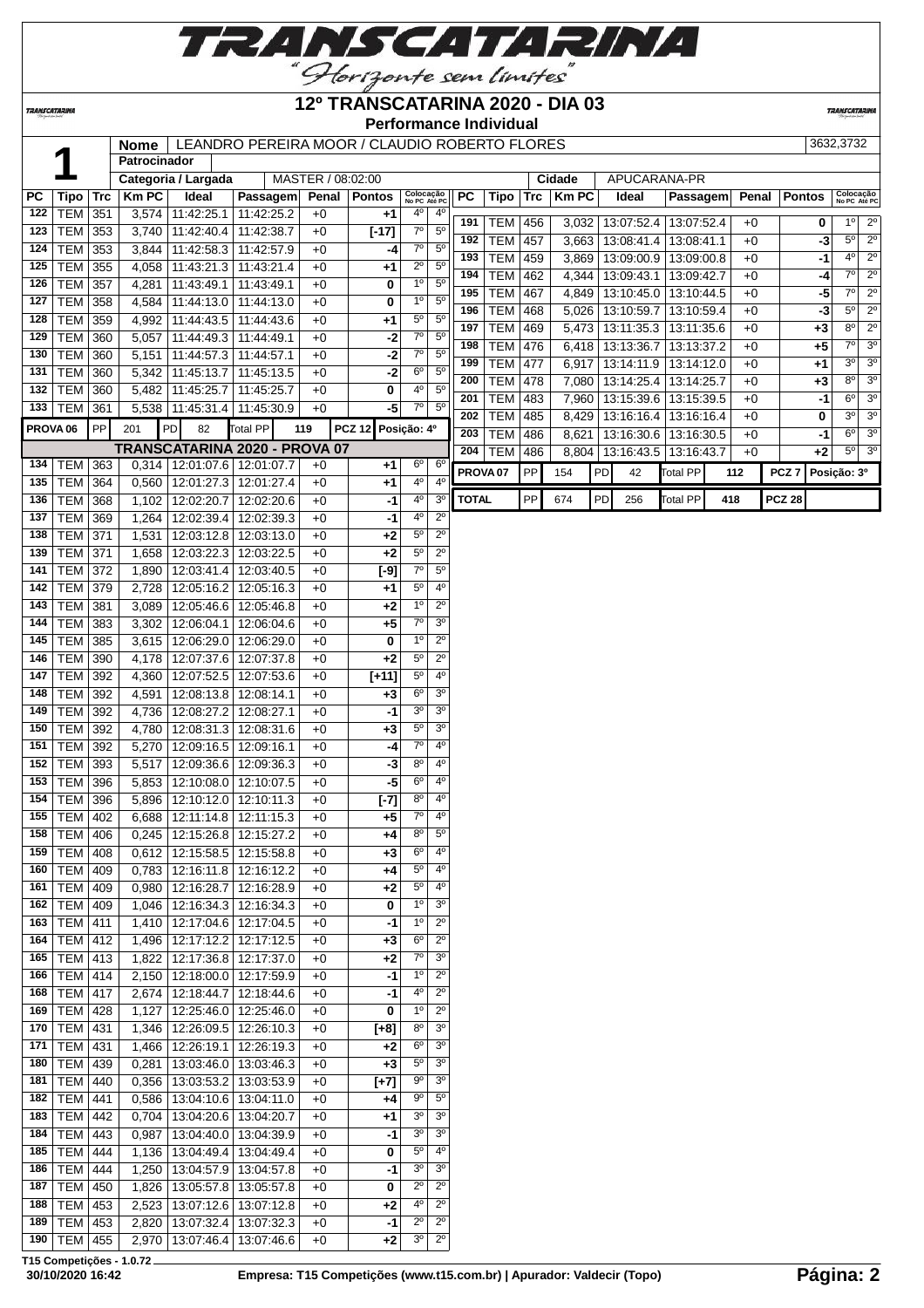

## **12º TRANSCATARINA 2020 - DIA 03**

**TRANSCATARIN** 

**TRANSCATARINA** 

#### **Performance Individual**

**Nome** | LEANDRO RODRIGO RIFFEL / MICHAEL DA SILVEIRA MASSON | 3580,3674

|              |                |     | Patrocinador |                          |                                  |                   |               |                           |                |           |                     |           |             |                              |                                      |       |                  |                                    |
|--------------|----------------|-----|--------------|--------------------------|----------------------------------|-------------------|---------------|---------------------------|----------------|-----------|---------------------|-----------|-------------|------------------------------|--------------------------------------|-------|------------------|------------------------------------|
|              |                |     |              | Categoria / Largada      |                                  | MASTER / 08:01:00 |               |                           |                |           |                     |           | Cidade      | PIRATUBA-SC                  |                                      |       |                  |                                    |
| РC           | Tipo           | Trc | <b>Km PC</b> | Ideal                    | Passagem Penal                   |                   | <b>Pontos</b> | Colocação<br>No PC Até PC |                | <b>PC</b> | Tipo                | Trc       | <b>KmPC</b> | Ideal                        | Passagem                             | Penal | <b>Pontos</b>    | Colocação<br>No PC Até PC          |
|              |                |     |              |                          | TRANSCATARINA 2020 - PROVA 05    |                   |               |                           |                | 61        |                     |           |             |                              |                                      |       |                  | 3 <sup>o</sup><br>40               |
| 1            | TEM            | 4   | 0,535        |                          | 09:14:42.4 09:14:42.6            | $+0$              | $+2$          | $2^{\circ}$               | 2 <sup>0</sup> | 62        | TEM                 | 204       | 14,711      | 10:26:12.8                   | 10:26:13.0                           | $+0$  | +2               | 4 <sup>o</sup><br>$8^{\circ}$      |
| $\mathbf{2}$ | <b>TEM</b>     | 6   | 0,700        | 09:14:56.8               | 09:14:56.8                       | $+0$              | 0             | $2^{\circ}$               | 1 <sup>0</sup> |           | TEM                 | 210       |             | 15,315 10:27:14.5 10:27:15.2 |                                      | $+0$  | +7               |                                    |
| 3            | TEM            | 7   | 0,802        | 09:15:04.5               | 09:15:04.7                       | $+0$              | $+2$          | 6 <sup>o</sup>            | 3 <sup>o</sup> |           | PROVA <sub>05</sub> | <b>PP</b> | 321         | PD<br>107                    | otal PP                              | 214   | PCZ <sub>7</sub> | Posição: 5º                        |
| 4            | TEM            | 10  | 1,838        | 09:16:23.5               | 09:16:23.5                       | $+0$              | 0             | 1 <sup>0</sup>            | 1 <sup>0</sup> |           |                     |           |             |                              | <b>TRANSCATARINA 2020 - PROVA 06</b> |       |                  |                                    |
| 5            | тем            | 12  | 2,635        | 09:17:28.1               | 09:17:28.2                       | +0                | $+1$          | 4 <sup>0</sup>            | 1 <sup>0</sup> | 64        | TEM                 | 214       | 0,457       | 10:46:42.9                   | 10:46:43.0                           | +0    | +1               | $2^{\circ}$<br>$2^{\circ}$         |
| 6            | тем            | 13  | 3,010        | 09:17:57.6               | 09:17:57.3                       | $+0$              | -3            | 6 <sup>o</sup>            | 1 <sup>0</sup> | 65        | TEM                 | 216       | 1,110       | 10:47:32.5                   | 10:47:33.0                           | $+0$  | +5               | $7^\circ$<br>8 <sup>o</sup>        |
| 7            | <b>TEM</b>     | 15  | 3,120        | 09:18:08.9               | 09:18:09.8                       | $+0$              | $+9$          | $4^{\circ}$               | 3 <sup>o</sup> | 66        | <b>TEM</b>          | 217       | 1,199       | 10:47:40.3                   | 10:47:42.1                           | $+0$  | [+18]            | $8^{\circ}$<br>$8^{\circ}$         |
| 8            | тем            | 17  | 3,275        | 09:18:24.9               | 09:18:26.6                       | $+0$              | $[+17]$       | 3 <sup>o</sup>            | $2^{\circ}$    | 67        | <b>TEM</b>          | 221       | 1,348       | 10:47:58.2                   | 10:48:01.3                           | $+0$  | $[+31]$          | $6^{\circ}$<br>4°                  |
| 9            | <b>TEM</b>     | 25  | 3,847        | 09:19:40.4               | 09:19:40.5                       | $+0$              | $+1$          | $2^{\circ}$               | 3 <sup>o</sup> | 68        | <b>TEM</b>          | 222       | 2,315       | 10:49:32.3                   | 10:49:32.5                           | $+0$  | +2               | 6 <sup>o</sup><br>30               |
| 10           | <b>TEM</b>     | 27  | 4,173        | 09:20:06.7               | 09:20:06.7                       | $+0$              | 0             | 10                        | $2^{\circ}$    | 69        | <b>TEM</b>          | 230       | 3,391       | 10:51:10.8                   | 10:51:11.2                           | $+0$  | +4               | $\overline{7^0}$<br>8 <sup>o</sup> |
| 11           | TEM            | 28  | 4,249        | 09:20:13.0               | 09:20:13.4                       | $+0$              | $+4$          | $9^{\circ}$               | 3 <sup>o</sup> | 71        | <b>TEM</b>          | 243       | 4,615       | 10:53:32.5                   | 10:53:32.7                           | $+0$  | +2               | $8^{\circ}$<br>30                  |
| 12           | TEM            | 29  | 4,376        | 09:20:24.0               | 09:20:24.5                       | $+0$              | $+5$          | $5^{\circ}$               | 3 <sup>o</sup> | 72        | <b>TEM</b>          | 245       | 4,794       | 10:53:46.8                   | 10:53:46.6                           | $+0$  | -2               | 8 <sup>o</sup><br>$6^{\circ}$      |
| 13           | <b>TEM</b>     | 34  | 4,807        | 09:21:15.6               | 09:21:15.2                       | $+0$              | -4            | 3 <sup>0</sup>            | 3 <sup>o</sup> | 73        | <b>TEM</b>          | 251       | 5,515       | 10:54:58.2                   | 10:54:58.2                           | $+0$  | 0                | $2^{\circ}$<br>$6^{\circ}$         |
| 14           | <b>TEM</b>     | 35  | 4,884        | 09:21:22.7               | 09:21:23.7                       | $+0$              | $+10$         | $\overline{7^{\circ}}$    | 3 <sup>o</sup> | 74        | <b>TEM</b>          | 252       | 5,864       | 10:55:23.6                   | 10:55:24.0                           | $+0$  | +4               | 6 <sup>o</sup><br>$7^\circ$        |
| 15           | <b>TEM</b>     | 37  | 5,039        | 09:21:37.5               | 09:21:38.0                       | $+0$              | $+5$          | 6 <sup>o</sup>            | 4 <sup>0</sup> | 75        | <b>TEM</b>          | 255       | 6,177       | 10:55:46.6                   | 10:55:46.9                           | $+0$  | +3               | $5^{\circ}$<br>$7^\circ$           |
| 16           | <b>TEM</b>     | 40  | 5,344        | 09:22:06.8               | 09:22:06.9                       | $+0$              | $+1$          | $2^{\circ}$               | $4^{\circ}$    | 76        | <b>TEM</b>          | 257       | 6,445       | 10:56:09.2                   | 10:56:09.4                           | $+0$  | +2               | 30<br>$6^{\circ}$                  |
| 17           | <b>TEM</b>     | 40  | 5,660        | 09:22:33.9               | 09:22:35.0                       | $+0$              | +11           | 8 <sup>o</sup>            | 4 <sup>0</sup> | 77        | <b>TEM</b>          | 257       | 6,659       | 10:56:27.5                   | 10:56:27.7                           | $+0$  | +2               | $5^{\circ}$<br>$6^{\circ}$         |
| 18           | <b>TEM</b>     | 42  | 5,802        | 09:22:46.9               | 09:22:47.0                       | $+0$              | $+1$          | 1 <sup>0</sup>            | 4 <sup>0</sup> | 78        | <b>TEM</b>          | 258       | 6,916       | 10:56:51.2                   | 10:56:51.1                           | $+0$  | -1               | $2^{\circ}$<br>6 <sup>o</sup>      |
| 19           | <b>TEM</b>     | 44  | 5,873        | 09:22:54.2               | 09:22:54.7                       | $+0$              | $+5$          | 8 <sup>0</sup>            | 4 <sup>0</sup> | 79        | <b>TEM</b>          | 260       | 7,108       | 10:57:07.3                   | 10:57:07.3                           | $+0$  | 0                | 6 <sup>o</sup><br>10               |
| 20           | TEM            | 46  | 6,080        | 09:23:15.1               | 09:23:15.8                       | $+0$              | $+7$          | $8^{\circ}$               | $4^{\circ}$    | 80        | <b>TEM</b>          | 261       | 7,208       | 10:57:14.8                   | 10:57:15.2                           | $+0$  | +4               | $6^{\circ}$<br>90                  |
| 21           | тем            | 48  | 6,266        | 09:23:31.5               | 09:23:31.8                       | $+0$              | $+3$          | $6^{\circ}$               | $4^{\circ}$    | 81        | <b>TEM</b>          | 265       | 7,688       | 10:58:45.7                   | 10:58:46.5                           | $+0$  | $[+8]$           | $6^{\circ}$<br>90                  |
| 22           | <b>TEM</b>     | 49  | 6,345        | 09:23:39.6               | 09:23:39.6                       | $+0$              | 0             | $2^{\circ}$               | 4 <sup>0</sup> | 82        | <b>ROT</b>          | 266       | 7,864       | 10:58:58.5                   | 10:59:00.1                           | $+0$  | 0                | 0 <sup>o</sup><br>$0^{\circ}$      |
| 23           | <b>TEM</b>     | 52  | 6,693        | 09:24:32.1               | 09:24:32.3                       | $+0$              | $+2$          | 30                        | 4 <sup>0</sup> | 84        | <b>TEM</b>          | 269       | 9,671       | 11:01:36.0                   | 11:01:36.4                           | $+0$  | +4               | $7^\circ$<br>$6^{\circ}$           |
| 24           | <b>TEM</b>     | 58  | 7,292        |                          | 09:25:51.6                       | $+0$              | $+8$          | 6 <sup>o</sup>            | $4^{\circ}$    | 85        | <b>TEM</b>          | 270       | 9,967       | 11:01:56.2                   | 11:01:56.2                           | $+0$  | 0                | 1 <sup>0</sup><br>$6^{\circ}$      |
| 25           | <b>TEM</b>     | 61  | 7,920        | 09:25:50.8<br>09:26:56.8 | 09:26:57.0                       | $+0$              | $+2$          | $2^{\circ}$               | $4^{\circ}$    | 86        | <b>TEM</b>          | 271       | 10,313      | 11:02:19.6                   | 11:02:19.6                           | $+0$  | 0                | $2^{\circ}$<br>$6^{\circ}$         |
| 26           | <b>TEM</b>     | 62  |              |                          |                                  |                   |               | $7^\circ$                 | $5^{\circ}$    | 87        | <b>TEM</b>          | 273       | 10,558      | 11:02:40.7                   | 11:02:40.9                           | $+0$  | +2               | 4°<br>$6^{\circ}$                  |
| 27           | <b>TEM</b>     |     | 8,038        | 09:27:11.0               | 09:27:09.9                       | $+0$              | -11           | $5^{\circ}$               | $4^{\circ}$    | 88        | <b>TEM</b>          | 276       | 11,137      | 11:03:37.8                   | 11:03:38.0                           | $+0$  | +2               | $5^{\circ}$<br>40                  |
|              |                | 66  | 8,543        | 09:28:07.1               | 09:28:07.8                       | +0                | $+7$          | 8 <sup>0</sup>            | $5^{\circ}$    | 89        | <b>TEM</b>          | 277       | 11,542      | 11:04:07.2                   | 11:04:07.2                           | $+0$  | 0                | $5^{\circ}$<br>1 <sup>0</sup>      |
| 28           | <b>TEM</b>     | 79  | 10,644       | 09:31:55.2               | 09:31:58.7                       | $+0$              | $[+35]$       | $9^{\circ}$               | 6 <sup>o</sup> | 90        | <b>TEM</b>          | 280       | 11,989      | 11:04:38.3                   | 11:04:38.3                           | $+0$  | 0                | $5^{\circ}$<br>1 <sup>0</sup>      |
| 29           | <b>TEM</b>     | 84  | 0,285        | 09:34:29.0               | 09:34:30.7                       | $+0$              | $[+17]$       |                           |                | 91        | <b>TEM</b>          | 283       | 12,264      | 11:05:06.0                   | 11:05:06.0                           | $+0$  | 0                | $5^{\circ}$<br>$2^{\circ}$         |
| 30           | <b>TEM</b>     | 87  | 0,701        | 09:35:09.2               | 09:35:11.3                       | $+0$              | $[+21]$       | $4^{\circ}$               | $6^{\circ}$    | 92        | <b>TEM</b>          | 287       | 12,782      | 11:05:52.2                   | 11:05:52.0                           | $+0$  | -2               | 4 <sup>0</sup><br>$5^{\circ}$      |
| 31           | <b>TEM</b>     | 91  | 1,394        | 09:36:35.1               | 09:36:34.9                       | $+0$              | -2            | 3 <sup>0</sup>            | 6 <sup>o</sup> | 93        | <b>TEM</b>          | 287       | 12,832      | 11:05:57.2                   | 11:05:57.1                           | $+0$  | -1               | $2^{\circ}$<br>$4^{\circ}$         |
| 32           | <b>TEM</b>     | 111 | 0,283        | 09:57:05.6               | 09:57:06.2                       | $+0$              | $+6$          | $8^{\circ}$               | 6 <sup>o</sup> | 94        | <b>TEM</b>          | 288       | 13,143      | 11:06:31.2                   | 11:06:31.4                           | $+0$  | +2               | $5^{\circ}$<br>4 <sup>o</sup>      |
| 33           | TEM            | 116 | 0,849        | 09:57:58.6               | 09:57:58.9                       | $+0$              | $+3$          | $4^{\circ}$               | 6 <sup>o</sup> | 96        | <b>TEM</b>          | 290       | 13,521      | 11:07:11.9                   | 11:07:12.3                           | $+0$  | +4               | $5^{\circ}$<br>80                  |
| 34           | <b>TEM</b>     | 119 | 1,336        | 09:58:44.2               | 09:58:44.3                       | +0                | $+1$          | 4º                        | 6 <sup>o</sup> | 97        | <b>TEM</b>          | 293       | 13,957      | 11:07:45.1                   | 11:07:45.1                           | $+0$  | 0                | 4 <sup>0</sup><br>$2^{\circ}$      |
| 35           | TEM            | 121 | 1,720        | 09:59:15.6               | 09:59:16.4                       | $+0$              | $+8$          | $2^{\circ}$               | 6 <sup>o</sup> | 98        | TEM                 | 294       |             | 14,143 11:07:57.5            | 11:07:57.4                           | $+0$  | -1               | $5^\circ$<br>30                    |
| 36           | <b>TEM</b>     | 123 | 2,143        | 09:59:54.0 09:59:53.5    |                                  | $+0$              | -5            | $5^{\circ}$               | 6 <sup>o</sup> | 99        | TEM   296           |           |             | 14,599 11:08:46.5 11:08:46.5 |                                      | +0    | 0                | 4 <sup>o</sup><br>$2^{\circ}$      |
| 37           | <b>TEM 125</b> |     | 2,507        |                          | 10:00:23.1   10:00:23.2          | +0                | $+1$          | $2^{\circ}$               | 6 <sup>o</sup> | 100       | <b>TEM</b>          | 299       |             | 15,109 11:09:36.2            | 11:09:36.1                           | $+0$  | -1               | 3 <sup>o</sup><br>$4^{\circ}$      |
| 38           | TEM            | 144 | 5,741        |                          | 10:05:28.9 10:05:28.9            | $+0$              | 0             | $2^{\circ}$               | 6 <sup>o</sup> | 101       | <b>TEM</b>          | 300       |             | 15,182 11:09:41.9            | 11:09:41.9                           | $+0$  | 0                | $1^{\circ}$<br>$4^{\circ}$         |
| 40           | <b>TEM 146</b> |     |              |                          | 6,167   10:06:02.3   10:06:02.2  | $+0$              | $-1$          | $1^{\circ}$               | $6^{\circ}$    | 102       | <b>TEM</b>          | 303       |             | $0,213$ 11:23:17.5           | 11:23:17.6                           | $+0$  | +1               | $4^{\circ}$<br>$1^{\circ}$         |
| 41           | <b>TEM 146</b> |     |              |                          | 6,339   10:06:18.2   10:06:18.2  | $+0$              | 0             | $2^{\circ}$               | $6^{\circ}$    | 103       | <b>TEM</b>          | 305       |             | $0,573$   11:23:50.8         | 11:23:51.5                           | +0    | +7               | $5^\circ$<br>90                    |
| 42           | <b>TEM</b>     | 150 | 6,664        |                          | 10:09:50.3 10:09:51.3            | $+0$              | $+10$         | 8 <sup>o</sup>            | 6 <sup>o</sup> | 104       | <b>TEM</b>          | 307       |             | 0.916 11:24:22.3             | 11:24:23.0                           | +0    | +7               | $9^{\circ}$<br>$5^{\circ}$         |
| 43           | <b>TEM</b>     | 152 | 7,162        |                          | 10:11:32.4   10:11:32.9          | $+0$              | $+5$          | $9^{\circ}$               | 6 <sup>o</sup> | 105       | <b>TEM</b>          | 311       | 1,511       | 11:25:08.9                   | 11:25:08.9                           | +0    | 0                | $5^{\circ}$<br>$1^{\circ}$         |
| 44           | <b>TEM</b>     | 155 |              |                          | 7,433   10:12:00.8   10:12:01.6  | $+0$              | $+8$          | 90                        | $6^{\circ}$    | 106       | <b>TEM 312</b>      |           |             | 2,042 11:25:54.7             | 11:25:55.6                           | $+0$  | $[+9]$           | $7^{\circ}$<br>$5^{\circ}$         |
| 45           | <b>TEM</b>     | 164 | 8,868        |                          | 10:14:46.0   10:14:47.1          | $+0$              | +11           | 90                        | $6^{\circ}$    | 108       | <b>TEM</b>          | 323       |             | $0,133$   11:35:18.1         | 11:35:18.6                           | $+0$  | +5               | 4 <sup>o</sup><br>$7^{\circ}$      |
| 46           | <b>TEM</b>     | 169 |              |                          | 9,334   10:16:04.1   10:16:04.4  | $+0$              | $+3$          | $7^\circ$                 | 6 <sup>o</sup> | 109       | TEM                 | 324       | 0,196       | 11:35:25.6                   | 11:35:26.6                           | $+0$  | $[+10]$          | $5^\circ$<br>$8^{\circ}$           |
| 47           | <b>TEM</b>     | 169 | 9,620        |                          | 10:16:38.4   10:16:38.5          | $+0$              | $+1$          | $2^{\circ}$               | 6 <sup>o</sup> |           |                     |           |             |                              |                                      |       |                  | 4 <sup>0</sup><br>$5^\circ$        |
| 48           | <b>TEM 170</b> |     |              |                          | 9,830   10:17:02.0   10:17:02.7  | $+0$              | $+7$          | $7^\circ$                 | $6^{\circ}$    | 110       | TEM                 | 326       | 0,444       | 11:35:57.6                   | 11:35:57.8                           | $+0$  | +2               | $4^{\circ}$<br>$6^{\circ}$         |
| 49           | <b>TEM 174</b> |     |              |                          | 10,266 10:17:55.7 10:17:55.2     | $+0$              | -5            | $8^{\circ}$               | $6^{\circ}$    | 111       | <b>TEM</b>          | 330       | 0,888       | 11:36:41.1                   | 11:36:41.5                           | $+0$  | +4               | $5^\circ$<br>4º                    |
| 50           | <b>TEM 177</b> |     |              |                          | 10,466 10:18:17.2 10:18:17.5     | $+0$              | $+3$          | $7^\circ$                 | 6 <sup>o</sup> | 112       | <b>TEM</b>          | 334       |             | 1,379 11:37:33.1             | 11:37:33.3                           | $+0$  | +2               | 1 <sup>0</sup><br>$4^{\circ}$      |
| 51           | <b>TEM</b>     | 178 |              |                          | 10,644 10:18:34.7 10:18:34.5     | $+0$              | $-2$          | $4^{\circ}$               | 6 <sup>o</sup> | 113       | <b>TEM</b>          | 335       | 1,498       | 11:37:44.8                   | 11:37:44.8                           | +0    | 0                | $7^\circ$<br>$5^{\circ}$           |
| 52           | TEM            | 179 |              |                          | 10,847 10:18:56.4 10:18:56.6     | $+0$              | $+2$          | $7^\circ$                 | $6^{\circ}$    | 114       | <b>TEM 338</b>      |           | 1,783       | 11:38:40.1                   | 11:38:40.5                           | +0    | +4               | 4 <sup>o</sup><br>$1^{\circ}$      |
| 53           | TEM            | 181 |              |                          | 11,036   10:19:18.3   10:19:18.4 | $+0$              | $+1$          | $1^{\circ}$               | $6^{\circ}$    | 115       | <b>TEM</b>          | 339       |             | 1,903   11:38:49.4           | 11:38:49.5                           | $+0$  | +1               | $5^\circ$                          |
| 55           | <b>TEM</b>     | 190 |              |                          | 12,575 10:22:50.4 10:22:50.4     | +0                | 0             | $1^{\circ}$               | $6^{\circ}$    | 116       | <b>TEM 340</b>      |           |             | 2,052 11:39:01.9             | 11:39:02.2                           | $+0$  | +3               | $7^{\circ}$                        |
| 56           | <b>TEM</b>     | 193 |              |                          | 12,810 10:23:12.2 10:23:12.1     | $+0$              | -1            | 6 <sup>o</sup>            | 6 <sup>o</sup> | 117       | <b>TEM</b>          | 347       |             | 2,940 11:40:29.4             | 11:40:29.3                           | $+0$  | -1               | 5 <sup>0</sup><br>$5^{\circ}$      |
| 57           | TEM            | 195 |              |                          | 13,600 10:24:20.1 10:24:20.2     | $+0$              | $+1$          | 3 <sup>0</sup>            | $6^{\circ}$    | 118       | <b>TEM</b>          | 348       | 3,037       | 11:40:38.1                   | 11:40:37.9                           | $+0$  | $-2$             | $4^{\circ}$<br>$5^{\circ}$         |
| 58           | <b>TEM 196</b> |     |              |                          | 13,699 10:24:31.2 10:24:31.7     | $+0$              | $+5$          | g                         | 6 <sup>o</sup> | 119       | TEM                 | 349       | 3,095       | 11:40:43.0                   | 11:40:42.7                           | +0    | $-3$             | 5 <sup>o</sup><br>$5^\circ$        |
| 59           | TEM 201        |     |              |                          | 14,278 10:25:29.4 10:25:31.1     | $+0$              | $[+17]$       | $5^{\circ}$               | $4^{\circ}$    | 120       | <b>TEM</b>          | 349       | 3,222       | 11:40:53.1                   | 11:40:53.1                           | $+0$  | 0                | $1^{\circ}$ 5°                     |
| 60           | TEM 203        |     |              |                          | 14,601 10:25:59.9 10:26:00.8     | $+0$              | $+9$          | $5^{\circ}$               | 4 <sup>o</sup> | 121       | <b>TEM</b>          | 351       | 3,473       | 11:41:16.5                   | 11:41:16.5                           | +0    | 0                | $1^\circ$ 5 <sup>°</sup>           |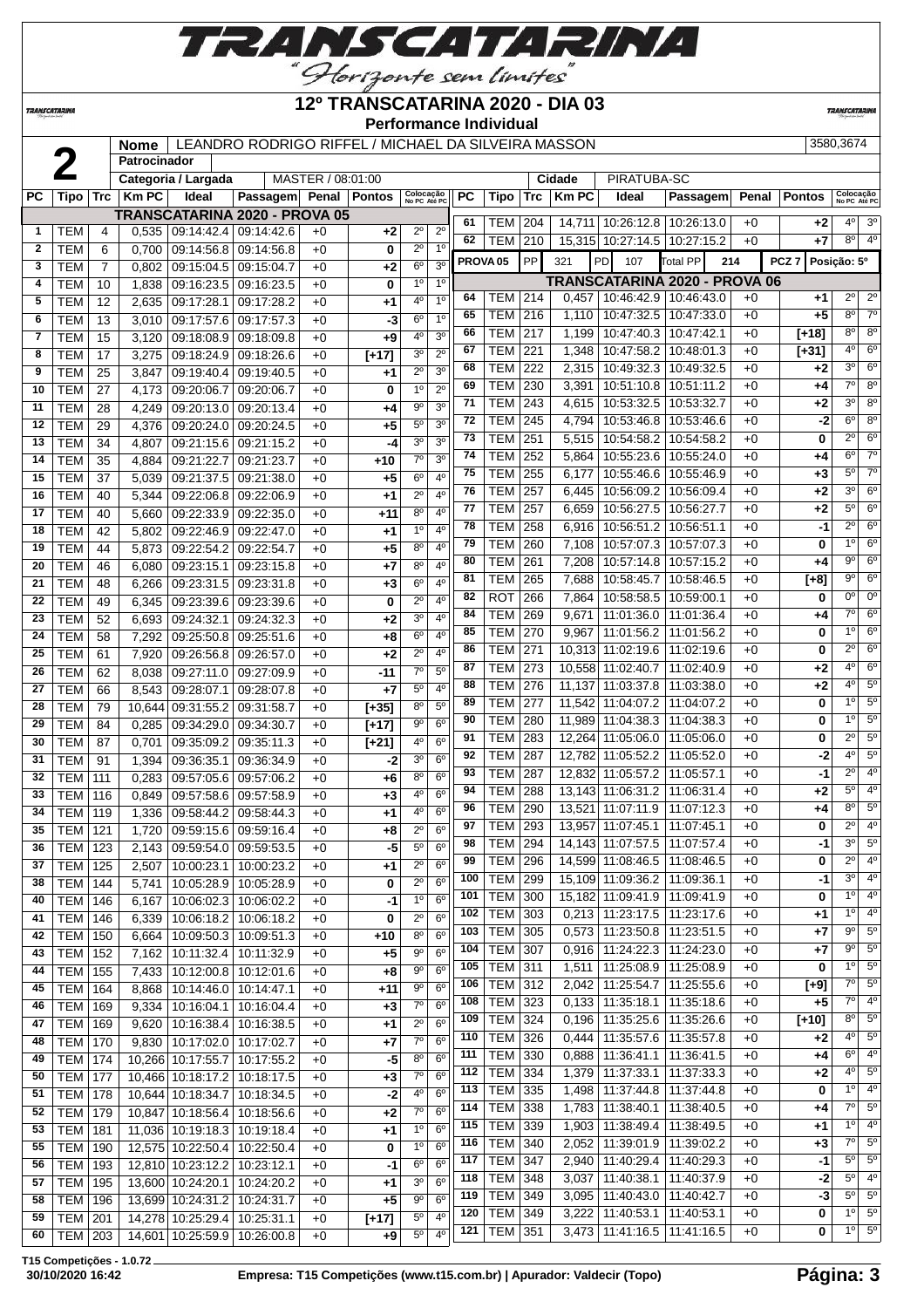

## **12º TRANSCATARINA 2020 - DIA 03**

**TRANSCATARIN** 

**TRANSCATARINA** 

## **Performance Individual**

|                     | 2                                |            | Nome<br>Patrocinador |                                   | LEANDRO RODRIGO RIFFEL / MICHAEL DA SILVEIRA MASSON |                   |                |                        |                           |                     |                          |            |                |    |                                          |                          |     |              |               | 3580,3674                             |
|---------------------|----------------------------------|------------|----------------------|-----------------------------------|-----------------------------------------------------|-------------------|----------------|------------------------|---------------------------|---------------------|--------------------------|------------|----------------|----|------------------------------------------|--------------------------|-----|--------------|---------------|---------------------------------------|
|                     |                                  |            |                      | Categoria / Largada               |                                                     | MASTER / 08:01:00 |                |                        |                           |                     |                          |            | Cidade         |    | PIRATUBA-SC                              |                          |     |              |               |                                       |
| <b>PC</b>           | <b>Tipo</b>                      | <b>Trc</b> | <b>Km PC</b>         | Ideal                             | Passagem                                            |                   | Penal   Pontos |                        | Colocação<br>No PC Até PC | PC                  | Tipo                     | <b>Trc</b> | <b>KmPC</b>    |    | Ideal                                    | Passagem                 |     | Penal        | <b>Pontos</b> | Colocação<br>No PC Até PC             |
| 122                 | <b>TEM 351</b>                   |            | 3,574                | 11:41:25.1                        | 11:41:25.4                                          | $+0$              | $+3$           | $7^\circ$              | $5^{\circ}$               | 191                 | <b>TEM 456</b>           |            | 3,032          |    | 13:06:52.4                               | 13:06:53.6               |     | $+0$         |               | 9° 9°                                 |
| 123                 | TEM                              | 353        | 3,740                | 11:41:40.4                        | 11:41:40.3                                          | $+0$              | -1             | $2^{\circ}$            | 4 <sup>0</sup>            | 192                 | <b>TEM</b>               | 457        |                |    | 13:07:41.4                               | 13:07:41.4               |     | $+0$         | $[+12]$<br>0  | $\overline{9^{\circ}}$<br>$2^{\circ}$ |
| 124                 | TEM                              | 353        | 3,844                | 11:41:58.3                        | 11:41:58.3                                          | $+0$              | 0              | 1 <sup>0</sup>         | $4^{\circ}$               | 193                 | <b>TEM</b>               | 459        | 3,663<br>3,869 |    | 13:08:00.9                               | 13:08:01.3               |     | $+0$         | +4            | $7^\circ$<br>$9^{\circ}$              |
| 125                 | TEM                              | 355        | 4,058                | 11:42:21.3                        | 11:42:21.9                                          | $+0$              | +6             | 7 <sup>o</sup>         | 4 <sup>0</sup>            | 194                 | <b>TEM</b>               | 462        |                |    |                                          |                          |     | $+0$         |               | $9^{\circ}$<br>$8^{\circ}$            |
| 126                 | <b>TEM</b>                       | 357        | 4,281                | 11:42:49.1                        | 11:42:49.1                                          | $+0$              | 0              | 3 <sup>o</sup>         | 4 <sup>0</sup>            | 195                 | <b>TEM</b>               | 467        |                |    | 4,344   13:08:43.1<br>4,849   13:09:45.0 | 13:08:43.5<br>13:09:44.9 |     | $+0$         | +4            | $1^{\circ}$<br>$9^{\circ}$<br>-1      |
| 127                 | <b>TEM</b>                       | 358        | 4,584                | 11:43:13.0                        | 11:43:13.1                                          | $+0$              | +1             | $7^\circ$              | $4^{\circ}$               | 196                 | <b>TEM</b>               | 468        | 5,026          |    | 13:09:59.7                               | 13:09:59.8               |     | $+0$         |               | $\overline{9^{\circ}}$<br>$2^{\circ}$ |
| 128                 | <b>TEM</b>                       | 359        | 4,992                | 11:43:43.5                        | 11:43:44.1                                          | $+0$              | +6             | $8^{\circ}$            | 4 <sup>0</sup>            | 197                 | <b>TEM</b>               | 469        | 5,473          |    |                                          | 13:10:35.7               |     | $+0$         | +1            | $9^\circ$<br>$9^{\circ}$              |
| 129                 | <b>TEM</b>                       | 360        | 5,057                | 11:43:49.3                        | 11:43:49.4                                          | $+0$              | +1             | $5^{\circ}$            | 4 <sup>0</sup>            | 198                 | <b>TEM</b>               | 476        |                |    | 13:10:35.3<br>6,418 13:12:36.7           |                          |     | $+0$         | +4            | $9^{\circ}$<br>$\overline{9^{\circ}}$ |
| 130                 | <b>TEM</b>                       | 360        | 5,151                | 11:43:57.3                        | 11:43:57.3                                          | $+0$              | 0              | $2^{\circ}$            | 4 <sup>0</sup>            | 199                 |                          |            |                |    |                                          | 13:12:37.9               |     | $+0$         | $[+12]$       | $\overline{9^{\circ}}$<br>$1^{\circ}$ |
| 131                 | <b>TEM</b>                       | 360        | 5,342                | 11:44:13.7                        | 11:44:13.9                                          | $+0$              | +2             | $5^{\circ}$            | 4 <sup>0</sup>            | 200                 | <b>TEM</b>               | 477<br>478 | 6,917          |    | 13:13:11.9                               | 13:13:11.9               |     | $+0$         | 0             | $9^\circ$<br>$1^{\circ}$              |
| 132                 | TEM                              | 360        | 5,482                | 11:44:25.7                        | 11:44:25.7                                          | $+0$              | 0              | 3 <sup>0</sup>         | $4^{\circ}$               | 201                 | <b>TEM</b>               |            | 7,080          |    | 13:13:25.4                               | 13:13:25.4               |     | $+0$         | 0             | $9^{\circ}$<br>$8^{\circ}$            |
| 133                 | TEM                              | 361        | 5,538                | 11:44:31.4                        | 11:44:31.4                                          | $+0$              | 0              | $1^{\circ}$            | $4^{\circ}$               | 202                 | <b>TEM</b>               | 483        |                |    | 7,960 13:14:39.6                         | 13:14:39.9               |     |              | $+3$          | $8^{\circ}$<br>$9^{\circ}$            |
| PROVA <sub>06</sub> |                                  | PP         | 189                  | PD<br>76                          | Total PP                                            | 113               | <b>PCZ 20</b>  | Posição: 3º            |                           | 203                 | <b>TEM</b><br><b>TEM</b> | 485        | 8,429          |    | 13:15:16.4<br>13:15:30.6                 | 13:15:16.8               |     | $+0$         | $+4$          | $8^{\circ}$<br>$\overline{9^{\circ}}$ |
|                     |                                  |            |                      |                                   | TRANSCATARINA 2020 - PROVA 07                       |                   |                |                        |                           | 204                 | <b>TEM</b>               | 486<br>486 | 8,621          |    | 8,804   13:15:43.5                       | 13:15:30.9<br>13:15:43.7 |     | $+0$<br>$+0$ | $+3$<br>+2    | $7^\circ$<br>$9^\circ$                |
|                     | 134   TEM   363                  |            | 0,314                | 12:00:07.6                        | 12:00:07.6                                          | $+0$              | 0              | 1 <sup>0</sup>         | 1 <sup>0</sup>            |                     |                          |            |                |    |                                          |                          |     |              |               |                                       |
| 135                 | <b>TEM</b>                       | 364        | 0,560                | 12:00:27.3                        | 12:00:27.4                                          | $+0$              | +1             | 3 <sup>o</sup>         | 1 <sup>0</sup>            | PROVA <sub>07</sub> |                          | PP         | 360            | PD | 223                                      | Total PP                 | 137 |              | <b>PCZ 10</b> | Posição: 5º                           |
| 136                 | <b>TEM</b>                       | 368        | 1,102                | 12:01:20.7                        | 12:01:21.1                                          | $+0$              | $+4$           | $6^{\circ}$            | $\overline{5^0}$          | <b>TOTAL</b>        |                          | PP         | 870            | PD | 406                                      | <b>Total PP</b>          | 464 |              | <b>PCZ 37</b> |                                       |
| 137                 | <b>TEM</b>                       | 369        | 1,264                | 12:01:39.4                        | 12:01:39.5                                          | $+0$              | $+1$           | $2^{\circ}$            | 3 <sup>o</sup>            |                     |                          |            |                |    |                                          |                          |     |              |               |                                       |
| 138                 | TEM                              | 371        | 1,531                | 12:02:12.8                        | 12:02:13.3                                          | $+0$              | +5             | $7^\circ$              | $5^{\circ}$               |                     |                          |            |                |    |                                          |                          |     |              |               |                                       |
| 139                 | <b>TEM</b>                       | 371        | 1,658                | 12:02:22.3                        | 12:02:22.8                                          | $+0$              | +5             | 8 <sup>o</sup>         | $\overline{5^0}$          |                     |                          |            |                |    |                                          |                          |     |              |               |                                       |
| 141                 | <b>TEM</b>                       | 372        | 1,890                | 12:02:41.4                        | 12:02:41.5                                          | $+0$              | +1             | $\overline{2^0}$       | 4°                        |                     |                          |            |                |    |                                          |                          |     |              |               |                                       |
| 142                 | <b>TEM 379</b>                   |            | 2,728                | 12:04:16.2                        | 12:04:16.3                                          | $+0$              | $+1$           | $\overline{2^0}$       | $\overline{3^0}$          |                     |                          |            |                |    |                                          |                          |     |              |               |                                       |
| 143                 | TEM                              | 381        | 3,089                | 12:04:46.6                        | 12:04:47.0                                          | $+0$              | +4             | $6^{\circ}$            | 4°                        |                     |                          |            |                |    |                                          |                          |     |              |               |                                       |
| 144                 | TEM                              | 383        | 3,302                | 12:05:04.1                        | 12:05:04.5                                          | $+0$              | +4             | $\overline{2^{\circ}}$ | 4°                        |                     |                          |            |                |    |                                          |                          |     |              |               |                                       |
| 145                 | <b>TEM</b>                       | 385        | 3,615                | 12:05:29.0                        | 12:05:29.1                                          | $+0$              | $^{+1}$        | $6^{\circ}$            | 3 <sup>o</sup>            |                     |                          |            |                |    |                                          |                          |     |              |               |                                       |
| 146                 | <b>TEM</b>                       | 390        | 4,178                | 12:06:37.6                        | 12:06:37.7                                          | $+0$              | +1             | $2^{\circ}$            | $4^{\circ}$               |                     |                          |            |                |    |                                          |                          |     |              |               |                                       |
| 147                 | <b>TEM</b>                       | 392        | 4,360                | 12:06:52.5                        | 12:06:53.4                                          | $+0$              | +9             | $2^{\circ}$            | $2^{\circ}$               |                     |                          |            |                |    |                                          |                          |     |              |               |                                       |
| 148                 | TEM                              | 392        | 4,591                | 12:07:13.8                        | 12:07:13.9                                          | $+0$              | +1             | 40                     | $2^{\circ}$               |                     |                          |            |                |    |                                          |                          |     |              |               |                                       |
| 149                 | <b>TEM</b>                       | 392        | 4,736                | 12:07:27.2                        | 12:07:27.1                                          | $+0$              | -1             | 4 <sup>0</sup>         | $2^{\circ}$               |                     |                          |            |                |    |                                          |                          |     |              |               |                                       |
| 150                 | <b>TEM</b>                       | 392        | 4,780                | 12:07:31.3                        | 12:07:31.5                                          | $+0$              | +2             | 3 <sup>0</sup>         | $2^{\circ}$               |                     |                          |            |                |    |                                          |                          |     |              |               |                                       |
| 151                 | TEM                              | 392        | 5,270                | 12:08:16.5                        | 12:08:16.7                                          | $+0$              | $+2$           | 4 <sup>0</sup>         | $2^{\circ}$               |                     |                          |            |                |    |                                          |                          |     |              |               |                                       |
| 152                 | TEM                              | 393        | 5,517                | 12:08:36.6                        | 12:08:36.8                                          | $+0$              | $+2$           | $7^{\circ}$            | $2^{\circ}$               |                     |                          |            |                |    |                                          |                          |     |              |               |                                       |
| 153                 | TEM                              | 396        | 5,853                | 12:09:08.0                        | 12:09:07.9                                          | $+0$              | $-1$           | 4 <sup>0</sup>         | 1 <sup>0</sup>            |                     |                          |            |                |    |                                          |                          |     |              |               |                                       |
| 154                 | TEM                              | 396        | 5,896                | 12:09:12.0                        | 12:09:12.1                                          | $+0$              | +1             | $2^{\circ}$            | 1 <sup>0</sup>            |                     |                          |            |                |    |                                          |                          |     |              |               |                                       |
| 155                 | TEM                              | 402        | 6,688                | 12:10:14.8                        | 12:10:32.4                                          | $+0$              | $[+176]$       | $9^{\circ}$            | $9^{\circ}$               |                     |                          |            |                |    |                                          |                          |     |              |               |                                       |
|                     | 158   TEM   406                  |            |                      | $0,245$   12:14:26.8   12:14:27.1 |                                                     | $+0$              | $+3$           | 6 <sup>o</sup>         | $9^{\circ}$               |                     |                          |            |                |    |                                          |                          |     |              |               |                                       |
| 159                 | TEM                              | 408        | 0,612                | 12:14:58.5                        | 12:14:59.3                                          | $+0$              | $+8$           | $9^{\circ}$            | 90                        |                     |                          |            |                |    |                                          |                          |     |              |               |                                       |
| 160                 | <b>TEM</b>                       | 409        | 0,783                | 12:15:11.8                        | 12:15:12.9                                          | $+0$              | $[+11]$        | 90                     | 90                        |                     |                          |            |                |    |                                          |                          |     |              |               |                                       |
| 161                 | TEM                              | 409        | 0,980                | 12:15:28.7                        | 12:15:29.5                                          | $+0$              | +8             | $8^{\circ}$            | 90                        |                     |                          |            |                |    |                                          |                          |     |              |               |                                       |
|                     | 162   TEM $ $                    | 409        | 1,046                | 12:15:34.3                        | 12:15:35.1                                          | $+0$              | +8             | $9^{\circ}$            | $9^{\circ}$               |                     |                          |            |                |    |                                          |                          |     |              |               |                                       |
|                     | 163   TEM   411                  |            | 1,410                | 12:16:04.6                        | 12:16:04.8                                          | $+0$              | +2             | $6^{\circ}$            | $9^{\circ}$               |                     |                          |            |                |    |                                          |                          |     |              |               |                                       |
|                     | 164   TEM   412                  |            | 1,496                | 12:16:12.2                        | 12:16:12.2                                          | $+0$              | 0              | $1^{\circ}$            | $9^{\circ}$               |                     |                          |            |                |    |                                          |                          |     |              |               |                                       |
| 165                 | <b>TEM 413</b>                   |            | 1,822                | 12:16:36.8                        | 12:16:36.9                                          | $+0$              | +1             | $4^{\circ}$            | 90                        |                     |                          |            |                |    |                                          |                          |     |              |               |                                       |
| 166                 | $TEM$ 414                        |            | 2,150                | 12:17:00.0                        | 12:16:59.9                                          | $+0$              | -1             | 3 <sup>o</sup>         | $9^{\circ}$               |                     |                          |            |                |    |                                          |                          |     |              |               |                                       |
| 168                 | TEM                              | 417        | 2,674                | 12:17:44.7                        | 12:17:44.9                                          | $+0$              | +2             | $6^{\circ}$            | $9^{\circ}$               |                     |                          |            |                |    |                                          |                          |     |              |               |                                       |
| 169                 | TEM                              | 428        | 1,127                | 12:24:46.0                        | 12:24:45.6                                          | $+0$              | -4             | $6^{\circ}$            | 90                        |                     |                          |            |                |    |                                          |                          |     |              |               |                                       |
| 170                 | TEM                              | 431        | 1,346                | 12:25:09.5                        | 12:25:10.5                                          | $+0$              | +10            | 90                     | 90                        |                     |                          |            |                |    |                                          |                          |     |              |               |                                       |
| 171                 | TEM                              | 431        |                      | 12:25:19.1                        |                                                     | $+0$              |                | 4°                     | 90                        |                     |                          |            |                |    |                                          |                          |     |              |               |                                       |
|                     | 180   TEM $ $                    | 439        | 1,466<br>0,281       | 13:02:46.0                        | 12:25:19.1<br>13:02:46.3                            | $+0$              | 0              | $6^{\circ}$            | $9^{\circ}$               |                     |                          |            |                |    |                                          |                          |     |              |               |                                       |
|                     |                                  |            |                      |                                   |                                                     |                   | +3             | $7^\circ$              | $9^{\circ}$               |                     |                          |            |                |    |                                          |                          |     |              |               |                                       |
|                     | 181   TEM $ $<br>182   TEM   441 | 440        | 0,356<br>0,586       | 13:02:53.2<br>13:03:10.6          | 13:02:53.6<br>13:03:10.6                            | $+0$<br>$+0$      | +4             | 3 <sup>o</sup>         | $9^{\circ}$               |                     |                          |            |                |    |                                          |                          |     |              |               |                                       |
|                     |                                  |            |                      |                                   |                                                     |                   | 0              | $5^{\circ}$            | $9^{\circ}$               |                     |                          |            |                |    |                                          |                          |     |              |               |                                       |
| 183                 | TEM                              | 442        | 0,704                | 13:03:20.6                        | 13:03:20.5                                          | $+0$              | -1             |                        |                           |                     |                          |            |                |    |                                          |                          |     |              |               |                                       |
| 184                 | TEM                              | 443        | 0,987                | 13:03:40.0                        | 13:03:40.0                                          | $+0$              | 0              | $1^{\circ}$            | 90                        |                     |                          |            |                |    |                                          |                          |     |              |               |                                       |
| 185                 | TEM                              | 444        | 1,136                | 13:03:49.4                        | 13:03:49.4                                          | $+0$              | 0              | 3 <sup>o</sup>         | $9^{\circ}$               |                     |                          |            |                |    |                                          |                          |     |              |               |                                       |
| 186                 | TEM                              | 444        | 1,250                | 13:03:57.9                        | 13:03:57.9                                          | $+0$              | 0              | $1^{\circ}$            | $9^{\circ}$               |                     |                          |            |                |    |                                          |                          |     |              |               |                                       |
| 187                 | TEM                              | 450        | 1,826                | 13:04:57.8                        | 13:04:57.7                                          | $+0$              | -1             | 3 <sup>o</sup>         | 90                        |                     |                          |            |                |    |                                          |                          |     |              |               |                                       |
| 188                 | TEM                              | 453        | 2,523                | 13:06:12.6                        | 13:06:13.2                                          | $+0$              | +6             | $9^{\circ}$            | 90                        |                     |                          |            |                |    |                                          |                          |     |              |               |                                       |
|                     | 189   TEM   453                  |            | 2,820                | 13:06:32.4                        | 13:06:32.6                                          | $+0$              | $+2$           | 3 <sup>o</sup>         | $9^{\circ}$               |                     |                          |            |                |    |                                          |                          |     |              |               |                                       |
|                     | 190   TEM   455                  |            |                      |                                   | 2,970   13:06:46.4   13:06:47.6                     | $+0$              | $[+12]$        | $8^{\circ}$            | $9^{\circ}$               |                     |                          |            |                |    |                                          |                          |     |              |               |                                       |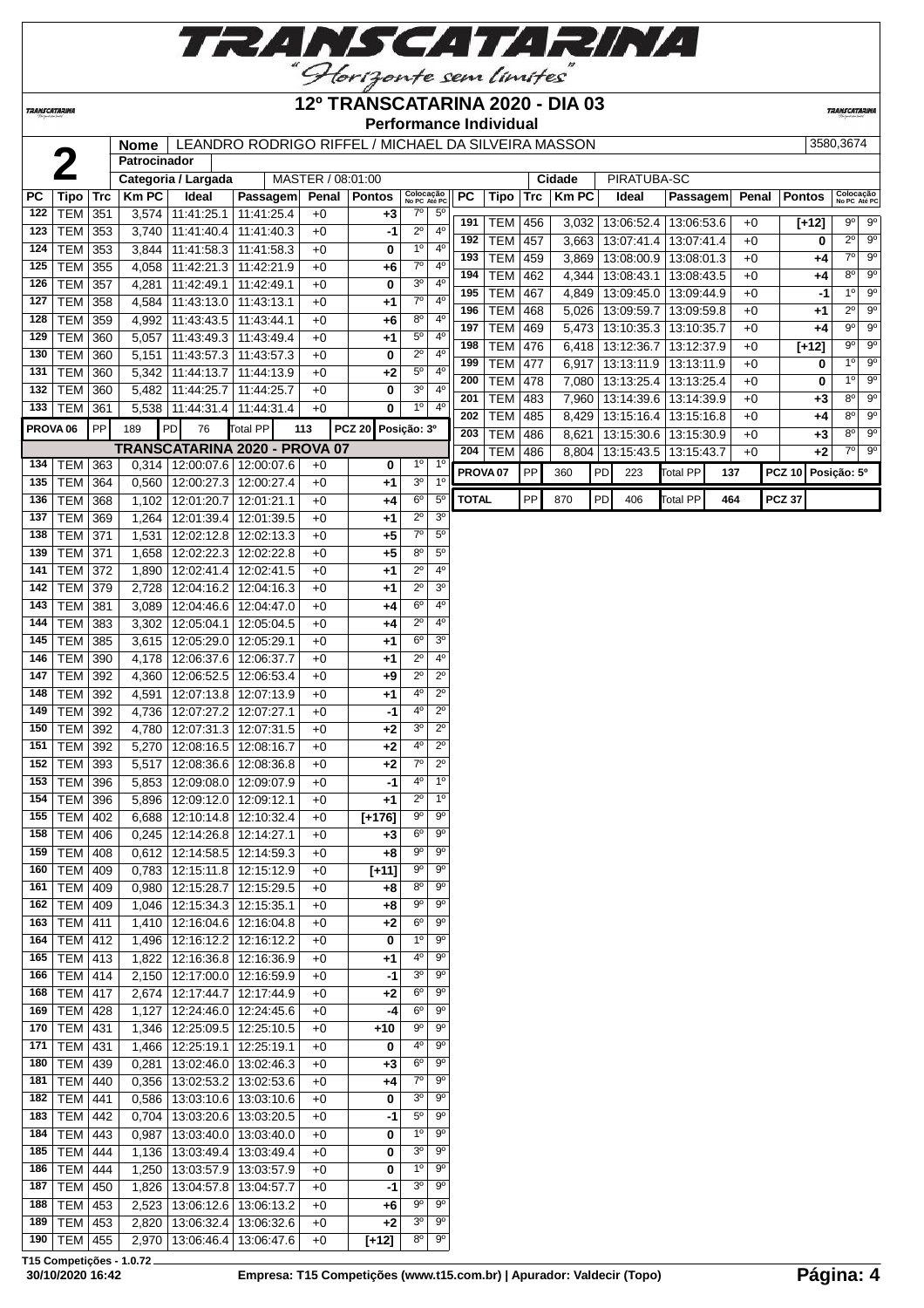

#### **12º TRANSCATARINA 2020 - DIA 03**

**Nome** FLÁVIO ROBERTO KATH / RAFAIN WALENDOWSKY 3596,3600

**Performance Individual**

**TRANSCATARIN** 

**TRANSCATARINA** 

<br>**1 B**<br>**1 Categoria/Large**<br>**1 PC Tipo** Trc **Km PC Ideal Patrocinador Categoria / Largada** | MASTER / 08:03:00 **Cidade** | BLUMENAU-SC  $\overline{P}$  **Passagem Penal Pontos**  $\overline{O}$  **Colocação No PC Até PC PC Tipo Trc Km PC Ideal Passagem Penal Pontos Colocação No PC Até PC TRANSCATARINA 2020 - PROVA 05**<br>0.535 09:16:42.4 09:16:42.7 +0 TEM 4 0,535 09:16:42.4 09:16:42.7 +0 **+3** 3º 3º TEM 6 0,700 09:16:56.8 09:16:56.8 +0 **0** 3º 3º TEM 7 0,802 09:17:04.5 09:17:04.5 +0 **0** 1º 1º TEM 10 1,838 09:18:23.5 09:18:23.2 +0 **-3** 7º 3º TEM 12 2,635 09:19:28.1 09:19:28.1 +0 **0** 3º 2º TEM 13 3,010 09:19:57.6 09:19:59.5 +0 **[+19]** 9º 7º TEM 15 3,120 09:20:08.9 09:20:11.6 +0 **[+27]** 9º 9º TEM 17 3,275 09:20:24.9 09:20:28.9 +0 **[+40]** 7º 9º TEM 25 3,847 09:21:40.4 09:21:39.9 +0 **-5** 8º 8º TEM 27 4,173 09:22:06.7 09:22:06.6 +0 **-1** 2º 8º | TEM | 28 | 4,249 | 09:22:13.0 | 09:22:12.8 | +0 | -2 6<sup>°</sup> 8<sup>°</sup> | TEM | 29 | 4,376 | 09:22:24.0 | 09:22:23.7 | +0 | -3| 3<sup>°</sup> 8<sup>°</sup> TEM 34 4,807 09:23:15.6 09:23:14.9 +0 **-7** 5º 7º | **TEM** | 35 | 4,884 | 09:23:22.7 | 09:23:22.8 | +0 | +1 | 3<sup>°</sup> | 7<sup>°</sup> | TEM | 37 | 5,039 | 09:23:37.5 | 09:23:37.2 | +0 | -3| 5<sup>°</sup> | 7<sup>°</sup> TEM 40 5,344 09:24:06.8 09:24:06.2 +0 **-6** 8º 7º TEM 40 5,660 09:24:33.9 09:24:33.9 +0 **0** 1º 6º | **TEM** | 42 | 5,802 | 09:24:46.9 | 09:24:46.4 | +0 | **-5** | 8<sup>°</sup> | 6<sup>°</sup> TEM 44 5,873 09:24:54.2 09:24:54.0 +0 **-2** 5º 6º | TEM | 46 | 6,080 | 09:25:15.1 | 09:25:15.6 | +0 | +5 | 5<sup>o</sup> | 6<sup>o</sup> | TEM | 48 | 6,266 | 09:25:31.5 | 09:25:31.6 | +0 | +1 | 3<sup>o</sup> | 6<sup>o</sup> | TEM | 49 | 6,345 | 09:25:39.6 | 09:25:39.8 | +0 | +2 | 6<sup>o</sup> | 6<sup>o</sup> | TEM | 52 | 6,693 | 09:26:32.1 | 09:26:32.2 | +0 | +1 | 2<sup>o</sup> | 6<sup>o</sup> | TEM | 58 | 7,292 | 09:27:50.8 | 09:27:51.3 | +0 | +5 | 2<sup>°</sup> | 6<sup>°</sup> | TEM | 61 | 7,920 | 09:28:56.8 | 09:28:57.4 | +0 | +6 | 5<sup>o</sup> | 6<sup>o</sup> | TEM | 62 | 8,038 | 09:29:11.0 | 09:29:10.6 | +0 | -4| 3<sup>°</sup> | 6<sup>°</sup> | TEM | 66 | 8,543 | 09:30:07.1 | 09:30:08.1 | +0 | **[+10]** | 7<sup>°</sup> | 6<sup>°</sup> TEM 79 10,644 09:33:55.2 09:33:55.3 +0 **+1** 1º 6º TEM 84 0,285 09:36:29.0 09:36:29.1 +0 +1 1<sup>o</sup> 5<sup>o</sup> | TEM | 87 | 0,701 | 09:37:09.2 | 09:37:10.2 | +0 | **[+10]** | <sup>10</sup> | 5<sup>0</sup> TEM 91 1,394 09:38:35.1 09:38:34.5 +0 **-6** 8º 5º TEM 111 0,283 09:59:05.6 09:59:05.7 +0 **+1** 1º 5º TEM 116 0,849 09:59:58.6 09:59:58.9 +0 **+3** 3º 5º TEM 119 1,336 10:00:44.2 10:00:44.1 +0 **-1** 7º 5º | TEM | 121 | 1,720 | 10:01:15.6 | 10:01:16.2 | +0 | +6 | 1<sup>o</sup> | 5<sup>o</sup> TEM 204 14,711 10:28:12.8 10:28:12.9 +0 **+1** 1º 2º TEM 210 15,315 10:29:14.5 10:29:14.5 +0 **0** 1º 2º **PROVA 05** PP 242 PD 106 Total PP **136 PCZ 11 Posição: 1º TRANSCATARINA 2020 - PROVA 06** TEM 214 0,457 10:48:42.9 10:48:42.6 +0 **-3** 7º 7º

|    | <b>I CIVI</b>  | 12  |                         | $2,033$   09.19.20.1   09.19.20.1 |            | +v   | v       | ت              | ۷              |     | $\cdot$        | $- \cdot \cdot$ |       | $\frac{1}{2}$                     |      |          |                |                |
|----|----------------|-----|-------------------------|-----------------------------------|------------|------|---------|----------------|----------------|-----|----------------|-----------------|-------|-----------------------------------|------|----------|----------------|----------------|
| 6  | <b>TEM</b>     | 13  |                         | 3,010   09:19:57.6   09:19:59.5   |            | $+0$ | $[+19]$ | $9^{\circ}$    | 7 <sup>0</sup> | 65  | TEM   216      |                 |       | 1,110   10:49:32.5   10:49:32.3   | $+0$ | $-2$     | $6^{\circ}$    | $6^{\circ}$    |
| 7  | <b>TEM</b>     | 15  |                         | 3,120   09:20:08.9   09:20:11.6   |            | $+0$ | $[+27]$ | $9^{\circ}$    | $9^{\circ}$    | 66  | TEM            | 217             |       | 1,199   10:49:40.3   10:49:40.5   | $+0$ | +2       | $1^{\circ}$    | $1^{\circ}$    |
| 8  | <b>TEM</b>     | 17  |                         | 3,275   09:20:24.9   09:20:28.9   |            | $+0$ | $[+40]$ | $7^\circ$      | 90             | 67  | TEM            | 221             |       | 1,348   10:49:58.2   10:49:58.3   | $+0$ | +1       | $1^{\circ}$    | $1^{\circ}$    |
| 9  | <b>TEM</b>     | 25  | 3,847                   | 09:21:40.4 09:21:39.9             |            | $+0$ | -5      | $8^{\circ}$    | $8^{\circ}$    | 68  | <b>TEM</b>     | 222             |       | 2,315   10:51:32.3   10:51:31.8   | $+0$ | -5       | $9^{\circ}$    | $1^{\circ}$    |
| 10 | TEM            | 27  | 4,173                   | 09:22:06.7   09:22:06.6           |            | $+0$ | -1      | $2^{\circ}$    | $8^{\circ}$    | 69  | <b>TEM 230</b> |                 |       | 3,391 10:53:10.8 10:53:10.5       | $+0$ | $-3$     | $5^{\circ}$    | 1 <sup>0</sup> |
| 11 | TEM            | 28  | 4,249                   | $09:22:13.0$ 09:22:12.8           |            | $+0$ | -2      | $6^{\circ}$    | $8^{\circ}$    | 71  | <b>TEM 243</b> |                 |       | 4,615   10:55:32.5   10:55:32.2   | $+0$ | -3       | $7^\circ$      | $1^{\circ}$    |
| 12 | <b>TEM</b>     | 29  | 4,376                   | 09:22:24.0                        | 09:22:23.7 | $+0$ | -3      | 3 <sup>o</sup> | $8^{\circ}$    | 72  | <b>TEM 245</b> |                 |       | 4,794   10:55:46.8   10:55:46.4   | $+0$ | $-4$     | $8^{\circ}$    | 1 <sup>0</sup> |
| 13 | <b>TEM</b>     | 34  | 4,807                   | 09:23:15.6 09:23:14.9             |            | $+0$ | -7      | $5^{\circ}$    | $7^\circ$      | 73  | <b>TEM</b>     | 251             |       | 5,515   10:56:58.2   10:56:58.3   | $+0$ | +1       | $3^{\circ}$    | $1^{\circ}$    |
| 14 | <b>TEM</b>     | 35  | 4,884                   | 09:23:22.7 09:23:22.8             |            | $+0$ | +1      | 3 <sup>0</sup> | $7^\circ$      | 74  | <b>TEM 252</b> |                 |       | 5,864   10:57:23.6   10:57:23.6   | $+0$ | 0        | $2^{\circ}$    | 1 <sup>0</sup> |
| 15 | <b>TEM</b>     | 37  | 5,039                   | 09:23:37.5 09:23:37.2             |            | $+0$ | -3      | $5^{\circ}$    | 7 <sup>0</sup> | 75  | TEM            | 255             |       | 6,177   10:57:46.6   10:57:46.5   | $+0$ | $-1$     | $1^{\circ}$    | $1^{\circ}$    |
| 16 | <b>TEM</b>     | 40  | 5,344                   | 09:24:06.8 09:24:06.2             |            | $+0$ | -6      | $8^{\circ}$    | $7^\circ$      | 76  | TEM            | 257             |       | 6,445   10:58:09.2   10:58:08.9   | $+0$ | -3       | $5^{\circ}$    | $1^{\circ}$    |
| 17 | <b>TEM</b>     | 40  | 5,660                   | 09:24:33.9 09:24:33.9             |            | $+0$ | 0       | 1 <sup>°</sup> | $6^{\circ}$    | 77  | TEM            | 257             |       | 6,659   10:58:27.5   10:58:26.9   | $+0$ | $[-6]$   | $8^{\circ}$    | $1^{\circ}$    |
| 18 | <b>TEM</b>     | 42  | 5,802                   | 09:24:46.9 09:24:46.4             |            | $+0$ | -5      | 8 <sup>o</sup> | 6 <sup>o</sup> | 78  | <b>TEM</b>     | 258             |       | 6,916   10:58:51.2   10:58:50.4   | $+0$ | $[-8]$   | $9^{\circ}$    | $1^{\circ}$    |
|    |                |     |                         |                                   |            |      |         | $5^{\circ}$    | $6^{\circ}$    | 79  | <b>TEM 260</b> |                 |       | 7,108   10:59:07.3   10:59:07.5   | $+0$ | +2       | $3^{\circ}$    | 1 <sup>o</sup> |
| 19 | TEM            | 44  | 5,873                   | 09:24:54.2   09:24:54.0           |            | $+0$ | -2      |                |                | 80  | <b>TEM 261</b> |                 |       | 7,208   10:59:14.8   10:59:14.8   | $+0$ | 0        | $2^{\circ}$    | $1^{\circ}$    |
| 20 | TEM            | 46  | 6,080                   | 09:25:15.1 09:25:15.6             |            | $+0$ | +5      | $5^{\circ}$    | $6^{\circ}$    | 81  | <b>TEM</b>     | 265             |       | 7,688 11:00:45.7   11:00:45.2     | $+0$ | -5       | $7^\circ$      | 1 <sup>0</sup> |
| 21 | <b>TEM</b>     | 48  | 6,266                   | 09:25:31.5   09:25:31.6           |            | $+0$ | +1      | 3 <sup>0</sup> | $6^{\circ}$    | 82  | <b>ROT</b>     | 266             |       | 7,864   11:00:58.5   11:00:59.3   | $+0$ | 0        | $0^{\circ}$    | $0^{\circ}$    |
| 22 | <b>TEM</b>     | 49  | 6,345                   | 09:25:39.6   09:25:39.8           |            | $+0$ | +2      | $6^{\circ}$    | $6^{\circ}$    | 84  | <b>TEM</b>     | 269             |       | 9,671   11:03:36.0   11:03:36.1   |      |          | $4^{\circ}$    | $1^{\circ}$    |
| 23 | <b>TEM</b>     | 52  | 6,693                   | 09:26:32.1                        | 09:26:32.2 | $+0$ | $+1$    | $2^{\circ}$    | $6^{\circ}$    | 85  | <b>TEM 270</b> |                 |       | 9,967 11:03:56.2 11:03:56.1       | $+0$ | +1<br>-1 | $2^{\circ}$    | $1^{\circ}$    |
| 24 | <b>TEM</b>     | 58  | 7,292                   | 09:27:50.8   09:27:51.3           |            | $+0$ | +5      | $2^{\circ}$    | $6^{\circ}$    | 86  | <b>TEM 271</b> |                 |       | 10,313 11:04:19.6 11:04:19.1      | $+0$ | -5       | $5^{\circ}$    | $1^{\circ}$    |
| 25 | <b>TEM</b>     | 61  | 7,920                   | 09:28:56.8   09:28:57.4           |            | $+0$ | $+6$    | $5^{\circ}$    | $6^{\circ}$    | 87  |                |                 |       |                                   | $+0$ |          | $6^{\circ}$    | $1^{\circ}$    |
| 26 | <b>TEM</b>     | 62  | 8,038                   | 09:29:11.0   09:29:10.6           |            | $+0$ | -4      | 3 <sup>o</sup> | $6^{\circ}$    |     | TEM            | 273             |       | 10,558 11:04:40.7   11:04:40.4    | $+0$ | -3       | $6^{\circ}$    | $1^{\circ}$    |
| 27 | <b>TEM</b>     | 66  | 8,543                   | 09:30:07.1                        | 09:30:08.1 | $+0$ | $[+10]$ | $7^\circ$      | $6^{\circ}$    | 88  | <b>TEM</b>     | 276             |       | 11,137   11:05:37.8   11:05:38.3  | $+0$ | $+5$     | $5^{\circ}$    | 1 <sup>0</sup> |
| 28 | TEM            | 79  |                         | 10,644 09:33:55.2 09:33:55.3      |            | $+0$ | +1      | 1 <sup>0</sup> | $6^{\circ}$    | 89  | <b>TEM 277</b> |                 |       | 11,542 11:06:07.2 11:06:06.9      | $+0$ | -3       | $7^\circ$      | $1^{\circ}$    |
| 29 | <b>TEM</b>     | 84  |                         | $0,285$   09:36:29.0   09:36:29.1 |            | $+0$ | +1      | $1^{\circ}$    | $5^{\circ}$    | 90  | <b>TEM</b>     | 280             |       | 11,989 11:06:38.3 11:06:38.1      | $+0$ | $-2$     |                |                |
| 30 | <b>TEM</b>     | 87  | 0,701                   | 09:37:09.2 09:37:10.2             |            | $+0$ | $[+10]$ | 1 <sup>0</sup> | $5^{\circ}$    | 91  | <b>TEM</b>     | 283             |       | 12,264 11:07:06.0 11:07:06.0      | $+0$ | 0        | 1 <sup>0</sup> | $1^{\circ}$    |
| 31 | <b>TEM</b>     | 91  | 1,394                   | 09:38:35.1                        | 09:38:34.5 | $+0$ | -6      | $8^{\circ}$    | $5^{\circ}$    | 92  | <b>TEM</b>     | 287             |       | 12,782 11:07:52.2 11:07:51.8      | $+0$ | -4       | $6^{\circ}$    | $1^{\circ}$    |
| 32 | <b>TEM</b>     | 111 | 0,283                   | 09:59:05.6   09:59:05.7           |            | $+0$ | $+1$    | 1 <sup>0</sup> | $5^{\circ}$    | 93  | <b>TEM</b>     | 287             |       | 12,832 11:07:57.2 11:07:56.7      | $+0$ | -5       | $6^{\circ}$    | $1^{\circ}$    |
| 33 | <b>TEM</b>     | 116 | 0,849                   | 09:59:58.6   09:59:58.9           |            | $+0$ | $+3$    | 3 <sup>o</sup> | 5 <sup>o</sup> | 94  | TEM            | 288             |       | 13,143 11:08:31.2 11:08:31.2      | $+0$ | 0        | $1^{\circ}$    | $1^{\circ}$    |
| 34 | <b>TEM</b>     | 119 | 1,336                   | 10:00:44.2 10:00:44.1             |            | $+0$ | $-1$    | $7^\circ$      | $5^{\circ}$    | 96  | <b>TEM</b>     | 290             |       | 13,521 11:09:11.9 11:09:11.9      | $+0$ | 0        | $2^{\circ}$    | $1^{\circ}$    |
| 35 | <b>TEM</b>     | 121 | 1,720                   | 10:01:15.6   10:01:16.2           |            | $+0$ | +6      | $1^{\circ}$    | $5^{\circ}$    | 97  | TEM            | 293             |       | 13,957 11:09:45.1 11:09:44.9      | $+0$ | -2       | $5^{\circ}$    | $1^{\circ}$    |
| 36 | <b>TEM</b>     | 123 | 2,143                   | 10:01:54.0   10:01:53.6           |            | $+0$ | -4      | 4°             | $5^{\circ}$    | 98  | <b>TEM</b>     | 294             |       | 14,143 11:09:57.5 11:09:57.4      | $+0$ | -1       | $4^{\circ}$    | $1^{\circ}$    |
| 37 | TEM            | 125 | 2,507                   | 10:02:23.1                        | 10:02:23.1 | $+0$ | 0       | 1 <sup>0</sup> | 5 <sup>o</sup> | 99  | <b>TEM</b>     | 296             |       | 14,599 11:10:46.5 11:10:46.5      | $+0$ | 0        | 10             | 1 <sup>0</sup> |
| 38 | <b>TEM</b>     | 144 | 5,741                   | 10:07:28.9 10:07:29.5             |            | $+0$ | +6      | $9^{\circ}$    | $5^{\circ}$    | 100 | <b>TEM 299</b> |                 |       | 15,109 11:11:36.2 11:11:36.2      | $+0$ | 0        | 1 <sup>0</sup> | $1^{\circ}$    |
| 40 | <b>TEM</b>     | 146 | 6,167                   | 10:08:02.3 10:08:02.1             |            | $+0$ | -2      | 4°             | $5^{\circ}$    | 101 | <b>TEM</b>     | 300             |       | 15,182 11:11:41.9 11:11:42.0      | $+0$ | +1       | $3^{\circ}$    | $1^{\circ}$    |
| 41 | <b>TEM</b>     | 146 | 6,339                   | 10:08:18.2 10:08:18.1             |            | $+0$ | -1      | $5^{\circ}$    | $5^{\circ}$    | 102 | <b>TEM</b>     | 303             |       | $0,213$ 11:25:17.5   11:25:17.7   | $+0$ | +2       | $6^{\circ}$    | $1^{\circ}$    |
| 42 | TEM            | 150 | 6,664                   | 10:11:50.3   10:11:50.7           |            | $+0$ | +4      | 4 <sup>0</sup> | 4 <sup>0</sup> | 103 | <b>TEM 305</b> |                 |       | $0,573$   11:25:50.8   11:25:51.1 | $+0$ | $+3$     | $7^\circ$      | $1^{\circ}$    |
| 43 | <b>TEM</b>     | 152 | 7,162                   | 10:13:32.4                        | 10:13:32.4 | $+0$ | 0       | 1 <sup>°</sup> | 4 <sup>0</sup> | 104 | <b>TEM 307</b> |                 |       | 0.916 11:26:22.3 11:26:22.3       | $+0$ | 0        | $1^{\circ}$    | 1 <sup>0</sup> |
| 44 | TEM            | 155 | 7.433                   | 10:14:00.8   10:14:00.8           |            | $+0$ | 0       | $1^{\circ}$    | 4 <sup>0</sup> | 105 | <b>TEM</b>     | 311             |       | 1,511   11:27:08.9   11:27:09.1   | $+0$ | $+2$     | $8^{\circ}$    | $1^{\circ}$    |
| 45 | TEM            | 164 | 8,868                   | 10:16:46.0   10:16:45.2           |            | $+0$ | -8      | $7^\circ$      | $4^{\circ}$    | 106 | <b>TEM 312</b> |                 |       | 2,042 11:27:54.7 11:27:55.1       | $+0$ | $+4$     | $4^{\circ}$    | $1^{\circ}$    |
| 46 | TEM   169      |     |                         | $9,334$   10:18:04.1   10:18:04.1 |            | +0   | 0       | $2^{\circ}$    | $4^{\circ}$    | 108 | <b>TEM</b> 323 |                 |       | $0,133$   11:37:18.1   11:37:18.1 | $+0$ | 0        | $1^{\circ}$    | $1^{\circ}$    |
| 47 | TEM   169      |     | 9,620                   | 10:18:38.4   10:18:38.3           |            | $+0$ | $-1$    | 3 <sup>o</sup> | 4 <sup>0</sup> | 109 | <b>TEM 324</b> |                 |       | $0,196$   11:37:25.6   11:37:25.8 | $+0$ | $+2$     | $3^{\circ}$    | 1 <sup>°</sup> |
| 48 | <b>TEM 170</b> |     | 9,830                   | 10:19:02.0 10:19:01.9             |            | $+0$ | $-1$    | 1 <sup>0</sup> | 3 <sup>o</sup> | 110 | <b>TEM 326</b> |                 |       | $0,444$ 11:37:57.6 11:37:58.5     | $+0$ | $[+9]$   | $8^{\circ}$    | $1^{\circ}$    |
| 49 | <b>TEM</b>     | 174 |                         | 10,266 10:19:55.7 10:19:55.4      |            | $+0$ | $-3$    | $5^{\circ}$    | 3 <sup>o</sup> | 111 | <b>TEM 330</b> |                 |       | $0,888$   11:38:41.1   11:38:40.9 | $+0$ | $-2$     | $5^{\circ}$    | $1^{\circ}$    |
| 50 | <b>TEM</b>     | 177 |                         | 10,466 10:20:17.2 10:20:17.3      |            | $+0$ | +1      | 1 <sup>0</sup> | 3 <sup>o</sup> | 112 | TEM 334        |                 |       | 1,379   11:39:33.1   11:39:32.9   | $+0$ | $-2$     | $5^{\circ}$    | $1^{\circ}$    |
| 51 | <b>TEM 178</b> |     |                         | 10,644 10:20:34.7 10:20:34.2      |            | $+0$ | -5      | 8 <sup>0</sup> | 4 <sup>0</sup> | 113 | <b>TEM 335</b> |                 |       | 1,498   11:39:44.8   11:39:44.4   | $+0$ | $-4$     | $9^{\circ}$    | $1^{\circ}$    |
| 52 | <b>TEM 179</b> |     |                         | 10,847 10:20:56.4 10:20:56.2      |            | $+0$ | $-2$    | $6^{\circ}$    | 4 <sup>0</sup> | 114 | <b>TEM 338</b> |                 |       | $1,783$   11:40:40.1   11:40:40.3 | $+0$ | $+2$     | $2^{\circ}$    | $1^{\circ}$    |
| 53 | <b>TEM 181</b> |     |                         | 11,036 10:21:18.3 10:21:18.4      |            | $+0$ | +1      | $2^{\circ}$    | 3 <sup>o</sup> | 115 | TEM 339        |                 |       | 1,903   11:40:49.4   11:40:49.6   | $+0$ | $+2$     | $3^{\circ}$    | $1^{\circ}$    |
| 55 | TEM            | 190 |                         | 12,575 10:24:50.4 10:24:50.3      |            | $+0$ | -1      | $2^{\circ}$    | 3 <sup>o</sup> | 116 | <b>TEM 340</b> |                 |       | 2,052   11:41:01.9   11:41:01.8   | $+0$ | -1       | $4^{\circ}$    | $1^{\circ}$    |
| 56 | <b>TEM</b>     | 193 |                         | 12,810 10:25:12.2 10:25:12.2      |            | $+0$ | 0       | 1 <sup>0</sup> | 3 <sup>o</sup> | 117 | <b>TEM 347</b> |                 |       | 2,940   11:42:29.4   11:42:29.6   | $+0$ | $+2$     | $7^{\circ}$    | $1^{\circ}$    |
| 57 | TEM            | 195 |                         | 13,600 10:26:20.1                 | 10:26:19.5 | $+0$ | -6      | 6 <sup>o</sup> | 4 <sup>0</sup> | 118 | <b>TEM 348</b> |                 | 3,037 | 11:42:38.1 11:42:38.0             | $+0$ | -1       | $2^{\circ}$    | $1^{\circ}$    |
| 58 | <b>TEM</b>     | 196 |                         | 13,699 10:26:31.2 10:26:31.2      |            | +0   | 0       | $2^{\circ}$    | $4^{\circ}$    | 119 | <b>TEM 349</b> |                 |       | 3,095 11:42:43.0 11:42:43.1       | $+0$ | +1       | $2^{\circ}$    | $1^{\circ}$    |
| 59 | <b>TEM</b>     | 201 |                         | 14,278 10:27:29.4 10:27:29.8      |            | $+0$ | +4      | 3 <sup>o</sup> | $2^{\circ}$    | 120 | <b>TEM 349</b> |                 |       | $3,222$   11:42:53.1   11:42:53.3 | $+0$ | $+2$     | $5^{\circ}$    | $1^{\circ}$    |
| 60 | TEM 203        |     |                         | 14,601 10:27:59.9 10:28:00.0      |            | $+0$ | +1      | $2^{\circ}$    | $2^{\circ}$    | 121 | TEM 351        |                 |       | $3,473$   11:43:16.5   11:43:16.9 | $+0$ | +4       | $9^{\circ}$    | $1^{\circ}$    |
|    |                |     |                         |                                   |            |      |         |                |                |     |                |                 |       |                                   |      |          |                |                |
|    |                |     | 15 Competições - 1.0.72 |                                   |            |      |         |                |                |     |                |                 |       |                                   |      |          |                |                |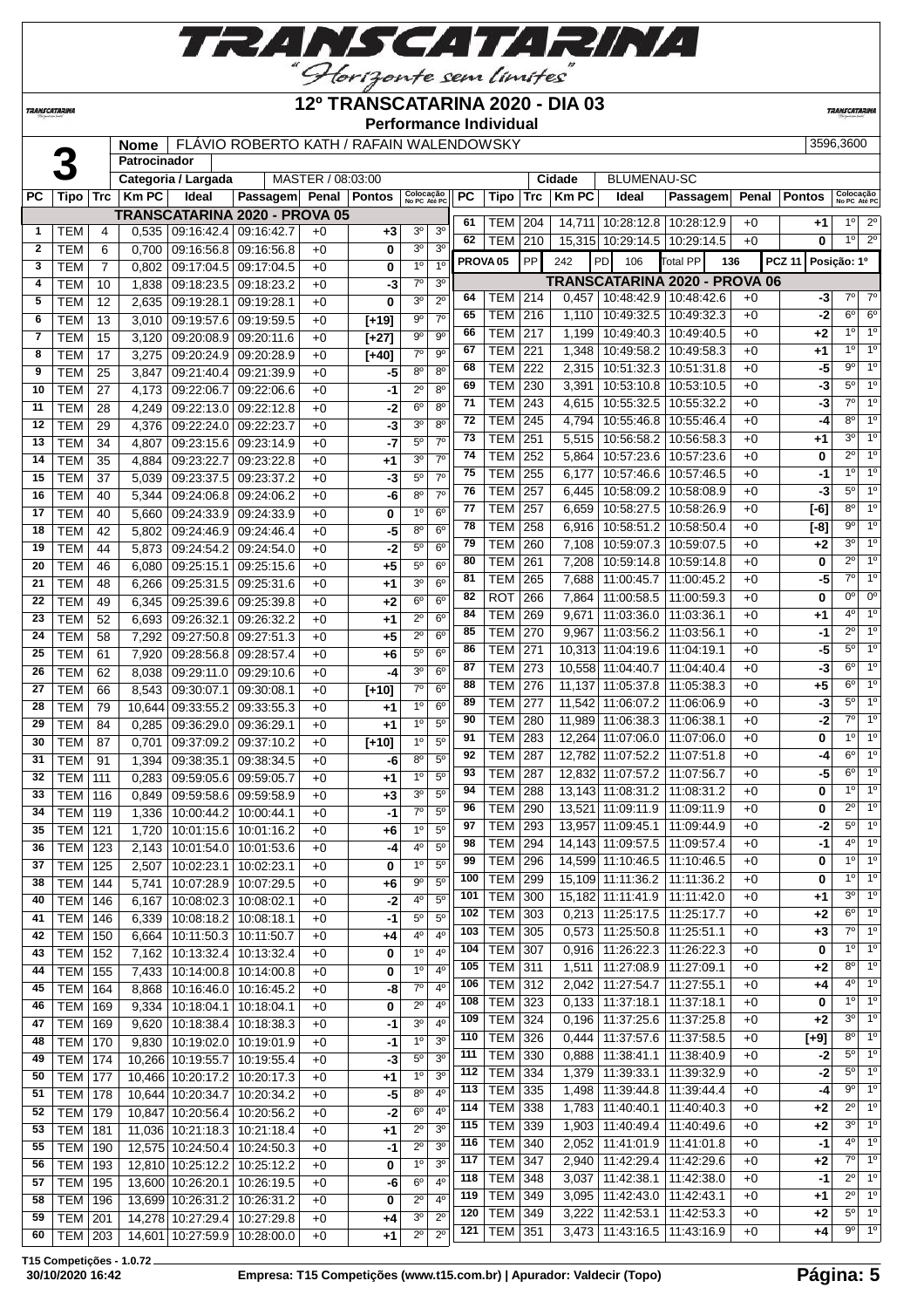

## **12º TRANSCATARINA 2020 - DIA 03**

**Performance Individual**

**TRANSCATARIN** 

**TRANSCATARINA** 

| 3<br><b>BLUMENAU-SC</b><br>Categoria / Largada<br>MASTER / 08:03:00<br>Cidade<br>Colocação<br>No PC Até PC<br>Colocação<br>No PC Até PC<br><b>KmPC</b><br>Ideal<br><b>PC</b><br>Tipo Trc<br><b>Trc</b><br><b>Km PC</b><br><b>Passagem</b><br>Penal<br><b>Pontos</b><br>РC<br>Passagem<br>Penal<br><b>Pontos</b><br>Tipo<br>Ideal<br>122<br><b>TEM 351</b><br>3,574 11:43:25.1<br>$9^{\circ}$<br>$1^{\circ}$<br>11:43:25.7<br>$+0$<br>+6<br>$2^0$ 1 <sup>o</sup><br>191<br><b>TEM</b><br>456<br>3,032<br>13:08:52.4   13:08:52.4<br>$+0$<br>0<br>1 <sup>0</sup><br><b>TEM 353</b><br>3 <sup>o</sup><br>123<br>3,740 11:43:40.4<br>11:43:40.6<br>$+0$<br>+2<br>1 <sup>0</sup><br>$3^{\circ}$<br>$+0$<br>192<br><b>TEM</b><br>457<br>3,663<br>13:09:41.4<br>13:09:41.3<br>-1<br>3 <sup>o</sup><br>$1^{\circ}$<br>$TEM$ 353<br>3,844 11:43:58.3<br>11:43:58.5<br>$+0$<br>124<br>+2<br>$\overline{1^0}$<br>$2^{\circ}$<br>193<br><b>TEM</b><br>459<br>13:10:00.9 13:10:00.8<br>$+0$<br>-1<br>3,869<br>8 <sup>o</sup><br>TEM 355<br>4,058 11:44:21.3<br>1 <sup>0</sup><br>125<br>11:44:22.1<br>$+0$<br>$[+8]$<br>$5^{\circ}$<br>1 <sup>0</sup><br>194<br><b>TEM</b><br>462<br>13:10:43.1<br>13:10:43.0<br>$+0$<br>-1<br>4,344<br>7 <sup>0</sup><br>1 <sup>0</sup><br>126<br>TEM<br>357<br>4,281 11:44:49.1<br>11:44:49.3<br>$+0$<br>$+2$<br>1 <sup>0</sup><br>$3^{\circ}$<br>195<br><b>TEM</b><br>467<br>13:11:45.0<br>13:11:44.8<br>$+0$<br>-2<br>4,849<br>$9^{\circ}$<br>TEM<br>$1^{\circ}$<br>127<br>358<br>4,584 11:45:13.0<br>11:45:13.7<br>$+0$<br>$[+7]$<br>$\overline{1^0}$<br>$6^{\circ}$<br>196<br><b>TEM</b><br>$+0$<br>$-3$<br>468<br>13:11:59.7<br>13:11:59.4<br>5,026<br>$6^{\circ}$<br>$1^{\circ}$<br>TEM<br>359<br>4,992 11:45:43.5<br>11:45:43.8<br>$+0$<br>128<br>$+3$<br>$\overline{1^{\circ}}$<br>$4^{\circ}$<br><b>TEM</b><br>$+0$<br>197<br>469<br>-1<br>5,473<br>13:12:35.3<br>13:12:35.2<br>$2^{\circ}$<br>1 <sup>0</sup><br>TEM<br>129<br>360<br>5,057<br>11:45:49.3<br>11:45:49.3<br>$+0$<br>0<br>$3^{\circ}$ 1 <sup>0</sup><br><b>TEM</b><br>$+0$<br>198<br>476<br>13:14:36.7<br>13:14:37.0<br>$+3$<br>6,418<br>1 <sup>0</sup><br>1 <sup>0</sup><br><b>TEM 360</b><br>5,151 11:45:57.3<br>11:45:57.3<br>$+0$<br>0<br>130<br>7° 1°<br>$-5$<br>199<br><b>TEM</b><br>477<br>6,917<br>13:15:11.9<br>13:15:11.4<br>$+0$<br>1 <sup>0</sup><br>1 <sup>0</sup><br>131<br><b>TEM 360</b><br>5,342 11:46:13.7<br>$+0$<br>11:46:13.6<br>-1<br>$4^{\circ}$ 1 <sup>0</sup><br>478<br>$+0$<br>200<br><b>TEM</b><br>7,080<br> 13:15:25.4 <br>13:15:25.3<br>-1<br>$1^{\circ}$<br><b>TEM 360</b><br>$1^{\circ}$<br>132<br>5,482 11:46:25.7<br>11:46:25.7<br>$+0$<br>0<br>1 <sup>0</sup><br>$7^\circ$<br>$+0$<br>201<br><b>TEM</b><br>483<br>7,960<br>13:16:39.6   13:16:39.8<br>$+2$<br>$2^{\circ}$<br>$1^{\circ}$<br>133<br>TEM<br>5,538 11:46:31.4<br>$+0$<br>361<br>11:46:31.5<br>+1<br>$1^{\circ}$<br>$1^{\circ}$<br>202<br><b>TEM</b><br>485<br>13:17:16.4<br>13:17:16.4<br>$+0$<br>0<br>8,429<br>PP<br><b>PCZ 13</b><br>PROVA <sub>06</sub><br>PD<br>38<br><b>Total PP</b><br>Posição: 5º<br>159<br>121<br>$\overline{1^0}$<br>$3^{\circ}$<br><b>TEM</b><br>203<br>13:17:30.6<br>0<br>486<br>8,621<br>13:17:30.6<br>$+0$<br>TRANSCATARINA 2020 - PROVA 07<br>$2^{\circ}$ 1 <sup>o</sup><br>204<br><b>TEM</b><br>$+0$<br>486<br>8,804   13:17:43.5   13:17:43.6<br>+1<br>3 <sup>o</sup><br>3 <sup>o</sup><br>134   TEM   363<br>0,314   12:02:07.6   12:02:07.6<br>$+0$<br>0<br>${\sf PP}$<br>PD<br><b>Total PP</b><br>PROVA <sub>07</sub><br>134<br>39<br><b>PCZ 14</b><br>Posição: 1º<br>95<br>$6^{\circ}$<br>3 <sup>o</sup><br><b>TEM 364</b><br>135<br>0,560 12:02:27.3<br>12:02:27.4<br>$+0$<br>$+1$<br>${\sf PP}$<br>PD<br>3 <sup>o</sup><br><b>TOTAL</b><br><b>Total PP</b><br><b>PCZ 38</b><br>1 <sup>0</sup><br>535<br>183<br>352<br>136<br><b>TEM 368</b><br>1,102 12:03:20.7<br>12:03:20.7<br>$+0$<br>0<br>3 <sup>o</sup><br>1 <sup>0</sup><br>TEM 369<br>137<br>1,264 12:03:39.4<br>12:03:39.3<br>$+0$<br>-1<br>1 <sup>0</sup><br>TEM<br>1 <sup>0</sup><br>138<br>371<br>1,531 12:04:12.8<br>$+0$<br>-1<br>12:04:12.7<br>$\overline{2^0}$<br>$1^{\circ}$<br>TEM<br>139<br>371<br>1,658 12:04:22.3<br>12:04:22.3<br>$+0$<br>0<br>4 <sup>0</sup><br>1 <sup>0</sup><br>TEM<br>141<br>372<br>1,890 12:04:41.4<br>12:04:41.2<br>$+0$<br>-2<br>$1^{\circ}$<br>1 <sup>0</sup><br><b>TEM 379</b><br>142<br>2,728 12:06:16.2<br>12:06:16.2<br>$+0$<br>0<br>3 <sup>o</sup><br>1 <sup>0</sup><br><b>TEM 381</b><br>143<br>3,089 12:06:46.6<br>12:06:46.8<br>$+0$<br>+2<br>$8^{\circ}$<br>$1^{\circ}$<br>144<br>TEM 383<br>$[t+12]$<br>3,302 12:07:04.1<br>12:07:05.3<br>$+0$<br>$5^{\circ}$<br>$1^{\circ}$<br>145<br><b>TEM 385</b><br>3,615 12:07:29.0<br>12:07:29.1<br>$+0$<br>$+1$<br>3 <sup>0</sup><br>TEM 390<br>1 <sup>0</sup><br>146<br>4,178 12:08:37.6<br>12:08:37.5<br>$+0$<br>-1<br>$1^{\circ}$<br>1 <sup>0</sup><br>TEM 392<br>147<br>4,360 12:08:52.5<br>12:08:53.1<br>$+0$<br>$[+6]$<br>$5^{\circ}$<br>1 <sup>0</sup><br>148<br>TEM<br>392<br>$\overline{4,591}$<br>12:09:13.8<br>12:09:13.6<br>$+0$<br>-2<br>$8^{\circ}$<br>$1^{\circ}$<br>TEM<br>149<br>392<br>4,736 12:09:27.2<br>12:09:26.6<br>$+0$<br>$[-6]$<br>$1^{\circ}$<br>TEM<br>1 <sup>0</sup><br>392<br>4,780<br>12:09:31.3<br>$+0$<br>150<br>12:09:31.2<br>-1<br>$8^{\circ}$<br>TEM<br>1 <sup>0</sup><br>392<br>5,270 12:10:16.5<br>12:10:16.1<br>$+0$<br>151<br>-4<br>5 <sup>0</sup><br>1 <sup>0</sup><br>152<br>TEM 393<br>$+0$<br>$-1$<br>5,517   12:10:36.6<br>12:10:36.5<br>$9^{\circ}$<br>$2^{\circ}$<br>153<br>TEM 396<br>5,853 12:11:08.0<br>$+0$<br>$[-7]$<br>12:11:07.3<br>$9^{\rm o}$<br>$2^{\circ}$<br>154<br>TEM<br>396<br>5,896 12:11:12.0<br>12:11:11.2<br>$+0$<br>$[-8]$<br>$2^{\circ}$<br>1 <sup>0</sup><br>$TEM$ 402<br>$-2$<br>155<br>6,688   12:12:14.8   12:12:14.6<br>$+0$<br>$7^\circ$<br>$1^{\circ}$<br>  TEM   406<br>$0,245$   12:16:26.8   12:16:27.2<br>158<br>+0<br>+4<br>3 <sup>o</sup><br>$1^{\circ}$<br>159<br><b>TEM   408</b><br>$0,612$   12:16:58.5  <br>12:16:58.6<br>+0<br>+1<br>TEM 409<br>$2^{\circ}$<br>0,783   12:17:11.8   12:17:11.7<br>$+0$<br>$1^{\circ}$<br>160<br>-1<br>TEM 409<br>$2^{\circ}$<br>0,980 12:17:28.7<br>$1^{\circ}$<br>12:17:28.7<br>+0<br>0<br>161<br>TEM   409<br>1,046 12:17:34.3<br>$5^{\circ}$<br>1 <sup>0</sup><br>12:17:34.9<br>$+0$<br>162<br>+6<br>3 <sup>o</sup><br>1 <sup>0</sup><br>163   TEM   411<br>1,410   12:18:04.6   12:18:04.7<br>+0<br>$+1$<br>164   TEM   412<br>$9^{\circ}$<br>1 <sup>0</sup><br>1,496   12:18:12.2   12:18:12.8<br>$+0$<br>+6<br>$8^{\circ}$<br>$1^{\circ}$<br>165   TEM   413<br>1,822   12:18:36.8   12:18:37.1<br>$+0$<br>$+3$<br>166   TEM   414<br>4°<br>1 <sup>0</sup><br>2,150 12:19:00.0<br>12:19:00.2<br>+0<br>+2<br>3 <sup>o</sup><br>168<br>$TEM$ 417<br>2,674 12:19:44.7<br>$1^{\circ}$<br>12:19:44.7<br>$+0$<br>0<br>$TEM$ 428<br>$2^{\circ}$<br>1 <sup>0</sup><br>1,127 12:26:46.0<br>169<br>12:26:45.8<br>$+0$<br>-2<br><b>TEM</b> 431<br>4°<br>1 <sup>0</sup><br>1,346 12:27:09.5<br>12:27:09.9<br>170<br>+0<br>+4<br>$2^{\circ}$<br><b>TEM 431</b><br>$1^{\circ}$<br>171<br>1,466 12:27:19.1<br>12:27:19.1<br>+0<br>0<br>$7^\circ$<br>$TEM$ 439<br>$1^{\circ}$<br>180<br>0,281 13:04:46.0<br>13:04:45.5<br>+0<br>-5<br>4 <sup>0</sup><br>181   TEM   440<br>$1^{\circ}$<br>0,356 13:04:53.2<br>13:04:53.4<br>+0<br>+2<br>1 <sup>0</sup><br>182   TEM   441<br>1 <sup>0</sup><br>0,586   13:05:10.6   13:05:10.6<br>0<br>$+0$<br>$6^{\circ}$<br>$1^{\circ}$<br>183   TEM   442<br>0,704   13:05:20.6   13:05:20.3<br>$+0$<br>-3<br>$\overline{8^{\circ}}$<br>1 <sup>0</sup><br>$TEM$ 443<br>184<br>0,987 13:05:40.0<br>13:05:39.6<br>+0<br>-4<br>4 <sup>0</sup><br><b>TEM</b> 444<br>1,136 13:05:49.4<br>1 <sup>0</sup><br>185<br>13:05:49.4<br>$+0$<br>0<br>8 <sup>o</sup><br>$TEM$ 444<br>1 <sup>0</sup><br>1,250 13:05:57.9<br>-6<br>186<br>13:05:57.3<br>$+0$<br>TEM   450<br>$5^{\circ}$<br>1 <sup>0</sup><br>1,826   13:06:57.8   13:06:57.4<br>187<br>+0<br>-4<br>$1^{\circ}$<br>$TEM$ 453<br>$1^{\circ}$<br>2,523 13:08:12.6<br>188<br>13:08:12.6<br>+0<br>0<br>TEM 453<br>2,820 13:08:32.4<br>$1^{\circ}$<br>$1^{\circ}$<br>189  <br>13:08:32.4<br>+0<br>0<br>$2^{\circ}$<br>1 <sup>0</sup><br>190 TEM 455<br>2,970 13:08:46.4<br>13:08:46.3<br>+0<br>-1 |  | Nome  <br><b>Patrocinador</b> | FLÁVIO ROBERTO KATH / RAFAIN WALENDOWSKY |  |  |  |  |  |  |  | 3596,3600 |
|------------------------------------------------------------------------------------------------------------------------------------------------------------------------------------------------------------------------------------------------------------------------------------------------------------------------------------------------------------------------------------------------------------------------------------------------------------------------------------------------------------------------------------------------------------------------------------------------------------------------------------------------------------------------------------------------------------------------------------------------------------------------------------------------------------------------------------------------------------------------------------------------------------------------------------------------------------------------------------------------------------------------------------------------------------------------------------------------------------------------------------------------------------------------------------------------------------------------------------------------------------------------------------------------------------------------------------------------------------------------------------------------------------------------------------------------------------------------------------------------------------------------------------------------------------------------------------------------------------------------------------------------------------------------------------------------------------------------------------------------------------------------------------------------------------------------------------------------------------------------------------------------------------------------------------------------------------------------------------------------------------------------------------------------------------------------------------------------------------------------------------------------------------------------------------------------------------------------------------------------------------------------------------------------------------------------------------------------------------------------------------------------------------------------------------------------------------------------------------------------------------------------------------------------------------------------------------------------------------------------------------------------------------------------------------------------------------------------------------------------------------------------------------------------------------------------------------------------------------------------------------------------------------------------------------------------------------------------------------------------------------------------------------------------------------------------------------------------------------------------------------------------------------------------------------------------------------------------------------------------------------------------------------------------------------------------------------------------------------------------------------------------------------------------------------------------------------------------------------------------------------------------------------------------------------------------------------------------------------------------------------------------------------------------------------------------------------------------------------------------------------------------------------------------------------------------------------------------------------------------------------------------------------------------------------------------------------------------------------------------------------------------------------------------------------------------------------------------------------------------------------------------------------------------------------------------------------------------------------------------------------------------------------------------------------------------------------------------------------------------------------------------------------------------------------------------------------------------------------------------------------------------------------------------------------------------------------------------------------------------------------------------------------------------------------------------------------------------------------------------------------------------------------------------------------------------------------------------------------------------------------------------------------------------------------------------------------------------------------------------------------------------------------------------------------------------------------------------------------------------------------------------------------------------------------------------------------------------------------------------------------------------------------------------------------------------------------------------------------------------------------------------------------------------------------------------------------------------------------------------------------------------------------------------------------------------------------------------------------------------------------------------------------------------------------------------------------------------------------------------------------------------------------------------------------------------------------------------------------------------------------------------------------------------------------------------------------------------------------------------------------------------------------------------------------------------------------------------------------------------------------------------------------------------------------------------------------------------------------------------------------------------------------------------------------------------------------------------------------------------------------------------------------------------------------------------------------------------------------------------------------------------------------------------------------------------------------------------------------------------------------------------------------------------------------------------------------------------------------------------------------------------------------------------------------------------------------------------------------------------------------------------------------------------------------------------------------------------------------------------------------------------------------------------------------------------------------------------------------------------------------------------------------------------------------------------------------------------------------------------------------------------------------------------------------------------------------------------------------------------------------------------------------------------------------------------------------------------------------------------------------------------------------------------------------------------------------------------------------------------------------------------------------------------------------------------------------------------------------------------------------------------------------------------------------------------------------------------------------------------------------------------------------------------------------------------------------------------------------------------------------------------------------------------------------------------------------------------------------------------------------------------------------------------------------------------------------------------------------------------------------------------------------------------------------------------------------------------------------------------------|--|-------------------------------|------------------------------------------|--|--|--|--|--|--|--|-----------|
|                                                                                                                                                                                                                                                                                                                                                                                                                                                                                                                                                                                                                                                                                                                                                                                                                                                                                                                                                                                                                                                                                                                                                                                                                                                                                                                                                                                                                                                                                                                                                                                                                                                                                                                                                                                                                                                                                                                                                                                                                                                                                                                                                                                                                                                                                                                                                                                                                                                                                                                                                                                                                                                                                                                                                                                                                                                                                                                                                                                                                                                                                                                                                                                                                                                                                                                                                                                                                                                                                                                                                                                                                                                                                                                                                                                                                                                                                                                                                                                                                                                                                                                                                                                                                                                                                                                                                                                                                                                                                                                                                                                                                                                                                                                                                                                                                                                                                                                                                                                                                                                                                                                                                                                                                                                                                                                                                                                                                                                                                                                                                                                                                                                                                                                                                                                                                                                                                                                                                                                                                                                                                                                                                                                                                                                                                                                                                                                                                                                                                                                                                                                                                                                                                                                                                                                                                                                                                                                                                                                                                                                                                                                                                                                                                                                                                                                                                                                                                                                                                                                                                                                                                                                                                                                                                                                                                                                                                                                                                                                                                                                                                                                                                                                                                                                                                                                                                                              |  |                               |                                          |  |  |  |  |  |  |  |           |
|                                                                                                                                                                                                                                                                                                                                                                                                                                                                                                                                                                                                                                                                                                                                                                                                                                                                                                                                                                                                                                                                                                                                                                                                                                                                                                                                                                                                                                                                                                                                                                                                                                                                                                                                                                                                                                                                                                                                                                                                                                                                                                                                                                                                                                                                                                                                                                                                                                                                                                                                                                                                                                                                                                                                                                                                                                                                                                                                                                                                                                                                                                                                                                                                                                                                                                                                                                                                                                                                                                                                                                                                                                                                                                                                                                                                                                                                                                                                                                                                                                                                                                                                                                                                                                                                                                                                                                                                                                                                                                                                                                                                                                                                                                                                                                                                                                                                                                                                                                                                                                                                                                                                                                                                                                                                                                                                                                                                                                                                                                                                                                                                                                                                                                                                                                                                                                                                                                                                                                                                                                                                                                                                                                                                                                                                                                                                                                                                                                                                                                                                                                                                                                                                                                                                                                                                                                                                                                                                                                                                                                                                                                                                                                                                                                                                                                                                                                                                                                                                                                                                                                                                                                                                                                                                                                                                                                                                                                                                                                                                                                                                                                                                                                                                                                                                                                                                                                              |  |                               |                                          |  |  |  |  |  |  |  |           |
|                                                                                                                                                                                                                                                                                                                                                                                                                                                                                                                                                                                                                                                                                                                                                                                                                                                                                                                                                                                                                                                                                                                                                                                                                                                                                                                                                                                                                                                                                                                                                                                                                                                                                                                                                                                                                                                                                                                                                                                                                                                                                                                                                                                                                                                                                                                                                                                                                                                                                                                                                                                                                                                                                                                                                                                                                                                                                                                                                                                                                                                                                                                                                                                                                                                                                                                                                                                                                                                                                                                                                                                                                                                                                                                                                                                                                                                                                                                                                                                                                                                                                                                                                                                                                                                                                                                                                                                                                                                                                                                                                                                                                                                                                                                                                                                                                                                                                                                                                                                                                                                                                                                                                                                                                                                                                                                                                                                                                                                                                                                                                                                                                                                                                                                                                                                                                                                                                                                                                                                                                                                                                                                                                                                                                                                                                                                                                                                                                                                                                                                                                                                                                                                                                                                                                                                                                                                                                                                                                                                                                                                                                                                                                                                                                                                                                                                                                                                                                                                                                                                                                                                                                                                                                                                                                                                                                                                                                                                                                                                                                                                                                                                                                                                                                                                                                                                                                                              |  |                               |                                          |  |  |  |  |  |  |  |           |
|                                                                                                                                                                                                                                                                                                                                                                                                                                                                                                                                                                                                                                                                                                                                                                                                                                                                                                                                                                                                                                                                                                                                                                                                                                                                                                                                                                                                                                                                                                                                                                                                                                                                                                                                                                                                                                                                                                                                                                                                                                                                                                                                                                                                                                                                                                                                                                                                                                                                                                                                                                                                                                                                                                                                                                                                                                                                                                                                                                                                                                                                                                                                                                                                                                                                                                                                                                                                                                                                                                                                                                                                                                                                                                                                                                                                                                                                                                                                                                                                                                                                                                                                                                                                                                                                                                                                                                                                                                                                                                                                                                                                                                                                                                                                                                                                                                                                                                                                                                                                                                                                                                                                                                                                                                                                                                                                                                                                                                                                                                                                                                                                                                                                                                                                                                                                                                                                                                                                                                                                                                                                                                                                                                                                                                                                                                                                                                                                                                                                                                                                                                                                                                                                                                                                                                                                                                                                                                                                                                                                                                                                                                                                                                                                                                                                                                                                                                                                                                                                                                                                                                                                                                                                                                                                                                                                                                                                                                                                                                                                                                                                                                                                                                                                                                                                                                                                                                              |  |                               |                                          |  |  |  |  |  |  |  |           |
|                                                                                                                                                                                                                                                                                                                                                                                                                                                                                                                                                                                                                                                                                                                                                                                                                                                                                                                                                                                                                                                                                                                                                                                                                                                                                                                                                                                                                                                                                                                                                                                                                                                                                                                                                                                                                                                                                                                                                                                                                                                                                                                                                                                                                                                                                                                                                                                                                                                                                                                                                                                                                                                                                                                                                                                                                                                                                                                                                                                                                                                                                                                                                                                                                                                                                                                                                                                                                                                                                                                                                                                                                                                                                                                                                                                                                                                                                                                                                                                                                                                                                                                                                                                                                                                                                                                                                                                                                                                                                                                                                                                                                                                                                                                                                                                                                                                                                                                                                                                                                                                                                                                                                                                                                                                                                                                                                                                                                                                                                                                                                                                                                                                                                                                                                                                                                                                                                                                                                                                                                                                                                                                                                                                                                                                                                                                                                                                                                                                                                                                                                                                                                                                                                                                                                                                                                                                                                                                                                                                                                                                                                                                                                                                                                                                                                                                                                                                                                                                                                                                                                                                                                                                                                                                                                                                                                                                                                                                                                                                                                                                                                                                                                                                                                                                                                                                                                                              |  |                               |                                          |  |  |  |  |  |  |  |           |
|                                                                                                                                                                                                                                                                                                                                                                                                                                                                                                                                                                                                                                                                                                                                                                                                                                                                                                                                                                                                                                                                                                                                                                                                                                                                                                                                                                                                                                                                                                                                                                                                                                                                                                                                                                                                                                                                                                                                                                                                                                                                                                                                                                                                                                                                                                                                                                                                                                                                                                                                                                                                                                                                                                                                                                                                                                                                                                                                                                                                                                                                                                                                                                                                                                                                                                                                                                                                                                                                                                                                                                                                                                                                                                                                                                                                                                                                                                                                                                                                                                                                                                                                                                                                                                                                                                                                                                                                                                                                                                                                                                                                                                                                                                                                                                                                                                                                                                                                                                                                                                                                                                                                                                                                                                                                                                                                                                                                                                                                                                                                                                                                                                                                                                                                                                                                                                                                                                                                                                                                                                                                                                                                                                                                                                                                                                                                                                                                                                                                                                                                                                                                                                                                                                                                                                                                                                                                                                                                                                                                                                                                                                                                                                                                                                                                                                                                                                                                                                                                                                                                                                                                                                                                                                                                                                                                                                                                                                                                                                                                                                                                                                                                                                                                                                                                                                                                                                              |  |                               |                                          |  |  |  |  |  |  |  |           |
|                                                                                                                                                                                                                                                                                                                                                                                                                                                                                                                                                                                                                                                                                                                                                                                                                                                                                                                                                                                                                                                                                                                                                                                                                                                                                                                                                                                                                                                                                                                                                                                                                                                                                                                                                                                                                                                                                                                                                                                                                                                                                                                                                                                                                                                                                                                                                                                                                                                                                                                                                                                                                                                                                                                                                                                                                                                                                                                                                                                                                                                                                                                                                                                                                                                                                                                                                                                                                                                                                                                                                                                                                                                                                                                                                                                                                                                                                                                                                                                                                                                                                                                                                                                                                                                                                                                                                                                                                                                                                                                                                                                                                                                                                                                                                                                                                                                                                                                                                                                                                                                                                                                                                                                                                                                                                                                                                                                                                                                                                                                                                                                                                                                                                                                                                                                                                                                                                                                                                                                                                                                                                                                                                                                                                                                                                                                                                                                                                                                                                                                                                                                                                                                                                                                                                                                                                                                                                                                                                                                                                                                                                                                                                                                                                                                                                                                                                                                                                                                                                                                                                                                                                                                                                                                                                                                                                                                                                                                                                                                                                                                                                                                                                                                                                                                                                                                                                                              |  |                               |                                          |  |  |  |  |  |  |  |           |
|                                                                                                                                                                                                                                                                                                                                                                                                                                                                                                                                                                                                                                                                                                                                                                                                                                                                                                                                                                                                                                                                                                                                                                                                                                                                                                                                                                                                                                                                                                                                                                                                                                                                                                                                                                                                                                                                                                                                                                                                                                                                                                                                                                                                                                                                                                                                                                                                                                                                                                                                                                                                                                                                                                                                                                                                                                                                                                                                                                                                                                                                                                                                                                                                                                                                                                                                                                                                                                                                                                                                                                                                                                                                                                                                                                                                                                                                                                                                                                                                                                                                                                                                                                                                                                                                                                                                                                                                                                                                                                                                                                                                                                                                                                                                                                                                                                                                                                                                                                                                                                                                                                                                                                                                                                                                                                                                                                                                                                                                                                                                                                                                                                                                                                                                                                                                                                                                                                                                                                                                                                                                                                                                                                                                                                                                                                                                                                                                                                                                                                                                                                                                                                                                                                                                                                                                                                                                                                                                                                                                                                                                                                                                                                                                                                                                                                                                                                                                                                                                                                                                                                                                                                                                                                                                                                                                                                                                                                                                                                                                                                                                                                                                                                                                                                                                                                                                                                              |  |                               |                                          |  |  |  |  |  |  |  |           |
|                                                                                                                                                                                                                                                                                                                                                                                                                                                                                                                                                                                                                                                                                                                                                                                                                                                                                                                                                                                                                                                                                                                                                                                                                                                                                                                                                                                                                                                                                                                                                                                                                                                                                                                                                                                                                                                                                                                                                                                                                                                                                                                                                                                                                                                                                                                                                                                                                                                                                                                                                                                                                                                                                                                                                                                                                                                                                                                                                                                                                                                                                                                                                                                                                                                                                                                                                                                                                                                                                                                                                                                                                                                                                                                                                                                                                                                                                                                                                                                                                                                                                                                                                                                                                                                                                                                                                                                                                                                                                                                                                                                                                                                                                                                                                                                                                                                                                                                                                                                                                                                                                                                                                                                                                                                                                                                                                                                                                                                                                                                                                                                                                                                                                                                                                                                                                                                                                                                                                                                                                                                                                                                                                                                                                                                                                                                                                                                                                                                                                                                                                                                                                                                                                                                                                                                                                                                                                                                                                                                                                                                                                                                                                                                                                                                                                                                                                                                                                                                                                                                                                                                                                                                                                                                                                                                                                                                                                                                                                                                                                                                                                                                                                                                                                                                                                                                                                                              |  |                               |                                          |  |  |  |  |  |  |  |           |
|                                                                                                                                                                                                                                                                                                                                                                                                                                                                                                                                                                                                                                                                                                                                                                                                                                                                                                                                                                                                                                                                                                                                                                                                                                                                                                                                                                                                                                                                                                                                                                                                                                                                                                                                                                                                                                                                                                                                                                                                                                                                                                                                                                                                                                                                                                                                                                                                                                                                                                                                                                                                                                                                                                                                                                                                                                                                                                                                                                                                                                                                                                                                                                                                                                                                                                                                                                                                                                                                                                                                                                                                                                                                                                                                                                                                                                                                                                                                                                                                                                                                                                                                                                                                                                                                                                                                                                                                                                                                                                                                                                                                                                                                                                                                                                                                                                                                                                                                                                                                                                                                                                                                                                                                                                                                                                                                                                                                                                                                                                                                                                                                                                                                                                                                                                                                                                                                                                                                                                                                                                                                                                                                                                                                                                                                                                                                                                                                                                                                                                                                                                                                                                                                                                                                                                                                                                                                                                                                                                                                                                                                                                                                                                                                                                                                                                                                                                                                                                                                                                                                                                                                                                                                                                                                                                                                                                                                                                                                                                                                                                                                                                                                                                                                                                                                                                                                                                              |  |                               |                                          |  |  |  |  |  |  |  |           |
|                                                                                                                                                                                                                                                                                                                                                                                                                                                                                                                                                                                                                                                                                                                                                                                                                                                                                                                                                                                                                                                                                                                                                                                                                                                                                                                                                                                                                                                                                                                                                                                                                                                                                                                                                                                                                                                                                                                                                                                                                                                                                                                                                                                                                                                                                                                                                                                                                                                                                                                                                                                                                                                                                                                                                                                                                                                                                                                                                                                                                                                                                                                                                                                                                                                                                                                                                                                                                                                                                                                                                                                                                                                                                                                                                                                                                                                                                                                                                                                                                                                                                                                                                                                                                                                                                                                                                                                                                                                                                                                                                                                                                                                                                                                                                                                                                                                                                                                                                                                                                                                                                                                                                                                                                                                                                                                                                                                                                                                                                                                                                                                                                                                                                                                                                                                                                                                                                                                                                                                                                                                                                                                                                                                                                                                                                                                                                                                                                                                                                                                                                                                                                                                                                                                                                                                                                                                                                                                                                                                                                                                                                                                                                                                                                                                                                                                                                                                                                                                                                                                                                                                                                                                                                                                                                                                                                                                                                                                                                                                                                                                                                                                                                                                                                                                                                                                                                                              |  |                               |                                          |  |  |  |  |  |  |  |           |
|                                                                                                                                                                                                                                                                                                                                                                                                                                                                                                                                                                                                                                                                                                                                                                                                                                                                                                                                                                                                                                                                                                                                                                                                                                                                                                                                                                                                                                                                                                                                                                                                                                                                                                                                                                                                                                                                                                                                                                                                                                                                                                                                                                                                                                                                                                                                                                                                                                                                                                                                                                                                                                                                                                                                                                                                                                                                                                                                                                                                                                                                                                                                                                                                                                                                                                                                                                                                                                                                                                                                                                                                                                                                                                                                                                                                                                                                                                                                                                                                                                                                                                                                                                                                                                                                                                                                                                                                                                                                                                                                                                                                                                                                                                                                                                                                                                                                                                                                                                                                                                                                                                                                                                                                                                                                                                                                                                                                                                                                                                                                                                                                                                                                                                                                                                                                                                                                                                                                                                                                                                                                                                                                                                                                                                                                                                                                                                                                                                                                                                                                                                                                                                                                                                                                                                                                                                                                                                                                                                                                                                                                                                                                                                                                                                                                                                                                                                                                                                                                                                                                                                                                                                                                                                                                                                                                                                                                                                                                                                                                                                                                                                                                                                                                                                                                                                                                                                              |  |                               |                                          |  |  |  |  |  |  |  |           |
|                                                                                                                                                                                                                                                                                                                                                                                                                                                                                                                                                                                                                                                                                                                                                                                                                                                                                                                                                                                                                                                                                                                                                                                                                                                                                                                                                                                                                                                                                                                                                                                                                                                                                                                                                                                                                                                                                                                                                                                                                                                                                                                                                                                                                                                                                                                                                                                                                                                                                                                                                                                                                                                                                                                                                                                                                                                                                                                                                                                                                                                                                                                                                                                                                                                                                                                                                                                                                                                                                                                                                                                                                                                                                                                                                                                                                                                                                                                                                                                                                                                                                                                                                                                                                                                                                                                                                                                                                                                                                                                                                                                                                                                                                                                                                                                                                                                                                                                                                                                                                                                                                                                                                                                                                                                                                                                                                                                                                                                                                                                                                                                                                                                                                                                                                                                                                                                                                                                                                                                                                                                                                                                                                                                                                                                                                                                                                                                                                                                                                                                                                                                                                                                                                                                                                                                                                                                                                                                                                                                                                                                                                                                                                                                                                                                                                                                                                                                                                                                                                                                                                                                                                                                                                                                                                                                                                                                                                                                                                                                                                                                                                                                                                                                                                                                                                                                                                                              |  |                               |                                          |  |  |  |  |  |  |  |           |
|                                                                                                                                                                                                                                                                                                                                                                                                                                                                                                                                                                                                                                                                                                                                                                                                                                                                                                                                                                                                                                                                                                                                                                                                                                                                                                                                                                                                                                                                                                                                                                                                                                                                                                                                                                                                                                                                                                                                                                                                                                                                                                                                                                                                                                                                                                                                                                                                                                                                                                                                                                                                                                                                                                                                                                                                                                                                                                                                                                                                                                                                                                                                                                                                                                                                                                                                                                                                                                                                                                                                                                                                                                                                                                                                                                                                                                                                                                                                                                                                                                                                                                                                                                                                                                                                                                                                                                                                                                                                                                                                                                                                                                                                                                                                                                                                                                                                                                                                                                                                                                                                                                                                                                                                                                                                                                                                                                                                                                                                                                                                                                                                                                                                                                                                                                                                                                                                                                                                                                                                                                                                                                                                                                                                                                                                                                                                                                                                                                                                                                                                                                                                                                                                                                                                                                                                                                                                                                                                                                                                                                                                                                                                                                                                                                                                                                                                                                                                                                                                                                                                                                                                                                                                                                                                                                                                                                                                                                                                                                                                                                                                                                                                                                                                                                                                                                                                                                              |  |                               |                                          |  |  |  |  |  |  |  |           |
|                                                                                                                                                                                                                                                                                                                                                                                                                                                                                                                                                                                                                                                                                                                                                                                                                                                                                                                                                                                                                                                                                                                                                                                                                                                                                                                                                                                                                                                                                                                                                                                                                                                                                                                                                                                                                                                                                                                                                                                                                                                                                                                                                                                                                                                                                                                                                                                                                                                                                                                                                                                                                                                                                                                                                                                                                                                                                                                                                                                                                                                                                                                                                                                                                                                                                                                                                                                                                                                                                                                                                                                                                                                                                                                                                                                                                                                                                                                                                                                                                                                                                                                                                                                                                                                                                                                                                                                                                                                                                                                                                                                                                                                                                                                                                                                                                                                                                                                                                                                                                                                                                                                                                                                                                                                                                                                                                                                                                                                                                                                                                                                                                                                                                                                                                                                                                                                                                                                                                                                                                                                                                                                                                                                                                                                                                                                                                                                                                                                                                                                                                                                                                                                                                                                                                                                                                                                                                                                                                                                                                                                                                                                                                                                                                                                                                                                                                                                                                                                                                                                                                                                                                                                                                                                                                                                                                                                                                                                                                                                                                                                                                                                                                                                                                                                                                                                                                                              |  |                               |                                          |  |  |  |  |  |  |  |           |
|                                                                                                                                                                                                                                                                                                                                                                                                                                                                                                                                                                                                                                                                                                                                                                                                                                                                                                                                                                                                                                                                                                                                                                                                                                                                                                                                                                                                                                                                                                                                                                                                                                                                                                                                                                                                                                                                                                                                                                                                                                                                                                                                                                                                                                                                                                                                                                                                                                                                                                                                                                                                                                                                                                                                                                                                                                                                                                                                                                                                                                                                                                                                                                                                                                                                                                                                                                                                                                                                                                                                                                                                                                                                                                                                                                                                                                                                                                                                                                                                                                                                                                                                                                                                                                                                                                                                                                                                                                                                                                                                                                                                                                                                                                                                                                                                                                                                                                                                                                                                                                                                                                                                                                                                                                                                                                                                                                                                                                                                                                                                                                                                                                                                                                                                                                                                                                                                                                                                                                                                                                                                                                                                                                                                                                                                                                                                                                                                                                                                                                                                                                                                                                                                                                                                                                                                                                                                                                                                                                                                                                                                                                                                                                                                                                                                                                                                                                                                                                                                                                                                                                                                                                                                                                                                                                                                                                                                                                                                                                                                                                                                                                                                                                                                                                                                                                                                                                              |  |                               |                                          |  |  |  |  |  |  |  |           |
|                                                                                                                                                                                                                                                                                                                                                                                                                                                                                                                                                                                                                                                                                                                                                                                                                                                                                                                                                                                                                                                                                                                                                                                                                                                                                                                                                                                                                                                                                                                                                                                                                                                                                                                                                                                                                                                                                                                                                                                                                                                                                                                                                                                                                                                                                                                                                                                                                                                                                                                                                                                                                                                                                                                                                                                                                                                                                                                                                                                                                                                                                                                                                                                                                                                                                                                                                                                                                                                                                                                                                                                                                                                                                                                                                                                                                                                                                                                                                                                                                                                                                                                                                                                                                                                                                                                                                                                                                                                                                                                                                                                                                                                                                                                                                                                                                                                                                                                                                                                                                                                                                                                                                                                                                                                                                                                                                                                                                                                                                                                                                                                                                                                                                                                                                                                                                                                                                                                                                                                                                                                                                                                                                                                                                                                                                                                                                                                                                                                                                                                                                                                                                                                                                                                                                                                                                                                                                                                                                                                                                                                                                                                                                                                                                                                                                                                                                                                                                                                                                                                                                                                                                                                                                                                                                                                                                                                                                                                                                                                                                                                                                                                                                                                                                                                                                                                                                                              |  |                               |                                          |  |  |  |  |  |  |  |           |
|                                                                                                                                                                                                                                                                                                                                                                                                                                                                                                                                                                                                                                                                                                                                                                                                                                                                                                                                                                                                                                                                                                                                                                                                                                                                                                                                                                                                                                                                                                                                                                                                                                                                                                                                                                                                                                                                                                                                                                                                                                                                                                                                                                                                                                                                                                                                                                                                                                                                                                                                                                                                                                                                                                                                                                                                                                                                                                                                                                                                                                                                                                                                                                                                                                                                                                                                                                                                                                                                                                                                                                                                                                                                                                                                                                                                                                                                                                                                                                                                                                                                                                                                                                                                                                                                                                                                                                                                                                                                                                                                                                                                                                                                                                                                                                                                                                                                                                                                                                                                                                                                                                                                                                                                                                                                                                                                                                                                                                                                                                                                                                                                                                                                                                                                                                                                                                                                                                                                                                                                                                                                                                                                                                                                                                                                                                                                                                                                                                                                                                                                                                                                                                                                                                                                                                                                                                                                                                                                                                                                                                                                                                                                                                                                                                                                                                                                                                                                                                                                                                                                                                                                                                                                                                                                                                                                                                                                                                                                                                                                                                                                                                                                                                                                                                                                                                                                                                              |  |                               |                                          |  |  |  |  |  |  |  |           |
|                                                                                                                                                                                                                                                                                                                                                                                                                                                                                                                                                                                                                                                                                                                                                                                                                                                                                                                                                                                                                                                                                                                                                                                                                                                                                                                                                                                                                                                                                                                                                                                                                                                                                                                                                                                                                                                                                                                                                                                                                                                                                                                                                                                                                                                                                                                                                                                                                                                                                                                                                                                                                                                                                                                                                                                                                                                                                                                                                                                                                                                                                                                                                                                                                                                                                                                                                                                                                                                                                                                                                                                                                                                                                                                                                                                                                                                                                                                                                                                                                                                                                                                                                                                                                                                                                                                                                                                                                                                                                                                                                                                                                                                                                                                                                                                                                                                                                                                                                                                                                                                                                                                                                                                                                                                                                                                                                                                                                                                                                                                                                                                                                                                                                                                                                                                                                                                                                                                                                                                                                                                                                                                                                                                                                                                                                                                                                                                                                                                                                                                                                                                                                                                                                                                                                                                                                                                                                                                                                                                                                                                                                                                                                                                                                                                                                                                                                                                                                                                                                                                                                                                                                                                                                                                                                                                                                                                                                                                                                                                                                                                                                                                                                                                                                                                                                                                                                                              |  |                               |                                          |  |  |  |  |  |  |  |           |
|                                                                                                                                                                                                                                                                                                                                                                                                                                                                                                                                                                                                                                                                                                                                                                                                                                                                                                                                                                                                                                                                                                                                                                                                                                                                                                                                                                                                                                                                                                                                                                                                                                                                                                                                                                                                                                                                                                                                                                                                                                                                                                                                                                                                                                                                                                                                                                                                                                                                                                                                                                                                                                                                                                                                                                                                                                                                                                                                                                                                                                                                                                                                                                                                                                                                                                                                                                                                                                                                                                                                                                                                                                                                                                                                                                                                                                                                                                                                                                                                                                                                                                                                                                                                                                                                                                                                                                                                                                                                                                                                                                                                                                                                                                                                                                                                                                                                                                                                                                                                                                                                                                                                                                                                                                                                                                                                                                                                                                                                                                                                                                                                                                                                                                                                                                                                                                                                                                                                                                                                                                                                                                                                                                                                                                                                                                                                                                                                                                                                                                                                                                                                                                                                                                                                                                                                                                                                                                                                                                                                                                                                                                                                                                                                                                                                                                                                                                                                                                                                                                                                                                                                                                                                                                                                                                                                                                                                                                                                                                                                                                                                                                                                                                                                                                                                                                                                                                              |  |                               |                                          |  |  |  |  |  |  |  |           |
|                                                                                                                                                                                                                                                                                                                                                                                                                                                                                                                                                                                                                                                                                                                                                                                                                                                                                                                                                                                                                                                                                                                                                                                                                                                                                                                                                                                                                                                                                                                                                                                                                                                                                                                                                                                                                                                                                                                                                                                                                                                                                                                                                                                                                                                                                                                                                                                                                                                                                                                                                                                                                                                                                                                                                                                                                                                                                                                                                                                                                                                                                                                                                                                                                                                                                                                                                                                                                                                                                                                                                                                                                                                                                                                                                                                                                                                                                                                                                                                                                                                                                                                                                                                                                                                                                                                                                                                                                                                                                                                                                                                                                                                                                                                                                                                                                                                                                                                                                                                                                                                                                                                                                                                                                                                                                                                                                                                                                                                                                                                                                                                                                                                                                                                                                                                                                                                                                                                                                                                                                                                                                                                                                                                                                                                                                                                                                                                                                                                                                                                                                                                                                                                                                                                                                                                                                                                                                                                                                                                                                                                                                                                                                                                                                                                                                                                                                                                                                                                                                                                                                                                                                                                                                                                                                                                                                                                                                                                                                                                                                                                                                                                                                                                                                                                                                                                                                                              |  |                               |                                          |  |  |  |  |  |  |  |           |
|                                                                                                                                                                                                                                                                                                                                                                                                                                                                                                                                                                                                                                                                                                                                                                                                                                                                                                                                                                                                                                                                                                                                                                                                                                                                                                                                                                                                                                                                                                                                                                                                                                                                                                                                                                                                                                                                                                                                                                                                                                                                                                                                                                                                                                                                                                                                                                                                                                                                                                                                                                                                                                                                                                                                                                                                                                                                                                                                                                                                                                                                                                                                                                                                                                                                                                                                                                                                                                                                                                                                                                                                                                                                                                                                                                                                                                                                                                                                                                                                                                                                                                                                                                                                                                                                                                                                                                                                                                                                                                                                                                                                                                                                                                                                                                                                                                                                                                                                                                                                                                                                                                                                                                                                                                                                                                                                                                                                                                                                                                                                                                                                                                                                                                                                                                                                                                                                                                                                                                                                                                                                                                                                                                                                                                                                                                                                                                                                                                                                                                                                                                                                                                                                                                                                                                                                                                                                                                                                                                                                                                                                                                                                                                                                                                                                                                                                                                                                                                                                                                                                                                                                                                                                                                                                                                                                                                                                                                                                                                                                                                                                                                                                                                                                                                                                                                                                                                              |  |                               |                                          |  |  |  |  |  |  |  |           |
|                                                                                                                                                                                                                                                                                                                                                                                                                                                                                                                                                                                                                                                                                                                                                                                                                                                                                                                                                                                                                                                                                                                                                                                                                                                                                                                                                                                                                                                                                                                                                                                                                                                                                                                                                                                                                                                                                                                                                                                                                                                                                                                                                                                                                                                                                                                                                                                                                                                                                                                                                                                                                                                                                                                                                                                                                                                                                                                                                                                                                                                                                                                                                                                                                                                                                                                                                                                                                                                                                                                                                                                                                                                                                                                                                                                                                                                                                                                                                                                                                                                                                                                                                                                                                                                                                                                                                                                                                                                                                                                                                                                                                                                                                                                                                                                                                                                                                                                                                                                                                                                                                                                                                                                                                                                                                                                                                                                                                                                                                                                                                                                                                                                                                                                                                                                                                                                                                                                                                                                                                                                                                                                                                                                                                                                                                                                                                                                                                                                                                                                                                                                                                                                                                                                                                                                                                                                                                                                                                                                                                                                                                                                                                                                                                                                                                                                                                                                                                                                                                                                                                                                                                                                                                                                                                                                                                                                                                                                                                                                                                                                                                                                                                                                                                                                                                                                                                                              |  |                               |                                          |  |  |  |  |  |  |  |           |
|                                                                                                                                                                                                                                                                                                                                                                                                                                                                                                                                                                                                                                                                                                                                                                                                                                                                                                                                                                                                                                                                                                                                                                                                                                                                                                                                                                                                                                                                                                                                                                                                                                                                                                                                                                                                                                                                                                                                                                                                                                                                                                                                                                                                                                                                                                                                                                                                                                                                                                                                                                                                                                                                                                                                                                                                                                                                                                                                                                                                                                                                                                                                                                                                                                                                                                                                                                                                                                                                                                                                                                                                                                                                                                                                                                                                                                                                                                                                                                                                                                                                                                                                                                                                                                                                                                                                                                                                                                                                                                                                                                                                                                                                                                                                                                                                                                                                                                                                                                                                                                                                                                                                                                                                                                                                                                                                                                                                                                                                                                                                                                                                                                                                                                                                                                                                                                                                                                                                                                                                                                                                                                                                                                                                                                                                                                                                                                                                                                                                                                                                                                                                                                                                                                                                                                                                                                                                                                                                                                                                                                                                                                                                                                                                                                                                                                                                                                                                                                                                                                                                                                                                                                                                                                                                                                                                                                                                                                                                                                                                                                                                                                                                                                                                                                                                                                                                                                              |  |                               |                                          |  |  |  |  |  |  |  |           |
|                                                                                                                                                                                                                                                                                                                                                                                                                                                                                                                                                                                                                                                                                                                                                                                                                                                                                                                                                                                                                                                                                                                                                                                                                                                                                                                                                                                                                                                                                                                                                                                                                                                                                                                                                                                                                                                                                                                                                                                                                                                                                                                                                                                                                                                                                                                                                                                                                                                                                                                                                                                                                                                                                                                                                                                                                                                                                                                                                                                                                                                                                                                                                                                                                                                                                                                                                                                                                                                                                                                                                                                                                                                                                                                                                                                                                                                                                                                                                                                                                                                                                                                                                                                                                                                                                                                                                                                                                                                                                                                                                                                                                                                                                                                                                                                                                                                                                                                                                                                                                                                                                                                                                                                                                                                                                                                                                                                                                                                                                                                                                                                                                                                                                                                                                                                                                                                                                                                                                                                                                                                                                                                                                                                                                                                                                                                                                                                                                                                                                                                                                                                                                                                                                                                                                                                                                                                                                                                                                                                                                                                                                                                                                                                                                                                                                                                                                                                                                                                                                                                                                                                                                                                                                                                                                                                                                                                                                                                                                                                                                                                                                                                                                                                                                                                                                                                                                                              |  |                               |                                          |  |  |  |  |  |  |  |           |
|                                                                                                                                                                                                                                                                                                                                                                                                                                                                                                                                                                                                                                                                                                                                                                                                                                                                                                                                                                                                                                                                                                                                                                                                                                                                                                                                                                                                                                                                                                                                                                                                                                                                                                                                                                                                                                                                                                                                                                                                                                                                                                                                                                                                                                                                                                                                                                                                                                                                                                                                                                                                                                                                                                                                                                                                                                                                                                                                                                                                                                                                                                                                                                                                                                                                                                                                                                                                                                                                                                                                                                                                                                                                                                                                                                                                                                                                                                                                                                                                                                                                                                                                                                                                                                                                                                                                                                                                                                                                                                                                                                                                                                                                                                                                                                                                                                                                                                                                                                                                                                                                                                                                                                                                                                                                                                                                                                                                                                                                                                                                                                                                                                                                                                                                                                                                                                                                                                                                                                                                                                                                                                                                                                                                                                                                                                                                                                                                                                                                                                                                                                                                                                                                                                                                                                                                                                                                                                                                                                                                                                                                                                                                                                                                                                                                                                                                                                                                                                                                                                                                                                                                                                                                                                                                                                                                                                                                                                                                                                                                                                                                                                                                                                                                                                                                                                                                                                              |  |                               |                                          |  |  |  |  |  |  |  |           |
|                                                                                                                                                                                                                                                                                                                                                                                                                                                                                                                                                                                                                                                                                                                                                                                                                                                                                                                                                                                                                                                                                                                                                                                                                                                                                                                                                                                                                                                                                                                                                                                                                                                                                                                                                                                                                                                                                                                                                                                                                                                                                                                                                                                                                                                                                                                                                                                                                                                                                                                                                                                                                                                                                                                                                                                                                                                                                                                                                                                                                                                                                                                                                                                                                                                                                                                                                                                                                                                                                                                                                                                                                                                                                                                                                                                                                                                                                                                                                                                                                                                                                                                                                                                                                                                                                                                                                                                                                                                                                                                                                                                                                                                                                                                                                                                                                                                                                                                                                                                                                                                                                                                                                                                                                                                                                                                                                                                                                                                                                                                                                                                                                                                                                                                                                                                                                                                                                                                                                                                                                                                                                                                                                                                                                                                                                                                                                                                                                                                                                                                                                                                                                                                                                                                                                                                                                                                                                                                                                                                                                                                                                                                                                                                                                                                                                                                                                                                                                                                                                                                                                                                                                                                                                                                                                                                                                                                                                                                                                                                                                                                                                                                                                                                                                                                                                                                                                                              |  |                               |                                          |  |  |  |  |  |  |  |           |
|                                                                                                                                                                                                                                                                                                                                                                                                                                                                                                                                                                                                                                                                                                                                                                                                                                                                                                                                                                                                                                                                                                                                                                                                                                                                                                                                                                                                                                                                                                                                                                                                                                                                                                                                                                                                                                                                                                                                                                                                                                                                                                                                                                                                                                                                                                                                                                                                                                                                                                                                                                                                                                                                                                                                                                                                                                                                                                                                                                                                                                                                                                                                                                                                                                                                                                                                                                                                                                                                                                                                                                                                                                                                                                                                                                                                                                                                                                                                                                                                                                                                                                                                                                                                                                                                                                                                                                                                                                                                                                                                                                                                                                                                                                                                                                                                                                                                                                                                                                                                                                                                                                                                                                                                                                                                                                                                                                                                                                                                                                                                                                                                                                                                                                                                                                                                                                                                                                                                                                                                                                                                                                                                                                                                                                                                                                                                                                                                                                                                                                                                                                                                                                                                                                                                                                                                                                                                                                                                                                                                                                                                                                                                                                                                                                                                                                                                                                                                                                                                                                                                                                                                                                                                                                                                                                                                                                                                                                                                                                                                                                                                                                                                                                                                                                                                                                                                                                              |  |                               |                                          |  |  |  |  |  |  |  |           |
|                                                                                                                                                                                                                                                                                                                                                                                                                                                                                                                                                                                                                                                                                                                                                                                                                                                                                                                                                                                                                                                                                                                                                                                                                                                                                                                                                                                                                                                                                                                                                                                                                                                                                                                                                                                                                                                                                                                                                                                                                                                                                                                                                                                                                                                                                                                                                                                                                                                                                                                                                                                                                                                                                                                                                                                                                                                                                                                                                                                                                                                                                                                                                                                                                                                                                                                                                                                                                                                                                                                                                                                                                                                                                                                                                                                                                                                                                                                                                                                                                                                                                                                                                                                                                                                                                                                                                                                                                                                                                                                                                                                                                                                                                                                                                                                                                                                                                                                                                                                                                                                                                                                                                                                                                                                                                                                                                                                                                                                                                                                                                                                                                                                                                                                                                                                                                                                                                                                                                                                                                                                                                                                                                                                                                                                                                                                                                                                                                                                                                                                                                                                                                                                                                                                                                                                                                                                                                                                                                                                                                                                                                                                                                                                                                                                                                                                                                                                                                                                                                                                                                                                                                                                                                                                                                                                                                                                                                                                                                                                                                                                                                                                                                                                                                                                                                                                                                                              |  |                               |                                          |  |  |  |  |  |  |  |           |
|                                                                                                                                                                                                                                                                                                                                                                                                                                                                                                                                                                                                                                                                                                                                                                                                                                                                                                                                                                                                                                                                                                                                                                                                                                                                                                                                                                                                                                                                                                                                                                                                                                                                                                                                                                                                                                                                                                                                                                                                                                                                                                                                                                                                                                                                                                                                                                                                                                                                                                                                                                                                                                                                                                                                                                                                                                                                                                                                                                                                                                                                                                                                                                                                                                                                                                                                                                                                                                                                                                                                                                                                                                                                                                                                                                                                                                                                                                                                                                                                                                                                                                                                                                                                                                                                                                                                                                                                                                                                                                                                                                                                                                                                                                                                                                                                                                                                                                                                                                                                                                                                                                                                                                                                                                                                                                                                                                                                                                                                                                                                                                                                                                                                                                                                                                                                                                                                                                                                                                                                                                                                                                                                                                                                                                                                                                                                                                                                                                                                                                                                                                                                                                                                                                                                                                                                                                                                                                                                                                                                                                                                                                                                                                                                                                                                                                                                                                                                                                                                                                                                                                                                                                                                                                                                                                                                                                                                                                                                                                                                                                                                                                                                                                                                                                                                                                                                                                              |  |                               |                                          |  |  |  |  |  |  |  |           |
|                                                                                                                                                                                                                                                                                                                                                                                                                                                                                                                                                                                                                                                                                                                                                                                                                                                                                                                                                                                                                                                                                                                                                                                                                                                                                                                                                                                                                                                                                                                                                                                                                                                                                                                                                                                                                                                                                                                                                                                                                                                                                                                                                                                                                                                                                                                                                                                                                                                                                                                                                                                                                                                                                                                                                                                                                                                                                                                                                                                                                                                                                                                                                                                                                                                                                                                                                                                                                                                                                                                                                                                                                                                                                                                                                                                                                                                                                                                                                                                                                                                                                                                                                                                                                                                                                                                                                                                                                                                                                                                                                                                                                                                                                                                                                                                                                                                                                                                                                                                                                                                                                                                                                                                                                                                                                                                                                                                                                                                                                                                                                                                                                                                                                                                                                                                                                                                                                                                                                                                                                                                                                                                                                                                                                                                                                                                                                                                                                                                                                                                                                                                                                                                                                                                                                                                                                                                                                                                                                                                                                                                                                                                                                                                                                                                                                                                                                                                                                                                                                                                                                                                                                                                                                                                                                                                                                                                                                                                                                                                                                                                                                                                                                                                                                                                                                                                                                                              |  |                               |                                          |  |  |  |  |  |  |  |           |
|                                                                                                                                                                                                                                                                                                                                                                                                                                                                                                                                                                                                                                                                                                                                                                                                                                                                                                                                                                                                                                                                                                                                                                                                                                                                                                                                                                                                                                                                                                                                                                                                                                                                                                                                                                                                                                                                                                                                                                                                                                                                                                                                                                                                                                                                                                                                                                                                                                                                                                                                                                                                                                                                                                                                                                                                                                                                                                                                                                                                                                                                                                                                                                                                                                                                                                                                                                                                                                                                                                                                                                                                                                                                                                                                                                                                                                                                                                                                                                                                                                                                                                                                                                                                                                                                                                                                                                                                                                                                                                                                                                                                                                                                                                                                                                                                                                                                                                                                                                                                                                                                                                                                                                                                                                                                                                                                                                                                                                                                                                                                                                                                                                                                                                                                                                                                                                                                                                                                                                                                                                                                                                                                                                                                                                                                                                                                                                                                                                                                                                                                                                                                                                                                                                                                                                                                                                                                                                                                                                                                                                                                                                                                                                                                                                                                                                                                                                                                                                                                                                                                                                                                                                                                                                                                                                                                                                                                                                                                                                                                                                                                                                                                                                                                                                                                                                                                                                              |  |                               |                                          |  |  |  |  |  |  |  |           |
|                                                                                                                                                                                                                                                                                                                                                                                                                                                                                                                                                                                                                                                                                                                                                                                                                                                                                                                                                                                                                                                                                                                                                                                                                                                                                                                                                                                                                                                                                                                                                                                                                                                                                                                                                                                                                                                                                                                                                                                                                                                                                                                                                                                                                                                                                                                                                                                                                                                                                                                                                                                                                                                                                                                                                                                                                                                                                                                                                                                                                                                                                                                                                                                                                                                                                                                                                                                                                                                                                                                                                                                                                                                                                                                                                                                                                                                                                                                                                                                                                                                                                                                                                                                                                                                                                                                                                                                                                                                                                                                                                                                                                                                                                                                                                                                                                                                                                                                                                                                                                                                                                                                                                                                                                                                                                                                                                                                                                                                                                                                                                                                                                                                                                                                                                                                                                                                                                                                                                                                                                                                                                                                                                                                                                                                                                                                                                                                                                                                                                                                                                                                                                                                                                                                                                                                                                                                                                                                                                                                                                                                                                                                                                                                                                                                                                                                                                                                                                                                                                                                                                                                                                                                                                                                                                                                                                                                                                                                                                                                                                                                                                                                                                                                                                                                                                                                                                                              |  |                               |                                          |  |  |  |  |  |  |  |           |
|                                                                                                                                                                                                                                                                                                                                                                                                                                                                                                                                                                                                                                                                                                                                                                                                                                                                                                                                                                                                                                                                                                                                                                                                                                                                                                                                                                                                                                                                                                                                                                                                                                                                                                                                                                                                                                                                                                                                                                                                                                                                                                                                                                                                                                                                                                                                                                                                                                                                                                                                                                                                                                                                                                                                                                                                                                                                                                                                                                                                                                                                                                                                                                                                                                                                                                                                                                                                                                                                                                                                                                                                                                                                                                                                                                                                                                                                                                                                                                                                                                                                                                                                                                                                                                                                                                                                                                                                                                                                                                                                                                                                                                                                                                                                                                                                                                                                                                                                                                                                                                                                                                                                                                                                                                                                                                                                                                                                                                                                                                                                                                                                                                                                                                                                                                                                                                                                                                                                                                                                                                                                                                                                                                                                                                                                                                                                                                                                                                                                                                                                                                                                                                                                                                                                                                                                                                                                                                                                                                                                                                                                                                                                                                                                                                                                                                                                                                                                                                                                                                                                                                                                                                                                                                                                                                                                                                                                                                                                                                                                                                                                                                                                                                                                                                                                                                                                                                              |  |                               |                                          |  |  |  |  |  |  |  |           |
|                                                                                                                                                                                                                                                                                                                                                                                                                                                                                                                                                                                                                                                                                                                                                                                                                                                                                                                                                                                                                                                                                                                                                                                                                                                                                                                                                                                                                                                                                                                                                                                                                                                                                                                                                                                                                                                                                                                                                                                                                                                                                                                                                                                                                                                                                                                                                                                                                                                                                                                                                                                                                                                                                                                                                                                                                                                                                                                                                                                                                                                                                                                                                                                                                                                                                                                                                                                                                                                                                                                                                                                                                                                                                                                                                                                                                                                                                                                                                                                                                                                                                                                                                                                                                                                                                                                                                                                                                                                                                                                                                                                                                                                                                                                                                                                                                                                                                                                                                                                                                                                                                                                                                                                                                                                                                                                                                                                                                                                                                                                                                                                                                                                                                                                                                                                                                                                                                                                                                                                                                                                                                                                                                                                                                                                                                                                                                                                                                                                                                                                                                                                                                                                                                                                                                                                                                                                                                                                                                                                                                                                                                                                                                                                                                                                                                                                                                                                                                                                                                                                                                                                                                                                                                                                                                                                                                                                                                                                                                                                                                                                                                                                                                                                                                                                                                                                                                                              |  |                               |                                          |  |  |  |  |  |  |  |           |
|                                                                                                                                                                                                                                                                                                                                                                                                                                                                                                                                                                                                                                                                                                                                                                                                                                                                                                                                                                                                                                                                                                                                                                                                                                                                                                                                                                                                                                                                                                                                                                                                                                                                                                                                                                                                                                                                                                                                                                                                                                                                                                                                                                                                                                                                                                                                                                                                                                                                                                                                                                                                                                                                                                                                                                                                                                                                                                                                                                                                                                                                                                                                                                                                                                                                                                                                                                                                                                                                                                                                                                                                                                                                                                                                                                                                                                                                                                                                                                                                                                                                                                                                                                                                                                                                                                                                                                                                                                                                                                                                                                                                                                                                                                                                                                                                                                                                                                                                                                                                                                                                                                                                                                                                                                                                                                                                                                                                                                                                                                                                                                                                                                                                                                                                                                                                                                                                                                                                                                                                                                                                                                                                                                                                                                                                                                                                                                                                                                                                                                                                                                                                                                                                                                                                                                                                                                                                                                                                                                                                                                                                                                                                                                                                                                                                                                                                                                                                                                                                                                                                                                                                                                                                                                                                                                                                                                                                                                                                                                                                                                                                                                                                                                                                                                                                                                                                                                              |  |                               |                                          |  |  |  |  |  |  |  |           |
|                                                                                                                                                                                                                                                                                                                                                                                                                                                                                                                                                                                                                                                                                                                                                                                                                                                                                                                                                                                                                                                                                                                                                                                                                                                                                                                                                                                                                                                                                                                                                                                                                                                                                                                                                                                                                                                                                                                                                                                                                                                                                                                                                                                                                                                                                                                                                                                                                                                                                                                                                                                                                                                                                                                                                                                                                                                                                                                                                                                                                                                                                                                                                                                                                                                                                                                                                                                                                                                                                                                                                                                                                                                                                                                                                                                                                                                                                                                                                                                                                                                                                                                                                                                                                                                                                                                                                                                                                                                                                                                                                                                                                                                                                                                                                                                                                                                                                                                                                                                                                                                                                                                                                                                                                                                                                                                                                                                                                                                                                                                                                                                                                                                                                                                                                                                                                                                                                                                                                                                                                                                                                                                                                                                                                                                                                                                                                                                                                                                                                                                                                                                                                                                                                                                                                                                                                                                                                                                                                                                                                                                                                                                                                                                                                                                                                                                                                                                                                                                                                                                                                                                                                                                                                                                                                                                                                                                                                                                                                                                                                                                                                                                                                                                                                                                                                                                                                                              |  |                               |                                          |  |  |  |  |  |  |  |           |
|                                                                                                                                                                                                                                                                                                                                                                                                                                                                                                                                                                                                                                                                                                                                                                                                                                                                                                                                                                                                                                                                                                                                                                                                                                                                                                                                                                                                                                                                                                                                                                                                                                                                                                                                                                                                                                                                                                                                                                                                                                                                                                                                                                                                                                                                                                                                                                                                                                                                                                                                                                                                                                                                                                                                                                                                                                                                                                                                                                                                                                                                                                                                                                                                                                                                                                                                                                                                                                                                                                                                                                                                                                                                                                                                                                                                                                                                                                                                                                                                                                                                                                                                                                                                                                                                                                                                                                                                                                                                                                                                                                                                                                                                                                                                                                                                                                                                                                                                                                                                                                                                                                                                                                                                                                                                                                                                                                                                                                                                                                                                                                                                                                                                                                                                                                                                                                                                                                                                                                                                                                                                                                                                                                                                                                                                                                                                                                                                                                                                                                                                                                                                                                                                                                                                                                                                                                                                                                                                                                                                                                                                                                                                                                                                                                                                                                                                                                                                                                                                                                                                                                                                                                                                                                                                                                                                                                                                                                                                                                                                                                                                                                                                                                                                                                                                                                                                                                              |  |                               |                                          |  |  |  |  |  |  |  |           |
|                                                                                                                                                                                                                                                                                                                                                                                                                                                                                                                                                                                                                                                                                                                                                                                                                                                                                                                                                                                                                                                                                                                                                                                                                                                                                                                                                                                                                                                                                                                                                                                                                                                                                                                                                                                                                                                                                                                                                                                                                                                                                                                                                                                                                                                                                                                                                                                                                                                                                                                                                                                                                                                                                                                                                                                                                                                                                                                                                                                                                                                                                                                                                                                                                                                                                                                                                                                                                                                                                                                                                                                                                                                                                                                                                                                                                                                                                                                                                                                                                                                                                                                                                                                                                                                                                                                                                                                                                                                                                                                                                                                                                                                                                                                                                                                                                                                                                                                                                                                                                                                                                                                                                                                                                                                                                                                                                                                                                                                                                                                                                                                                                                                                                                                                                                                                                                                                                                                                                                                                                                                                                                                                                                                                                                                                                                                                                                                                                                                                                                                                                                                                                                                                                                                                                                                                                                                                                                                                                                                                                                                                                                                                                                                                                                                                                                                                                                                                                                                                                                                                                                                                                                                                                                                                                                                                                                                                                                                                                                                                                                                                                                                                                                                                                                                                                                                                                                              |  |                               |                                          |  |  |  |  |  |  |  |           |
|                                                                                                                                                                                                                                                                                                                                                                                                                                                                                                                                                                                                                                                                                                                                                                                                                                                                                                                                                                                                                                                                                                                                                                                                                                                                                                                                                                                                                                                                                                                                                                                                                                                                                                                                                                                                                                                                                                                                                                                                                                                                                                                                                                                                                                                                                                                                                                                                                                                                                                                                                                                                                                                                                                                                                                                                                                                                                                                                                                                                                                                                                                                                                                                                                                                                                                                                                                                                                                                                                                                                                                                                                                                                                                                                                                                                                                                                                                                                                                                                                                                                                                                                                                                                                                                                                                                                                                                                                                                                                                                                                                                                                                                                                                                                                                                                                                                                                                                                                                                                                                                                                                                                                                                                                                                                                                                                                                                                                                                                                                                                                                                                                                                                                                                                                                                                                                                                                                                                                                                                                                                                                                                                                                                                                                                                                                                                                                                                                                                                                                                                                                                                                                                                                                                                                                                                                                                                                                                                                                                                                                                                                                                                                                                                                                                                                                                                                                                                                                                                                                                                                                                                                                                                                                                                                                                                                                                                                                                                                                                                                                                                                                                                                                                                                                                                                                                                                                              |  |                               |                                          |  |  |  |  |  |  |  |           |
|                                                                                                                                                                                                                                                                                                                                                                                                                                                                                                                                                                                                                                                                                                                                                                                                                                                                                                                                                                                                                                                                                                                                                                                                                                                                                                                                                                                                                                                                                                                                                                                                                                                                                                                                                                                                                                                                                                                                                                                                                                                                                                                                                                                                                                                                                                                                                                                                                                                                                                                                                                                                                                                                                                                                                                                                                                                                                                                                                                                                                                                                                                                                                                                                                                                                                                                                                                                                                                                                                                                                                                                                                                                                                                                                                                                                                                                                                                                                                                                                                                                                                                                                                                                                                                                                                                                                                                                                                                                                                                                                                                                                                                                                                                                                                                                                                                                                                                                                                                                                                                                                                                                                                                                                                                                                                                                                                                                                                                                                                                                                                                                                                                                                                                                                                                                                                                                                                                                                                                                                                                                                                                                                                                                                                                                                                                                                                                                                                                                                                                                                                                                                                                                                                                                                                                                                                                                                                                                                                                                                                                                                                                                                                                                                                                                                                                                                                                                                                                                                                                                                                                                                                                                                                                                                                                                                                                                                                                                                                                                                                                                                                                                                                                                                                                                                                                                                                                              |  |                               |                                          |  |  |  |  |  |  |  |           |
|                                                                                                                                                                                                                                                                                                                                                                                                                                                                                                                                                                                                                                                                                                                                                                                                                                                                                                                                                                                                                                                                                                                                                                                                                                                                                                                                                                                                                                                                                                                                                                                                                                                                                                                                                                                                                                                                                                                                                                                                                                                                                                                                                                                                                                                                                                                                                                                                                                                                                                                                                                                                                                                                                                                                                                                                                                                                                                                                                                                                                                                                                                                                                                                                                                                                                                                                                                                                                                                                                                                                                                                                                                                                                                                                                                                                                                                                                                                                                                                                                                                                                                                                                                                                                                                                                                                                                                                                                                                                                                                                                                                                                                                                                                                                                                                                                                                                                                                                                                                                                                                                                                                                                                                                                                                                                                                                                                                                                                                                                                                                                                                                                                                                                                                                                                                                                                                                                                                                                                                                                                                                                                                                                                                                                                                                                                                                                                                                                                                                                                                                                                                                                                                                                                                                                                                                                                                                                                                                                                                                                                                                                                                                                                                                                                                                                                                                                                                                                                                                                                                                                                                                                                                                                                                                                                                                                                                                                                                                                                                                                                                                                                                                                                                                                                                                                                                                                                              |  |                               |                                          |  |  |  |  |  |  |  |           |
|                                                                                                                                                                                                                                                                                                                                                                                                                                                                                                                                                                                                                                                                                                                                                                                                                                                                                                                                                                                                                                                                                                                                                                                                                                                                                                                                                                                                                                                                                                                                                                                                                                                                                                                                                                                                                                                                                                                                                                                                                                                                                                                                                                                                                                                                                                                                                                                                                                                                                                                                                                                                                                                                                                                                                                                                                                                                                                                                                                                                                                                                                                                                                                                                                                                                                                                                                                                                                                                                                                                                                                                                                                                                                                                                                                                                                                                                                                                                                                                                                                                                                                                                                                                                                                                                                                                                                                                                                                                                                                                                                                                                                                                                                                                                                                                                                                                                                                                                                                                                                                                                                                                                                                                                                                                                                                                                                                                                                                                                                                                                                                                                                                                                                                                                                                                                                                                                                                                                                                                                                                                                                                                                                                                                                                                                                                                                                                                                                                                                                                                                                                                                                                                                                                                                                                                                                                                                                                                                                                                                                                                                                                                                                                                                                                                                                                                                                                                                                                                                                                                                                                                                                                                                                                                                                                                                                                                                                                                                                                                                                                                                                                                                                                                                                                                                                                                                                                              |  |                               |                                          |  |  |  |  |  |  |  |           |
|                                                                                                                                                                                                                                                                                                                                                                                                                                                                                                                                                                                                                                                                                                                                                                                                                                                                                                                                                                                                                                                                                                                                                                                                                                                                                                                                                                                                                                                                                                                                                                                                                                                                                                                                                                                                                                                                                                                                                                                                                                                                                                                                                                                                                                                                                                                                                                                                                                                                                                                                                                                                                                                                                                                                                                                                                                                                                                                                                                                                                                                                                                                                                                                                                                                                                                                                                                                                                                                                                                                                                                                                                                                                                                                                                                                                                                                                                                                                                                                                                                                                                                                                                                                                                                                                                                                                                                                                                                                                                                                                                                                                                                                                                                                                                                                                                                                                                                                                                                                                                                                                                                                                                                                                                                                                                                                                                                                                                                                                                                                                                                                                                                                                                                                                                                                                                                                                                                                                                                                                                                                                                                                                                                                                                                                                                                                                                                                                                                                                                                                                                                                                                                                                                                                                                                                                                                                                                                                                                                                                                                                                                                                                                                                                                                                                                                                                                                                                                                                                                                                                                                                                                                                                                                                                                                                                                                                                                                                                                                                                                                                                                                                                                                                                                                                                                                                                                                              |  |                               |                                          |  |  |  |  |  |  |  |           |
|                                                                                                                                                                                                                                                                                                                                                                                                                                                                                                                                                                                                                                                                                                                                                                                                                                                                                                                                                                                                                                                                                                                                                                                                                                                                                                                                                                                                                                                                                                                                                                                                                                                                                                                                                                                                                                                                                                                                                                                                                                                                                                                                                                                                                                                                                                                                                                                                                                                                                                                                                                                                                                                                                                                                                                                                                                                                                                                                                                                                                                                                                                                                                                                                                                                                                                                                                                                                                                                                                                                                                                                                                                                                                                                                                                                                                                                                                                                                                                                                                                                                                                                                                                                                                                                                                                                                                                                                                                                                                                                                                                                                                                                                                                                                                                                                                                                                                                                                                                                                                                                                                                                                                                                                                                                                                                                                                                                                                                                                                                                                                                                                                                                                                                                                                                                                                                                                                                                                                                                                                                                                                                                                                                                                                                                                                                                                                                                                                                                                                                                                                                                                                                                                                                                                                                                                                                                                                                                                                                                                                                                                                                                                                                                                                                                                                                                                                                                                                                                                                                                                                                                                                                                                                                                                                                                                                                                                                                                                                                                                                                                                                                                                                                                                                                                                                                                                                                              |  |                               |                                          |  |  |  |  |  |  |  |           |
|                                                                                                                                                                                                                                                                                                                                                                                                                                                                                                                                                                                                                                                                                                                                                                                                                                                                                                                                                                                                                                                                                                                                                                                                                                                                                                                                                                                                                                                                                                                                                                                                                                                                                                                                                                                                                                                                                                                                                                                                                                                                                                                                                                                                                                                                                                                                                                                                                                                                                                                                                                                                                                                                                                                                                                                                                                                                                                                                                                                                                                                                                                                                                                                                                                                                                                                                                                                                                                                                                                                                                                                                                                                                                                                                                                                                                                                                                                                                                                                                                                                                                                                                                                                                                                                                                                                                                                                                                                                                                                                                                                                                                                                                                                                                                                                                                                                                                                                                                                                                                                                                                                                                                                                                                                                                                                                                                                                                                                                                                                                                                                                                                                                                                                                                                                                                                                                                                                                                                                                                                                                                                                                                                                                                                                                                                                                                                                                                                                                                                                                                                                                                                                                                                                                                                                                                                                                                                                                                                                                                                                                                                                                                                                                                                                                                                                                                                                                                                                                                                                                                                                                                                                                                                                                                                                                                                                                                                                                                                                                                                                                                                                                                                                                                                                                                                                                                                                              |  |                               |                                          |  |  |  |  |  |  |  |           |
|                                                                                                                                                                                                                                                                                                                                                                                                                                                                                                                                                                                                                                                                                                                                                                                                                                                                                                                                                                                                                                                                                                                                                                                                                                                                                                                                                                                                                                                                                                                                                                                                                                                                                                                                                                                                                                                                                                                                                                                                                                                                                                                                                                                                                                                                                                                                                                                                                                                                                                                                                                                                                                                                                                                                                                                                                                                                                                                                                                                                                                                                                                                                                                                                                                                                                                                                                                                                                                                                                                                                                                                                                                                                                                                                                                                                                                                                                                                                                                                                                                                                                                                                                                                                                                                                                                                                                                                                                                                                                                                                                                                                                                                                                                                                                                                                                                                                                                                                                                                                                                                                                                                                                                                                                                                                                                                                                                                                                                                                                                                                                                                                                                                                                                                                                                                                                                                                                                                                                                                                                                                                                                                                                                                                                                                                                                                                                                                                                                                                                                                                                                                                                                                                                                                                                                                                                                                                                                                                                                                                                                                                                                                                                                                                                                                                                                                                                                                                                                                                                                                                                                                                                                                                                                                                                                                                                                                                                                                                                                                                                                                                                                                                                                                                                                                                                                                                                                              |  |                               |                                          |  |  |  |  |  |  |  |           |
|                                                                                                                                                                                                                                                                                                                                                                                                                                                                                                                                                                                                                                                                                                                                                                                                                                                                                                                                                                                                                                                                                                                                                                                                                                                                                                                                                                                                                                                                                                                                                                                                                                                                                                                                                                                                                                                                                                                                                                                                                                                                                                                                                                                                                                                                                                                                                                                                                                                                                                                                                                                                                                                                                                                                                                                                                                                                                                                                                                                                                                                                                                                                                                                                                                                                                                                                                                                                                                                                                                                                                                                                                                                                                                                                                                                                                                                                                                                                                                                                                                                                                                                                                                                                                                                                                                                                                                                                                                                                                                                                                                                                                                                                                                                                                                                                                                                                                                                                                                                                                                                                                                                                                                                                                                                                                                                                                                                                                                                                                                                                                                                                                                                                                                                                                                                                                                                                                                                                                                                                                                                                                                                                                                                                                                                                                                                                                                                                                                                                                                                                                                                                                                                                                                                                                                                                                                                                                                                                                                                                                                                                                                                                                                                                                                                                                                                                                                                                                                                                                                                                                                                                                                                                                                                                                                                                                                                                                                                                                                                                                                                                                                                                                                                                                                                                                                                                                                              |  |                               |                                          |  |  |  |  |  |  |  |           |
|                                                                                                                                                                                                                                                                                                                                                                                                                                                                                                                                                                                                                                                                                                                                                                                                                                                                                                                                                                                                                                                                                                                                                                                                                                                                                                                                                                                                                                                                                                                                                                                                                                                                                                                                                                                                                                                                                                                                                                                                                                                                                                                                                                                                                                                                                                                                                                                                                                                                                                                                                                                                                                                                                                                                                                                                                                                                                                                                                                                                                                                                                                                                                                                                                                                                                                                                                                                                                                                                                                                                                                                                                                                                                                                                                                                                                                                                                                                                                                                                                                                                                                                                                                                                                                                                                                                                                                                                                                                                                                                                                                                                                                                                                                                                                                                                                                                                                                                                                                                                                                                                                                                                                                                                                                                                                                                                                                                                                                                                                                                                                                                                                                                                                                                                                                                                                                                                                                                                                                                                                                                                                                                                                                                                                                                                                                                                                                                                                                                                                                                                                                                                                                                                                                                                                                                                                                                                                                                                                                                                                                                                                                                                                                                                                                                                                                                                                                                                                                                                                                                                                                                                                                                                                                                                                                                                                                                                                                                                                                                                                                                                                                                                                                                                                                                                                                                                                                              |  |                               |                                          |  |  |  |  |  |  |  |           |
|                                                                                                                                                                                                                                                                                                                                                                                                                                                                                                                                                                                                                                                                                                                                                                                                                                                                                                                                                                                                                                                                                                                                                                                                                                                                                                                                                                                                                                                                                                                                                                                                                                                                                                                                                                                                                                                                                                                                                                                                                                                                                                                                                                                                                                                                                                                                                                                                                                                                                                                                                                                                                                                                                                                                                                                                                                                                                                                                                                                                                                                                                                                                                                                                                                                                                                                                                                                                                                                                                                                                                                                                                                                                                                                                                                                                                                                                                                                                                                                                                                                                                                                                                                                                                                                                                                                                                                                                                                                                                                                                                                                                                                                                                                                                                                                                                                                                                                                                                                                                                                                                                                                                                                                                                                                                                                                                                                                                                                                                                                                                                                                                                                                                                                                                                                                                                                                                                                                                                                                                                                                                                                                                                                                                                                                                                                                                                                                                                                                                                                                                                                                                                                                                                                                                                                                                                                                                                                                                                                                                                                                                                                                                                                                                                                                                                                                                                                                                                                                                                                                                                                                                                                                                                                                                                                                                                                                                                                                                                                                                                                                                                                                                                                                                                                                                                                                                                                              |  |                               |                                          |  |  |  |  |  |  |  |           |
|                                                                                                                                                                                                                                                                                                                                                                                                                                                                                                                                                                                                                                                                                                                                                                                                                                                                                                                                                                                                                                                                                                                                                                                                                                                                                                                                                                                                                                                                                                                                                                                                                                                                                                                                                                                                                                                                                                                                                                                                                                                                                                                                                                                                                                                                                                                                                                                                                                                                                                                                                                                                                                                                                                                                                                                                                                                                                                                                                                                                                                                                                                                                                                                                                                                                                                                                                                                                                                                                                                                                                                                                                                                                                                                                                                                                                                                                                                                                                                                                                                                                                                                                                                                                                                                                                                                                                                                                                                                                                                                                                                                                                                                                                                                                                                                                                                                                                                                                                                                                                                                                                                                                                                                                                                                                                                                                                                                                                                                                                                                                                                                                                                                                                                                                                                                                                                                                                                                                                                                                                                                                                                                                                                                                                                                                                                                                                                                                                                                                                                                                                                                                                                                                                                                                                                                                                                                                                                                                                                                                                                                                                                                                                                                                                                                                                                                                                                                                                                                                                                                                                                                                                                                                                                                                                                                                                                                                                                                                                                                                                                                                                                                                                                                                                                                                                                                                                                              |  |                               |                                          |  |  |  |  |  |  |  |           |
|                                                                                                                                                                                                                                                                                                                                                                                                                                                                                                                                                                                                                                                                                                                                                                                                                                                                                                                                                                                                                                                                                                                                                                                                                                                                                                                                                                                                                                                                                                                                                                                                                                                                                                                                                                                                                                                                                                                                                                                                                                                                                                                                                                                                                                                                                                                                                                                                                                                                                                                                                                                                                                                                                                                                                                                                                                                                                                                                                                                                                                                                                                                                                                                                                                                                                                                                                                                                                                                                                                                                                                                                                                                                                                                                                                                                                                                                                                                                                                                                                                                                                                                                                                                                                                                                                                                                                                                                                                                                                                                                                                                                                                                                                                                                                                                                                                                                                                                                                                                                                                                                                                                                                                                                                                                                                                                                                                                                                                                                                                                                                                                                                                                                                                                                                                                                                                                                                                                                                                                                                                                                                                                                                                                                                                                                                                                                                                                                                                                                                                                                                                                                                                                                                                                                                                                                                                                                                                                                                                                                                                                                                                                                                                                                                                                                                                                                                                                                                                                                                                                                                                                                                                                                                                                                                                                                                                                                                                                                                                                                                                                                                                                                                                                                                                                                                                                                                                              |  |                               |                                          |  |  |  |  |  |  |  |           |
|                                                                                                                                                                                                                                                                                                                                                                                                                                                                                                                                                                                                                                                                                                                                                                                                                                                                                                                                                                                                                                                                                                                                                                                                                                                                                                                                                                                                                                                                                                                                                                                                                                                                                                                                                                                                                                                                                                                                                                                                                                                                                                                                                                                                                                                                                                                                                                                                                                                                                                                                                                                                                                                                                                                                                                                                                                                                                                                                                                                                                                                                                                                                                                                                                                                                                                                                                                                                                                                                                                                                                                                                                                                                                                                                                                                                                                                                                                                                                                                                                                                                                                                                                                                                                                                                                                                                                                                                                                                                                                                                                                                                                                                                                                                                                                                                                                                                                                                                                                                                                                                                                                                                                                                                                                                                                                                                                                                                                                                                                                                                                                                                                                                                                                                                                                                                                                                                                                                                                                                                                                                                                                                                                                                                                                                                                                                                                                                                                                                                                                                                                                                                                                                                                                                                                                                                                                                                                                                                                                                                                                                                                                                                                                                                                                                                                                                                                                                                                                                                                                                                                                                                                                                                                                                                                                                                                                                                                                                                                                                                                                                                                                                                                                                                                                                                                                                                                                              |  |                               |                                          |  |  |  |  |  |  |  |           |
|                                                                                                                                                                                                                                                                                                                                                                                                                                                                                                                                                                                                                                                                                                                                                                                                                                                                                                                                                                                                                                                                                                                                                                                                                                                                                                                                                                                                                                                                                                                                                                                                                                                                                                                                                                                                                                                                                                                                                                                                                                                                                                                                                                                                                                                                                                                                                                                                                                                                                                                                                                                                                                                                                                                                                                                                                                                                                                                                                                                                                                                                                                                                                                                                                                                                                                                                                                                                                                                                                                                                                                                                                                                                                                                                                                                                                                                                                                                                                                                                                                                                                                                                                                                                                                                                                                                                                                                                                                                                                                                                                                                                                                                                                                                                                                                                                                                                                                                                                                                                                                                                                                                                                                                                                                                                                                                                                                                                                                                                                                                                                                                                                                                                                                                                                                                                                                                                                                                                                                                                                                                                                                                                                                                                                                                                                                                                                                                                                                                                                                                                                                                                                                                                                                                                                                                                                                                                                                                                                                                                                                                                                                                                                                                                                                                                                                                                                                                                                                                                                                                                                                                                                                                                                                                                                                                                                                                                                                                                                                                                                                                                                                                                                                                                                                                                                                                                                                              |  |                               |                                          |  |  |  |  |  |  |  |           |
|                                                                                                                                                                                                                                                                                                                                                                                                                                                                                                                                                                                                                                                                                                                                                                                                                                                                                                                                                                                                                                                                                                                                                                                                                                                                                                                                                                                                                                                                                                                                                                                                                                                                                                                                                                                                                                                                                                                                                                                                                                                                                                                                                                                                                                                                                                                                                                                                                                                                                                                                                                                                                                                                                                                                                                                                                                                                                                                                                                                                                                                                                                                                                                                                                                                                                                                                                                                                                                                                                                                                                                                                                                                                                                                                                                                                                                                                                                                                                                                                                                                                                                                                                                                                                                                                                                                                                                                                                                                                                                                                                                                                                                                                                                                                                                                                                                                                                                                                                                                                                                                                                                                                                                                                                                                                                                                                                                                                                                                                                                                                                                                                                                                                                                                                                                                                                                                                                                                                                                                                                                                                                                                                                                                                                                                                                                                                                                                                                                                                                                                                                                                                                                                                                                                                                                                                                                                                                                                                                                                                                                                                                                                                                                                                                                                                                                                                                                                                                                                                                                                                                                                                                                                                                                                                                                                                                                                                                                                                                                                                                                                                                                                                                                                                                                                                                                                                                                              |  |                               |                                          |  |  |  |  |  |  |  |           |
|                                                                                                                                                                                                                                                                                                                                                                                                                                                                                                                                                                                                                                                                                                                                                                                                                                                                                                                                                                                                                                                                                                                                                                                                                                                                                                                                                                                                                                                                                                                                                                                                                                                                                                                                                                                                                                                                                                                                                                                                                                                                                                                                                                                                                                                                                                                                                                                                                                                                                                                                                                                                                                                                                                                                                                                                                                                                                                                                                                                                                                                                                                                                                                                                                                                                                                                                                                                                                                                                                                                                                                                                                                                                                                                                                                                                                                                                                                                                                                                                                                                                                                                                                                                                                                                                                                                                                                                                                                                                                                                                                                                                                                                                                                                                                                                                                                                                                                                                                                                                                                                                                                                                                                                                                                                                                                                                                                                                                                                                                                                                                                                                                                                                                                                                                                                                                                                                                                                                                                                                                                                                                                                                                                                                                                                                                                                                                                                                                                                                                                                                                                                                                                                                                                                                                                                                                                                                                                                                                                                                                                                                                                                                                                                                                                                                                                                                                                                                                                                                                                                                                                                                                                                                                                                                                                                                                                                                                                                                                                                                                                                                                                                                                                                                                                                                                                                                                                              |  |                               |                                          |  |  |  |  |  |  |  |           |
|                                                                                                                                                                                                                                                                                                                                                                                                                                                                                                                                                                                                                                                                                                                                                                                                                                                                                                                                                                                                                                                                                                                                                                                                                                                                                                                                                                                                                                                                                                                                                                                                                                                                                                                                                                                                                                                                                                                                                                                                                                                                                                                                                                                                                                                                                                                                                                                                                                                                                                                                                                                                                                                                                                                                                                                                                                                                                                                                                                                                                                                                                                                                                                                                                                                                                                                                                                                                                                                                                                                                                                                                                                                                                                                                                                                                                                                                                                                                                                                                                                                                                                                                                                                                                                                                                                                                                                                                                                                                                                                                                                                                                                                                                                                                                                                                                                                                                                                                                                                                                                                                                                                                                                                                                                                                                                                                                                                                                                                                                                                                                                                                                                                                                                                                                                                                                                                                                                                                                                                                                                                                                                                                                                                                                                                                                                                                                                                                                                                                                                                                                                                                                                                                                                                                                                                                                                                                                                                                                                                                                                                                                                                                                                                                                                                                                                                                                                                                                                                                                                                                                                                                                                                                                                                                                                                                                                                                                                                                                                                                                                                                                                                                                                                                                                                                                                                                                                              |  |                               |                                          |  |  |  |  |  |  |  |           |
|                                                                                                                                                                                                                                                                                                                                                                                                                                                                                                                                                                                                                                                                                                                                                                                                                                                                                                                                                                                                                                                                                                                                                                                                                                                                                                                                                                                                                                                                                                                                                                                                                                                                                                                                                                                                                                                                                                                                                                                                                                                                                                                                                                                                                                                                                                                                                                                                                                                                                                                                                                                                                                                                                                                                                                                                                                                                                                                                                                                                                                                                                                                                                                                                                                                                                                                                                                                                                                                                                                                                                                                                                                                                                                                                                                                                                                                                                                                                                                                                                                                                                                                                                                                                                                                                                                                                                                                                                                                                                                                                                                                                                                                                                                                                                                                                                                                                                                                                                                                                                                                                                                                                                                                                                                                                                                                                                                                                                                                                                                                                                                                                                                                                                                                                                                                                                                                                                                                                                                                                                                                                                                                                                                                                                                                                                                                                                                                                                                                                                                                                                                                                                                                                                                                                                                                                                                                                                                                                                                                                                                                                                                                                                                                                                                                                                                                                                                                                                                                                                                                                                                                                                                                                                                                                                                                                                                                                                                                                                                                                                                                                                                                                                                                                                                                                                                                                                                              |  |                               |                                          |  |  |  |  |  |  |  |           |
|                                                                                                                                                                                                                                                                                                                                                                                                                                                                                                                                                                                                                                                                                                                                                                                                                                                                                                                                                                                                                                                                                                                                                                                                                                                                                                                                                                                                                                                                                                                                                                                                                                                                                                                                                                                                                                                                                                                                                                                                                                                                                                                                                                                                                                                                                                                                                                                                                                                                                                                                                                                                                                                                                                                                                                                                                                                                                                                                                                                                                                                                                                                                                                                                                                                                                                                                                                                                                                                                                                                                                                                                                                                                                                                                                                                                                                                                                                                                                                                                                                                                                                                                                                                                                                                                                                                                                                                                                                                                                                                                                                                                                                                                                                                                                                                                                                                                                                                                                                                                                                                                                                                                                                                                                                                                                                                                                                                                                                                                                                                                                                                                                                                                                                                                                                                                                                                                                                                                                                                                                                                                                                                                                                                                                                                                                                                                                                                                                                                                                                                                                                                                                                                                                                                                                                                                                                                                                                                                                                                                                                                                                                                                                                                                                                                                                                                                                                                                                                                                                                                                                                                                                                                                                                                                                                                                                                                                                                                                                                                                                                                                                                                                                                                                                                                                                                                                                                              |  |                               |                                          |  |  |  |  |  |  |  |           |
|                                                                                                                                                                                                                                                                                                                                                                                                                                                                                                                                                                                                                                                                                                                                                                                                                                                                                                                                                                                                                                                                                                                                                                                                                                                                                                                                                                                                                                                                                                                                                                                                                                                                                                                                                                                                                                                                                                                                                                                                                                                                                                                                                                                                                                                                                                                                                                                                                                                                                                                                                                                                                                                                                                                                                                                                                                                                                                                                                                                                                                                                                                                                                                                                                                                                                                                                                                                                                                                                                                                                                                                                                                                                                                                                                                                                                                                                                                                                                                                                                                                                                                                                                                                                                                                                                                                                                                                                                                                                                                                                                                                                                                                                                                                                                                                                                                                                                                                                                                                                                                                                                                                                                                                                                                                                                                                                                                                                                                                                                                                                                                                                                                                                                                                                                                                                                                                                                                                                                                                                                                                                                                                                                                                                                                                                                                                                                                                                                                                                                                                                                                                                                                                                                                                                                                                                                                                                                                                                                                                                                                                                                                                                                                                                                                                                                                                                                                                                                                                                                                                                                                                                                                                                                                                                                                                                                                                                                                                                                                                                                                                                                                                                                                                                                                                                                                                                                                              |  |                               |                                          |  |  |  |  |  |  |  |           |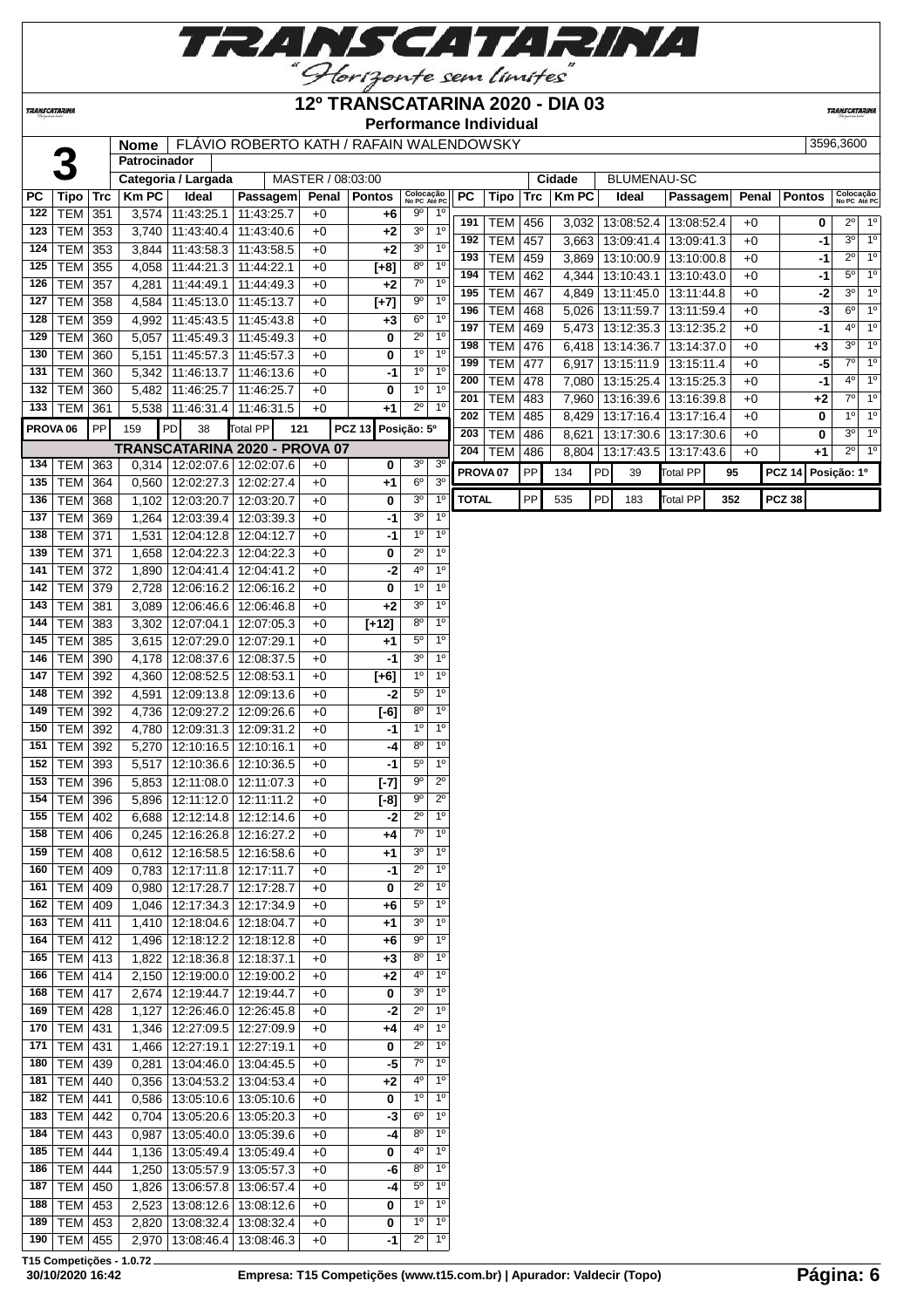

| <b>TRANSCATARINA</b> |                          |                |                     |                          |                                                    |                   | 12º TRANSCATARINA 2020 - DIA 03<br><b>Performance Individual</b> |                               |                             |           |                           |            |                |                                                   |                          |     |              |                  | <b>TRANSCATARINA</b>       |                               |
|----------------------|--------------------------|----------------|---------------------|--------------------------|----------------------------------------------------|-------------------|------------------------------------------------------------------|-------------------------------|-----------------------------|-----------|---------------------------|------------|----------------|---------------------------------------------------|--------------------------|-----|--------------|------------------|----------------------------|-------------------------------|
|                      |                          |                | <b>Nome</b>         |                          | ACYR HIDEKI RODRIGUES DA SILVA / RENAN P. MEDEIROS |                   |                                                                  |                               |                             |           |                           |            |                |                                                   |                          |     |              |                  | 3628,3707                  |                               |
|                      | 4                        |                | <b>Patrocinador</b> |                          |                                                    |                   |                                                                  |                               |                             |           |                           |            |                |                                                   |                          |     |              |                  |                            |                               |
|                      |                          |                |                     | Categoria / Largada      |                                                    | MASTER / 08:09:00 |                                                                  |                               |                             |           |                           |            | Cidade         | <b>CORUPÁ-SC</b>                                  |                          |     |              |                  |                            |                               |
| РC                   | Tipo                     |                | $Trc$   Km PC       | Ideal                    | Passagem Penal Pontos                              |                   |                                                                  | Colocação<br>No PC Até PC     |                             | <b>PC</b> | Tipo                      | <b>Trc</b> | <b>Km PC</b>   | Ideal                                             | Passagem                 |     | Penal        | <b>Pontos</b>    | Colocação<br>No PC Até PC  |                               |
|                      |                          |                |                     |                          | <b>TRANSCATARINA 2020 - PROVA 05</b>               |                   |                                                                  |                               |                             | 61        |                           |            |                |                                                   |                          |     |              |                  | $5^{\circ}$                | $5^{\circ}$                   |
| 1                    | <b>TEM</b>               | 4              | 0,535               | 09:22:42.4               | 09:22:43.2                                         | $+0$              | +8                                                               | $8^{\circ}$                   | $8^{\circ}$                 | 62        | <b>TEM 204</b><br>TEM 210 |            |                | 14,711 10:34:12.8<br>15,315 10:35:14.5 10:35:14.5 | 10:34:13.1               |     | $+0$<br>$+0$ | $+3$<br>$\bf{0}$ | $\overline{2^{\circ}}$     | $\overline{5^0}$              |
| $\mathbf{2}$         | <b>TEM</b>               | 6              | 0.700               | 09:22:56.8               | 09:22:57.3                                         | $+0$              | $+5$                                                             | 8 <sup>o</sup>                | $8^{\circ}$                 |           |                           |            |                |                                                   |                          |     |              |                  |                            |                               |
| 3                    | <b>TEM</b>               | $\overline{7}$ | 0,802               | 09:23:04.5               | 09:23:04.7                                         | $+0$              | $+2$                                                             | $7^\circ$                     | $8^{\circ}$                 |           | PROVA <sub>05</sub>       | PP         | 322            | PD<br>81                                          | Total PP                 | 241 |              | PCZ <sub>4</sub> | Posição: 6º                |                               |
| 4                    | <b>TEM</b>               | 10             | 1.838               | 09:24:23.5               | 09:24:24.2                                         | $+0$              | $+7$                                                             | 9 <sup>o</sup>                | $9^{\circ}$                 |           |                           |            |                | <b>TRANSCATARINA 2020 - PROVA 06</b>              |                          |     |              |                  |                            |                               |
| 5                    | <b>TEM</b>               | 12             | 2.635               | 09:25:28.1               | 09:25:28.5                                         | $+0$              | $+4$                                                             | $8^{\circ}$                   | 8 <sup>o</sup>              | 64        | TEM l                     | 214        | 0,457          | 10:54:42.9                                        | 10:54:42.6               |     | $+0$         | -3               | $8^{\circ}$                | $8^{\circ}$                   |
| 6                    | <b>TEM</b>               | 13             | 3,010               | 09:25:57.6               | 09:25:57.8                                         | $+0$              | $+2$                                                             | $5^{\circ}$                   | 8 <sup>o</sup>              | 65        | <b>TEM</b>                | 216        | 1,110          | 10:55:32.5   10:55:32.0                           |                          |     | $+0$         | $-5$             | $\overline{9^{\circ}}$     | $\overline{9^{\circ}}$        |
| 7                    | <b>TEM</b>               | 15             | 3,120               | 09:26:08.9               | 09:26:09.9                                         | $+0$              | $+10$                                                            | $5^{\circ}$                   | $6^{\circ}$                 | 66        | <b>TEM</b>                | 217        | 1,199          | 10:55:40.3                                        | 10:55:41.0               |     | $+0$         | $+7$             | 4 <sup>0</sup>             | 4 <sup>0</sup>                |
| 8                    | <b>TEM</b>               | 17             | 3.275               | 09:26:24.9               | 09:26:27.3                                         | $+0$              | $[+24]$                                                          | 4 <sup>0</sup>                | 6 <sup>o</sup>              | 67        | TEM l                     | 221        | 1,348          | 10:55:58.2                                        | 10:56:01.3               |     | $+0$         | $[+31]$          | $5^{\circ}$                | 5 <sup>o</sup><br>$5^{\circ}$ |
| 9                    | <b>TEM</b>               | 25             | 3,847               | 09:27:40.4               | 09:27:40.3                                         | $+0$              | $-1$                                                             | 3 <sup>o</sup>                | 6 <sup>o</sup>              | 68        | TEM                       | 222        | 2,315          | 10:57:32.3                                        | 10:57:32.4               |     | $+0$         | $+1$             | $2^{\circ}$<br>$9^{\circ}$ | $5^{\circ}$                   |
| 10                   | <b>TEM</b>               | 27             | 4,173               | 09:28:06.7               | 09:28:07.3                                         | $+0$              | $+6$                                                             | $\overline{9^{\circ}}$        | 6 <sup>o</sup>              | 69<br>71  | TEM                       | 230        | 3,391          | 10:59:10.8                                        | 10:59:11.6               |     | $+0$         | +8               | 8 <sup>0</sup>             | 5 <sup>o</sup>                |
| 11                   | <b>TEM</b>               | 28             | 4.249               | 09:28:13.0               | 09:28:13.3                                         | $+0$              | $+3$                                                             | $7^\circ$                     | 6 <sup>o</sup>              | 72        | <b>TEM</b>                | 243        | 4,615          | 11:01:32.5                                        | 11:01:32.8               |     | $+0$         | $+3$             | $9^{\circ}$                | $\overline{6}$ <sup>o</sup>   |
| 12                   | <b>TEM</b>               | 29             | 4.376               | 09:28:24.0               | 09:28:24.9                                         | $+0$              | $+9$                                                             | $9^{\circ}$                   | 6 <sup>o</sup>              | 73        | <b>TEM</b><br>TEM         | 245<br>251 | 4.794          | 11:01:46.8<br>11:02:58.2                          | 11:01:46.3               |     | $+0$<br>$+0$ | -5<br>-4         | $7^\circ$                  | 7 <sup>0</sup>                |
| 13                   | <b>TEM</b>               | 34             | 4.807               | 09:29:15.6               | 09:29:14.1                                         | $+0$              | $[-15]$                                                          | $9^{\circ}$                   | 6 <sup>o</sup>              | 74        | TEM                       | 252        | 5,515<br>5,864 | 11:03:23.6                                        | 11:02:57.8<br>11:03:23.6 |     | $+0$         | 0                | 1 <sup>0</sup>             | $6^{\circ}$                   |
| 14                   | <b>TEM</b>               | 35             | 4,884               | 09:29:22.7               | 09:29:22.7                                         | $+0$              | 0                                                                | 10                            | 6 <sup>o</sup>              | 75        | <b>TEM</b>                |            |                |                                                   |                          |     |              | $-4$             | $7^\circ$                  | $6^{\circ}$                   |
| 15                   | <b>TEM</b>               | 37             | 5,039               | 09:29:37.5               | 09:29:38.3                                         | $+0$              | $+8$                                                             | 8 <sup>0</sup>                | $6^{\circ}$                 | 76        | TEM                       | 255<br>257 | 6,177          | 11:03:46.6<br>11:04:09.2                          | 11:03:46.2<br>11:04:08.3 |     | $+0$<br>$+0$ | -9               | $9^{\circ}$                | $\overline{70}$               |
| 16                   | <b>TEM</b>               | 40             | 5.344               | 09:30:06.8               | 09:30:07.8                                         | $+0$              | $+10$                                                            | 9 <sup>0</sup>                | 6 <sup>o</sup>              | 77        |                           | 257        | 6,445          |                                                   |                          |     | $+0$         | -6               | 90                         | $7^\circ$                     |
| 17                   | <b>TEM</b>               | 40             | 5,660               | 09:30:33.9               | 09:30:35.3                                         | $+0$              | $[+14]$                                                          | $9^{\circ}$                   | $7^\circ$                   | 78        | TEM<br>TEM                | 258        | 6,659<br>6,916 | 11:04:27.5<br>11:04:51.2                          | 11:04:26.9<br>11:04:51.0 |     | $+0$         | $-2$             | $5^{\circ}$                | 70                            |
| 18                   | <b>TEM</b>               | 42             | 5.802               | 09:30:46.9               | 09:30:47.1                                         | $+0$              | $+2$                                                             | 5 <sup>0</sup>                | 7 <sup>o</sup>              | 79        | <b>TEM</b>                | 260        | 7,108          | 11:05:07.3   11:05:07.0                           |                          |     | $+0$         | $-3$             | $5^{\circ}$                | $7^\circ$                     |
| 19                   | <b>TEM</b>               | 44             | 5,873               | 09:30:54.2               | 09:30:54.7                                         | $+0$              | $+5$                                                             | $7^\circ$                     | $7^{\circ}$                 | 80        | <b>TEM</b>                | 261        | 7,208          | 11:05:14.8                                        | 11:05:14.5               |     | $+0$         | -3               | 8 <sup>o</sup>             | $7^\circ$                     |
| 20                   | <b>TEM</b>               | 46             | 6,080               | 09:31:15.1               | 09:31:15.2                                         | $+0$              | $+1$                                                             | 3 <sup>0</sup>                | 7 <sup>0</sup>              | 81        | <b>TEM</b>                | 265        | 7,688          | 11:06:45.7                                        | 11:06:45.3               |     | $+0$         | $-4$             | $6^{\circ}$                | $\overline{70}$               |
| 21                   | <b>TEM</b>               | 48             | 6,266               | 09:31:31.5               | 09:31:31.2                                         | $+0$              | $-3$                                                             | $7^\circ$                     | 7 <sup>0</sup>              | 82        | <b>ROT</b>                | 266        | 7,864          | 11:06:58.5                                        | 11:06:59.0               |     | $+0$         | 0                | $0^{\circ}$                | $\overline{0^{\circ}}$        |
| 22                   | <b>TEM</b>               | 49             | 6,345               | 09:31:39.6               | 09:31:39.3                                         | $+0$              | $-3$                                                             | $7^\circ$                     | 70                          | 84        | <b>TEM</b>                | 269        | 9,671          | 11:09:36.0                                        | 11:09:35.9               |     | $+0$         | $-1$             | 3 <sup>0</sup>             | $\overline{70}$               |
| 23                   | <b>TEM</b>               | 52             | 6,693               | 09:32:32.1               | 09:32:32.3                                         | $+0$              | $+2$                                                             | 6 <sup>o</sup><br>$8^{\circ}$ | $7^\circ$<br>7 <sup>0</sup> | 85        | TEM                       | 270        | 9.967          | 11:09:56.2                                        | 11:09:55.9               |     | $+0$         | $-3$             | $6^{\circ}$                | $\overline{70}$               |
| 24                   | <b>TEM</b>               | 58             | 7,292               | 09:33:50.8               | 09:33:52.0                                         | $+0$              | $+12$                                                            | $7^\circ$                     | $7^\circ$                   | 86        | <b>TEM 271</b>            |            |                | 10,313 11:10:19.6                                 | 11:10:18.9               |     | $+0$         | $-7$             | $9^{\circ}$                | $7^\circ$                     |
| 25                   | <b>TEM</b>               | 61             | 7,920               | 09:34:56.8               | 09:34:57.4                                         | $+0$              | $+6$                                                             | $8^{\circ}$                   | 7 <sup>0</sup>              | 87        | <b>TEM</b>                | 273        |                | 10,558 11:10:40.7                                 | 11:10:41.0               |     | $+0$         | $+3$             | $5^{\circ}$                | 70                            |
| 26                   | <b>TEM</b>               | 62             | 8,038               | 09:35:11.0               | 09:35:09.8                                         | $+0$              | -12                                                              | $6^{\circ}$                   | $7^\circ$                   | 88        | <b>TEM 276</b>            |            | 11,137         | 11:11:37.8                                        | 11:11:38.3               |     | $+0$         | $+5$             | $7^\circ$                  | 8 <sup>o</sup>                |
| 27                   | <b>TEM</b>               | 66             | 8,543               | 09:36:07.1               | 09:36:07.9                                         | $+0$              | $+8$                                                             | 3 <sup>o</sup>                | 7 <sup>o</sup>              | 89        | <b>TEM</b>                | 277        |                | 11,542 11:12:07.2                                 | 11:12:07.1               |     | $+0$         | $-1$             | $2^{\circ}$                | $\overline{70}$               |
| 28                   | <b>TEM</b>               | 79             |                     | 10,644 09:39:55.2        | 09:39:55.5                                         | $+0$              | $+3$                                                             | 4 <sup>0</sup>                | 70                          | 90        | TEM                       | 280        |                | 11,989 11:12:38.3                                 | 11:12:38.2               |     | $+0$         | $-1$             | 4 <sup>o</sup>             | $\overline{70}$               |
| 29<br>30             | <b>TEM</b>               | 84             | 0.285               | 09:42:29.0               | 09:42:28.1                                         | $+0$              | -9                                                               | $2^{\circ}$                   | $7^{\circ}$                 | 91        | TEM                       | 283        | 12,264         | 11:13:06.0                                        | 11:13:05.9               |     | $+0$         | -1               | 4 <sup>0</sup>             | 70                            |
| 31                   | <b>TEM</b>               | 87<br>91       | 0.701               | 09:43:09.2               | 09:43:10.6                                         | $+0$              | $[+14]$                                                          | $7^\circ$                     | $7^\circ$                   | 92        | <b>TEM</b>                | 287        |                | 12,782 11:13:52.2                                 | 11:13:52.1               |     | $+0$         | $-1$             | $2^{\circ}$                | $7^\circ$                     |
| 32                   | <b>TEM</b><br><b>TEM</b> | 111            | 1,394<br>0,283      | 09:44:35.1<br>10:05:05.6 | 09:44:35.6<br>10:05:05.8                           | $+0$<br>$+0$      | $+5$<br>$+2$                                                     | $5^{\circ}$                   | 7 <sup>o</sup>              | 93        | <b>TEM</b>                | 287        |                | 12.832 11:13:57.2                                 | 11:13:57.0               |     | $+0$         | $-2$             | 3 <sup>0</sup>             | $\overline{70}$               |
| 33                   |                          |                |                     |                          |                                                    | $+0$              | $+7$                                                             | $7^\circ$                     | 7 <sup>0</sup>              | 94        | <b>TEM</b>                | 288        |                | 13,143 11:14:31.2 11:14:31.0                      |                          |     | $+0$         | $-2$             | $7^\circ$                  | $6^{\circ}$                   |
|                      | <b>TEM</b>               | 116            |                     |                          | 0.849 10:05:58.6 10:05:59.3                        |                   |                                                                  |                               |                             |           |                           |            |                |                                                   |                          |     |              |                  |                            |                               |

 TEM 170 9,830 10:25:02.0 10:25:01.7 +0 **-3** 6º 7º TEM 174 10,266 10:25:55.7 10:25:55.7 +0 **0** 1º 7º TEM 177 10,466 10:26:17.2 10:26:16.9 +0 **-3** 6º 7º TEM 178 10,644 10:26:34.7 10:26:34.4 +0 **-3** 5º 7º TEM 179 10,847 10:26:56.4 10:26:56.5 +0 **+1** 3º 7º TEM 181 11,036 10:27:18.3 10:27:18.4 +0 **+1** 3º 7º TEM 190 12,575 10:30:50.4 10:30:50.6 +0 **+2** 6º 7º TEM 193 12,810 10:31:12.2 10:31:12.1 +0 **-1** 7º 7º TEM 195 13,600 10:32:20.1 10:32:19.5 +0 **-6** 7º 7º TEM 196 13,699 10:32:31.2 10:32:31.0 +0 **-2** 7º 7º TEM 201 14,278 10:33:29.4 10:33:29.8 +0 **+4** 2º 6º TEM 203 14,601 10:33:59.9 10:33:59.9 +0 **0** 1º 5º TEM 326 0,444 11:43:57.6 11:43:58.8 +0 **[+12]** 9º 6º TEM 330 0,888 11:44:41.1 11:44:41.3 +0 **+2** 4º 6º TEM 334 1,379 11:45:33.1 11:45:32.8 +0 **-3** 6º 6º TEM 335 1,498 11:45:44.8 11:45:44.7 +0 **-1** 4º 6º TEM 338 1,783 11:46:40.1 11:46:40.3 +0 **+2** 1º 6º TEM 339 1,903 11:46:49.4 11:46:49.7 +0 **+3** 6º 6º TEM 340 2,052 11:47:01.9 11:47:02.3 +0 **+4** 9º 6º TEM 347 2,940 11:48:29.4 11:48:29.4 +0 **0** 2º 6º TEM 348 3,037 11:48:38.1 11:48:37.8 +0 **-3** 7º 6º TEM 349 3,095 11:48:43.0 11:48:42.8 +0 **-2** 3º 6º TEM 349 3,222 11:48:53.1 11:48:53.2 +0 **+1** 4º 6º TEM 351 3,473 11:49:16.5 11:49:16.3 +0 **-2** 6º 6º **T15 Competições - 1.0.72**

 TEM 119 1,336 10:06:44.2 10:06:44.3 +0 +1 6<sup>°</sup> 7 TEM 121 1,720 10:07:15.6 10:07:16.7 +0 **+11** 7º 7º TEM 123 2,143 10:07:54.0 10:07:52.6 +0 **[-14]** 9º 7º | TEM | 125 | 2,507 | 10:08:23.1 | 10:08:22.0 | +0 | -11 | 9<sup>°</sup> | 7<sup>°</sup> TEM 144 5,741 10:13:28.9 10:13:28.4 +0 **-5** 8º 7º TEM 146 6,167 10:14:02.3 10:14:01.7 +0 **-6** 9º 7º TEM 146 6,339 10:14:18.2 10:14:17.6 +0 **-6** 9º 7º TEM 150 6,664 10:17:50.3 10:17:50.9 +0 **+6** 5º 7º TEM 152 7,162 10:19:32.4 10:19:32.5 +0 **+1** 3º 7º TEM 155 7,433 10:20:00.8 10:20:00.7 +0 **-1** 2º 7º TEM 164 8,868 10:22:46.0 10:22:45.8 +0 **-2** 3º 7º TEM 169 9,334 10:24:04.1 10:24:04.4 +0 **+3** 8º 7º TEM 169 9,620 10:24:38.4 10:24:38.0 +0 **-4** 8º 7º

 TEM 290 13,521 11:15:11.9 11:15:11.6 +0 **-3** 6º 6º TEM 293 13,957 11:15:45.1 11:15:44.7 +0 **-4** 9º 6º TEM 294 14,143 11:15:57.5 11:15:56.5 +0 **[-10]** 9º 8º TEM 296 14,599 11:16:46.5 11:16:46.7 +0 **+2** 3º 8º TEM 299 15,109 11:17:36.2 11:17:36.1 +0 **-1** 6º 6º TEM 300 15,182 11:17:41.9 11:17:41.6 +0 **-3** 6º 6º TEM 303 0,213 11:31:17.5 11:31:18.1 +0 +6  $9^{\circ}$  7 TEM 305 0,573 11:31:50.8 11:31:50.8 +0 **0** 1º 7º TEM 307 0,916 11:32:22.3 11:32:22.5 +0 **+2** 5º 6º TEM 311 1,511 11:33:08.9 11:33:09.0 +0 **+1** 5º 7º TEM 312 2,042 11:33:54.7 11:33:54.7 +0 **0** 1º 6º TEM 323 0,133 11:43:18.1 11:43:17.7 +0 **-4** 6º 6º TEM 324 0,196 11:43:25.6 11:43:25.7 +0 **+1** 2º 6º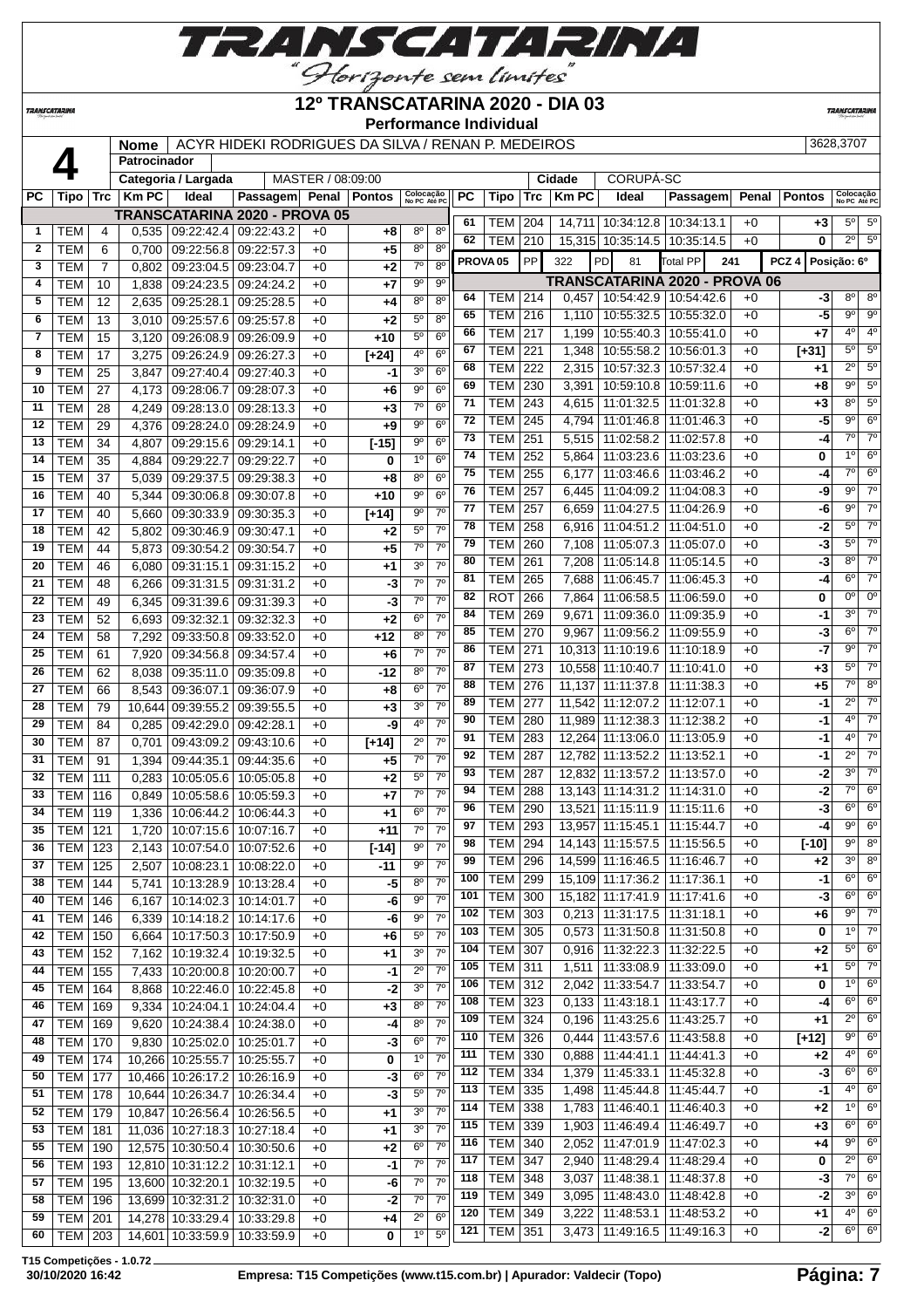

## **12º TRANSCATARINA 2020 - DIA 03**

**TRANSCATARIN** 

<br>Tipo

**TRANSCATARINA** 

## **Performance Individual**

|                     |                  |     | <b>Nome</b>         |                                               | ACYR HIDEKI RODRIGUES DA SILVA / RENAN P. MEDEIROS |                   |                |                           |                  |                     |             |     |             |    |                                 |            |     |       |                  |             | 3628,3707                 |                            |
|---------------------|------------------|-----|---------------------|-----------------------------------------------|----------------------------------------------------|-------------------|----------------|---------------------------|------------------|---------------------|-------------|-----|-------------|----|---------------------------------|------------|-----|-------|------------------|-------------|---------------------------|----------------------------|
|                     |                  |     | <b>Patrocinador</b> |                                               |                                                    |                   |                |                           |                  |                     |             |     |             |    |                                 |            |     |       |                  |             |                           |                            |
|                     |                  |     |                     | Categoria / Largada                           |                                                    | MASTER / 08:09:00 |                |                           |                  |                     |             |     | Cidade      |    | CORUPÁ-SC                       |            |     |       |                  |             |                           |                            |
| <b>PC</b>           | Tipo             | Trc | <b>Km PC</b>        | Ideal                                         | Passagem                                           |                   | Penal   Pontos | Colocação<br>No PC Até PC |                  | <b>PC</b>           | <b>Tipo</b> |     | Trc   Km PC |    | Ideal                           | Passagem   |     | Penal | <b>Pontos</b>    |             | Colocação<br>No PC Até PC |                            |
| 122                 | TEM              | 351 |                     | 3,574 11:49:25.1                              | 11:49:25.1                                         | +0                | 0              | $2^{\circ}$               | $6^{\circ}$      | 191                 | <b>TEM</b>  | 456 |             |    | 3,032 13:14:52.4                | 13:14:52.3 |     | $+0$  |                  | -1          | 3 <sup>o</sup>            | $4^{\circ}$                |
| 123                 | TEM              | 353 |                     | 3,740 11:49:40.4                              | 11:49:38.0                                         | +0                | $[-24]$        | $9^{\circ}$               | $7^\circ$        | 192                 | <b>TEM</b>  | 457 |             |    | 3,663   13:15:41.4              | 13:15:40.8 |     | $+0$  |                  | -6          | 8 <sup>o</sup>            | $4^{\circ}$                |
| 124                 | TEM              | 353 |                     | 3,844 11:49:58.3                              | 11:49:57.1                                         | $+0$              | $[-12]$        | 9 <sup>o</sup>            | 7 <sup>0</sup>   | 193                 | <b>TEM</b>  | 459 |             |    | 3,869   13:16:00.9   13:16:00.3 |            |     | $+0$  |                  | -6          | $9^{\circ}$               | $4^{\circ}$                |
| 125                 | TEM              | 355 |                     | 4,058   11:50:21.3                            | 11:50:21.1                                         | $+0$              | -2             | $5^{\circ}$               | $7^\circ$        | 194                 | <b>TEM</b>  | 462 |             |    | 4,344   13:16:43.1              | 13:16:43.2 |     | $+0$  |                  | +1          | $3^{\circ}$               | $4^{\circ}$                |
| 126                 | TEM              | 357 |                     | 4,281 11:50:49.1                              | 11:50:49.1                                         | $+0$              | 0              | $4^{\rm o}$               | $7^{\circ}$      | 195                 | <b>TEM</b>  | 467 | 4,849       |    | 13:17:45.0                      | 13:17:44.8 |     | $+0$  |                  | $-2$        | $4^{\circ}$               | $4^{\circ}$                |
| 127                 | <b>TEM</b>       | 358 |                     | 4,584   11:51:13.0                            | 11:51:12.9                                         | +0                | $-1$           | 3 <sup>o</sup>            | $7^\circ$        | 196                 | <b>TEM</b>  | 468 | 5,026       |    | 13:17:59.7                      | 13:17:59.5 |     | $+0$  |                  | $-2$        | $4^{\circ}$               | $4^{\circ}$                |
| 128                 | <b>TEM</b>       | 359 |                     | 4,992 11:51:43.5                              | 11:51:43.5                                         | $+0$              | 0              | $2^{\circ}$               | $7^\circ$        | 197                 | <b>TEM</b>  | 469 |             |    | 5,473   13:18:35.3              | 13:18:35.3 |     | $+0$  |                  | 0           | $2^{\circ}$               | $4^{\circ}$                |
| 129                 | <b>TEM</b>       | 360 |                     | 5,057   11:51:49.3   11:51:48.5               |                                                    | $+0$              | -8             | $9^{\circ}$               | $7^\circ$        | 198                 | <b>TEM</b>  | 476 |             |    | 6,418   13:20:36.7              | 13:20:37.2 |     | $+0$  |                  | $+5$        | $6^{\circ}$               | $4^{\circ}$                |
| 130                 | <b>TEM</b>       | 360 | 5,151               | 11:51:57.3   11:51:56.8                       |                                                    | +0                | -5             | $9^{\circ}$               | $7^\circ$        | 199                 | <b>TEM</b>  | 477 |             |    |                                 |            |     |       |                  |             | $5^{\circ}$               | $4^{\circ}$                |
| 131                 | TEM              | 360 | 5,342               | 11:52:13.7                                    | 11:52:13.1                                         | $+0$              | -6             | $9^{\circ}$               | $7^\circ$        | 200                 |             | 478 |             |    | $6,917$   13:21:11.9            | 13:21:11.8 |     | $+0$  |                  | -1          | $3^{\circ}$               | $4^{\circ}$                |
| 132                 | TEM              | 360 | 5,482               | 11:52:25.7                                    | 11:52:25.0                                         | +0                | $-7$           | $9^{\circ}$               | $7^\circ$        |                     | <b>TEM</b>  |     | 7,080       |    | 13:21:25.4                      | 13:21:25.5 |     | $+0$  |                  | $+1$        | $9^{\circ}$               | $4^{\circ}$                |
|                     | 133   TEM $ $    | 361 |                     | 5,538   11:52:31.4                            | 11:52:30.8                                         | $+0$              | -6             | $8^{\circ}$               | $8^{\circ}$      | 201                 | <b>TEM</b>  | 483 |             |    | 7,960   13:22:39.6              | 13:22:39.9 |     | $+0$  |                  | $+3$        | $4^{\circ}$               | $4^{\circ}$                |
| PROVA <sub>06</sub> |                  | PP  | 268                 | <b>PD</b><br>89                               | Total PP                                           | 179               | PCZ 8          | Posição: 8º               |                  | 202                 | <b>TEM</b>  | 485 |             |    | 8,429   13:23:16.4   13:23:16.5 |            |     | $+0$  |                  | $+1$        |                           |                            |
|                     |                  |     |                     | TRANSCATARINA 2020 - PROVA 07                 |                                                    |                   |                |                           |                  | 203                 | <b>TEM</b>  | 486 | 8,621       |    | 13:23:30.6   13:23:30.3         |            |     | $+0$  |                  | -3          | $9^\circ$                 | $4^{\circ}$<br>$4^{\circ}$ |
| 134                 | TEM              | 363 |                     | $0,314$   12:08:07.6                          | 12:08:07.6                                         | $+0$              | 0              | $2^{\circ}$               | $2^{\circ}$      | 204                 | <b>TEM</b>  | 486 |             |    | 8,804   13:23:43.5              | 13:23:42.8 |     | $+0$  |                  | -7          | $9^{\circ}$               |                            |
| 135                 | TEM              | 364 |                     | $0,560$   12:08:27.3                          | 12:08:26.8                                         | $+0$              | $-5$           | $9^{\circ}$               | $9^{\circ}$      | PROVA <sub>07</sub> |             | PP  | 186         | PD | 47                              | Total PP   | 139 |       | PCZ <sub>9</sub> | Posição: 6º |                           |                            |
| 136                 | TEM              | 368 |                     | 1,102   12:09:20.7                            | 12:09:20.7                                         | $+0$              | 0              | $1^{\circ}$               | $4^{\circ}$      | <b>TOTAL</b>        |             | PP  | 776         | PD | 217                             | Total PP   | 559 |       | <b>PCZ 21</b>    |             |                           |                            |
| 137                 | <b>TEM</b>       | 369 |                     | 1,264   12:09:39.4                            | 12:09:38.4                                         | $+0$              | $[-10]$        | $7^\circ$                 | $7^{\circ}$      |                     |             |     |             |    |                                 |            |     |       |                  |             |                           |                            |
| 138                 | TEM              | 371 |                     | 1,531   12:10:12.8   12:10:12.7               |                                                    | $+0$              | -1             | $2^{\circ}$               | 6 <sup>o</sup>   |                     |             |     |             |    |                                 |            |     |       |                  |             |                           |                            |
| 139                 | TEM              | 371 |                     | 1,658   12:10:22.3                            | 12:10:22.2                                         | +0                | $-1$           | $\overline{3^0}$          | 6 <sup>o</sup>   |                     |             |     |             |    |                                 |            |     |       |                  |             |                           |                            |
| 141                 | TEM              | 372 | 1,890               | 12:10:41.4                                    | 12:10:41.1                                         | $+0$              | -3             | $5^{\circ}$               | 6 <sup>o</sup>   |                     |             |     |             |    |                                 |            |     |       |                  |             |                           |                            |
| 142                 | TEM              | 379 | 2,728               | 12:12:16.2   12:12:16.3                       |                                                    | +0                | +1             | $4^{\circ}$               | $6^{\circ}$      |                     |             |     |             |    |                                 |            |     |       |                  |             |                           |                            |
| 143                 | TEM              | 381 |                     | 3,089   12:12:46.6   12:12:46.9               |                                                    | +0                | $+3$           | 4º                        | $5^{\circ}$      |                     |             |     |             |    |                                 |            |     |       |                  |             |                           |                            |
| 144                 | TEM              | 383 | 3,302               | 12:13:04.1                                    | 12:13:04.5                                         | +0                | $+4$           | $4^{\circ}$               | 5 <sup>0</sup>   |                     |             |     |             |    |                                 |            |     |       |                  |             |                           |                            |
| 145                 | TEM              | 385 |                     | 3,615   12:13:29.0                            | 12:13:29.0                                         | $+0$              | 0              | $2^{\circ}$               | $5^{\circ}$      |                     |             |     |             |    |                                 |            |     |       |                  |             |                           |                            |
| 146                 | TEM              | 390 |                     | 4,178   12:14:37.6   12:14:37.3               |                                                    | $+0$              | -3             | $6^{\circ}$               | $5^{\circ}$      |                     |             |     |             |    |                                 |            |     |       |                  |             |                           |                            |
| 147                 | <b>TEM</b>       | 392 |                     | 4,360 12:14:52.5                              | 12:14:53.6                                         | +0                | $[+11]$        | 6 <sup>o</sup>            | $5^{\circ}$      |                     |             |     |             |    |                                 |            |     |       |                  |             |                           |                            |
| 148                 | TEM              | 392 |                     | 4,591   12:15:13.8                            | 12:15:13.8                                         | $+0$              | 0              | 1 <sup>0</sup>            | $4^{\circ}$      |                     |             |     |             |    |                                 |            |     |       |                  |             |                           |                            |
| 149                 | <b>TEM</b>       | 392 | 4,736               | 12:15:27.2                                    | 12:15:27.4                                         | $+0$              | $+2$           | $6^{\circ}$               | $4^{\circ}$      |                     |             |     |             |    |                                 |            |     |       |                  |             |                           |                            |
| 150                 | TEM              | 392 | 4,780               | $12:15:31.3$ 12:15:31.5                       |                                                    | $+0$              | $+2$           | $4^{\circ}$               | $4^{\circ}$      |                     |             |     |             |    |                                 |            |     |       |                  |             |                           |                            |
| 151                 | <b>TEM</b>       | 392 | 5,270               | 12:16:16.5   12:16:16.6                       |                                                    | $+0$              | +1             | $2^{\circ}$               | 3 <sup>o</sup>   |                     |             |     |             |    |                                 |            |     |       |                  |             |                           |                            |
| 152                 | TEM              | 393 |                     | 5,517   12:16:36.6   12:16:36.5               |                                                    | +0                | -1             | $6^{\circ}$               | 3 <sup>o</sup>   |                     |             |     |             |    |                                 |            |     |       |                  |             |                           |                            |
| 153                 | TEM              | 396 | 5,853               | 12:17:08.0   12:17:07.3                       |                                                    | +0                | -7             | $8^{\circ}$               | $\overline{3^0}$ |                     |             |     |             |    |                                 |            |     |       |                  |             |                           |                            |
| 154                 |                  | 396 | 5,896               |                                               | 12:17:11.3                                         | $+0$              | -7             | $7^\circ$                 | 3 <sup>0</sup>   |                     |             |     |             |    |                                 |            |     |       |                  |             |                           |                            |
| 155                 | TEM  <br>TEM 402 |     |                     | 12:17:12.0<br>6,688   12:18:14.8   12:18:14.6 |                                                    | $+0$              | $-2$           | 4°                        | $2^{\circ}$      |                     |             |     |             |    |                                 |            |     |       |                  |             |                           |                            |
|                     |                  |     |                     |                                               |                                                    |                   |                |                           | $2^{\circ}$      |                     |             |     |             |    |                                 |            |     |       |                  |             |                           |                            |
|                     | 158   TEM   406  |     |                     | $0,245$   12:22:26.8   12:22:26.8             |                                                    | +0                | 0              | $2^{\circ}$               |                  |                     |             |     |             |    |                                 |            |     |       |                  |             |                           |                            |
|                     | $159$ TEM        | 408 |                     | $0,612$   12:22:58.5   12:22:58.5             |                                                    | $+0$              | 0              | $2^{\circ}$               | $2^{\circ}$      |                     |             |     |             |    |                                 |            |     |       |                  |             |                           |                            |
|                     | 160   TEM $ $    | 409 |                     | 0,783   12:23:11.8   12:23:12.3               |                                                    | $+0$              | +5             | $7^{\circ}$               | $2^{\circ}$      |                     |             |     |             |    |                                 |            |     |       |                  |             |                           |                            |
| 161                 | TEM              | 409 |                     | 0,980   12:23:28.7   12:23:28.7               |                                                    | $+0$              | 0              | $1^{\circ}$               | $2^{\circ}$      |                     |             |     |             |    |                                 |            |     |       |                  |             |                           |                            |
|                     | 162   TEM $ $    | 409 |                     | 1,046   12:23:34.3   12:23:35.0               |                                                    | +0                | +7             | $7^\circ$                 | $2^{\circ}$      |                     |             |     |             |    |                                 |            |     |       |                  |             |                           |                            |
|                     | 163   TEM        | 411 |                     | 1,410   12:24:04.6   12:24:05.3               |                                                    | +0                | +7             | $9^{\circ}$               | 3 <sup>o</sup>   |                     |             |     |             |    |                                 |            |     |       |                  |             |                           |                            |
|                     | 164   TEM   412  |     |                     | 1,496   12:24:12.2   12:24:12.6               |                                                    | $+0$              | +4             | $7^{\circ}$               | 3 <sup>o</sup>   |                     |             |     |             |    |                                 |            |     |       |                  |             |                           |                            |
|                     | 165   TEM   413  |     |                     | 1,822   12:24:36.8   12:24:36.7               |                                                    | $+0$              | -1             | $3^{\rm o}$               | $2^{\circ}$      |                     |             |     |             |    |                                 |            |     |       |                  |             |                           |                            |
|                     | 166   TEM   414  |     |                     | 2,150   12:25:00.0   12:24:59.9               |                                                    | $+0$              | -1             | $2^{\circ}$               | 3 <sup>o</sup>   |                     |             |     |             |    |                                 |            |     |       |                  |             |                           |                            |

 TEM 417 2,674 12:25:44.7 12:25:45.1 +0 **+4** 8º 3º TEM 428 1,127 12:32:46.0 12:32:45.8 +0 **-2** 3º 3º TEM 431 1,346 12:33:09.5 12:33:09.3 +0 **-2** 1º 2º TEM 431 1,466 12:33:19.1 12:33:19.0 +0 **-1** 5º 2º TEM 439 0,281 13:10:46.0 13:10:45.8 +0 **-2** 4º 2º TEM 440 0,356 13:10:53.2 13:10:53.2 +0 **0** 1º 2º TEM 441 0,586 13:11:10.6 13:11:10.5 +0 **-1** 5º 2º TEM 442 0,704 13:11:20.6 13:11:20.2 +0 **-4** 8º 2º TEM 443 0,987 13:11:40.0 13:11:39.4 +0 **-6** 9º 2º TEM 444 1,136 13:11:49.4 13:11:49.2 +0 **-2** 8º 2º TEM 444 1,250 13:11:57.9 13:11:57.5 +0 **-4** 7º 4º TEM 450 1,826 13:12:57.8 13:12:57.0 +0 **[-8]** 7º 4º TEM 453 2,523 13:14:12.6 13:14:12.2 +0 **-4** 8º 4º TEM 453 2,820 13:14:32.4 13:14:31.5 +0 **[-9]** 9º 5º TEM 455 2,970 13:14:46.4 13:14:47.3 +0 **[+9]** 7º 4º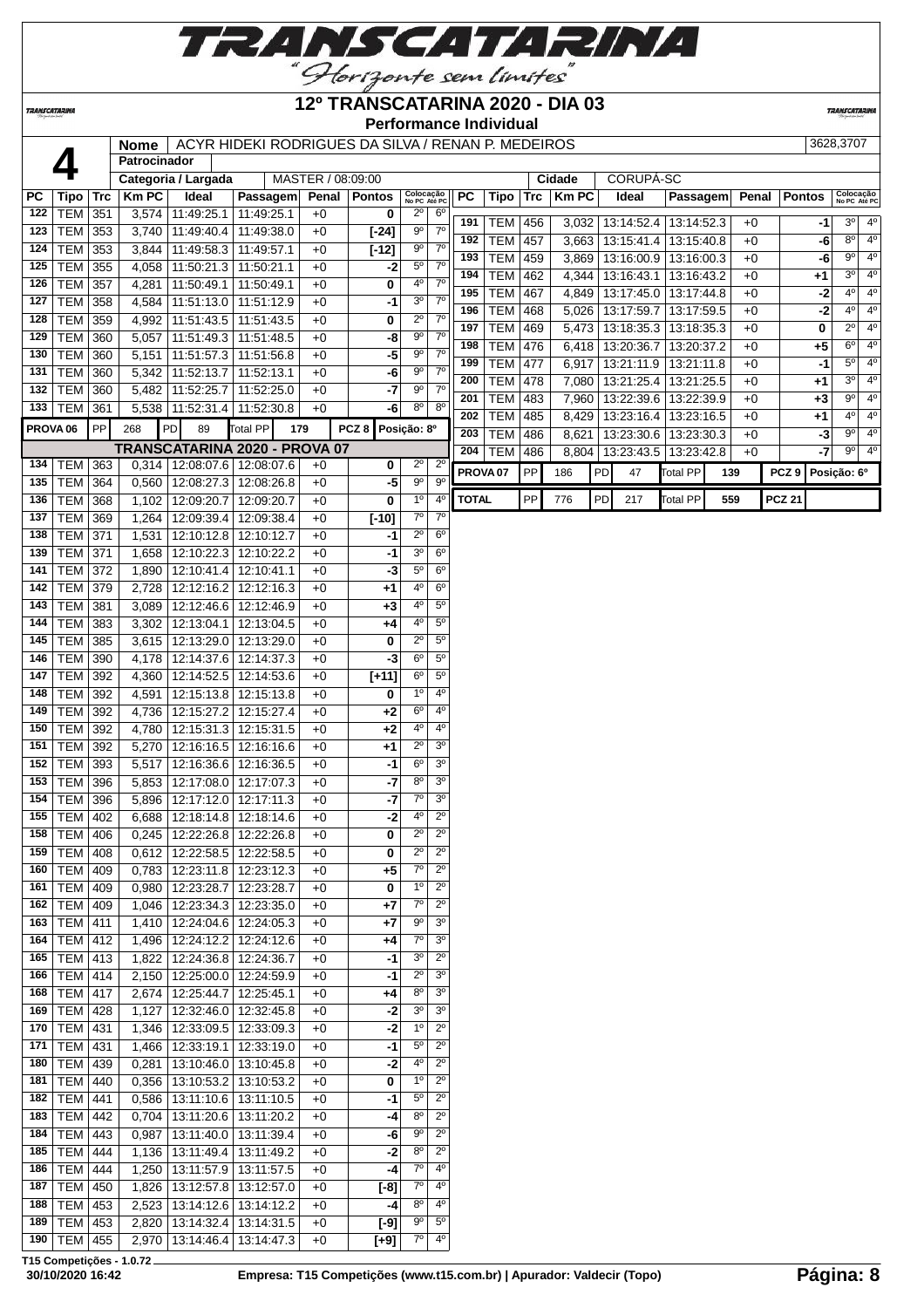

**TRANSCATARINA** 

**Patrocinador**

#### **12º TRANSCATARINA 2020 - DIA 03 Performance Individual**

PC  $|$  Tipo  $|$  Tr $c$   $|$  Km PC  $|$   $|$  Ideal  $|$  Passagem $|$  Penal  $|$  Pontos  $|\frac{\kappa_0}{\kappa_0}$  is  $e_{\kappa_0}$  and  $|$  PC  $|$  Tipo  $|$  Tro  $|$  Km PC  $|$   $|$  Ideal  $|$  Passagem $|$  Penal  $|$  Pontos  $|\frac{\kappa_0}{\kappa_0}$  pc  $\kappa_0$ 

**TRANSCATARIN** 

#### **Nome** | VICTOR PUDELL / RONALDO WILLIAN RODRIGUES DOS SANTOS | 3692,3745

**Categoria / Largada** MASTER / 08:05:00 **Cidade** TOLEDO-PR

|              |                |     |        |                              | <b>TRANSCATARINA 2020 - PROVA 05</b> |      |                |                                                                   | 61         | TEM   204           |           |        | 14,711   10:30:12.8   10:30:16.4     |            | $+0$ | +36              | 90             | $7^\circ$        |
|--------------|----------------|-----|--------|------------------------------|--------------------------------------|------|----------------|-------------------------------------------------------------------|------------|---------------------|-----------|--------|--------------------------------------|------------|------|------------------|----------------|------------------|
| $\mathbf{1}$ | TEM            | 4   | 0,535  |                              | 09:18:42.4 09:18:42.7                | $+0$ | +3             | $5^{\circ}$<br>$5^{\circ}$                                        | 62         | <b>TEM   210</b>    |           |        | 15,315 10:31:14.5 10:31:15.6         |            | $+0$ | +11              | 9 <sup>o</sup> | $7^\circ$        |
| $\mathbf{2}$ | TEM            | 6   | 0.700  | 09:18:56.8                   | 09:18:57.0                           | $+0$ | +2             | $5^{\circ}$<br>6 <sup>o</sup>                                     |            |                     |           |        |                                      |            |      |                  |                |                  |
| 3            | <b>TEM</b>     | 7   | 0,802  |                              | 09:19:04.5 09:19:04.5                | $+0$ | 0              | 3 <sup>o</sup><br>4 <sup>0</sup>                                  |            | PROVA <sub>05</sub> | <b>PP</b> | 476    | PD<br>182                            | Total PP   | 294  | PCZ <sub>6</sub> | Posição: 7º    |                  |
| 4            | TEM            | 10  | 1,838  |                              | 09:20:23.5 09:20:23.3                | $+0$ | -2             | $5^{\circ}$<br>$5^{\circ}$                                        |            |                     |           |        | <b>TRANSCATARINA 2020 - PROVA 06</b> |            |      |                  |                |                  |
| 5            | <b>TEM</b>     | 12  | 2,635  |                              | 09:21:28.1   09:21:28.2              | $+0$ | +1             | 5 <sup>o</sup><br>4 <sup>0</sup>                                  | 64         | <b>TEM 214</b>      |           | 0,457  | 10:50:42.9 10:50:43.1                |            | $+0$ | $+2$             | $4^{\circ}$    | 4 <sup>0</sup>   |
| 6            | <b>TEM</b>     | 13  | 3,010  |                              | 09:21:57.6   09:21:57.5              | $+0$ | -1             | $\overline{2^0}$<br>3 <sup>0</sup>                                | 65         | <b>TEM 216</b>      |           | 1,110  | 10:51:32.5                           | 10:51:32.5 | $+0$ | $\bf{0}$         | $2^{\circ}$    | 1 <sup>0</sup>   |
| 7            | TEM            | 15  | 3,120  |                              | 09:22:08.9 09:22:09.7                | $+0$ | $+8$           | 3 <sup>0</sup><br>$2^{\circ}$                                     | 66         | <b>TEM   217</b>    |           | 1,199  | 10:51:40.3                           | 10:51:40.9 | $+0$ | $[+6]$           | $2^{\circ}$    | $2^{\circ}$      |
| 8            | <b>TEM</b>     | 17  | 3,275  |                              | 09:22:24.9 09:22:27.4                | $+0$ | $[+25]$        | $5^\circ$<br>$4^{\circ}$                                          | 67         | <b>TEM 221</b>      |           | 1,348  | 10:51:58.2   10:52:00.8              |            | $+0$ | $[+26]$          | 30             | $2^{\circ}$      |
| 9            | <b>TEM</b>     | 25  | 3,847  | 09:23:40.4                   | 09:23:40.5                           | $+0$ | +1             | 4°<br>$4^{\circ}$                                                 | 68         | TEM                 | 222       | 2,315  | 10:53:32.3                           | 10:53:32.6 | $+0$ | $+3$             | $6^{\circ}$    | $2^{\circ}$      |
| 10           | <b>TEM</b>     | 27  | 4,173  | 09:24:06.7                   | 09:24:06.5                           | $+0$ | -2             | $4^{\circ}$<br>4 <sup>0</sup>                                     | 69         | TEM                 | 230       | 3,391  | 10:55:10.8                           | 10:55:10.6 | $+0$ | -2               | 3 <sup>0</sup> | $2^{\circ}$      |
| 11           | <b>TEM</b>     | 28  | 4,249  | 09:24:13.0                   | 09:24:13.0                           | +0   | 0              | 1 <sup>0</sup><br>4 <sup>0</sup>                                  | 71         | <b>TEM 243</b>      |           | 4,615  | 10:57:32.5                           | 10:57:32.4 | $+0$ | -1               | $2^{\circ}$    | $\overline{2^0}$ |
| 12           | TEM            | 29  | 4,376  | 09:24:24.0                   | 09:24:24.1                           | $+0$ | $+1$           | 1 <sup>0</sup><br>4 <sup>0</sup>                                  | 72         | TEM   245           |           | 4,794  | 10:57:46.8   10:57:46.8              |            | $+0$ | 0                | $1^{\circ}$    | $2^{\circ}$      |
| 13           | <b>TEM</b>     | 34  | 4,807  | 09:25:15.6                   | 09:25:15.8                           | $+0$ | +2             | $1^{\circ}$<br>$2^{\circ}$                                        | 73         | <b>TEM 251</b>      |           | 5,515  | 10:58:58.2   10:58:57.9              |            | $+0$ | -3               | $5^{\circ}$    | $2^{\circ}$      |
| 14           | <b>TEM</b>     | 35  | 4,884  | 09:25:22.7                   | 09:25:23.7                           | $+0$ | +10            | 8 <sup>o</sup><br>4 <sup>0</sup>                                  | 74         | <b>TEM</b>          | 252       | 5,864  | 10:59:23.6                           | 10:59:23.7 | $+0$ | +1               | 4°             | $2^{\circ}$      |
| 15           | <b>TEM</b>     | 37  | 5,039  | 09:25:37.5                   | 09:25:37.7                           | $+0$ | $+2$           | 3 <sup>0</sup><br>3 <sup>0</sup>                                  | 75         | <b>TEM</b>          | 255       | 6,177  | 10:59:46.6                           | 10:59:47.0 | $+0$ | $+4$             | $6^{\circ}$    | $2^{\circ}$      |
| 16           | <b>TEM</b>     | 40  | 5,344  | 09:26:06.8                   | 09:26:07.0                           | $+0$ | +2             | 3 <sup>0</sup><br>3 <sup>0</sup>                                  | 76         | <b>TEM</b>          | 257       | 6,445  | 11:00:09.2                           | 11:00:09.7 | $+0$ | $+5$             | 8 <sup>o</sup> | $2^{\circ}$      |
| 17           | <b>TEM</b>     | 40  | 5,660  |                              | 09:26:33.9 09:26:34.6                | $+0$ | +7             | $6^{\circ}$<br>3 <sup>o</sup>                                     | 77         | TEM                 | 257       | 6,659  | 11:00:27.5                           | 11:00:27.5 | $+0$ | 0                | $1^{\circ}$    | $\overline{2^0}$ |
| 18           | <b>TEM</b>     | 42  | 5,802  | 09:26:46.9                   | 09:26:46.4                           | $+0$ | -5             | 3 <sup>o</sup><br>$9^{\circ}$                                     | 78         | TEM                 | 258       | 6,916  | 11:00:51.2                           | 11:00:51.5 | $+0$ | $+3$             | $7^\circ$      | $2^{\circ}$      |
| 19           | <b>TEM</b>     | 44  | 5,873  | 09:26:54.2                   | 09:26:54.2                           | $+0$ | 0              | 1 <sup>0</sup><br>3 <sup>o</sup>                                  | 79         | TEM                 | 260       | 7,108  | 11:01:07.3                           | 11:01:07.0 | $+0$ | -3               | 6°             | $2^{\circ}$      |
| 20           | <b>TEM</b>     |     |        |                              |                                      |      | -1             | 1 <sup>0</sup><br>3 <sup>o</sup>                                  | 80         | <b>TEM</b>          | 261       | 7,208  | 11:01:14.8                           | 11:01:14.5 | $+0$ | -3               | $7^\circ$      | $\overline{2^0}$ |
| 21           |                | 46  | 6,080  | 09:27:15.1                   | 09:27:15.0                           | $+0$ |                | 3 <sup>0</sup><br>$8^{\circ}$                                     | 81         | TEM                 | 265       | 7,688  | 11:02:45.7                           | 11:02:46.2 | $+0$ | $+5$             | $8^{\circ}$    | 3 <sup>o</sup>   |
|              | TEM            | 48  | 6,266  | 09:27:31.5                   | 09:27:30.8                           | $+0$ | -7             |                                                                   | 82         | <b>ROT</b>          | 266       | 7.864  | 11:02:58.5                           | 11:03:00.3 | $+0$ | 0                | 0°             | $0^{\circ}$      |
| 22           | <b>TEM</b>     | 49  | 6,345  | 09:27:39.6 09:27:39.7        |                                      | $+0$ | +1             | 3 <sup>o</sup><br>3 <sup>o</sup>                                  | 84         | <b>TEM</b>          | 269       | 9,671  | 11:05:36.0                           | 11:05:36.1 | $+0$ | +1               | $5^{\circ}$    | 3 <sup>o</sup>   |
| 23           | <b>TEM</b>     | 52  | 6,693  | 09:28:32.1                   | 09:28:32.3                           | $+0$ | +2             | $5^{\circ}$<br>3 <sup>0</sup><br>7 <sup>o</sup><br>3 <sup>0</sup> | 85         | <b>TEM</b>          | 270       | 9,967  | 11:05:56.2                           | 11:05:56.0 | $+0$ | -2               | 5°             | 3 <sup>o</sup>   |
| 24           | <b>TEM</b>     | 58  | 7,292  | 09:29:50.8                   | 09:29:51.7                           | $+0$ | +9             |                                                                   | 86         | TEM                 | 271       |        | 10,313 11:06:19.6                    | 11:06:19.4 | $+0$ | -2               | 3 <sup>o</sup> | $2^{\circ}$      |
| 25           | <b>TEM</b>     | 61  | 7,920  | 09:30:56.8                   | 09:30:57.6                           | $+0$ | $+8$           | $9^{\circ}$<br>3 <sup>o</sup>                                     | 87         | TEM 273             |           |        | 10,558 11:06:40.7                    | 11:06:40.7 | $+0$ | 0                | 1 <sup>0</sup> | $2^{\circ}$      |
| 26           | <b>TEM</b>     | 62  | 8,038  | $\overline{09}$ :31:11.0     | 09:31:10.0                           | $+0$ | $-10$          | $5^{\circ}$<br>3 <sup>0</sup>                                     | 88         | <b>TEM</b>          | 276       | 11,137 | 11:07:37.8                           | 11:07:37.8 | $+0$ | 0                | 1 <sup>0</sup> | $2^{\circ}$      |
| 27           | <b>TEM</b>     | 66  | 8,543  | 09:32:07.1                   | 09:32:08.4                           | $+0$ | $[+13]$        | $8^{\circ}$<br>$5^{\circ}$                                        | 89         | TEM                 | 277       |        | 11,542 11:08:07.2                    | 11:08:06.7 | $+0$ | -5               | 80             | $2^{\circ}$      |
| 28           | <b>TEM</b>     | 79  | 10,644 | 09:35:55.2                   | 09:35:55.5                           | $+0$ | $+3$           | $2^{\circ}$<br>$4^{\circ}$                                        | 90         | <b>TEM</b>          | 280       |        | 11,989 11:08:38.3                    | 11:08:38.4 | $+0$ | +1               | $6^{\circ}$    | $2^{\circ}$      |
| 29           | <b>TEM</b>     | 84  | 0,285  | 09:38:29.0                   | 09:38:30.1                           | +0   | $+11$          | $5^{\circ}$<br>4 <sup>0</sup>                                     | 91         |                     |           |        |                                      |            |      |                  | 8 <sup>o</sup> | $2^{\circ}$      |
| 30           | TEM            | 87  | 0,701  | 09:39:09.2                   | 09:39:11.2                           | $+0$ | $[+20]$        | 3 <sup>0</sup><br>$4^{\circ}$                                     |            | <b>TEM   283</b>    |           |        | 12,264 11:09:06.0                    | 11:09:05.8 | $+0$ | -2               | 5°             | $2^{\circ}$      |
| 31           | <b>TEM</b>     | 91  | 1,394  | 09:40:35.1                   | 09:40:35.1                           | $+0$ | 0              | $1^{\circ}$<br>3 <sup>o</sup>                                     | 92         | <b>TEM 287</b>      |           |        | 12,782 11:09:52.2                    | 11:09:51.9 | $+0$ | -3               | 1 <sup>0</sup> | $2^{\circ}$      |
| 32           | <b>TEM</b>     | 111 | 0,283  | 10:01:05.6                   | 10:01:05.8                           | $+0$ | +2             | $4^{\rm o}$<br>3 <sup>0</sup>                                     | 93         | <b>TEM</b>          | 287       |        | 12,832 11:09:57.2                    | 11:09:57.2 | $+0$ | $\bf{0}$         | 3 <sup>0</sup> |                  |
| 33           | <b>TEM</b>     | 116 | 0,849  | 10:01:58.6                   | 10:01:59.2                           | $+0$ | +6             | 6 <sup>o</sup><br>3 <sup>0</sup>                                  | 94         | <b>TEM</b>          | 288       |        | 13,143 11:10:31.2                    | 11:10:31.2 | $+0$ | 0                |                | $2^{\circ}$      |
| 34           | <b>TEM</b>     | 119 | 1,336  | 10:02:44.2                   | 10:02:44.4                           | $+0$ | +2             | 8 <sup>o</sup><br>4 <sup>0</sup>                                  | 96         | <b>TEM</b>          | 290       | 13,521 | 11:11:11.9                           | 11:11:11.6 | $+0$ | -3               | $7^\circ$      | $2^{\circ}$      |
| 35           | TEM            | 121 | 1,720  | 10:03:15.6                   | 10:03:16.7                           | $+0$ | $+11$          | $5^\circ$<br>4 <sup>0</sup>                                       | 97         | TEM                 | 293       | 13.957 | 11:11:45.1                           | 11:11:45.2 | $+0$ | +1               | 3 <sup>0</sup> | $2^{\circ}$      |
| 36           | TEM            | 123 | 2,143  | 10:03:54.0                   | 10:03:53.4                           | $+0$ | -6             | $7^\circ$<br>4 <sup>0</sup>                                       | 98         | TEM                 | 294       |        | 14,143 11:11:57.5                    | 11:11:57.2 | $+0$ | -3               | $7^\circ$      | $\overline{2^0}$ |
| 37           | <b>TEM</b>     | 125 | 2,507  | 10:04:23.1                   | 10:04:22.8                           | $+0$ | -3             | $5^\circ$<br>4 <sup>0</sup>                                       | 99         | TEM                 | 296       |        | 14,599 11:12:46.5                    | 11:12:46.8 | $+0$ | $+3$             | $6^{\circ}$    | $2^{\circ}$      |
| 38           | <b>TEM</b>     | 144 | 5,741  | 10:09:28.9                   | 10:09:29.0                           | $+0$ | +1             | 4 <sup>0</sup><br>4 <sup>0</sup>                                  | 100        | <b>TEM</b>          | 299       |        | 15,109 11:13:36.2                    | 11:13:36.3 | $+0$ | +1               | $5^{\circ}$    | $2^{\circ}$      |
| 40           | TEM            | 146 |        |                              | $6,167$ 10:10:02.3 10:10:02.0        | $+0$ | $\overline{3}$ | 5 <sup>0</sup><br>4 <sup>0</sup>                                  | 101        | <b>TEM 300</b>      |           |        | 15.182 11:13:41.9 11:13:41.8         |            | $+0$ | $-1$             | $2^{\circ}$    | $2^{\circ}$      |
| 41           | TEM   146      |     | 6,339  |                              | 10:10:18.2 10:10:17.9                | $+0$ | $-3$           | $6^{\circ}$<br>$4^{\circ}$                                        | 102        | <b>TEM 303</b>      |           |        | $0,213$   11:27:17.5   11:27:17.4    |            | $+0$ | -1               | $2^{\circ}$    | $2^{\circ}$      |
| 42           | TEM            | 150 | 6,664  | 10:13:50.3                   | 10:13:51.8                           | +0   | $[+15]$        | 9 <sup>o</sup><br>$5^{\circ}$                                     | 103        | <b>TEM 305</b>      |           |        | $0,573$   11:27:50.8   11:27:51.2    |            | $+0$ | $+4$             | $8^{\circ}$    | $2^{\circ}$      |
| 43           | <b>TEM</b>     | 152 | 7,162  | 10:15:32.4                   | 10:15:32.6                           | +0   | $+2$           | $4^{\circ}$<br>$5^{\circ}$                                        | 104        | <b>TEM 307</b>      |           |        | 0,916 11:28:22.3 11:28:23.0          |            | $+0$ | $[+7]$           | 80             | $2^{\circ}$      |
| 44           | $TEM$ 155      |     | 7,433  |                              | 10:16:00.8 10:16:01.3                | $+0$ | $+5$           | $5^{\circ}$<br>$5^{\circ}$                                        | 105        | <b>TEM 311</b>      |           | 1,511  | 11:29:08.9                           | 11:29:09.1 | $+0$ | $+2$             | $7^\circ$      | $2^{\circ}$      |
| 45           | TEM            | 164 | 8,868  |                              | 10:18:46.0 10:18:46.6                | $+0$ | $+6$           | $5^{\circ}$<br>$5^{\circ}$                                        | 106        | <b>TEM 312</b>      |           |        | 2,042   11:29:54.7                   | 11:29:54.8 | $+0$ | +1               | $2^{\circ}$    | $2^{\circ}$      |
| 46           | <b>TEM 169</b> |     | 9,334  |                              | 10:20:04.1   10:20:04.3              | $+0$ | $+2$           | $5^{\circ}$<br>$5^{\circ}$                                        | 108        | <b>TEM 323</b>      |           |        | $0,133$   11:39:18.1   11:39:18.3    |            | $+0$ | $+2$             | $3^{\circ}$    | $2^{\circ}$      |
| 47           | TEM            | 169 | 9,620  |                              | 10:20:38.4   10:20:38.3              | $+0$ | $-1$           | 1 <sup>0</sup><br>$5^{\circ}$                                     | 109        | <b>TEM 324</b>      |           | 0,196  | 11:39:25.6   11:39:25.5              |            | $+0$ | -1               | $1^{\circ}$    | $2^{\circ}$      |
| 48           | <b>TEM</b>     | 170 | 9,830  |                              | 10:21:02.0 10:21:02.1                | $+0$ | $+1$           | 3 <sup>o</sup><br>$5^{\circ}$                                     | 110        | <b>TEM 326</b>      |           | 0,444  | 11:39:57.6                           | 11:39:57.7 | $+0$ | +1               | $2^{\circ}$    | $2^{\circ}$      |
| 49           | <b>TEM</b>     | 174 |        | 10,266 10:21:55.7            | 10:21:55.8                           | $+0$ | $+1$           | $2^{\circ}$<br>$5^{\circ}$                                        | 111        | <b>TEM 330</b>      |           | 0,888  | 11:40:41.1   11:40:41.2              |            | $+0$ | +1               | $2^{\circ}$    | $2^{\circ}$      |
| 50           | <b>TEM</b>     | 177 |        |                              | 10,466 10:22:17.2 10:22:17.3         | $+0$ | +1             | $2^{\circ}$<br>$5^{\circ}$                                        | 112        | <b>TEM 334</b>      |           | 1,379  | 11:41:33.1                           | 11:41:33.4 | $+0$ | $+3$             | 7°             | $2^{\circ}$      |
| 51           | <b>TEM</b>     | 178 |        | 10,644 10:22:34.7            | 10:22:34.4                           | +0   | -3             | 7 <sup>o</sup><br>5 <sup>0</sup>                                  | 113        | <b>TEM 335</b>      |           | 1,498  | 11:41:44.8                           | 11:41:44.9 | $+0$ | $+1$             | 3 <sup>o</sup> | $2^{\circ}$      |
| 52           | <b>TEM</b>     | 179 |        | 10,847 10:22:56.4            | 10:22:56.6                           | +0   | $+2$           | $5^{\rm o}$<br>$5^{\rm o}$                                        | 114        | <b>TEM 338</b>      |           | 1,783  | 11:42:40.1                           | 11:42:40.4 | $+0$ | $+3$             | $6^{\circ}$    | $2^{\circ}$      |
| 53           | <b>TEM</b>     | 181 |        | 11,036 10:23:18.3 10:23:18.1 |                                      | $+0$ | $-2$           | 4 <sup>0</sup><br>5 <sup>0</sup>                                  | 115        | TEM 339             |           | 1,903  | 11:42:49.4                           | 11:42:49.7 | $+0$ | $+3$             | $8^{\circ}$    | $2^{\circ}$      |
| 55           | TEM            | 190 |        |                              | 12,575 10:26:50.4 10:26:50.5         | $+0$ | $+1$           | 3 <sup>o</sup><br>5 <sup>0</sup>                                  | 116        | <b>TEM 340</b>      |           | 2,052  | 11:43:01.9                           | 11:43:01.8 | $+0$ | $-1$             | 30             | $2^{\circ}$      |
| 56           | TEM   193      |     |        | 12,810 10:27:12.2 10:27:12.2 |                                      | $+0$ | 0              | $2^{\circ}$<br>$5^{\circ}$                                        | 117        | <b>TEM 347</b>      |           | 2,940  | 11:44:29.4   11:44:29.2              |            | $+0$ | $-2$             | $8^{\circ}$    | $2^{\circ}$      |
| 57           | <b>TEM</b>     | 195 |        | 13,600 10:28:20.1            | 10:28:20.1                           | $+0$ | 0              | $2^{\circ}$<br>$5^{\circ}$                                        | 118        | <b>TEM 348</b>      |           | 3,037  | 11:44:38.1                           | 11:44:37.3 | $+0$ | $[-8]$           | $9^{\circ}$    | $2^{\circ}$      |
| 58           | TEM            | 196 |        | 13,699 10:28:31.2            | 10:28:31.1                           | $+0$ | -1             | $5^{\circ}$<br>$5^{\circ}$                                        | 119        | <b>TEM 349</b>      |           |        | 3,095   11:44:43.0                   | 11:44:42.4 | $+0$ | $[-6]$           | $8^{\circ}$    | $2^{\circ}$      |
| 59           | <b>TEM</b>     | 201 |        | 14,278 10:29:29.4            | 10:29:40.3                           | $+0$ | $[+109]$       | $9^{\circ}$<br>$7^\circ$                                          | 120        | <b>TEM 349</b>      |           |        | 3,222   11:44:53.1   11:44:52.7      |            | $+0$ | -4               | $9^{\circ}$    | $\overline{2^0}$ |
| 60           | TEM 203        |     |        |                              | 14,601 10:29:59.9 10:30:08.0         | $+0$ | +81            | 9º<br>$7^\circ$                                                   | $121 \mid$ | TEM 351             |           |        | 3,473   11:45:16.5   11:45:16.4      |            | $+0$ | -1               | 3 <sup>0</sup> | $2^{\circ}$      |
|              |                |     |        |                              |                                      |      |                |                                                                   |            |                     |           |        |                                      |            |      |                  |                |                  |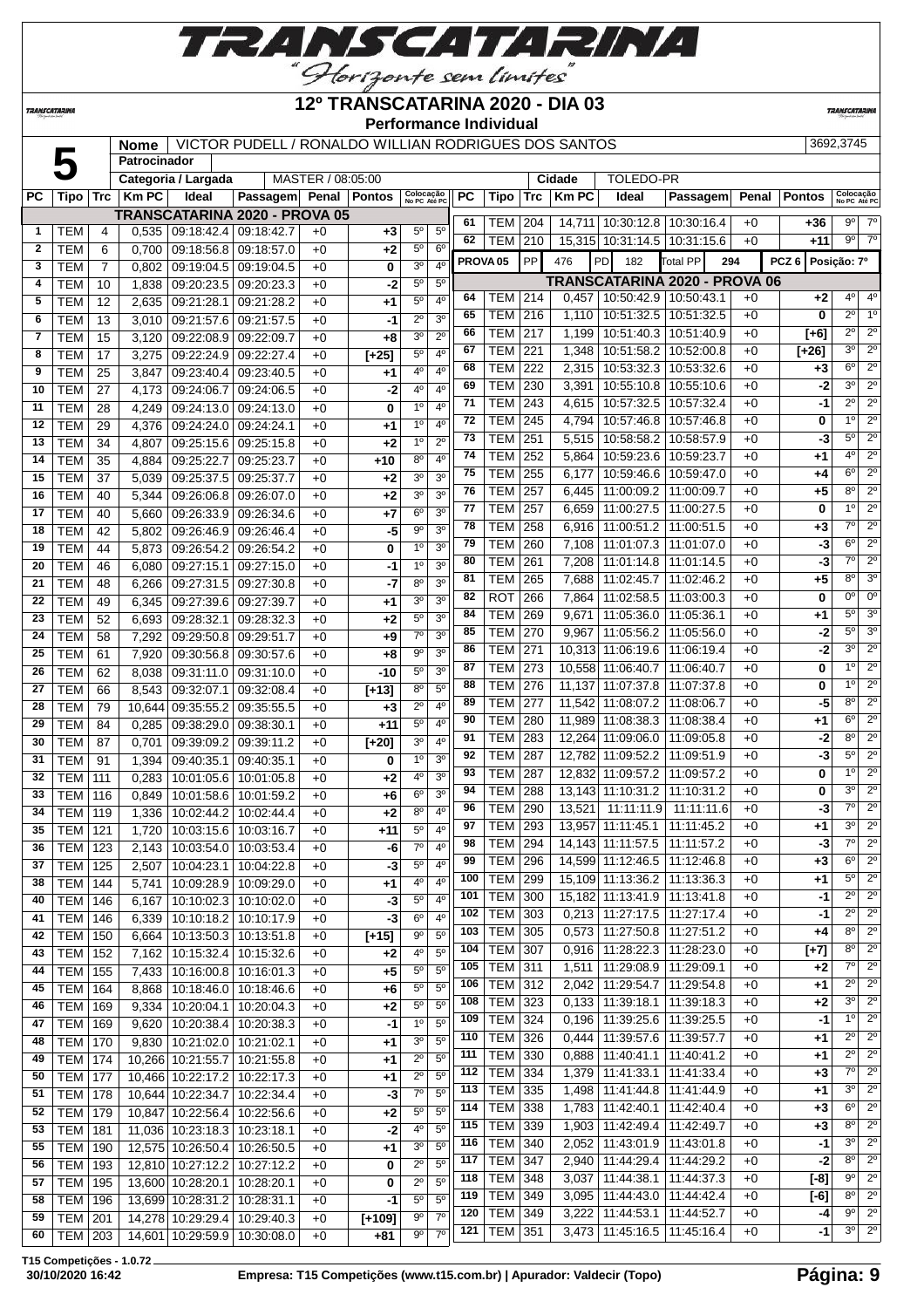

**TRANSCATARINA** 

#### **12º TRANSCATARINA 2020 - DIA 03 Performance Individual**

**TRANSCATARIN** 

#### **NOME VICTOR PUDELL / RONALDO WILLIAN RODRIGUES DOS SANTOS** 3692,3745 **Nome VIC**<br>Patrocinador

|                     |                           |            | nome           |                                                          | VICTOR PUDELL / RONALDO WILLIAN RODRIGUES DOS SANTOS |                   |                   |                                          |                                    |                     |            |     |              |    |                                 |                 |     |       |                  | JUYZ,J14J                 |                  |
|---------------------|---------------------------|------------|----------------|----------------------------------------------------------|------------------------------------------------------|-------------------|-------------------|------------------------------------------|------------------------------------|---------------------|------------|-----|--------------|----|---------------------------------|-----------------|-----|-------|------------------|---------------------------|------------------|
|                     |                           |            | Patrocinador   |                                                          |                                                      |                   |                   |                                          |                                    |                     |            |     |              |    |                                 |                 |     |       |                  |                           |                  |
|                     |                           |            |                | Categoria / Largada                                      |                                                      | MASTER / 08:05:00 |                   |                                          |                                    |                     |            |     | Cidade       |    | TOLEDO-PR                       |                 |     |       |                  |                           |                  |
| РC<br>122           | <b>Tipo</b><br><b>TEM</b> | <b>Trc</b> | <b>KmPC</b>    | Ideal<br>3,574 11:45:25.1                                | Passagem<br>11:45:25.2                               | Penal<br>$+0$     | <b>Pontos</b>     | Colocação<br>No PC Até PC<br>$5^{\rm o}$ | $2^{\circ}$                        | РC                  | Tipo       | Trc | <b>Km PC</b> |    | Ideal                           | Passagem        |     | Penal | <b>Pontos</b>    | Colocação<br>No PC Até PC |                  |
| 123                 |                           | 351        |                | 3,740 11:45:40.4 11:45:40.4                              |                                                      |                   | +1                | 1 <sup>0</sup>                           | $2^{\circ}$                        | 191                 | TEM        | 456 | 3,032        |    | 13:10:52.4   13:10:52.5         |                 |     | $+0$  | +1               | 40                        | 3 <sup>o</sup>   |
| 124                 | <b>TEM</b><br><b>TEM</b>  | 353<br>353 | 3,844          | 11:45:58.3                                               | 11:45:58.0                                           | $+0$<br>$+0$      | 0<br>-3           | 4°                                       | $2^{\circ}$                        | 192                 | TEM        | 457 | 3,663        |    | 13:11:41.4                      | 13:11:41.4      |     | $+0$  | 0                | 1 <sup>0</sup>            | 3 <sup>0</sup>   |
| 125                 | <b>TEM</b>                | 355        |                |                                                          |                                                      |                   |                   | $6^{\circ}$                              | $2^{\circ}$                        | 193                 | <b>TEM</b> | 459 | 3,869        |    | 13:12:00.9                      | 13:12:00.6      |     | $+0$  |                  | 6°<br>-3                  | 3 <sup>o</sup>   |
| 126                 | <b>TEM</b>                | 357        | 4,058          | 11:46:21.3   11:46:21.8<br>11:46:49.1                    | 11:46:49.4                                           | +0<br>$+0$        | $+5$<br>$+3$      | 8 <sup>o</sup>                           | $2^{\circ}$                        | 194                 | TEM        | 462 | 4,344        |    | 13:12:43.1   13:12:42.8         |                 |     | $+0$  |                  | $6^{\circ}$<br>$-3$       | 3 <sup>0</sup>   |
| 127                 | <b>TEM</b>                | 358        | 4,281<br>4,584 |                                                          |                                                      |                   | 0                 | $2^{\circ}$                              | $2^{\circ}$                        | 195                 | <b>TEM</b> | 467 | 4,849        |    | 13:13:45.0   13:13:44.7         |                 |     | $+0$  |                  | $5^{\circ}$<br>$-3$       | 3 <sup>o</sup>   |
| 128                 |                           |            |                | 11:47:13.0   11:47:13.0                                  |                                                      | $+0$              |                   | 4°                                       | $2^{\circ}$                        | 196                 | <b>TEM</b> | 468 | 5,026        |    | 13:13:59.7   13:13:59.5         |                 |     | $+0$  |                  | 3 <sup>0</sup><br>$-2$    | 3 <sup>o</sup>   |
| 129                 | <b>TEM</b><br><b>TEM</b>  | 359<br>360 |                | 4,992   11:47:43.5   11:47:43.5<br>11:47:49.3 11:47:49.2 |                                                      | $+0$<br>$+0$      | 0                 | 30                                       | $2^{\circ}$                        | 197                 | <b>TEM</b> | 469 | 5,473        |    | 13:14:35.3 13:14:35.2           |                 |     | $+0$  |                  | $7^\circ$<br>$-1$         | 3 <sup>0</sup>   |
| 130                 | <b>TEM</b>                | 360        | 5,057          | 11:47:57.3 11:47:57.4                                    |                                                      | $+0$              | -1<br>$+1$        | $5^{\rm o}$                              | $2^{\circ}$                        | 198                 | <b>TEM</b> | 476 | 6,418        |    | 13:16:36.7                      | 13:16:36.6      |     | $+0$  |                  | $2^{\circ}$<br>-1         | $2^{\circ}$      |
| 131                 | <b>TEM</b>                |            | 5,151          | 11:48:13.7                                               |                                                      |                   | -1                | $2^{\circ}$                              | $2^{\circ}$                        | 199                 | <b>TEM</b> | 477 | 6,917        |    | 13:17:11.9                      | 13:17:11.8      |     | $+0$  | $-1$             | $2^{\circ}$               | $2^{\circ}$      |
| 132                 | <b>TEM</b>                | 360<br>360 | 5,342          | 11:48:25.7                                               | 11:48:13.6<br>11:48:25.7                             | $+0$<br>$+0$      | 0                 | $2^{\circ}$                              | $2^{\circ}$                        | 200                 | TEM        | 478 | 7,080        |    | 13:17:25.4                      | 13:17:25.6      |     | $+0$  | $+2$             | $\overline{7^0}$          | $\overline{2^0}$ |
| 133                 | <b>TEM</b>                | 361        | 5,482<br>5,538 | 11:48:31.4                                               | 11:48:31.3                                           | $+0$              | -1                | $6^{\circ}$                              | $2^{\circ}$                        | 201                 | TEM        | 483 | 7,960        |    | 13:18:39.6   13:18:39.7         |                 |     | $+0$  | $+1$             | $5^{\circ}$               | $2^{\circ}$      |
|                     |                           |            |                |                                                          |                                                      |                   |                   |                                          |                                    | 202                 | <b>TEM</b> | 485 | 8,429        |    | 13:19:16.4   13:19:16.3         |                 |     | $+0$  |                  | $5^{\circ}$<br>$-1$       | $2^{\circ}$      |
| PROVA <sub>06</sub> |                           | PP         | 163            | PD<br>53                                                 | Total PP                                             | 110               | <b>PCZ 12</b>     | Posição: 1º                              |                                    | 203                 | <b>TEM</b> | 486 | 8,621        |    | 13:19:30.6   13:19:30.6         |                 |     | $+0$  | 0                | $2^{\circ}$               | $2^{\circ}$      |
|                     |                           |            |                |                                                          | TRANSCATARINA 2020 - PROVA 07                        |                   |                   |                                          |                                    | 204                 | <b>TEM</b> | 486 |              |    | 8,804   13:19:43.5   13:19:43.6 |                 |     | $+0$  | +1               | $4^{\circ}$               | $2^{\circ}$      |
| 134                 | <b>TEM</b>                | 363        |                | 0,314 12:04:07.6 12:04:07.5                              |                                                      | $+0$              | -1                | $5^{\circ}$                              | $5^{\circ}$                        | PROVA <sub>07</sub> |            | PP  | 151          | PD | 44                              | Total PP        | 107 |       | PCZ <sub>8</sub> | Posição: 2º               |                  |
| 135                 | <b>TEM</b>                | 364        | 0,560          | 12:04:27.3 12:04:27.6                                    |                                                      | $+0$              | $+3$              | 80                                       | 8 <sup>o</sup>                     |                     |            |     |              |    |                                 |                 |     |       |                  |                           |                  |
| 136                 | <b>TEM</b>                | 368        | 1,102          | 12:05:20.7   12:05:21.1                                  |                                                      | $+0$              | $+4$              | 70                                       | $8^{\circ}$                        | <b>TOTAL</b>        |            | PP  | 790          | PD | 279                             | <b>Total PP</b> | 511 |       | <b>PCZ 26</b>    |                           |                  |
| 137                 | <b>TEM</b>                | 369        | 1,264          | 12:05:39.4   12:05:39.4                                  |                                                      | $+0$              | 0                 | 1 <sup>0</sup>                           | 4 <sup>0</sup>                     |                     |            |     |              |    |                                 |                 |     |       |                  |                           |                  |
| 138                 | <b>TEM</b>                | 371        | 1,531          | 12:06:12.8   12:06:13.1                                  |                                                      | $+0$              | $+3$              | $6^{\circ}$                              | 4 <sup>0</sup>                     |                     |            |     |              |    |                                 |                 |     |       |                  |                           |                  |
| 139                 | TEM 371                   |            | 1,658          | 12:06:22.3 12:06:22.6                                    |                                                      | $+0$              | $+3$              | $6^{\circ}$                              | $4^{\circ}$                        |                     |            |     |              |    |                                 |                 |     |       |                  |                           |                  |
| 141                 | <b>TEM</b>                | 372        | 1,890          | 12:06:41.4 12:06:41.3                                    |                                                      | $+0$              | -1                | $1^{\circ}$                              | 3 <sup>o</sup>                     |                     |            |     |              |    |                                 |                 |     |       |                  |                           |                  |
| 142                 | <b>TEM</b>                | 379        | 2,728          | 12:08:16.2   12:08:15.8                                  |                                                      | $+0$              | -4                | 8 <sup>o</sup>                           | $5^{\circ}$                        |                     |            |     |              |    |                                 |                 |     |       |                  |                           |                  |
| 143                 | <b>TEM</b>                | 381        | 3,089          | 12:08:46.6   12:08:46.8                                  |                                                      | $+0$              | $+2$              | $2^{\circ}$                              | 3 <sup>o</sup><br>$\overline{2^0}$ |                     |            |     |              |    |                                 |                 |     |       |                  |                           |                  |
| 144                 | <b>TEM</b>                | 383        | 3,302          | 12:09:04.1                                               | 12:09:04.5                                           | $+0$              | $+4$              | 3 <sup>o</sup><br>$7^\circ$              | $4^{\circ}$                        |                     |            |     |              |    |                                 |                 |     |       |                  |                           |                  |
| 145                 | <b>TEM</b>                | 385        |                | 3,615   12:09:29.0   12:09:28.8                          |                                                      | $+0$              | $-2$              |                                          |                                    |                     |            |     |              |    |                                 |                 |     |       |                  |                           |                  |
| 146                 | <b>TEM</b>                | 390        | 4,178          | 12:10:37.6                                               | 12:10:37.5                                           | $+0$              | -1                | $1^{\circ}$<br>3 <sup>o</sup>            | 3 <sup>o</sup><br>3 <sup>0</sup>   |                     |            |     |              |    |                                 |                 |     |       |                  |                           |                  |
| 147                 | <b>TEM</b>                | 392        | 4,360          | 12:10:52.5   12:10:53.5                                  |                                                      | +0                | $[+10]$           | $8^\circ$                                | $5^{\circ}$                        |                     |            |     |              |    |                                 |                 |     |       |                  |                           |                  |
| 148<br>149          | <b>TEM</b><br><b>TEM</b>  | 392<br>392 | 4,591<br>4,736 | 12:11:13.8   12:11:13.0                                  |                                                      | $+0$              | $[-8]$<br>$[-10]$ | 90                                       | $6^{\circ}$                        |                     |            |     |              |    |                                 |                 |     |       |                  |                           |                  |
| 150                 | <b>TEM</b>                | 392        |                | 12:11:27.2   12:11:26.2<br>12:11:31.3   12:11:30.8       |                                                      | $+0$<br>$+0$      | -5                | 90                                       | $6^{\circ}$                        |                     |            |     |              |    |                                 |                 |     |       |                  |                           |                  |
| 151                 | <b>TEM</b>                | 392        | 4,780<br>5,270 | 12:12:16.5 12:12:16.2                                    |                                                      | $+0$              | -3                | $6^{\circ}$                              | 6 <sup>o</sup>                     |                     |            |     |              |    |                                 |                 |     |       |                  |                           |                  |
| 152                 | <b>TEM</b>                | 393        | 5,517          | 12:12:36.6   12:12:36.6                                  |                                                      | $+0$              | 0                 | $2^{\circ}$                              | 6 <sup>o</sup>                     |                     |            |     |              |    |                                 |                 |     |       |                  |                           |                  |
| 153                 | <b>TEM</b>                | 396        | 5,853          | 12:13:08.0   12:13:08.0                                  |                                                      | $+0$              | 0                 | $1^{\circ}$                              | $5^{\circ}$                        |                     |            |     |              |    |                                 |                 |     |       |                  |                           |                  |
| 154                 | <b>TEM</b>                | 396        | 5,896          | 12:13:12.0 12:13:11.8                                    |                                                      | $+0$              | $-2$              | 4º                                       | $5^{\circ}$                        |                     |            |     |              |    |                                 |                 |     |       |                  |                           |                  |
| 155                 | <b>TEM</b>                | 402        | 6,688          | 12:14:14.8 12:14:15.1                                    |                                                      | $+0$              | +3                | $5^{\circ}$                              | 3 <sup>o</sup>                     |                     |            |     |              |    |                                 |                 |     |       |                  |                           |                  |
| 158                 | <b>TEM 406</b>            |            |                | $0,245$   12:18:26.8   12:18:27.0                        |                                                      | $+0$              | $+2$              | $5^\circ$                                | 4 <sup>0</sup>                     |                     |            |     |              |    |                                 |                 |     |       |                  |                           |                  |
|                     | 159   TEM $ $             | 408        |                | $0,612$   12:18:58.5   12:18:58.6                        |                                                      | $+0$              | $+1$              | 4°                                       | 3 <sup>o</sup>                     |                     |            |     |              |    |                                 |                 |     |       |                  |                           |                  |
| 160                 | <b>TEM</b>                | 409        | 0,783          | 12:19:11.8   12:19:12.1                                  |                                                      | $+0$              | $+3$              | 3 <sup>o</sup>                           | 3 <sup>o</sup>                     |                     |            |     |              |    |                                 |                 |     |       |                  |                           |                  |
|                     | 161   TEM   409           |            |                | 0,980   12:19:28.7   12:19:28.8                          |                                                      | $+0$              | $^{+1}$           | 3 <sup>o</sup>                           | 3 <sup>o</sup>                     |                     |            |     |              |    |                                 |                 |     |       |                  |                           |                  |
| 162                 | <b>TEM</b>                | 409        |                | 1,046   12:19:34.3   12:19:35.1                          |                                                      | $+0$              | $[+8]$            | 80                                       | $4^{\circ}$                        |                     |            |     |              |    |                                 |                 |     |       |                  |                           |                  |
| 163                 | <b>TEM</b>                | 411        | 1,410          | 12:20:04.6   12:20:04.8                                  |                                                      | $+0$              | $+2$              | 5°                                       | $4^{\circ}$                        |                     |            |     |              |    |                                 |                 |     |       |                  |                           |                  |
| 164                 | <b>TEM 412</b>            |            | 1,496          | 12:20:12.2 12:20:12.7                                    |                                                      | $+0$              | +5                | 80                                       | $5^{\circ}$                        |                     |            |     |              |    |                                 |                 |     |       |                  |                           |                  |
| 165                 | <b>TEM</b>                | 413        | 1,822          | 12:20:36.8 12:20:37.1                                    |                                                      | $+0$              | $+3$              | 90                                       | $5^{\circ}$                        |                     |            |     |              |    |                                 |                 |     |       |                  |                           |                  |
| 166                 | TEM                       | 414        | 2,150          | 12:21:00.0   12:20:59.8                                  |                                                      | $+0$              | -2                | 5°                                       | $4^{\circ}$                        |                     |            |     |              |    |                                 |                 |     |       |                  |                           |                  |
| 168                 | <b>TEM</b>                | 417        | 2,674          | 12:21:44.7                                               | 12:21:44.7                                           | +0                | 0                 | $1^{\circ}$                              | $4^{\circ}$                        |                     |            |     |              |    |                                 |                 |     |       |                  |                           |                  |
| 169                 | <b>TEM</b>                | 428        | 1,127          | 12:28:46.0   12:28:45.7                                  |                                                      | $+0$              | -3                | $5^{\circ}$                              | $4^{\circ}$                        |                     |            |     |              |    |                                 |                 |     |       |                  |                           |                  |
| 170                 | TEM                       | 431        | 1,346          | 12:29:09.5   12:29:09.2                                  |                                                      | $+0$              | -3                | 3 <sup>o</sup>                           | $4^{\circ}$                        |                     |            |     |              |    |                                 |                 |     |       |                  |                           |                  |
| 171                 | <b>TEM</b>                | 431        | 1,466          | 12:29:19.1   12:29:18.9                                  |                                                      | $+0$              | -2                | $7^\circ$                                | $4^{\circ}$                        |                     |            |     |              |    |                                 |                 |     |       |                  |                           |                  |
| 180                 | <b>TEM</b>                | 439        | 0,281          | 13:06:46.0   13:06:46.6                                  |                                                      | $+0$              | $+6$              | 80                                       | $5^{\circ}$                        |                     |            |     |              |    |                                 |                 |     |       |                  |                           |                  |
| 181                 | <b>TEM</b>                | 440        | 0,356          | 13:06:53.2   13:06:53.5                                  |                                                      | $+0$              | $+3$              | $6^{\circ}$                              | $5^{\circ}$                        |                     |            |     |              |    |                                 |                 |     |       |                  |                           |                  |
| 182                 | TEM   441                 |            | 0,586          | 13:07:10.6   13:07:10.5                                  |                                                      | $+0$              | -1                | 40                                       | $4^{\circ}$                        |                     |            |     |              |    |                                 |                 |     |       |                  |                           |                  |
| 183                 | <b>TEM</b>                | 442        | 0,704          | 13:07:20.6   13:07:20.7                                  |                                                      | $+0$              | $+1$              | 4º                                       | $4^{\circ}$                        |                     |            |     |              |    |                                 |                 |     |       |                  |                           |                  |
| 184                 | <b>TEM</b>                | 443        | 0,987          | 13:07:40.0   13:07:40.1                                  |                                                      | $+0$              | +1                | 4º                                       | 4°                                 |                     |            |     |              |    |                                 |                 |     |       |                  |                           |                  |
| 185                 | <b>TEM</b>                | 444        | 1,136          | 13:07:49.4   13:07:49.4                                  |                                                      | $+0$              | 0                 | $1^{\circ}$                              | 3 <sup>o</sup>                     |                     |            |     |              |    |                                 |                 |     |       |                  |                           |                  |
| 186                 | <b>TEM</b>                | 444        | 1,250          | 13:07:57.9 13:07:57.9                                    |                                                      | $+0$              | 0                 | $2^{\circ}$                              | $2^{\circ}$                        |                     |            |     |              |    |                                 |                 |     |       |                  |                           |                  |
| 187                 | TEM                       | 450        | 1,826          | 13:08:57.8   13:08:57.0                                  |                                                      | $+0$              | $[-8]$            | $6^{\rm o}$                              | 3 <sup>o</sup>                     |                     |            |     |              |    |                                 |                 |     |       |                  |                           |                  |
| 188                 | <b>TEM</b>                | 453        | 2,523          | 13:10:12.6 13:10:12.5                                    |                                                      | $+0$              | -1                | $2^{\circ}$                              | 3 <sup>o</sup>                     |                     |            |     |              |    |                                 |                 |     |       |                  |                           |                  |
| 189                 | <b>TEM</b>                | 453        | 2,820          | 13:10:32.4                                               | 13:10:32.2                                           | $+0$              | -2                | 4º                                       | 3 <sup>o</sup>                     |                     |            |     |              |    |                                 |                 |     |       |                  |                           |                  |
| 190                 | <b>TEM</b>                | 455        | 2,970          | 13:10:46.4   13:10:46.8                                  |                                                      | +0                | +4                | 5°                                       | 3 <sup>o</sup>                     |                     |            |     |              |    |                                 |                 |     |       |                  |                           |                  |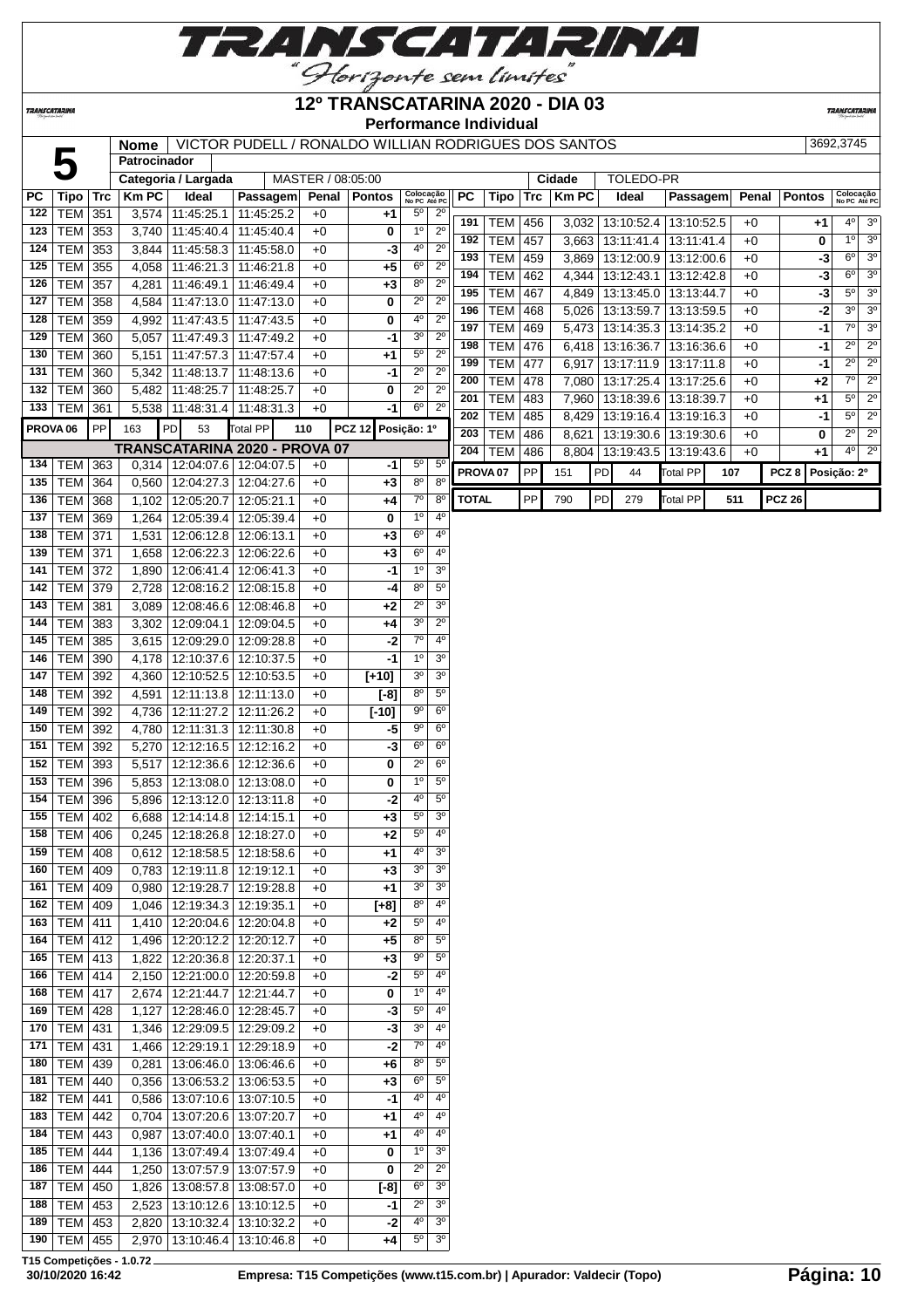

### **12º TRANSCATARINA 2020 - DIA 03**

**Performance Individual**

**TRANSCATARIN** 

**TRANSCATARINA** 

#### **Nome** ANIBAL MAINI VIEIRA / FERNANDO SANTANA TORQUATO 3680,3885 **Patrocinador Categoria / Largada** MASTER / 08:04:00 **Cidade** JUIZ DE FORA-MG **PC Tipo Trc Km PC Ideal Passagem Penal Pontos Colocação No PC Até PC PC Tipo Trc Km PC Ideal Passagem Penal Pontos Colocação No PC Até PC TRANSCATARINA 2020 - PROVA 05**

|              |                  |                |        |                                 | I KANJUAI AKIINA ZUZU - PRUVA UJ |      |         | $7^\circ$      | $7^\circ$      | 61                  | TEM   204        |           |       | 14,711   10:29:12.8   10:29:13.1                  |                         | $+0$ | +3               | $6^{\circ}$    | $8^{\circ}$                 |
|--------------|------------------|----------------|--------|---------------------------------|----------------------------------|------|---------|----------------|----------------|---------------------|------------------|-----------|-------|---------------------------------------------------|-------------------------|------|------------------|----------------|-----------------------------|
| 1            | TEM              | 4              | 0,535  | 09:17:42.4   09:17:43.0         |                                  | $+0$ | +6      |                |                | 62                  | <b>TEM   210</b> |           |       | 15,315 10:30:14.5 10:30:14.6                      |                         | $+0$ | +1               | $4^{\circ}$    | $8^{\circ}$                 |
| $\mathbf{2}$ | <b>TEM</b>       | 6              | 0,700  | 09:17:56.8 09:17:57.5           |                                  | $+0$ | +7      | 90             | $9^{\circ}$    | PROVA <sub>05</sub> |                  | <b>PP</b> | 520   | PD 142                                            | Total PP                | 378  | PCZ <sub>5</sub> | Posição: 8º    |                             |
| 3            | <b>TEM</b>       | $\overline{7}$ | 0,802  |                                 | 09:18:04.5 09:18:04.6            | $+0$ | $+1$    | $5^{\rm o}$    | 7 <sup>0</sup> |                     |                  |           |       | TRANSCATARINA 2020 - PROVA 06                     |                         |      |                  |                |                             |
| 4            | TEM              | 10             | 1,838  | 09:19:23.5 09:19:23.3           |                                  | $+0$ | -2      | $6^{\circ}$    | $7^\circ$      | 64                  | TEM 214          |           |       | $0,457$   10:49:42.9   10:49:42.7                 |                         | $+0$ | -2               | $3^{\circ}$    | 3 <sup>o</sup>              |
| 5            | <b>TEM</b>       | 12             | 2,635  | 09:20:28.1   09:20:28.1         |                                  | $+0$ | 0       | $2^{\circ}$    | $7^\circ$      | 65                  | <b>TEM 216</b>   |           | 1,110 | 10:50:32.5   10:50:32.5                           |                         | $+0$ | 0                | 3 <sup>0</sup> | $2^{\circ}$                 |
| 6            | <b>TEM</b>       | 13             | 3,010  | 09:20:57.6 09:20:57.1           |                                  | $+0$ | -5      | $7^\circ$      | $6^{\circ}$    | 66                  |                  |           |       |                                                   |                         |      |                  | $7^\circ$      | 6 <sup>o</sup>              |
| 7            | <b>TEM</b>       | 15             | 3,120  | 09:21:08.9 09:21:11.0           |                                  | $+0$ | $[+21]$ | $8^{\circ}$    | 7 <sup>0</sup> |                     | <b>TEM</b>       | 217       | 1,199 | 10:50:40.3 10:50:42.1                             |                         | $+0$ | $[+18]$          |                | $7^\circ$                   |
| 8            | <b>TEM</b>       | 17             | 3,275  | 09:21:24.9 09:21:29.6           |                                  | $+0$ | $+47$   | $9^{\circ}$    | $8^{\circ}$    | 67                  | TEM              | 221       | 1,348 | 10:50:58.2   10:51:01.7                           |                         | $+0$ | $[+35]$          | $6^{\circ}$    |                             |
| 9            | <b>TEM</b>       | 25             | 3,847  | 09:22:40.4   09:22:42.3         |                                  | $+0$ | $[+19]$ | $9^{\circ}$    | $9^{\circ}$    | 68                  | TEM              | 222       | 2,315 | 10:52:32.3   10:52:32.7                           |                         | $+0$ | +4               | 8°             | $8^{\circ}$                 |
| 10           | <b>TEM</b>       | 27             | 4,173  |                                 | 09:23:06.7 09:23:06.3            | $+0$ | -4      | 8 <sup>0</sup> | 9 <sup>o</sup> | 69                  | TEM              | 230       | 3,391 |                                                   | 10:54:10.8   10:54:10.8 | $+0$ | 0                | $2^{\circ}$    | $7^\circ$                   |
| 11           | <b>TEM</b>       | 28             | 4,249  | 09:23:13.0 09:23:13.3           |                                  | $+0$ | $+3$    | $8^{\circ}$    | $9^{\circ}$    | 71                  | TEM              | 243       | 4,615 |                                                   | 10:56:32.5   10:56:32.8 | $+0$ | +3               | $6^{\circ}$    | $7^\circ$                   |
| 12           | TEM              | 29             | 4,376  | 09:23:24.0 09:23:24.6           |                                  | $+0$ | +6      | $7^{\circ}$    | $9^{\circ}$    | 72                  | <b>TEM</b>       | 245       | 4,794 |                                                   | 10:56:46.8   10:56:47.0 | $+0$ | +2               | $7^\circ$      | $\overline{7^{\circ}}$      |
| 13           | <b>TEM</b>       | 34             | 4,807  |                                 | 09:24:15.6 09:24:15.3            | $+0$ | -3      | $2^{\circ}$    | $9^{\circ}$    | 73                  | <b>TEM 251</b>   |           | 5,515 | 10:57:58.2   10:57:57.2                           |                         | $+0$ | $[-10]$          | $9^{\circ}$    | $8^{\circ}$                 |
| 14           | <b>TEM</b>       | 35             | 4,884  | 09:24:22.7   09:24:23.7         |                                  | $+0$ | +10     | 6 <sup>o</sup> | $9^{\circ}$    | 74                  | TEM              | 252       | 5,864 | 10:58:23.6   10:58:22.9                           |                         | $+0$ | -7               | 9º             | $9^{\circ}$                 |
| 15           | <b>TEM</b>       | 37             | 5,039  | 09:24:37.5 09:24:36.9           |                                  | $+0$ | -6      | $7^\circ$      | $8^{\circ}$    | 75                  | TEM              | 255       | 6,177 |                                                   | 10:58:46.6   10:58:46.9 | $+0$ | +3               | $4^{\circ}$    | $8^{\circ}$                 |
| 16           | <b>TEM</b>       | 40             | 5,344  | 09:25:06.8   09:25:07.0         |                                  | $+0$ | +2      | 4 <sup>0</sup> | 8 <sup>o</sup> | 76                  | <b>TEM</b>       | 257       | 6,445 |                                                   | 10:59:09.2   10:59:09.6 | $+0$ | +4               | $6^{\circ}$    | $\overline{9^{\circ}}$      |
| 17           | <b>TEM</b>       | 40             | 5,660  | 09:25:33.9 09:25:34.2           |                                  | $+0$ | $+3$    | 4 <sup>0</sup> | $8^{\circ}$    | 77                  | TEM              | 257       | 6,659 | 10:59:27.5   10:59:27.1                           |                         | $+0$ | -4               | $6^{\circ}$    | $9^{\circ}$                 |
| 18           | <b>TEM</b>       | 42             | 5,802  |                                 | 09:25:46.9 09:25:46.8            | $+0$ | $-1$    | 3 <sup>0</sup> | $8^{\circ}$    | 78                  | TEM              | 258       | 6,916 | 10:59:51.2   10:59:51.1                           |                         | $+0$ | -1               | $4^{\circ}$    | $8^{\circ}$                 |
| 19           | <b>TEM</b>       | 44             | 5,873  | 09:25:54.2 09:25:54.5           |                                  | $+0$ | $+3$    | 6 <sup>0</sup> | $8^{\circ}$    | 79                  | TEM              | 260       | 7,108 | 11:00:07.3                                        | 11:00:06.9              | $+0$ | -4               | $8^{\circ}$    | $9^{\circ}$                 |
| 20           | <b>TEM</b>       | 46             | 6,080  | 09:26:15.1 09:26:15.7           |                                  | $+0$ | +6      | $7^\circ$      | $8^{\circ}$    | 80                  | <b>TEM</b>       | 261       | 7,208 |                                                   | 11:00:14.8   11:00:14.6 | $+0$ | -2               | $6^{\circ}$    | $9^{\circ}$                 |
| 21           | <b>TEM</b>       | 48             | 6,266  |                                 | 09:26:31.5 09:26:31.3            | $+0$ | $-2$    | 4 <sup>0</sup> | 8 <sup>o</sup> | 81                  | <b>TEM</b>       | 265       | 7,688 | 11:01:45.7                                        | 11:01:45.3              | $+0$ | -4               | $5^{\circ}$    | $9^{\circ}$                 |
| 22           | <b>TEM</b>       | 49             | 6,345  | 09:26:39.6 09:26:39.7           |                                  | $+0$ | +1      | $4^{\circ}$    | $8^{\circ}$    | 82                  | <b>ROT</b>       | 266       |       | 7,864   11:01:58.5                                | 11:01:59.9              | $+0$ | 0                | $0^{\circ}$    | $0^{\circ}$                 |
| 23           | <b>TEM</b>       | 52             | 6,693  | 09:27:32.1 09:27:31.8           |                                  | $+0$ | -3      | $9^{\circ}$    | $8^{\circ}$    | 84                  | <b>TEM</b>       | 269       |       | $9,671$   11:04:36.0                              | 11:04:35.3              | $+0$ | -7               | $9^{\circ}$    | 90                          |
| 24           | <b>TEM</b>       | 58             | 7,292  | 09:28:50.8 09:28:53.2           |                                  | $+0$ | $[+24]$ | 90             | $8^{\circ}$    | 85                  | <b>TEM</b>       | 270       | 9,967 | 11:04:56.2                                        | 11:04:55.8              | $+0$ | -4               | 90             | $9^{\circ}$                 |
| 25           | <b>TEM</b>       | 61             | 7,920  | 09:29:56.8 09:29:56.5           |                                  | $+0$ | -3      | 3 <sup>0</sup> | 8 <sup>o</sup> | 86                  | <b>TEM</b>       | 271       |       | 10,313 11:05:19.6 11:05:19.3                      |                         | $+0$ | -3               | $4^{\circ}$    | $\overline{9^{\circ}}$      |
| 26           | <b>TEM</b>       | 62             |        |                                 |                                  |      | $-14$   | $9^{\circ}$    | 8 <sup>0</sup> | 87                  | TEM              | 273       |       | 10,558 11:05:40.7 11:05:40.5                      |                         | $+0$ | -2               | 3 <sup>0</sup> | $9^{\circ}$                 |
| 27           | <b>TEM</b>       | 66             | 8,038  | 09:30:11.0 09:30:09.6           |                                  | $+0$ |         | $2^{\circ}$    | $8^{\circ}$    | 88                  | <b>TEM</b>       | 276       |       | 11,137 11:06:37.8 11:06:38.4                      |                         | $+0$ | +6               | 9º             | $9^{\circ}$                 |
|              |                  |                | 8,543  | 09:31:07.1 09:31:07.5           |                                  | $+0$ | +4      | 90             | $9^{\circ}$    | 89                  | TEM              | 277       |       | 11,542 11:07:07.2 11:07:07.1                      |                         | $+0$ | -1               | $3^{\circ}$    | $9^{\circ}$                 |
| 28           | <b>TEM</b>       | 79             | 10,644 |                                 | 09:34:55.2 09:35:01.3            | $+0$ | $[+61]$ | 3 <sup>0</sup> | $9^{\circ}$    | 90                  | TEM              | 280       |       | 11,989 11:07:38.3 11:07:38.4                      |                         | $+0$ | +1               | $5^{\circ}$    | $9^{\circ}$                 |
| 29           | <b>TEM</b>       | 84             | 0,285  | 09:37:29.0 09:37:29.6           |                                  | $+0$ | +6      |                |                | 91                  | <b>TEM</b>       | 283       |       | 12,264 11:08:06.0 11:08:05.9                      |                         | $+0$ | -1               | $5^{\circ}$    | $9^{\circ}$                 |
| 30           | <b>TEM</b>       | 87             | 0,701  |                                 | 09:38:09.2 09:38:12.6            | $+0$ | $+34$   | 8 <sup>0</sup> | 8 <sup>0</sup> | 92                  | TEM              | 287       |       | 12,782 11:08:52.2                                 | 11:08:51.6              | $+0$ | -6               | $7^\circ$      | $9^\circ$                   |
| 31           | TEM              | 91             | 1,394  | 09:39:35.1   09:39:35.3         |                                  | $+0$ | +2      | $5^{\circ}$    | $8^{\circ}$    | 93                  | <b>TEM</b>       | 287       |       | 12,832 11:08:57.2 11:08:56.6                      |                         | $+0$ | -6               | $8^{\circ}$    | 90                          |
| 32           | <b>TEM</b>       | 111            | 0,283  | 10:00:05.6   10:00:06.1         |                                  | $+0$ | +5      | $7^\circ$      | $8^{\circ}$    | 94                  | TEM              | 288       |       |                                                   |                         | $+0$ | -9               | $8^{\circ}$    | $9^{\circ}$                 |
| 33           | <b>TEM</b>       | 116            | 0,849  | 10:00:58.6   10:00:59.5         |                                  | $+0$ | +9      | 8 <sup>o</sup> | $8^{\circ}$    | 96                  | <b>TEM</b>       | 290       |       | 13,143 11:09:31.2 11:09:30.3<br>13,521 11:10:11.9 | 11:10:11.9              | $+0$ | 0                | $1^{\circ}$    | $9^{\circ}$                 |
| 34           | <b>TEM</b>       | 119            | 1,336  | 10:01:44.2   10:01:44.2         |                                  | $+0$ | 0       | $2^{\circ}$    | 8 <sup>0</sup> | 97                  | <b>TEM</b>       |           |       |                                                   |                         |      |                  | $8^{\circ}$    | $9^{\circ}$                 |
| 35           | <b>TEM</b>       | 121            | 1,720  |                                 | 10:02:15.6   10:02:17.3          | $+0$ | $[+17]$ | $8^{\circ}$    | 8 <sup>0</sup> |                     |                  | 293       |       | 13,957 11:10:45.1                                 | 11:10:44.8              | $+0$ | -3               | $6^{\circ}$    | 90                          |
| 36           | <b>TEM</b>       | 123            | 2,143  | 10:02:54.0   10:02:53.5         |                                  | $+0$ | -5      | $6^{\circ}$    | $8^{\circ}$    | 98                  | TEM              | 294       |       | 14,143 11:10:57.5                                 | 11:10:57.7              | $+0$ | +2               | $5^{\circ}$    | $9^\circ$                   |
| 37           | <b>TEM</b>       | 125            | 2,507  | 10:03:23.1   10:03:22.6         |                                  | $+0$ | $-5$    | $7^\circ$      | 8 <sup>o</sup> | 99                  | TEM              | 296       |       | 14,599 11:11:46.5                                 | 11:11:46.3              | $+0$ | -2               |                |                             |
| 38           | <b>TEM</b>       | 144            | 5,741  |                                 | 10:08:28.9 10:08:28.6            | $+0$ | $-3$    | $7^\circ$      | $8^{\circ}$    | 100                 | TEM              | 299       |       | 15,109 11:12:36.2                                 | 11:12:35.8              | $+0$ | -4               | $8^{\circ}$    | $9^{\circ}$<br>$5^\circ$ 9° |
| 40           | <b>TEM</b>       | 146            | 6,167  | 10:09:02.3   10:09:01.9         |                                  | $+0$ | $-4$    | 7 <sup>0</sup> | 8 <sup>0</sup> | 101                 | TEM              | 300       |       | 15,182 11:12:41.9 11:12:41.6                      |                         | $+0$ | $-3$             |                |                             |
| 41           | <b>TEM   146</b> |                |        | 6,339   10:09:18.2   10:09:18.2 |                                  | $+0$ | 0       | $1^{\circ}$    | $8^{\circ}$    | $102$               | $TEM$ 303        |           |       | 0,213 11:26:17.5 11:26:17.7                       |                         | $+0$ | $+2$             |                | 7° 9°                       |
| 42           | TEM              | 150            | 6,664  |                                 | 10:12:50.3 10:12:50.3            | $+0$ | 0       | 1 <sup>o</sup> | $8^{\circ}$    | 103                 | <b>TEM 305</b>   |           |       | $0,573$   11:26:50.8   11:26:50.7                 |                         | $+0$ | -1               | $4^{\circ}$    | $9^{\circ}$                 |
| 43           | <b>TEM</b>       | 152            | 7,162  |                                 | 10:14:32.4   10:14:32.2          | $+0$ | $-2$    | $5^{\circ}$    | 80             | 104                 | <b>TEM 307</b>   |           |       | $0.916$   11:27:22.3   11:27:22.2                 |                         | $+0$ | -1               | 4º             | $9^{\circ}$                 |
| 44           | <b>TEM</b>       | 155            | 7,433  | 10:15:00.8   10:15:00.7         |                                  | $+0$ | -1      | 3 <sup>o</sup> | 80             | 105                 | <b>TEM</b> 311   |           |       | 1,511 11:28:08.9                                  | 11:28:08.8              | $+0$ | $-1$             | $3^{\circ}$    | $9^{\circ}$                 |
| 45           | TEM              | 164            | 8,868  |                                 | 10:17:46.0   10:17:45.7          | $+0$ | $-3$    | $4^{\rm o}$    | $8^{\circ}$    | 106                 | <b>TEM 312</b>   |           |       | 2,042 11:28:54.7                                  | 11:28:56.1              | $+0$ | $[+14]$          | $8^{\circ}$    | $9^{\circ}$                 |
| 46           | TEM              | 169            | 9,334  | 10:19:04.1   10:19:04.1         |                                  | $+0$ | 0       | 1 <sup>o</sup> | 80             | 108                 | <b>TEM 323</b>   |           |       | $0,133$   11:38:18.1                              | 11:38:17.9              | $+0$ | $-2$             | 4º             | $9^{\circ}$                 |
| 47           | TEM              | 169            | 9,620  |                                 | 10:19:38.4   10:19:38.3          | $+0$ | $-1$    | 4 <sup>0</sup> | 8 <sup>o</sup> | 109                 | <b>TEM 324</b>   |           | 0,196 | 11:38:25.6                                        | 11:38:26.1              | $+0$ | +5               | $5^{\circ}$    | $9^{\circ}$                 |
| 48           | <b>TEM</b>       | 170            | 9,830  |                                 | 10:20:02.0 10:20:01.8            | $+0$ | $-2$    | $5^{\rm o}$    | $8^{\circ}$    | 110                 | <b>TEM</b>       | 326       | 0,444 | 11:38:57.6                                        | 11:38:58.0              | $+0$ | +4               | $6^{\circ}$    | 90                          |
| 49           | TEM              | 174            |        | 10,266 10:20:55.7 10:20:55.4    |                                  | $+0$ | $-3$    | 6 <sup>o</sup> | $8^{\circ}$    | 111                 | TEM 330          |           | 0,888 | 11:39:41.1                                        | 11:39:42.3              | $+0$ | $[+12]$          |                | $9°$ $9°$                   |
| 50           | TEM              | 177            |        | 10,466 10:21:17.2 10:21:17.1    |                                  | $+0$ | -1      | 3 <sup>o</sup> | $8^{\circ}$    | 112                 | <b>TEM 334</b>   |           |       | 1,379 11:40:33.1                                  | 11:40:33.9              | $+0$ | +8               | $8^{\circ}$    | $9^\circ$                   |
| 51           | TEM              | 178            | 10,644 |                                 | 10:21:34.7   10:21:33.3          | $+0$ | -14     | $9^{\circ}$    | 80             | 113                 | <b>TEM 335</b>   |           |       | 1,498   11:40:44.8   11:40:44.7                   |                         | $+0$ | -1               | $6^{\circ}$    | $9^{\circ}$                 |
| 52           | <b>TEM</b>       | 179            | 10,847 | 10:21:56.4                      | 10:21:56.1                       | $+0$ | $-3$    | $8^{\circ}$    | $8^{\circ}$    | 114                 | <b>TEM 338</b>   |           |       | 1,783 11:41:40.1                                  | 11:41:40.5              | $+0$ | +4               | $8^{\circ}$    | $9^{\circ}$                 |
| 53           | TEM              | 181            |        | 11,036 10:22:18.3 10:22:17.2    |                                  | $+0$ | -11     | $9^{\circ}$    | $8^{\circ}$    | 115                 | TEM 339          |           | 1,903 | 11:41:49.4                                        | 11:41:49.6              | $+0$ | +2               | $2^{\circ}$    | $9^{\circ}$                 |
| 55           | TEM              | 190            |        | 12,575 10:25:50.4 10:25:50.6    |                                  | $+0$ | $+2$    | $5^{\circ}$    | 8 <sup>o</sup> | 116                 | <b>TEM</b>       | 340       | 2,052 | 11:42:01.9                                        | 11:42:01.8              | $+0$ | $-1$             | $2^{\circ}$    | $9^{\circ}$                 |
| 56           | TEM              | 193            |        | 12,810 10:26:12.2 10:26:12.3    |                                  | $+0$ | $+1$    | $5^\circ$      | 80             | 117                 | TEM              | 347       |       | 2,940   11:43:29.4                                | 11:43:29.4              | $+0$ | 0                | $3^{\circ}$    | $9^{\circ}$                 |
| 57           | <b>TEM   195</b> |                |        | 13,600 10:27:20.1 10:27:18.6    |                                  | $+0$ | $-15$   | $9^{\rm o}$    | $8^{\circ}$    | 118                 | <b>TEM</b>       | 348       | 3,037 | 11:43:38.1                                        | 11:43:38.0              | $+0$ | -1               | $3^{\circ}$    | $9^{\circ}$                 |
| 58           | TEM              | 196            |        | 13,699 10:27:31.2 10:27:30.9    |                                  | $+0$ | $-3$    | $8^{\circ}$    | $8^{\circ}$    | 119                 | <b>TEM</b>       | 349       |       | $3,095$   11:43:43.0                              | 11:43:42.7              | $+0$ | -3               | 7º             | $9^{\circ}$                 |
| 59           | TEM              | 201            | 14,278 | 10:28:29.4   10:28:35.1         |                                  | $+0$ | $+57$   | 6 <sup>o</sup> | 8 <sup>o</sup> | 120                 | <b>TEM 349</b>   |           | 3,222 | 11:43:53.1                                        | 11:43:52.8              | $+0$ | -3               |                | $8^\circ$ $9^\circ$         |
| 60           | <b>TEM 203</b>   |                | 14,601 |                                 | 10:28:59.9 10:29:03.9            | $+0$ | +40     | $7^\circ$      | 8 <sup>o</sup> | 121                 | <b>TEM 351</b>   |           | 3,473 | 11:44:16.5   11:44:16.2                           |                         | $+0$ | -3               |                | $8^{\circ}$ 9 <sup>0</sup>  |
|              |                  |                |        |                                 |                                  |      |         |                |                |                     |                  |           |       |                                                   |                         |      |                  |                |                             |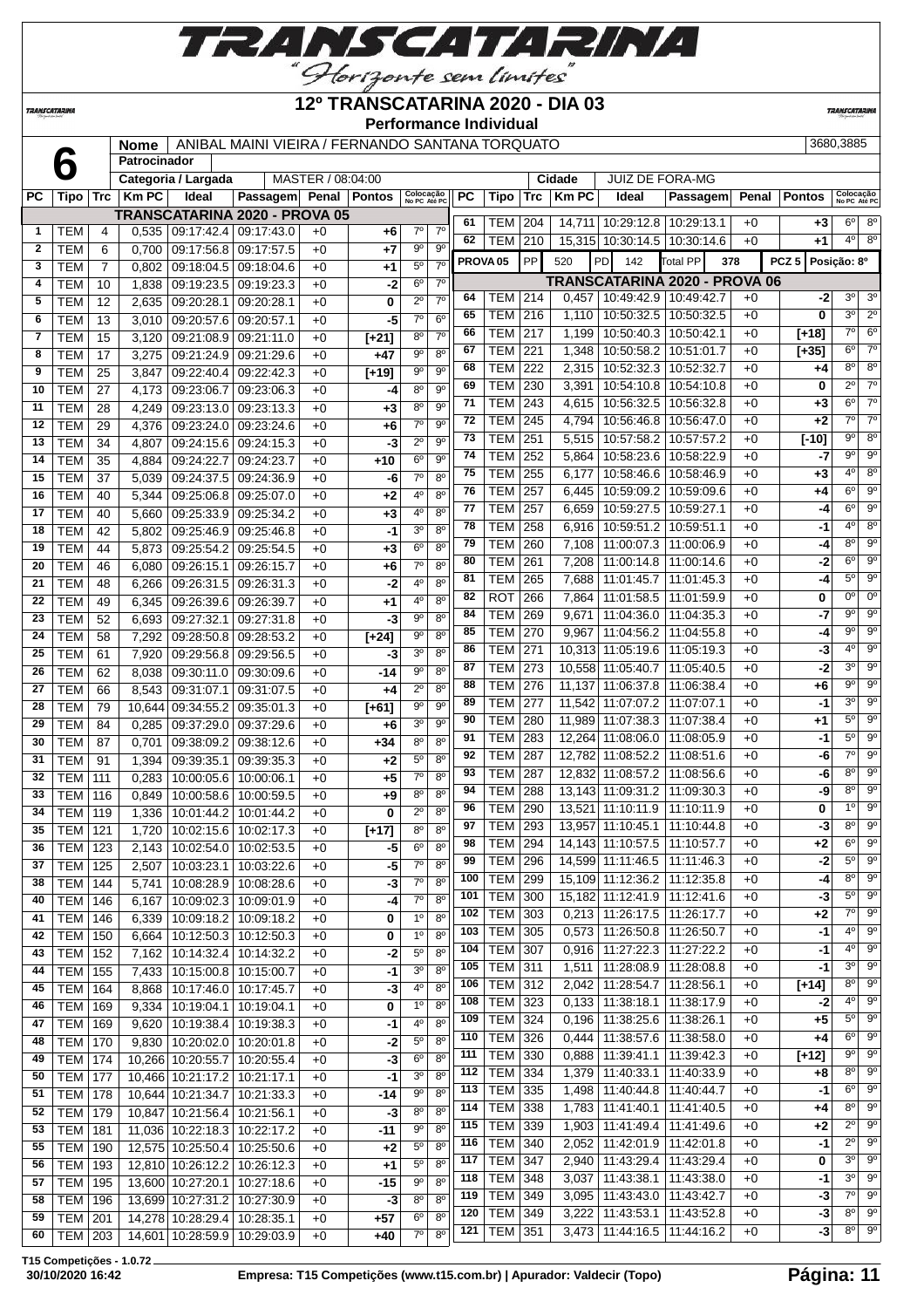

## **12º TRANSCATARINA 2020 - DIA 03**

**TRANSCATARINA** 

**Performance Individual**

**TRANSCATARIN** 

|                     |                   |     | Nome           | ANIBAL MAINI VIEIRA / FERNANDO SANTANA TORQUATO<br>3680,3885<br>Patrocinador |                                 |                   |                                 |                            |                        |                     |                          |            |                    |           |                                        |                          |     |              |                  |                            |                                  |
|---------------------|-------------------|-----|----------------|------------------------------------------------------------------------------|---------------------------------|-------------------|---------------------------------|----------------------------|------------------------|---------------------|--------------------------|------------|--------------------|-----------|----------------------------------------|--------------------------|-----|--------------|------------------|----------------------------|----------------------------------|
|                     |                   |     |                |                                                                              |                                 | MASTER / 08:04:00 |                                 |                            |                        |                     |                          |            | <b>Cidade</b>      |           |                                        | <b>JUIZ DE FORA-MG</b>   |     |              |                  |                            |                                  |
| РC                  | Tipo   Trc        |     | <b>Km PC</b>   | Categoria / Largada<br>Ideal                                                 | Passagem                        | Penal             | <b>Pontos</b>                   | Colocação<br>No PC Até PC  |                        | <b>PC</b>           | Tipo                     | Trc        | <b>Km PC</b>       |           | Ideal                                  | Passagem                 |     | Penal        | <b>Pontos</b>    | Colocação<br>No PC Até PO  |                                  |
| 122                 | <b>TEM 351</b>    |     | 3,574          | 11:44:25.1                                                                   | 11:44:25.1                      | $+0$              | 0                               | $1^{\circ}$                | $8^{\circ}$            |                     |                          |            |                    |           |                                        |                          |     |              |                  |                            |                                  |
| 123                 | TEM 353           |     | 3,740          | 11:44:40.4                                                                   | 11:44:39.6                      | $+0$              | -8                              | 4 <sup>0</sup>             | 8 <sup>o</sup>         | 191                 | <b>TEM</b>               | 456        |                    |           | 3,032   13:09:52.4                     | 13:09:52.7               |     | $+0$         | $+3$             | $6^{\circ}$                | 8 <sup>o</sup>                   |
| 124                 | <b>TEM</b>        | 353 | 3,844          | 11:44:58.3                                                                   | 11:44:57.9                      | $+0$              | -4                              | 6 <sup>o</sup>             | $8^{\circ}$            | 192                 | <b>TEM</b>               | 457        |                    |           | 3,663   13:10:41.4                     | 13:10:41.3               |     | $+0$         | -1               | 4 <sup>o</sup>             | 8 <sup>o</sup>                   |
| 125                 | <b>TEM</b>        | 355 | 4,058          | 11:45:21.3                                                                   | 11:45:21.2                      | $+0$              | $-1$                            | 40                         | $8^{\circ}$            | 193                 | <b>TEM</b>               | 459        |                    |           | 3,869   13:11:00.9                     | 13:11:00.7               |     | $+0$         | -2               | $5^{\circ}$                | 8 <sup>o</sup>                   |
| 126                 | <b>TEM</b>        | 357 | 4,281          | 11:45:49.1                                                                   | 11:45:49.1                      | $+0$              | 0                               | $2^{\circ}$                | 8 <sup>o</sup>         | 194                 | <b>TEM</b>               | 462        |                    |           | 4,344   13:11:43.1                     | 13:11:43.1               |     | $+0$         | 0                | $1^{\circ}$                | 8 <sup>o</sup>                   |
| 127                 | <b>TEM 358</b>    |     | 4,584          | 11:46:13.0                                                                   | 11:46:13.2                      | $+0$              | $+2$                            | 8 <sup>o</sup>             | 8 <sup>o</sup>         | 195                 | <b>TEM</b>               | 467        |                    |           | 4,849   13:12:45.0                     | 13:12:44.0               |     | $+0$         | $[-10]$          | $9^{\circ}$<br>$9^{\circ}$ | 8 <sup>o</sup><br>8 <sup>o</sup> |
| 128                 | TEM 359           |     | 4,992          | 11:46:43.5                                                                   | 11:46:44.5                      | $+0$              | $+10$                           | 9 <sup>o</sup>             | 8 <sup>o</sup>         | 196                 | <b>TEM</b>               | 468        |                    |           | 5,026   13:12:59.7                     | 13:12:59.0               |     | $+0$         | -7               | $6^{\circ}$                | 8 <sup>o</sup>                   |
| 129                 | TEM 360           |     | 5,057          | 11:46:49.3                                                                   | 11:46:49.3                      | $+0$              | 0                               | 1 <sup>0</sup>             | $8^{\circ}$            | 197<br>198          | <b>TEM</b><br><b>TEM</b> | 469<br>476 |                    |           | 5,473   13:13:35.3<br>6,418 13:15:36.7 | 13:13:35.2<br>13:15:37.1 |     | $+0$<br>$+0$ | -1               | $5^{\circ}$                | 8 <sup>o</sup>                   |
|                     | 130   TEM $ $     | 360 | 5,151          | 11:46:57.3                                                                   | 11:46:57.0                      | $+0$              | -3                              | $8^{\circ}$                | $8^{\circ}$            | 199                 | <b>TEM</b>               | 477        | 6,917   13:16:11.9 |           |                                        | 13:16:11.5               |     | $+0$         | +4               | $6^{\circ}$                | 8 <sup>o</sup>                   |
| 131                 | <b>TEM</b>        | 360 | 5,342          | 11:47:13.7                                                                   | 11:47:13.4                      | $+0$              | -3                              | $7^\circ$                  | $8^{\circ}$            | 200                 | <b>TEM</b>               | 478        | 7,080              |           | 13:16:25.4                             | 13:16:25.3               |     | $+0$         | -4<br>$-1$       | $5^{\circ}$                | 8 <sup>o</sup>                   |
| 132                 | <b>TEM 360</b>    |     | 5,482          | 11:47:25.7                                                                   | 11:47:25.2                      | $+0$              | $-5$                            | $7^\circ$                  | $9^{\circ}$            | 201                 | <b>TEM</b>               | 483        |                    |           | 7,960   13:17:39.6                     | 13:17:39.5               |     | $+0$         | -1               | 40                         | 8 <sup>o</sup>                   |
|                     | 133   TEM   361   |     |                | 5,538 11:47:31.4                                                             | 11:47:30.8                      | $+0$              | $-6$                            | $9^{\circ}$                | $9^{\circ}$            | 202                 | <b>TEM</b>               | 485        |                    |           | 8,429   13:18:16.4                     | 13:18:16.0               |     | $+0$         | -4               | $9^{\circ}$                | 8 <sup>o</sup>                   |
| PROVA <sub>06</sub> |                   | PP  | 273            | PD<br>89                                                                     | <b>Total PP</b><br>184          |                   | PCZ <sub>8</sub><br>Posição: 9º |                            |                        | 203                 | <b>TEM</b>               | 486        | 8,621              |           | 13:18:30.6                             | 13:18:30.7               |     | $+0$         | +1               | $7^\circ$                  | 8 <sup>o</sup>                   |
|                     |                   |     |                |                                                                              | TRANSCATARINA 2020 - PROVA 07   |                   |                                 |                            |                        | 204                 | <b>TEM</b>               | 486        |                    |           | 8,804   13:18:43.5                     | 13:18:43.1               |     | $+0$         | -4               | $8^{\circ}$                | 8 <sup>o</sup>                   |
| 134                 | TEM               | 363 | 0,314          |                                                                              | 12:03:07.6   12:03:07.3         | $+0$              | $-3$                            | $9^{\circ}$                | 90                     | PROVA <sub>07</sub> |                          | PP         | 243                | PD        | 75                                     | <b>Total PP</b>          | 168 |              | PCZ <sub>8</sub> | Posição: 9º                |                                  |
| 135                 | <b>TEM 364</b>    |     | 0,560          | 12:03:27.3                                                                   | 12:03:27.3                      | $+0$              | 0                               | $1^{\circ}$                | $5^{\circ}$            |                     |                          |            |                    |           |                                        |                          |     |              |                  |                            |                                  |
| 136                 | <b>TEM</b>        | 368 | 1,102          | 12:04:20.7                                                                   | 12:04:20.7                      | $+0$              | 0                               | $2^{\circ}$                | $\overline{2^0}$       | <b>TOTAL</b>        |                          | PP         | 1.036              | <b>PD</b> | 306                                    | <b>Total PP</b>          | 730 |              | <b>PCZ 21</b>    |                            |                                  |
| 137                 | <b>TEM</b>        | 369 | 1,264          | 12:04:39.4                                                                   | 12:04:36.6                      | $+0$              | $[-28]$                         | $8^{\circ}$                | $8^{\circ}$            |                     |                          |            |                    |           |                                        |                          |     |              |                  |                            |                                  |
| 138                 | TEM               | 371 | 1,531          | 12:05:12.8                                                                   | 12:05:12.7                      | $+0$              | -1                              | 3 <sup>o</sup>             | $8^{\circ}$            |                     |                          |            |                    |           |                                        |                          |     |              |                  |                            |                                  |
| 139                 | TEM   371         |     | 1,658          | 12:05:22.3                                                                   | 12:05:22.3                      | $+0$              | 0                               | 1 <sup>0</sup>             | $\overline{8^0}$       |                     |                          |            |                    |           |                                        |                          |     |              |                  |                            |                                  |
|                     | 141   TEM   372   |     | 1,890          |                                                                              | 12:05:41.4   12:05:40.6         | $+0$              | -8                              | $6^{\circ}$                | $7^\circ$              |                     |                          |            |                    |           |                                        |                          |     |              |                  |                            |                                  |
|                     | 142   TEM   379   |     | 2,728          | 12:07:16.2                                                                   | 12:07:16.0                      | $+0$              | $-2$                            | $7^\circ$                  | $7^\circ$              |                     |                          |            |                    |           |                                        |                          |     |              |                  |                            |                                  |
| 143                 | $TEM$ 381         |     | 3,089          | 12:07:46.6                                                                   | 12:07:47.0                      | $+0$              | $+4$                            | $5^{\circ}$                | $7^{\circ}$            |                     |                          |            |                    |           |                                        |                          |     |              |                  |                            |                                  |
| 144                 | <b>TEM</b>        | 383 | 3,302          | 12:08:04.1                                                                   | 12:08:04.3                      | $+0$              | $+2$                            | $\overline{1^{\circ}}$     | $7^\circ$              |                     |                          |            |                    |           |                                        |                          |     |              |                  |                            |                                  |
| 145                 | <b>TEM</b>        | 385 | 3,615          | 12:08:29.0                                                                   | 12:08:29.0                      | $+0$              | 0                               | $\overline{3^0}$           | $7^\circ$              |                     |                          |            |                    |           |                                        |                          |     |              |                  |                            |                                  |
| 146                 | <b>TEM</b>        | 390 | 4,178          | 12:09:37.6                                                                   | 12:09:37.1                      | $+0$              | -5                              | $9^{\circ}$                | $7^{\circ}$            |                     |                          |            |                    |           |                                        |                          |     |              |                  |                            |                                  |
| 147                 | <b>TEM</b>        | 392 | 4,360          | 12:09:52.5                                                                   | 12:09:53.9                      | $+0$              | $[+14]$                         | $8^{\circ}$                | $7^\circ$              |                     |                          |            |                    |           |                                        |                          |     |              |                  |                            |                                  |
| 148                 | <b>TEM</b>        | 392 | 4,591          | 12:10:13.8                                                                   | 12:10:12.5                      | +0                | $[-13]$                         | $9^{\circ}$                | $7^\circ$              |                     |                          |            |                    |           |                                        |                          |     |              |                  |                            |                                  |
| 149                 | <b>TEM</b>        | 392 | 4,736          | 12:10:27.2                                                                   | 12:10:26.6                      | $+0$              | -6                              | $\overline{7^0}$           | 8 <sup>o</sup>         |                     |                          |            |                    |           |                                        |                          |     |              |                  |                            |                                  |
|                     | 150   TEM   392   |     | 4,780          |                                                                              | 12:10:31.3 12:10:31.5           | $+0$              | $+2$                            | $2^{\circ}$<br>$5^{\rm o}$ | $7^\circ$<br>$7^\circ$ |                     |                          |            |                    |           |                                        |                          |     |              |                  |                            |                                  |
| 152                 | 151   TEM   392   |     | 5,270          | 12:11:16.5                                                                   | 12:11:16.3                      | $+0$              | $-2$                            | $9^{\circ}$                | $7^{\circ}$            |                     |                          |            |                    |           |                                        |                          |     |              |                  |                            |                                  |
| 153                 | TEM<br><b>TEM</b> | 393 | 5,517          | 12:11:36.6                                                                   | 12:11:36.3                      | $+0$              | $-3$<br>$-7$                    | $\overline{7^{\circ}}$     | 8 <sup>o</sup>         |                     |                          |            |                    |           |                                        |                          |     |              |                  |                            |                                  |
| 154                 | TEM               | 396 | 5,853          | 12:12:08.0<br>12:12:12.0                                                     | 12:12:07.3<br>12:12:11.9        | $+0$<br>$+0$      | -1                              | 3 <sup>o</sup>             | $8^{\circ}$            |                     |                          |            |                    |           |                                        |                          |     |              |                  |                            |                                  |
| 155                 | TEM   402         | 396 | 5,896<br>6,688 |                                                                              | 12:13:14.8 12:13:14.1           | $+0$              | $-7$                            | $8^{\circ}$                | $7^\circ$              |                     |                          |            |                    |           |                                        |                          |     |              |                  |                            |                                  |
|                     | 158   TEM   406   |     |                | $0,245$   12:17:26.8   12:17:27.0                                            |                                 | $+0$              | +2                              | 4°                         | $7^\circ$              |                     |                          |            |                    |           |                                        |                          |     |              |                  |                            |                                  |
| 159                 | TEM   408         |     |                | $0,612$   12:17:58.5                                                         | 12:17:58.5                      | $+0$              | 0                               | $1^{\circ}$                | $6^{\circ}$            |                     |                          |            |                    |           |                                        |                          |     |              |                  |                            |                                  |
| 160                 | TEM   409         |     | 0,783          | 12:18:11.8                                                                   | 12:18:11.8                      | +0                | 0                               | 1 <sup>0</sup>             | $6^{\circ}$            |                     |                          |            |                    |           |                                        |                          |     |              |                  |                            |                                  |
|                     | 161   TEM   409   |     | 0,980          | 12:18:28.7                                                                   | 12:18:29.2                      | $+0$              | +5                              | 7 <sup>o</sup>             | $6^{\circ}$            |                     |                          |            |                    |           |                                        |                          |     |              |                  |                            |                                  |
|                     | 162   TEM   409   |     | 1,046          | 12:18:34.3                                                                   | 12:18:34.5                      | $+0$              | +2                              | $2^{\circ}$                | $6^{\circ}$            |                     |                          |            |                    |           |                                        |                          |     |              |                  |                            |                                  |
| 163                 | $TEM$ 411         |     | 1,410          | 12:19:04.6                                                                   | 12:19:04.7                      | $+0$              | +1                              | $2^{\circ}$                | $6^{\circ}$            |                     |                          |            |                    |           |                                        |                          |     |              |                  |                            |                                  |
| 164                 | $TEM$ 412         |     | 1,496          | 12:19:12.2                                                                   | 12:19:12.4                      | $+0$              | $+2$                            | $4^{\circ}$                | 6 <sup>o</sup>         |                     |                          |            |                    |           |                                        |                          |     |              |                  |                            |                                  |
| 165                 | <b>TEM 413</b>    |     | 1,822          | 12:19:36.8                                                                   | 12:19:36.8                      | $+0$              | 0                               | $2^{\circ}$                | $6^{\circ}$            |                     |                          |            |                    |           |                                        |                          |     |              |                  |                            |                                  |
| 166                 | <b>TEM 414</b>    |     | 2,150          | 12:20:00.0                                                                   | 12:19:59.5                      | $+0$              | -5                              | $8^{\circ}$                | 6 <sup>o</sup>         |                     |                          |            |                    |           |                                        |                          |     |              |                  |                            |                                  |
| 168                 | <b>TEM 417</b>    |     | 2,674          | 12:20:44.7                                                                   | 12:20:45.2                      | $+0$              | $+5$                            | 90                         | $7^\circ$              |                     |                          |            |                    |           |                                        |                          |     |              |                  |                            |                                  |
|                     | 169   TEM   428   |     | 1,127          | 12:27:46.0                                                                   | 12:27:45.3                      | $+0$              | -7                              | $9^{\circ}$                | $7^{\circ}$            |                     |                          |            |                    |           |                                        |                          |     |              |                  |                            |                                  |
|                     | 170   TEM   431   |     | 1,346          | 12:28:09.5                                                                   | 12:28:10.0                      | $+0$              | $+5$                            | $6^{\circ}$                | $7^\circ$              |                     |                          |            |                    |           |                                        |                          |     |              |                  |                            |                                  |
|                     | 171 TEM 431       |     | 1,466          | 12:28:19.1                                                                   | 12:28:18.5                      | $+0$              | -6                              | $9^{\circ}$                | $7^\circ$              |                     |                          |            |                    |           |                                        |                          |     |              |                  |                            |                                  |
| 180                 | TEM   439         |     | 0,281          |                                                                              | 13:05:46.0   13:05:45.4         | $+0$              | -6                              | 90                         | $7^\circ$              |                     |                          |            |                    |           |                                        |                          |     |              |                  |                            |                                  |
|                     | 181   TEM   440   |     | 0,356          | 13:05:53.2                                                                   | 13:05:52.8                      | $+0$              | -4                              | $8^{\circ}$                | $8^{\circ}$            |                     |                          |            |                    |           |                                        |                          |     |              |                  |                            |                                  |
| 182                 | <b>TEM 441</b>    |     | 0,586          | 13:06:10.6                                                                   | 13:06:10.3                      | $+0$              | $-3$                            | $8^{\rm o}$                | $8^{\circ}$            |                     |                          |            |                    |           |                                        |                          |     |              |                  |                            |                                  |
| 183                 | TEM   442         |     | 0,704          | 13:06:20.6                                                                   | 13:06:20.0                      | $+0$              | -6                              | $9^{\circ}$                | $8^{\circ}$            |                     |                          |            |                    |           |                                        |                          |     |              |                  |                            |                                  |
| 184                 | TEM 443           |     | 0,987          | 13:06:40.0                                                                   | 13:06:39.6                      | $+0$              | -4                              | 6 <sup>o</sup>             | $8^{\circ}$            |                     |                          |            |                    |           |                                        |                          |     |              |                  |                            |                                  |
| 185                 | <b>TEM</b>        | 444 | 1,136          | 13:06:49.4                                                                   | 13:06:49.3                      | $+0$              | -1                              | $7^\circ$                  | $8^{\circ}$            |                     |                          |            |                    |           |                                        |                          |     |              |                  |                            |                                  |
| 186                 | TEM               | 444 | 1,250          | 13:06:57.9                                                                   | 13:06:57.6                      | $+0$              | -3                              | $5^{\circ}$                | $8^{\circ}$            |                     |                          |            |                    |           |                                        |                          |     |              |                  |                            |                                  |
|                     | 187   TEM   450   |     | 1,826          | 13:07:57.8                                                                   | 13:07:56.8                      | $+0$              | $[-10]$                         | 8 <sup>o</sup>             | 8 <sup>o</sup>         |                     |                          |            |                    |           |                                        |                          |     |              |                  |                            |                                  |
|                     | 188 TEM 453       |     | 2,523          |                                                                              | 13:09:12.6   13:09:12.3         | $+0$              | -3                              | $6^{\circ}$                | $8^{\circ}$            |                     |                          |            |                    |           |                                        |                          |     |              |                  |                            |                                  |
|                     | 189   TEM   453   |     |                |                                                                              | 2,820   13:09:32.4   13:09:31.6 | $+0$              | -8                              | 8 <sup>o</sup>             | $8^{\circ}$            |                     |                          |            |                    |           |                                        |                          |     |              |                  |                            |                                  |
|                     |                   |     |                |                                                                              |                                 |                   |                                 |                            |                        |                     |                          |            |                    |           |                                        |                          |     |              |                  |                            |                                  |

**T15 Competições - 1.0.72**

TEM 455 2,970 13:09:46.4 13:09:46.8 +0 **+4** 4º 8º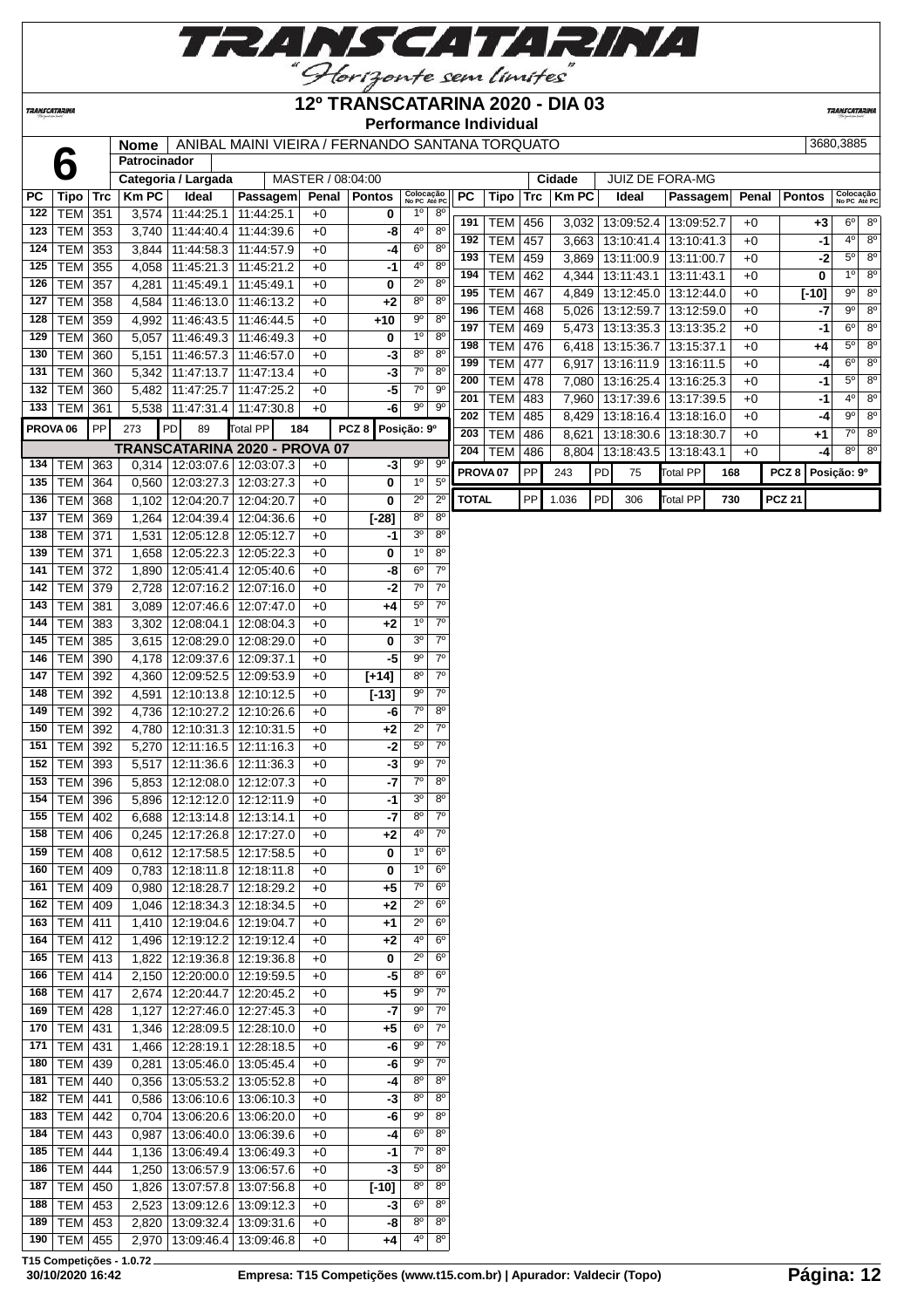

## **12º TRANSCATARINA 2020 - DIA 03**

**Performance Individual**

**TRANSCATARIN** 

**TRANSCATARINA** 

## **Nome** EDUARDO MOSER / ROBERTO LUIZ SPESSATTO 3540,3855 **Patrocinador**

|              |            |                  |             | Categoria / Largada              |                               | MASTER / 08:08:00 |         |                           |                |                     |                |     | Cidade       | GASPAR-SC                         |                                      |       |                  |                           |                     |
|--------------|------------|------------------|-------------|----------------------------------|-------------------------------|-------------------|---------|---------------------------|----------------|---------------------|----------------|-----|--------------|-----------------------------------|--------------------------------------|-------|------------------|---------------------------|---------------------|
| РC           | Tipo       | Trc              | <b>KmPC</b> | Ideal                            | Passagem Penal Pontos         |                   |         | Colocação<br>No PC Até PC |                | PC                  | Tipo           | Trc | <b>Km PC</b> | Ideal                             | Passagem                             | Penal | <b>Pontos</b>    | Colocação<br>No PC Até PC |                     |
|              |            |                  |             |                                  | TRANSCATARINA 2020 - PROVA 05 |                   |         |                           |                |                     |                |     |              |                                   |                                      |       |                  |                           | $2^0$ $9^0$         |
| $\mathbf{1}$ | TEM        | 4                | 0,535       | 09:21:42.4 09:21:43.2            |                               | $+0$              | $+8$    | 90                        | $9^{\circ}$    | 61                  | TEM l          | 204 |              | 14,711 10:33:12.8 10:33:12.7      |                                      | $+0$  | -1               |                           |                     |
| $\mathbf{2}$ | <b>TEM</b> | 6                | 0,700       | 09:21:56.8 09:21:57.2            |                               | $+0$              | +4      | $7^\circ$                 | $7^\circ$      | 62                  | <b>TEM</b>     | 210 |              | 15,315 10:34:14.5 10:34:14.2      |                                      | $+0$  | -3               | 5° l                      | 9°                  |
| 3            | <b>TEM</b> | $\overline{7}$   | 0,802       | 09:22:04.5   09:22:05.2          |                               | $+0$              | +7      | 90                        | 9 <sup>o</sup> | PROVA <sub>05</sub> |                | PP  | 612          | PD<br>173                         | 439<br><b>Total PP</b>               |       | PCZ <sub>3</sub> | Posição: 9º               |                     |
| 4            | <b>TEM</b> | 10               | 1,838       | 09:23:23.5                       | 09:23:23.4                    | $+0$              | -1      | 4°                        | $8^{\circ}$    |                     |                |     |              |                                   | <b>TRANSCATARINA 2020 - PROVA 06</b> |       |                  |                           |                     |
| 5            | <b>TEM</b> | 12               | 2,635       | 09:24:28.1 09:24:28.9            |                               | $+0$              | $+8$    | $9^{\circ}$               | 9 <sup>o</sup> | 64                  | TEM            | 214 |              | $0,457$   10:53:42.9   10:53:42.6 |                                      | $+0$  | -3               | $6^{\circ}$               | $6^{\circ}$         |
| 6            | <b>TEM</b> | 13               | 3,010       | 09:24:57.6 09:24:57.8            |                               | $+0$              | $+2$    | 40                        | 9 <sup>o</sup> | 65                  | TEM            | 216 |              | 1,110 10:54:32.5                  | 10:54:32.0                           | $+0$  | -5               | 7°                        | $8^{\circ}$         |
| 7            |            |                  |             |                                  |                               |                   |         | $7^\circ$                 | 8 <sup>0</sup> | 66                  | <b>TEM</b>     | 217 | 1,199        | 10:54:40.3   10:54:41.4           |                                      | $+0$  | $[+11]$          | $5^{\circ}$               | $5^{\circ}$         |
|              | <b>TEM</b> | 15               | 3,120       | 09:25:08.9 09:25:10.6            |                               | $+0$              | $[+17]$ |                           | $7^\circ$      | 67                  | TEM            | 221 | 1,348        | 10:54:58.2   10:55:01.9           |                                      | $+0$  | [+37]            | 9º                        | 8 <sup>o</sup>      |
| 8            | <b>TEM</b> | 17               | 3,275       | 09:25:24.9 09:25:28.9            |                               | $+0$              | $+40$   | $8^{\circ}$               |                | 68                  | TEM            | 222 | 2,315        | 10:56:32.3   10:56:32.6           |                                      | $+0$  | $+3$             | 7º                        | $7^\circ$           |
| 9            | <b>TEM</b> | 25               | 3,847       | 09:26:40.4 09:26:40.6            |                               | $+0$              | $+2$    | 5 <sup>0</sup>            | 70             | 69                  | <b>TEM</b>     | 230 | 3,391        | 10:58:10.8                        | 10:58:10.8                           | $+0$  | 0                | 10                        | 6 <sup>o</sup>      |
| 10           | TEM        | 27               | 4,173       | 09:27:06.7                       | 09:27:07.0                    | $+0$              | $+3$    | 6 <sup>0</sup>            | $7^\circ$      |                     |                |     |              |                                   |                                      |       |                  | $5^{\circ}$               | 6 <sup>o</sup>      |
| 11           | <b>TEM</b> | 28               | 4,249       | 09:27:13.0 09:27:13.1            |                               | $+0$              | $+1$    | 30                        | $7^\circ$      | 71                  | <b>TEM</b>     | 243 |              | 4,615 11:00:32.5                  | 11:00:32.8                           | $+0$  | $+3$             | $3^{\circ}$               |                     |
| 12           | <b>TEM</b> | 29               | 4,376       | 09:27:24.0                       | 09:27:24.6                    | $+0$              | $+6$    | $6^{\circ}$               | $7^{\circ}$    | 72                  | <b>TEM</b>     | 245 | 4,794        | 11:00:46.8                        | 11:00:46.8                           | $+0$  | 0                |                           | $5^{\circ}$         |
| 13           | <b>TEM</b> | 34               | 4,807       | 09:28:15.6 09:28:16.7            |                               | $+0$              | +11     | $7^\circ$                 | 8 <sup>o</sup> | 73                  | <b>TEM</b>     | 251 | 5,515        | 11:01:58.2                        | 11:01:58.2                           | $+0$  | 0                | 10                        | 5 <sup>0</sup>      |
| 14           | <b>TEM</b> | 35               | 4,884       | 09:28:22.7 09:28:24.6            |                               | $+0$              | $[+19]$ | $\overline{9^0}$          | $8^{\circ}$    | 74                  | <b>TEM</b>     | 252 | 5,864        | 11:02:23.6                        | 11:02:23.8                           | $+0$  | $+2$             | $5^{\circ}$               | 5 <sup>0</sup>      |
| 15           | <b>TEM</b> | $\overline{37}$  | 5,039       | 09:28:37.5 09:28:38.9            |                               | $+0$              | $+14$   | 90                        | 9 <sup>o</sup> | 75                  | <b>TEM</b>     | 255 | 6,177        | 11:02:46.6                        | 11:02:46.8                           | $+0$  | +2               | $3^{\circ}$               | $5^{\circ}$         |
| 16           | <b>TEM</b> | 40               | 5,344       | 09:29:06.8 09:29:06.3            |                               | $+0$              | $-5$    | $7^\circ$                 | 9 <sup>o</sup> | 76                  | <b>TEM</b>     | 257 |              | $6,445$   11:03:09.2              | 11:03:09.3                           | $+0$  | +1               | $1^{\circ}$               | $5^{\circ}$         |
| 17           | <b>TEM</b> | 40               | 5,660       | 09:29:33.9 09:29:34.8            |                               | $+0$              | $+9$    | $7^\circ$                 | 9 <sup>o</sup> | 77                  | <b>TEM</b>     | 257 | 6,659        | 11:03:27.5                        | 11:03:27.7                           | $+0$  | +2               | 4º                        | 5 <sup>o</sup>      |
| 18           | <b>TEM</b> | 42               | 5,802       | 09:29:46.9                       | 09:29:46.4                    | $+0$              | -5      | $6^{\circ}$               | 9 <sup>o</sup> | 78                  | <b>TEM</b>     | 258 | 6,916        | 11:03:51.2                        | 11:03:51.6                           | $+0$  | +4               | $8^{\circ}$               | $5^{\circ}$         |
| 19           | <b>TEM</b> | 44               | 5,873       | 09:29:54.2 09:29:55.7            |                               | $+0$              | $+15$   | 90                        | 9 <sup>o</sup> | 79                  | TEM            | 260 | 7,108        | 11:04:07.3                        | 11:04:07.2                           | $+0$  | -1               | $2^{\circ}$               | 5 <sup>o</sup>      |
| 20           | <b>TEM</b> | 46               | 6,080       | 09:30:15.1 09:30:16.5            |                               | $+0$              | $+14$   | 90                        | $9^{\circ}$    | 80                  | <b>TEM</b>     | 261 | 7,208        | 11:04:14.8                        | 11:04:14.8                           | $+0$  | 0                | $3^{\circ}$               | 5 <sup>o</sup>      |
| 21           | <b>TEM</b> | 48               |             | 09:30:31.5 09:30:31.4            |                               | $+0$              | -1      | $2^{\circ}$               | $9^{\circ}$    | 81                  | <b>TEM</b>     | 265 | 7,688        | 11:05:45.7                        | 11:05:45.7                           | $+0$  | 0                | 10                        | 4 <sup>0</sup>      |
|              |            |                  | 6,266       |                                  |                               |                   |         |                           | 9 <sup>o</sup> | 82                  | <b>ROT</b>     | 266 | 7,864        | 11:05:58.5                        | 11:06:00.2                           | $+0$  | 0                | 0°                        | $0^{\circ}$         |
| 22           | <b>TEM</b> | 49               | 6,345       | 09:30:39.6 09:30:40.1            |                               | $+0$              | +5      | $8^{\circ}$               |                | 84                  | <b>TEM</b>     | 269 | 9,671        | 11:08:36.0                        | 11:08:35.4                           | $+0$  | -6               | $8^{\circ}$               | $5^{\circ}$         |
| 23           | <b>TEM</b> | 52               | 6,693       | 09:31:32.1 09:31:32.3            |                               | $+0$              | $+2$    | 7 <sup>0</sup>            | 9 <sup>o</sup> | 85                  | <b>TEM</b>     | 270 | 9,967        | 11:08:56.2                        | 11:08:55.8                           | $+0$  | -4               | 8°                        | 5 <sup>o</sup>      |
| 24           | <b>TEM</b> | 58               | 7,292       | 09:32:50.8 09:32:51.4            |                               | $+0$              | $+6$    | 3 <sup>0</sup>            | 9 <sup>o</sup> | 86                  |                |     |              |                                   |                                      |       |                  | 7°                        | $5^{\circ}$         |
| 25           | <b>TEM</b> | 61               | 7,920       | 09:33:56.8 09:33:57.4            |                               | $+0$              | $+6$    | 8 <sup>0</sup>            | 90             |                     | <b>TEM</b>     | 271 |              | 10,313 11:09:19.6                 | 11:09:19.1                           | $+0$  | -5               |                           |                     |
| 26           | <b>TEM</b> | 62               | 8,038       | 09:34:11.0   09:34:11.3          |                               | $+0$              | $+3$    | 10                        | $9^{\circ}$    | 87                  | <b>TEM</b>     | 273 |              | 10,558 11:09:40.7                 | 11:09:40.3                           | $+0$  | -4               | $8^{\circ}$               | $5^{\circ}$         |
| 27           | <b>TEM</b> | 66               | 8,543       | 09:35:07.1                       | 09:35:07.8                    | $+0$              | $+7$    | 40                        | $9^{\circ}$    | 88                  | <b>TEM</b>     | 276 |              | 11,137 11:10:37.8                 | 11:10:37.2                           | $+0$  | -6               | 8°                        | 6 <sup>o</sup>      |
| 28           | <b>TEM</b> | 79               | 10,644      | 09:38:55.2                       | 09:38:56.1                    | $+0$              | $+9$    | $7^\circ$                 | 8 <sup>0</sup> | 89                  | TEM            | 277 |              | 11,542 11:11:07.2                 | 11:11:06.7                           | $+0$  | -5               | $9^{\circ}$               | $6^{\circ}$         |
| 29           | <b>TEM</b> | 84               | 0,285       | 09:41:29.0 09:41:30.6            |                               | $+0$              | $[+16]$ | $7^\circ$                 | $8^{\circ}$    | 90                  | <b>TEM</b>     | 280 |              | 11,989 11:11:38.3                 | 11:11:38.4                           | $+0$  | $+1$             | 3º                        | $6^{\circ}$         |
| 30           | <b>TEM</b> | 87               | 0,701       | 09:42:09.2                       | 09:42:19.1                    | $+0$              | [+99]   | 90                        | $9^{\circ}$    | 91                  | <b>TEM</b>     | 283 |              | 12,264 11:12:06.0                 | 11:12:06.3                           | $+0$  | $+3$             | $9^{\circ}$               | 6 <sup>o</sup>      |
| 31           | <b>TEM</b> | 91               | 1,394       | 09:43:35.1                       | 09:43:36.3                    | $+0$              | +12     | 90                        | $9^{\circ}$    | 92                  | <b>TEM</b>     | 287 |              | 12,782 11:12:52.2                 | 11:12:52.1                           | $+0$  | -1               | $3^{\circ}$               | 6 <sup>o</sup>      |
| 32           | <b>TEM</b> | 111              | 0,283       | 10:04:05.6   10:04:07.2          |                               | $+0$              | $+16$   | 9 <sup>o</sup>            | 9 <sup>o</sup> | 93                  | <b>TEM</b>     | 287 |              | 12,832 11:12:57.2                 | 11:12:57.4                           | $+0$  | $+2$             | $5^{\circ}$               | $6^{\circ}$         |
| 33           | <b>TEM</b> | 116              | 0,849       | 10:04:58.6   10:05:05.8          |                               | $+0$              | $+72$   | $9^{\circ}$               | 9 <sup>o</sup> | 94                  | <b>TEM</b>     | 288 |              | 13,143 11:13:31.2                 | 11:13:32.7                           | $+0$  | [+15]            | $9^{\circ}$               | $7^\circ$           |
| 34           | <b>TEM</b> | 119              | 1,336       | 10:05:44.2 10:05:46.4            |                               | $+0$              | $[+22]$ | $9^{\circ}$               | $9^{\circ}$    | 96                  | <b>TEM</b>     | 290 |              | 13,521 11:14:11.9                 | 11:14:12.8                           | $+0$  | [+9]             | 9º                        | $7^\circ$           |
| 35           | <b>TEM</b> | 121              | 1,720       | 10:06:15.6                       | 10:06:20.4                    | $+0$              | $+48$   | 90                        | 9 <sup>o</sup> | 97                  | <b>TEM</b>     | 293 |              | 13.957 11:14:45.1                 | 11:14:45.4                           | $+0$  | $+3$             | $6^{\circ}$               | 8 <sup>o</sup>      |
| 36           | <b>TEM</b> | 123              | 2,143       | 10:06:54.0 10:06:53.9            |                               | $+0$              | $-1$    | $2^{\circ}$               | 90             | 98                  | <b>TEM</b>     | 294 |              | 14, 143 11: 14: 57.5              | 11:14:57.5                           | $+0$  | 0                | $2^{\circ}$               | 6 <sup>o</sup>      |
| 37           |            |                  |             | 2,507 10:07:23.1 10:07:23.2      |                               |                   | $+1$    | 3 <sup>0</sup>            | 9 <sup>o</sup> | 99                  | <b>TEM</b>     | 296 |              | 14,599 11:15:46.5 11:15:46.0      |                                      | $+0$  | -5               | $9^{\circ}$               | $7^\circ$           |
| 38           | TEM        | $\overline{125}$ |             |                                  |                               | $+0$              |         | 30                        | $9^{\circ}$    | 100                 | <b>TEM 299</b> |     |              | 15,109 11:16:36.2 11:16:35.5      |                                      | $+0$  | $-7$             | 9º                        | 8 <sup>o</sup>      |
|              | TEM        | 144              |             | 5,741   10:12:28.9   10:12:28.9  |                               | $+0$              | 0       |                           |                | 101                 | TEM            | 300 |              | 15,182 11:16:41.9 11:16:41.2      |                                      | $+0$  | $-7$             | 9º                        | $8^{\circ}$         |
| 40           | <b>TEM</b> | 146              | 6.167       |                                  | 10:13:02.3   10:13:02.0       | $+0$              | $-3$    | 6 <sup>o</sup>            | $9^{\circ}$    | 102                 | <b>TEM</b>     | 303 |              | $0,213$ 11:30:17.5                | 11:30:17.3                           | $+0$  | -2               | $8^{\circ}$               | $8^\circ$           |
| 41           | TEM        | 146              | 6,339       | 10:13:18.2   10:13:18.2          |                               | $+0$              | 0       | 30                        | $9^{\circ}$    | 103                 | TEM            | 305 |              | $0,573$   11:30:50.8              | 11:30:51.0                           | $+0$  | $+2$             | $5^{\circ}$               | $8^\circ$           |
| 42           | TEM        | 150              | 6,664       | 10:16:50.3 10:16:50.5            |                               | $+0$              | $+2$    | $2^{\circ}$               | $9^{\circ}$    |                     |                |     |              |                                   |                                      |       |                  | 7º                        | $8^{\circ}$         |
| 43           | TEM        | 152              | 7,162       | 10:18:32.4 10:18:32.6            |                               | $+0$              | $+2$    | 6 <sup>o</sup>            | $9^{\circ}$    | 104                 | <b>TEM</b>     | 307 |              | $0,916$   11:31:22.3   11:31:22.8 |                                      | $+0$  | +5               |                           |                     |
| 44           | TEM        | 155              | 7,433       | 10:19:00.8   10:19:01.6          |                               | $+0$              | $+8$    | 80                        | $9^{\circ}$    | 105                 | <b>TEM</b>     | 311 |              | 1,511   11:32:08.9                | 11:32:08.8                           | $+0$  | -1               | 2º                        | $8^{\circ}$         |
| 45           | TEM        | 164              | 8,868       | 10:21:46.0 10:21:45.2            |                               | $+0$              | -8      | $8^{\circ}$               | $9^{\circ}$    | 106                 | <b>TEM</b>     | 312 |              | 2,042   11:32:54.7                | 11:32:54.2                           | $+0$  | -5               | 6°                        | $8^{\circ}$         |
| 46           | <b>TEM</b> | 169              | 9,334       | 10:23:04.1   10:23:04.5          |                               | $+0$              | $+4$    | $9^{\circ}$               | $9^{\circ}$    | 108                 | <b>TEM 323</b> |     |              | $0,133$   11:42:18.1              | 11:42:17.8                           | $+0$  | -3               | $5^{\circ}$               | $8^{\circ}$         |
| 47           | <b>TEM</b> | 169              | 9,620       | 10:23:38.4 10:23:38.8            |                               | $+0$              | +4      | $7^\circ$                 | $9^{\circ}$    | 109                 | <b>TEM 324</b> |     |              | $0.196$   11:42:25.6              | 11:42:26.2                           | $+0$  | +6               |                           | $6^\circ$ $8^\circ$ |
| 48           | TEM        | 170              | 9,830       | 10:24:02.0   10:24:02.8          |                               | $+0$              | +8      | $8^{\circ}$               | $9^{\circ}$    | 110                 | <b>TEM</b>     | 326 | 0,444        | 11:42:57.6                        | 11:42:57.6                           | $+0$  | 0                |                           | $1^{\circ}$ 8°      |
| 49           | TEM        | 174              |             | 10,266 10:24:55.7 10:24:56.1     |                               | $+0$              | $+4$    | $7^\circ$                 | $9^{\circ}$    | 111                 | TEM            | 330 |              | $0.888$   11:43:41.1              | 11:43:41.1                           | $+0$  | 0                | $1^{\circ}$               | $7^\circ$           |
| 50           | <b>TEM</b> | 177              |             | 10,466 10:25:17.2 10:25:17.9     |                               | $+0$              | +7      | $9^{\circ}$               | $9^{\circ}$    | 112                 | TEM            | 334 |              | 1,379   11:44:33.1                | 11:44:33.1                           | $+0$  | 0                | 1°                        | $7^\circ$           |
| 51           | TEM        | 178              |             | 10,644 10:25:34.7 10:25:34.5     |                               | $+0$              | -2      | 3 <sup>0</sup>            | $9^{\circ}$    | 113                 | TEM            | 335 |              | 1,498   11:44:44.8                | 11:44:45.2                           | $+0$  | +4               | $8^{\circ}$               | $7^\circ$           |
| 52           | TEM        | 179              |             | 10,847 10:25:56.4 10:25:57.1     |                               | $+0$              | $+7$    | $9^{\circ}$               | $9^{\circ}$    | 114                 | <b>TEM</b>     | 338 |              | 1,783   11:45:40.1                | 11:45:40.3                           | $+0$  | +2               | 3º                        | $7^\circ$           |
| 53           | TEM        | 181              |             | 11,036 10:26:18.3 10:26:18.1     |                               | $+0$              | $-2$    | $6^{\circ}$               | $9^{\circ}$    | 115                 | <b>TEM</b>     | 339 |              | 1,903   11:45:49.4                | 11:45:49.6                           | $+0$  | +2               | 5°                        | $7^\circ$           |
| 55           | TEM        | 190              |             | 12,575 10:29:50.4 10:29:50.5     |                               | $+0$              | $+1$    | 40                        | $9^{\circ}$    | 116                 | <b>TEM</b>     | 340 |              | 2,052   11:46:01.9                | 11:46:01.6                           | $+0$  | -3               | 8º                        | $7^\circ$           |
| 56           | <b>TEM</b> | 193              |             | 12,810 10:30:12.2 10:30:12.2     |                               | $+0$              | 0       | 4 <sup>0</sup>            | $9^{\circ}$    | 117                 | <b>TEM 347</b> |     |              | 2,940   11:47:29.4                | 11:47:29.5                           | $+0$  | +1               | 4º                        | $7^\circ$           |
|              |            |                  |             |                                  |                               |                   |         | $8^{\circ}$               | $9^{\circ}$    | 118                 | <b>TEM 348</b> |     | 3,037        | 11:47:38.1                        | 11:47:38.1                           | $+0$  | 0                |                           | $1^{\circ}$ 7°      |
| 57           | <b>TEM</b> | 195              |             | 13,600 10:31:20.1 10:31:19.2     |                               | $+0$              | -9      |                           |                | 119                 | <b>TEM</b>     | 349 |              | 3,095   11:47:43.0                | 11:47:42.8                           | $+0$  | -2               | $4^{\circ}$               | $7^\circ$           |
| 58           | TEM        | 196              |             | 13,699 10:31:31.2 10:31:31.1     |                               | $+0$              | $-1$    | 6 <sup>o</sup>            | $9^{\circ}$    | 120                 | <b>TEM</b>     | 349 |              | 3,222 11:47:53.1                  | 11:47:52.8                           | $+0$  | -3               | $7^{\circ}$               | $7^\circ$           |
| 59           | <b>TEM</b> | 201              |             | 14,278 10:32:29.4 10:32:30.8     |                               | $+0$              | +14     | 40                        | $9^{\circ}$    |                     |                | 351 |              |                                   |                                      | $+0$  |                  | 4º                        | $7^\circ$           |
| 60           | TEM   203  |                  |             | 14,601   10:32:59.9   10:33:00.4 |                               | +0                | +5      | 40                        | $9^{\circ}$    | 121                 | TEM            |     |              | 3,473   11:48:16.5   11:48:16.6   |                                      |       | +1               |                           |                     |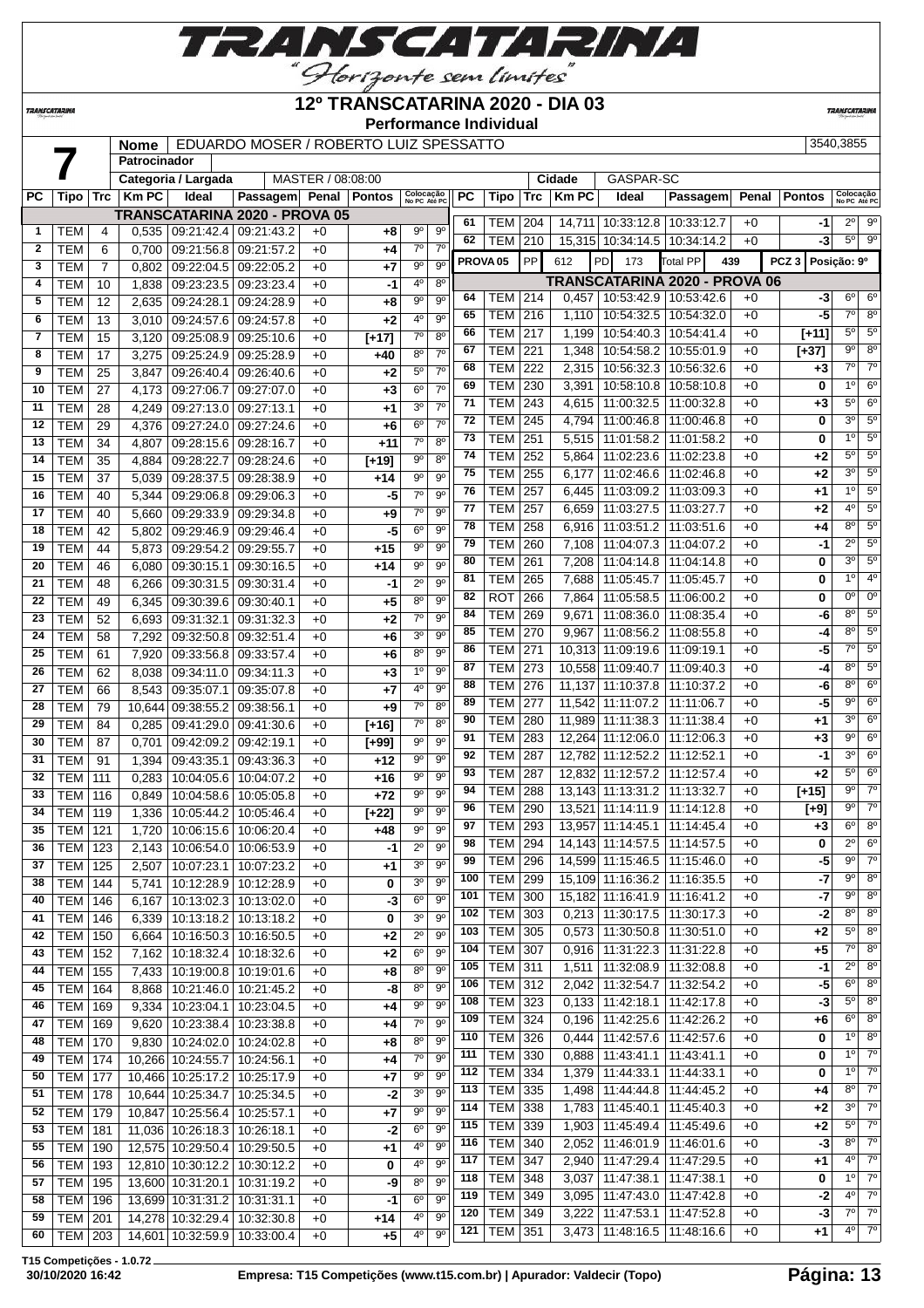

### **12º TRANSCATARINA 2020 - DIA 03**

**Performance Individual**

**TRANSCATARINI** 

**TRANSCATARINA** 

|                     |                  |            | <b>Nome</b><br>Patrocinador | EDUARDO MOSER / ROBERTO LUIZ SPESSATTO |                               |                   |               |                           |                        |                     |             |            |              |    |            |                         |     | 3540,3855 |               |                                                      |
|---------------------|------------------|------------|-----------------------------|----------------------------------------|-------------------------------|-------------------|---------------|---------------------------|------------------------|---------------------|-------------|------------|--------------|----|------------|-------------------------|-----|-----------|---------------|------------------------------------------------------|
|                     |                  |            |                             | Categoria / Largada                    |                               | MASTER / 08:08:00 |               |                           |                        |                     |             |            | Cidade       |    | GASPAR-SC  |                         |     |           |               |                                                      |
| РC                  | Tipo             | <b>Trc</b> | <b>Km PC</b>                | Ideal                                  | Passagem                      | Penal             | <b>Pontos</b> | Colocação<br>No PC Até PC |                        | <b>PC</b>           | <b>Tipo</b> | <b>Trc</b> | <b>Km PC</b> |    | Ideal      | Passagem                |     | Penal     | <b>Pontos</b> | Colocação<br>No PC Até PC                            |
| 122                 | <b>TEM</b>       | 351        |                             | 3,574 11:48:25.1                       | 11:48:25.3                    | $+0$              | $+2$          | $6^{\circ}$               | $7^\circ$              |                     |             |            |              |    |            |                         |     |           |               |                                                      |
| 123                 | TEM              | 353        |                             | 3,740   11:48:40.4                     | 11:48:39.4                    | $+0$              | $[-10]$       | 6 <sup>o</sup>            | 6 <sup>o</sup>         | 191                 | <b>TEM</b>  | 456        | 3,032        |    |            | 13:13:52.4   13:13:53.0 |     | $+0$      | +6            | $7°$ $7°$                                            |
| 124                 | TEM              | 353        |                             | 3,844 11:48:58.3                       | 11:48:57.9                    | $+0$              | -4            | $8^{\circ}$               | 6 <sup>o</sup>         | 192                 | <b>TEM</b>  | 457        | 3,663        |    |            | 13:14:41.4   13:14:41.7 |     | $+0$      | $+3$          | $7^\circ$<br>$6^{\circ}$                             |
| 125                 | TEM              | 355        |                             | 4,058 11:49:21.3                       | 11:49:22.1                    | $+0$              | $+8$          | $9^{\circ}$               | 6 <sup>o</sup>         | 193                 | <b>TEM</b>  | 459        | 3,869        |    |            | 13:15:00.9   13:15:01.0 |     | $+0$      | +1            | $7^\circ$<br>$1^{\circ}$                             |
| 126                 | <b>TEM</b>       | 357        |                             | 4,281 11:49:49.1                       | 11:49:49.2                    | $+0$              | +1            | $6^{\circ}$               | 6 <sup>o</sup>         | 194                 | <b>TEM</b>  | 462        | 4,344        |    | 13:15:43.1 | 13:15:43.2              |     | $+0$      | +1            | $7^\circ$<br>$4^{\circ}$                             |
| 127                 | <b>TEM</b>       | 358        |                             | 4,584 11:50:13.0                       | 11:50:12.9                    | $+0$              | -1            | 4 <sup>0</sup>            | 6 <sup>o</sup>         | 195                 | <b>TEM</b>  | 467        | 4,849        |    |            | 13:16:45.0   13:16:45.3 |     | $+0$      | $+3$          | $7^\circ$<br>$6^{\circ}$                             |
| 128                 | <b>TEM</b>       | 359        | 4,992                       | 11:50:43.5                             | 11:50:43.5                    | $+0$              | 0             | 1 <sup>0</sup>            | 6 <sup>o</sup>         | 196                 | <b>TEM</b>  | 468        | 5.026        |    | 13:16:59.7 | 13:16:59.7              |     | $+0$      | 0             | $1^{\circ}$<br>$7^\circ$                             |
| 129                 | <b>TEM</b>       | 360        | 5,057                       | 11:50:49.3                             | 11:50:49.0                    | $+0$              | -3            | $8^{\circ}$               | $6^{\circ}$            | 197                 | <b>TEM</b>  | 469        | 5,473        |    |            | 13:17:35.3   13:17:35.3 |     | $+0$      | 0             | $1^{\circ}$<br>$7^\circ$                             |
| 130                 | <b>TEM</b>       | 360        | 5,151                       | 11:50:57.3                             | 11:50:57.2                    | $+0$              | -1            | 4°                        | $6^{\circ}$            | 198                 | <b>TEM</b>  | 476        | 6,418        |    | 13:19:36.7 | 13:19:36.7              |     | $+0$      | 0             | $\overline{7^{\circ}}$<br>$1^{\circ}$                |
| 131                 | <b>TEM</b>       | 360        |                             | 5,342 11:51:13.7                       | 11:51:13.5                    | $+0$              | -2            | 4°                        | 6 <sup>o</sup>         | 199                 | <b>TEM</b>  | 477        | 6,917        |    | 13:20:11.9 | 13:20:11.3              |     | $+0$      | -6            | $7^\circ$<br>$9^{\circ}$                             |
| 132                 | <b>TEM</b>       | 360        | 5,482                       | 11:51:25.7                             | 11:51:25.5                    | $+0$              | $-2$          | $6^{\circ}$               | $6^{\circ}$            | 200                 | <b>TEM</b>  | 478        | 7,080        |    |            | 13:20:25.4   13:20:25.1 |     | $+0$      | $-3$          | $\overline{7^0}$<br>9°                               |
| 133                 | TEM              | 361        |                             | $5,538$   11:51:31.4                   | 11:51:31.3                    | $+0$              | -1            | 3 <sup>o</sup>            | $6^{\circ}$            | 201                 | <b>TEM</b>  | 483        | 7,960        |    |            | 13:21:39.6   13:21:39.6 |     | $+0$      | 0             | $7^\circ$<br>$2^{\circ}$                             |
| PROVA <sub>06</sub> |                  | PP         | 234                         | PD<br>82                               | Total PP<br>152               |                   | <b>PCZ 12</b> | Posição: 6º               |                        | 202                 | <b>TEM</b>  | 485        | 8,429        |    |            | 13:22:16.4   13:22:16.2 |     | $+0$      | $-2$          | $7^\circ$<br>$7^{\circ}$<br>$7^\circ$                |
|                     |                  |            |                             |                                        | TRANSCATARINA 2020 - PROVA 07 |                   |               |                           |                        | 203                 | <b>TEM</b>  | 486        | 8,621        |    | 13:22:30.6 | 13:22:30.6              |     | $+0$      | 0             | $1^{\circ}$<br>$\overline{7^{\circ}}$<br>$3^{\circ}$ |
| 134                 | TEM 363          |            |                             | 0,314   12:07:07.6                     | 12:07:07.3                    | $+0$              | -3            | $8^{\circ}$               | $8^{\circ}$            | 204                 | <b>TEM</b>  | 486        | 8,804        |    |            | 13:22:43.5   13:22:43.4 |     | $+0$      | -1            |                                                      |
| 135                 | <b>TEM</b>       | 364        | 0,560                       | 12:07:27.3                             | 12:07:27.3                    | $+0$              | $\bf{0}$      | $2^{\circ}$               | $6^{\circ}$            | PROVA <sub>07</sub> |             | PP         | 216          | PD | 58         | Total PP                | 158 |           | <b>PCZ 12</b> | Posição: 8º                                          |
| 136                 | TEM              | 368        |                             | 1,102 12:08:20.7                       | 12:08:21.2                    | $+0$              | $+5$          | $9^{\circ}$               | $9^{\circ}$            | <b>TOTAL</b>        |             | PP         | 1.062        | PD | 313        | Total PP                | 749 |           | <b>PCZ 27</b> |                                                      |
| 137                 | <b>TEM</b>       | 369        |                             | 1,264 12:08:39.4                       | 12:08:39.9                    | $+0$              | +5            | 6 <sup>o</sup>            | 6 <sup>o</sup>         |                     |             |            |              |    |            |                         |     |           |               |                                                      |
| 138                 | TEM              | 371        |                             | 1,531   12:09:12.8                     | 12:09:13.7                    | $+0$              | $+9$          | $9^{\rm o}$               | 7 <sup>o</sup>         |                     |             |            |              |    |            |                         |     |           |               |                                                      |
| 139                 | TEM              | 371        | 1,658                       | 12:09:22.3                             | 12:09:23.0                    | $+0$              | $+7$          | $9^{\circ}$               | $\overline{7^0}$       |                     |             |            |              |    |            |                         |     |           |               |                                                      |
| 141                 | TEM              | 372        |                             | 1,890   12:09:41.4                     | 12:09:42.5                    | $+0$              | $[+11]$       | 90                        | $8^{\circ}$            |                     |             |            |              |    |            |                         |     |           |               |                                                      |
| 142                 | TEM              | 379        |                             | 2,728   12:11:16.2                     | 12:11:17.1                    | $+0$              | $[+9]$        | 90                        | $8^{\circ}$            |                     |             |            |              |    |            |                         |     |           |               |                                                      |
| 143                 | <b>TEM</b>       | 381        |                             | 3,089   12:11:46.6                     | 12:11:47.5                    | $+0$              | +9            | $8^{\circ}$               | $8^{\circ}$            |                     |             |            |              |    |            |                         |     |           |               |                                                      |
| 144                 | <b>TEM</b>       | 383        |                             | 3,302   12:12:04.1                     | 12:12:04.5                    | $+0$              | +4            | $5^{\circ}$               | $\overline{8^0}$       |                     |             |            |              |    |            |                         |     |           |               |                                                      |
| 145                 | <b>TEM</b>       | 385        |                             | 3,615 12:12:29.0                       | 12:12:29.7                    | $+0$              | +7            | $9^{\circ}$               | 8 <sup>o</sup>         |                     |             |            |              |    |            |                         |     |           |               |                                                      |
| 146                 | TEM              | 390        |                             | 4,178   12:13:37.6   12:13:37.3        |                               | $+0$              | -3            | $7^\circ$                 | $8^{\circ}$            |                     |             |            |              |    |            |                         |     |           |               |                                                      |
| 147                 | <b>TEM</b>       | 392        |                             | 4,360   12:13:52.5   12:13:53.6        |                               | $+0$              | $[+11]$       | 40                        | $8^{\circ}$            |                     |             |            |              |    |            |                         |     |           |               |                                                      |
| 148                 | TEM              | 392        | 4,591                       | 12:14:13.8                             | 12:14:13.7                    | $+0$              | -1            | 3 <sup>o</sup>            | $8^{\circ}$            |                     |             |            |              |    |            |                         |     |           |               |                                                      |
| 149                 | TEM              | 392        | 4,736                       | 12:14:27.2                             | 12:14:27.0                    | $+0$              | $-2$          | $5^{\circ}$               | $7^\circ$              |                     |             |            |              |    |            |                         |     |           |               |                                                      |
| 150                 | <b>TEM</b>       | 392        |                             | 4,780   12:14:31.3   12:14:31.7        |                               | $+0$              | +4            | $6^{\circ}$               | $8^{\circ}$            |                     |             |            |              |    |            |                         |     |           |               |                                                      |
| 151                 | <b>TEM</b>       | 392        |                             | 5,270 12:15:16.5                       | 12:15:16.1                    | $+0$              | -4            | $9^{\circ}$               | $8^{\circ}$            |                     |             |            |              |    |            |                         |     |           |               |                                                      |
| 152                 | <b>TEM</b>       | 393        |                             | 5,517 12:15:36.6                       | 12:15:36.6                    | $+0$              | 0             | 1 <sup>0</sup>            | 8 <sup>o</sup>         |                     |             |            |              |    |            |                         |     |           |               |                                                      |
| 153                 | TEM              | 396        | 5,853                       | 12:16:08.0                             | 12:16:08.0                    | $+0$              | 0             | $\overline{2^0}$          | $\overline{7^{\circ}}$ |                     |             |            |              |    |            |                         |     |           |               |                                                      |
| 154                 | <b>TEM</b>       | 396        |                             | 5,896   12:16:12.0                     | 12:16:11.7                    | $+0$              | -3            | $6^{\circ}$               | $7^{\circ}$            |                     |             |            |              |    |            |                         |     |           |               |                                                      |
| 155                 | <b>TEM 402</b>   |            |                             | 6,688   12:17:14.8   12:17:14.6        |                               | $+0$              | -2            | 3 <sup>0</sup>            | $6^{\circ}$            |                     |             |            |              |    |            |                         |     |           |               |                                                      |
|                     | 158   TEM   406  |            |                             | 0,245   12:21:26.8   12:21:27.4        |                               | +0                | +6            | 90                        | 6 <sup>o</sup>         |                     |             |            |              |    |            |                         |     |           |               |                                                      |
| 159                 | TEM              | 408        |                             | 0,612   12:21:58.5   12:21:59.0        |                               | +0                | +5            | $7^\circ$                 | $7^{\circ}$            |                     |             |            |              |    |            |                         |     |           |               |                                                      |
| 160                 | <b>TEM</b>       | 409        |                             | $0,783$   12:22:11.8                   | 12:22:12.9                    | $+0$              | $[+11]$       | 80                        | $8^{\circ}$            |                     |             |            |              |    |            |                         |     |           |               |                                                      |
| 161                 | TEM   409        |            |                             | 0,980 12:22:28.7                       | 12:22:29.5                    | +0                | +8            | 90                        | $8^{\circ}$            |                     |             |            |              |    |            |                         |     |           |               |                                                      |
| 162                 | <b>TEM</b>       | 409        |                             | 1,046   12:22:34.3                     | 12:22:34.9                    | $+0$              | +6            | $6^{\circ}$               | $8^{\circ}$            |                     |             |            |              |    |            |                         |     |           |               |                                                      |
| 163                 | TEM   411        |            |                             | 1,410 12:23:04.6                       | 12:23:04.9                    | $+0$              | +3            | $7^\circ$                 | $8^{\circ}$            |                     |             |            |              |    |            |                         |     |           |               |                                                      |
| 164                 | $TEM$ 412        |            |                             | 1,496 12:23:12.2                       | 12:23:12.3                    | $+0$              | +1            | 3 <sup>o</sup>            | $8^{\circ}$            |                     |             |            |              |    |            |                         |     |           |               |                                                      |
|                     | 165   TEM   413  |            |                             | 1,822 12:23:36.8                       | 12:23:36.6                    | $+0$              | -2            | $6^{\circ}$               | $8^{\circ}$            |                     |             |            |              |    |            |                         |     |           |               |                                                      |
|                     | 166   TEM   414  |            |                             | 2,150 12:24:00.0                       | 12:23:59.7                    | $+0$              | -3            | $6^{\circ}$               | $8^{\circ}$            |                     |             |            |              |    |            |                         |     |           |               |                                                      |
| 168                 | <b>TEM 417</b>   |            |                             | 2,674 12:24:44.7                       | 12:24:44.7                    | $+0$              | 0             | $2^{\circ}$               | $8^{\circ}$            |                     |             |            |              |    |            |                         |     |           |               |                                                      |
| 169                 | $TEM$ 428        |            |                             | 1,127 12:31:46.0                       | 12:31:45.8                    | +0                | -2            | 4°                        | $8^{\circ}$            |                     |             |            |              |    |            |                         |     |           |               |                                                      |
| 170                 | TEM              | 431        |                             | 1,346 12:32:09.5                       | 12:32:10.3                    | $+0$              | +8            | $7^\circ$                 | $8^{\circ}$            |                     |             |            |              |    |            |                         |     |           |               |                                                      |
| 171                 | TEM              | 431        |                             | 1,466   12:32:19.1                     | 12:32:19.1                    | $+0$              | 0             | 1 <sup>0</sup>            | $8^{\circ}$            |                     |             |            |              |    |            |                         |     |           |               |                                                      |
| 180                 | TEM              | 439        | 0,281                       | 13:09:46.0                             | 13:09:45.9                    | $+0$              | -1            | 3 <sup>o</sup>            | $8^{\circ}$            |                     |             |            |              |    |            |                         |     |           |               |                                                      |
| 181                 | <b>TEM</b>       | 440        |                             | 0,356 13:09:53.2                       | 13:09:53.1                    | $+0$              | -1            | $2^{\circ}$               | $7^\circ$              |                     |             |            |              |    |            |                         |     |           |               |                                                      |
| 182                 | <b>TEM</b>       | 441        |                             | $0,586$   13:10:10.6   13:10:10.8      |                               | +0                | $+2$          | $7^\circ$                 | $7^{\circ}$            |                     |             |            |              |    |            |                         |     |           |               |                                                      |
|                     | 183   TEM   442  |            |                             | $0,704$   13:10:20.6   13:10:20.6      |                               | $+0$              | 0             | $1^{\circ}$               | $7^{\circ}$            |                     |             |            |              |    |            |                         |     |           |               |                                                      |
|                     | 184   TEM   443  |            |                             | $0,987$   13:10:40.0   13:10:39.8      |                               | $+0$              | -2            | $5^{\circ}$               | $7^{\circ}$            |                     |             |            |              |    |            |                         |     |           |               |                                                      |
| 185                 | <b>TEM   444</b> |            |                             | 1,136   13:10:49.4   13:10:49.4        |                               | $+0$              | 0             | $2^{\circ}$               | $7^{\circ}$            |                     |             |            |              |    |            |                         |     |           |               |                                                      |
| 186                 | <b>TEM 444</b>   |            |                             | 1,250   13:10:57.9   13:10:57.7        |                               | +0                | -2            | 4°                        | $7^{\circ}$            |                     |             |            |              |    |            |                         |     |           |               |                                                      |
| 187                 | <b>TEM 450</b>   |            |                             | 1,826   13:11:57.8   13:11:56.2        |                               | $+0$              | $[-16]$       | 90<br>$7^\circ$           | $7^{\circ}$            |                     |             |            |              |    |            |                         |     |           |               |                                                      |
| 188                 | <b>TEM 453</b>   |            |                             | 2,523 13:13:12.6 13:13:12.3            |                               | $+0$              | -3            |                           | $7^{\circ}$            |                     |             |            |              |    |            |                         |     |           |               |                                                      |
| 189                 | TEM              | 453        |                             | 2,820 13:13:32.4                       | 13:13:32.1                    | $+0$              | -3            | $5^{\circ}$               | $7^\circ$              |                     |             |            |              |    |            |                         |     |           |               |                                                      |
| 190                 | <b>TEM 455</b>   |            |                             | 2,970 13:13:46.4                       | 13:13:47.0                    | $+0$              | +6            | $6^{\circ}$               | 70                     |                     |             |            |              |    |            |                         |     |           |               |                                                      |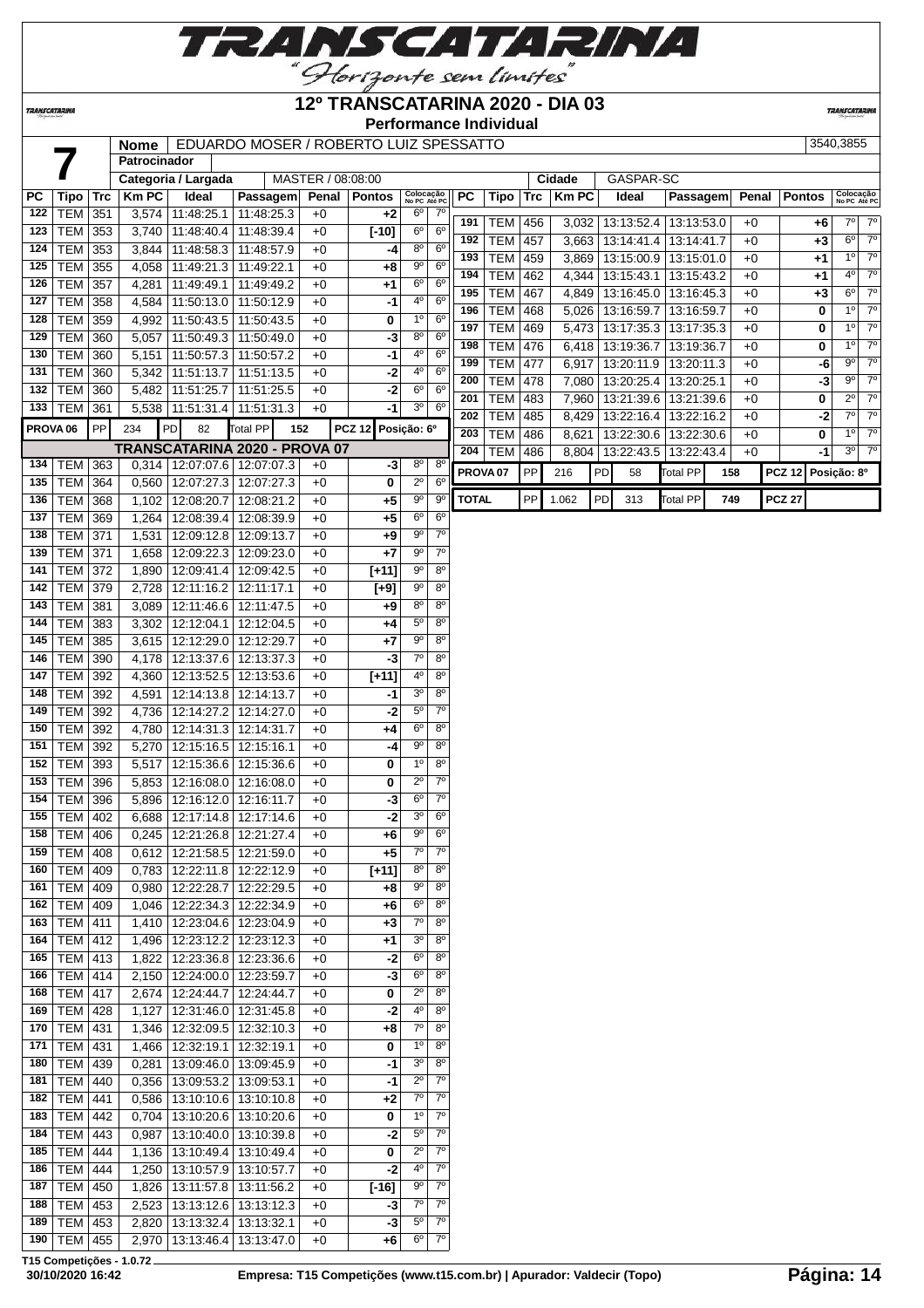

**TRANSCATARINA** 

#### **12º TRANSCATARINA 2020 - DIA 03 Performance Individual**

**TRANSCATARIN** 

#### **Nome** EDNILSO LEONEL BORGUEZANI / MARCOS FERNANDO EVANGELISTA 3581,3776 **Patrocinador Categoria / Largada** | MASTER / 08:07:00 | Cidade | CURITIBA-PR **PC Tipo Trc Km PC Ideal Passagem Penal Pontos Colocação No PC Até PC PC Tipo Trc Km PC Ideal Passagem Penal Pontos Colocação No PC Até PC TRANSCATARINA 2020 - PROVA 05** TEM 204 14,711 10:32:12.8 10:32:12.9 +0 **+1** 3º 6º

| 1            | TEM                      | 4              | 0,535  | 09:20:42.4   09:20:42.9                                      |                          | +0           | +5         | $6^{\circ}$    | $6^{\circ}$    | 62  | $\cdots$<br>TEM   210 |            |       |                                   | $1, 1, 1, 1, 1, 0.04, 1.00, 0.04, 1.00, 0.04, 1.00$<br>15,315 10:33:14.5 10:33:15.1 | $\cdot$ $\sim$<br>$+0$ | . .<br>+6 | $7^\circ$      | $6^{\circ}$            |
|--------------|--------------------------|----------------|--------|--------------------------------------------------------------|--------------------------|--------------|------------|----------------|----------------|-----|-----------------------|------------|-------|-----------------------------------|-------------------------------------------------------------------------------------|------------------------|-----------|----------------|------------------------|
| $\mathbf{2}$ | TEM                      | 6              | 0,700  | 09:20:56.8                                                   | 09:20:56.8               | $+0$         | 0          | $4^{\circ}$    | 5 <sup>0</sup> |     |                       |            |       |                                   |                                                                                     |                        |           |                |                        |
| 3            | <b>TEM</b>               | $\overline{7}$ | 0,802  |                                                              | 09:21:04.5   09:21:04.4  | $+0$         | -1         | $4^{\circ}$    | 5 <sup>0</sup> |     | PROVA <sub>05</sub>   | PP         | 359   | <b>PD</b><br>164                  | Total PP                                                                            | 195                    | PCZ 8     | Posição: 4º    |                        |
| 4            | <b>TEM</b>               | 10             | 1,838  |                                                              | 09:22:23.5 09:22:23.2    | $+0$         | -3         | $8^{\circ}$    | $6^{\circ}$    |     |                       |            |       |                                   | <b>TRANSCATARINA 2020 - PROVA 06</b>                                                |                        |           |                |                        |
| 5            | <b>TEM</b>               | 12             | 2,635  | 09:23:28.1                                                   | 09:23:28.3               | $+0$         | +2         | 6 <sup>o</sup> | 6 <sup>o</sup> | 64  | TEM                   | 214        |       | $0,457$   10:52:42.9   10:52:43.1 |                                                                                     | $+0$                   | $+2$      | $5^{\circ}$    | $5^{\circ}$            |
| 6            | <b>TEM</b>               | 13             | 3,010  |                                                              | 09:23:57.6   09:23:57.4  | $+0$         | $-2$       | 3 <sup>o</sup> | 4 <sup>0</sup> | 65  | TEM                   | 216        | 1,110 |                                   | 10:53:32.5   10:53:32.6                                                             | $+0$                   | +1        | $4^{\circ}$    | 4 <sup>0</sup>         |
| 7            | <b>TEM</b>               | 15             | 3,120  |                                                              | 09:24:08.9 09:24:09.9    | $+0$         | $+10$      | $6^{\circ}$    | $5^{\circ}$    | 66  | TEM                   | 217        | 1,199 |                                   | 10:53:40.3   10:53:43.0                                                             | $+0$                   | $[+27]$   | 9º             | $9^\circ$              |
| 8            | <b>TEM</b>               | 17             | 3,275  |                                                              | 09:24:24.9 09:24:27.9    | $+0$         | $[+30]$    | $6^{\circ}$    | 5 <sup>0</sup> | 67  | TEM                   | 221        | 1,348 |                                   | 10:53:58.2   10:54:01.7                                                             | $+0$                   | $[+35]$   | $8^{\circ}$    | $9^\circ$              |
| 9            | <b>TEM</b>               | 25             | 3,847  | 09:25:40.4                                                   | 09:25:40.7               | $+0$         | $+3$       | $6^{\circ}$    | $5^{\circ}$    | 68  | <b>TEM</b>            | 222        | 2,315 |                                   | 10:55:32.3 10:55:32.1                                                               | $+0$                   | -2        | 5°             | $9^{\circ}$            |
| 10           | <b>TEM</b>               | 27             | 4,173  | 09:26:06.7                                                   | 09:26:06.9               | $+0$         | +2         | 3 <sup>o</sup> | $5^{\circ}$    | 69  | <b>TEM</b>            | 230        | 3,391 |                                   | 10:57:10.8   10:57:10.3                                                             | $+0$                   | -5        | $8^{\circ}$    | $9^{\circ}$            |
| 11           | <b>TEM</b>               | 28             | 4,249  |                                                              | 09:26:13.0 09:26:12.9    | $+0$         | $-1$       | $4^{\circ}$    | 5 <sup>0</sup> | 71  | TEM                   | 243        | 4,615 |                                   | 10:59:32.5   10:59:32.5                                                             | $+0$                   | 0         | 10             | $9^{\circ}$            |
| 12           | <b>TEM</b>               | 29             | 4,376  |                                                              | 09:26:24.0 09:26:24.3    | $+0$         | $+3$       | 4°             | $5^{\circ}$    | 72  | <b>TEM</b>            | 245        | 4,794 |                                   | 10:59:46.8   10:59:46.7                                                             | $+0$                   | -1        | $4^{\circ}$    | 90                     |
| 13           | <b>TEM</b>               | 34             | 4,807  |                                                              | 09:27:15.6 09:27:14.7    | $+0$         | -9         | 6 <sup>o</sup> | 5 <sup>0</sup> | 73  | TEM                   | 251        | 5,515 |                                   | 11:00:58.2   11:00:57.9                                                             | $+0$                   | -3        | $4^{\circ}$    | $9^{\circ}$            |
| 14           | <b>TEM</b>               | 35             | 4,884  | 09:27:22.7                                                   | 09:27:23.0               | $+0$         | $+3$       | 4 <sup>0</sup> | 5 <sup>o</sup> | 74  | <b>TEM</b>            | 252        | 5,864 |                                   | 11:01:23.6   11:01:24.0                                                             | $+0$                   | +4        | $8^{\circ}$    | $8^{\circ}$            |
| 15           | <b>TEM</b>               | 37             | 5,039  | 09:27:37.5 09:27:37.7                                        |                          | $+0$         | +2         | $2^{\circ}$    | 5 <sup>0</sup> | 75  | TEM                   | 255        | 6,177 |                                   | 11:01:46.6   11:01:47.1                                                             | $+0$                   | +5        | 80             | $9^{\circ}$            |
| 16           | <b>TEM</b>               | 40             | 5,344  |                                                              | 09:28:06.8   09:28:07.2  | $+0$         | +4         | $5^{\circ}$    | $5^{\circ}$    | 76  | TEM                   | 257        | 6,445 | 11:02:09.2   11:02:09.1           |                                                                                     | $+0$                   | -1        | $2^{\circ}$    | $8^{\circ}$            |
| 17           | <b>TEM</b>               | 40             | 5,660  |                                                              | 09:28:33.9 09:28:34.5    | $+0$         | +6         | $5^\circ$      | 5 <sup>0</sup> | 77  | TEM                   | 257        | 6,659 |                                   | 11:02:27.5   11:02:27.0                                                             | $+0$                   | -5        | $7^{\circ}$    | $8^{\circ}$            |
| 18           | <b>TEM</b>               | 42             | 5,802  | 09:28:46.9                                                   | 09:28:46.8               | $+0$         | $-1$       | $4^{\circ}$    | $5^{\circ}$    | 78  | TEM                   | 258        | 6,916 |                                   | 11:02:51.2   11:02:51.0                                                             | $+0$                   | -2        | $6^{\circ}$    | $9^{\circ}$            |
| 19           | <b>TEM</b>               | 44             | 5,873  | 09:28:54.2                                                   | 09:28:54.1               | $+0$         | -1         | 3 <sup>o</sup> | $5^{\circ}$    | 79  | <b>TEM</b>            | 260        | 7,108 |                                   | 11:03:07.3   11:03:07.0                                                             | $+0$                   | -3        | $7^{\circ}$    | $8^\circ$              |
| 20           |                          |                |        |                                                              |                          |              |            | $6^{\circ}$    | 5 <sup>0</sup> | 80  | TEM                   | 261        | 7,208 |                                   | 11:03:14.8   11:03:14.6                                                             | $+0$                   | -2        | $5^{\circ}$    | $8^{\circ}$            |
| 21           | <b>TEM</b><br><b>TEM</b> | 46<br>48       | 6,080  | 09:29:15.1<br>09:29:31.5                                     | 09:29:15.6<br>09:29:31.5 | $+0$<br>$+0$ | $+5$<br>0  | $1^{\circ}$    | $5^{\circ}$    | 81  | <b>TEM</b>            | 265        |       | 7,688   11:04:45.7   11:04:45.5   |                                                                                     | $+0$                   | -2        | $3^{\circ}$    | $8^{\circ}$            |
|              |                          |                | 6,266  |                                                              |                          |              |            | $9^{\circ}$    | 5 <sup>0</sup> | 82  | ROT                   | 266        | 7,864 |                                   | 11:04:58.5   11:04:59.5                                                             | $+0$                   | 0         | $0^{\circ}$    | $0^{\circ}$            |
| 22           | <b>TEM</b>               | 49             | 6,345  | 09:29:39.6                                                   | 09:29:39.1               | $+0$         | -5         |                |                | 84  | <b>TEM</b>            | 269        | 9,671 |                                   | 11:07:36.0   11:07:36.0                                                             | $+0$                   | 0         | $1^{\circ}$    | $8^{\circ}$            |
| 23           | <b>TEM</b>               | 52             | 6,693  | 09:30:32.1                                                   | 09:30:32.3               | $+0$         | +2         | $4^{\circ}$    | 5 <sup>0</sup> | 85  | <b>TEM</b>            | 270        | 9,967 |                                   | 11:07:56.2   11:07:55.9                                                             | $+0$                   | -3        | $7^\circ$      | $8^{\circ}$            |
| 24           | <b>TEM</b>               | 58             | 7,292  |                                                              | 09:31:50.8 09:31:51.2    | $+0$         | +4         | 1 <sup>0</sup> | 5 <sup>0</sup> | 86  | <b>TEM</b>            | 271        |       | 10,313 11:08:19.6 11:08:18.9      |                                                                                     | $+0$                   | -7        | 8°             | $8^{\circ}$            |
| 25           | <b>TEM</b>               | 61             | 7,920  |                                                              | 09:32:56.8 09:32:57.4    | $+0$         | +6         | $6^{\circ}$    | $5^{\circ}$    | 87  | TEM                   | 273        |       | 10,558 11:08:40.7 11:08:41.2      |                                                                                     | $+0$                   | +5        | 9º             | $8^{\circ}$            |
| 26           | <b>TEM</b>               | 62             | 8,038  | 09:33:11.0                                                   | 09:33:10.7               | $+0$         | -3         | $2^{\circ}$    | $4^{\circ}$    | 88  |                       |            |       |                                   |                                                                                     |                        |           | 30             | $7^\circ$              |
| 27           | <b>TEM</b>               | 66             | 8,543  | 09:34:07.1                                                   | 09:34:07.6               | $+0$         | $+5$       | 30             | 3 <sup>o</sup> | 89  | TEM                   | 276        |       | 11,137   11:09:37.8   11:09:38.0  |                                                                                     | $+0$                   | +2        | $6^{\circ}$    | $8^\circ$              |
| 28           | <b>TEM</b>               | 79             | 10,644 | 09:37:55.2                                                   | 09:37:55.6               | $+0$         | +4         | $4^{\circ}$    | 3 <sup>0</sup> |     | <b>TEM</b>            | 277        |       | 11,542 11:10:07.2 11:10:06.8      |                                                                                     | $+0$                   | -4        | $2^{\circ}$    | $8^{\circ}$            |
| 29           | <b>TEM</b>               | 84             | 0,285  | 09:40:29.0                                                   | 09:40:30.2               | $+0$         | $[+12]$    | $6^{\circ}$    | 3 <sup>0</sup> | 90  | TEM                   | 280        |       | 11,989   11:10:38.3   11:10:38.3  |                                                                                     | $+0$                   | 0         |                |                        |
| 30           | <b>TEM</b>               | 87             | 0,701  | 09:41:09.2                                                   | 09:41:11.6               | $+0$         | $[+24]$    | $5^{\circ}$    | 3 <sup>0</sup> | 91  | <b>TEM</b>            | 283        |       | 12,264 11:11:06.0 11:11:05.9      |                                                                                     | $+0$                   | -1        | 7°             | $8^{\circ}$            |
| 31           | <b>TEM</b>               | 91             | 1,394  | 09:42:35.1                                                   | 09:42:34.6               | $+0$         | -5         | $6^{\circ}$    | 4 <sup>0</sup> | 92  | <b>TEM</b>            | 287        |       | 12,782 11:11:52.2 11:11:51.5      |                                                                                     | $+0$                   | -7        | 80             | $8^{\circ}$            |
| 32           | <b>TEM</b>               | 111            | 0,283  | 10:03:05.6                                                   | 10:03:06.0               | $+0$         | +4         | $6^{\circ}$    | $4^{\circ}$    | 93  | <b>TEM</b>            | 287        |       | 12,832 11:11:57.2 11:11:56.7      |                                                                                     | $+0$                   | -5        | 7°             | $8^{\circ}$            |
| 33           | <b>TEM</b>               | 116            | 0,849  |                                                              | 10:03:58.6   10:03:58.7  | $+0$         | +1         | 1 <sup>0</sup> | 4 <sup>0</sup> | 94  | <b>TEM</b>            | 288        |       | 13,143 11:12:31.2 11:12:31.4      |                                                                                     | $+0$                   | +2        | $6^{\circ}$    | $8^{\circ}$            |
| 34           | <b>TEM</b>               | 119            | 1,336  |                                                              | 10:04:44.2   10:04:44.2  | $+0$         | 0          | $1^{\circ}$    | 3 <sup>o</sup> | 96  | TEM                   | 290        |       | 13,521 11:13:11.9 11:13:11.8      |                                                                                     | $+0$                   | -1        | 4°             | $8^{\circ}$            |
| 35           | TEM                      | 121            | 1,720  | 10:05:15.6                                                   | 10:05:16.7               | $+0$         | $[+11]$    | $6^{\circ}$    | 3 <sup>o</sup> | 97  | TEM                   | 293        |       | 13,957 11:13:45.1 11:13:45.1      |                                                                                     | $+0$                   | 0         | $1^{\circ}$    | $7^\circ$              |
| 36           | TEM                      | 123            | 2,143  |                                                              | 10:05:54.0   10:05:54.0  | $+0$         | 0          | 1 <sup>0</sup> | 3 <sup>o</sup> | 98  | TEM                   | 294        |       | 14,143 11:13:57.5 11:13:57.3      |                                                                                     | $+0$                   | -2        | $5^{\circ}$    | $7^\circ$              |
| 37           | <b>TEM</b>               | 125            | 2,507  | 10:06:23.1                                                   | 10:06:23.0               | $+0$         | -1         | 4 <sup>0</sup> | 3 <sup>o</sup> | 99  | <b>TEM</b>            | 296        |       | 14,599 11:14:46.5 11:14:46.8      |                                                                                     | $+0$                   | $+3$      | $7^\circ$      | $6^{\circ}$            |
| 38           | <b>TEM</b>               | 144            | 5,741  | 10:11:28.9                                                   | 10:11:28.9               | $+0$         | 0          | 1 <sup>0</sup> | 3 <sup>0</sup> | 100 | <b>TEM</b>            | 299        |       |                                   | 15,109 11:15:36.2 11:15:35.9                                                        | $+0$                   | -3        | $7^{\circ}$    | $7^\circ$              |
| 40           | TEM                      | 146            | 6,167  | 10:12:02.3 10:12:02.1                                        |                          | $+0$         | $-2$       | 30             | 3 <sup>o</sup> | 101 | <b>TEM</b>            | 300        |       |                                   | 15,182 11:15:41.9 11:15:41.3                                                        | $+0$                   | -6        | 8°             | $7^\circ$              |
| 41           | <b>TEM   146</b>         |                |        | 6,339   10:12:18.2   10:12:18.2                              |                          | $+0$         | 0          | 40             | 3 <sup>0</sup> | 102 | TEM                   | 303        |       | $0,213$ 11:29:17.5 11:29:17.6     |                                                                                     | $+0$                   | +1        | $4^{\circ}$    | $6^{\circ}$            |
| 42           | <b>TEM 150</b>           |                | 6,664  |                                                              | 10:15:50.3 10:15:51.3    | $+0$         | +10        | $7^\circ$      | 3 <sup>o</sup> | 103 | <b>TEM 305</b>        |            |       |                                   | $0,573$   11:29:50.8   11:29:50.8                                                   | $+0$                   | 0         | 30             | $6^{\circ}$            |
| 43           | TEM                      | 152            | 7,162  |                                                              | 10:17:32.4 10:17:32.6    | $+0$         | $+2$       | 7 <sup>o</sup> | 3 <sup>o</sup> | 104 | <b>TEM</b>            | 307        |       | 0.916 11:30:22.3 11:30:22.7       |                                                                                     | $+0$                   | +4        | 6 <sup>o</sup> | $7^\circ$              |
| 44           | $TEM$ 155                |                |        | 7,433   10:18:00.8   10:18:01.4                              |                          | $+0$         | $+6$       | $6^{\circ}$    | $2^{\circ}$    | 105 | TEM                   | 311        | 1,511 |                                   | 11:31:08.9   11:31:09.0                                                             | $+0$                   | +1        | $4^{\circ}$    | $6^{\circ}$            |
| 45           | <b>TEM 164</b>           |                | 8,868  |                                                              | 10:20:46.0   10:20:45.9  | $+0$         | $-1$       | $2^{\circ}$    | $2^{\circ}$    | 106 | <b>TEM</b>            | 312        |       |                                   | 2,042   11:31:54.7   11:31:55.2                                                     | $+0$                   | +5        | $5^{\circ}$    | $7^\circ$              |
| 46           | <b>TEM 169</b>           |                | 9,334  |                                                              | 10:22:04.1   10:22:04.0  | $+0$         | $-1$       | $4^{\circ}$    | $2^{\circ}$    | 108 | <b>TEM</b>            | 323        |       |                                   | $0,133$   11:41:18.1   11:41:18.8                                                   | $+0$                   | +7        | $8^{\circ}$    | $7^\circ$              |
| 47           | <b>TEM 169</b>           |                | 9,620  |                                                              | 10:22:38.4   10:22:38.2  | $+0$         | $-2$       | 6 <sup>o</sup> | $2^{\circ}$    | 109 | <b>TEM</b>            | 324        |       |                                   | $0,196$   11:41:25.6   11:41:26.3                                                   | $+0$                   | +7        | $7^\circ$      | $\overline{7^{\circ}}$ |
| 48           | TEM                      |                |        |                                                              | 10:23:02.0   10:23:02.2  |              |            | $4^{\rm o}$    | $2^{\circ}$    | 110 | <b>TEM</b>            | 326        | 0,444 |                                   | 11:41:57.6   11:41:57.4                                                             | $+0$                   | $-2$      | $5^{\circ}$    | $7^\circ$              |
|              |                          | 170            | 9,830  |                                                              |                          | $+0$         | $+2$       | 3 <sup>o</sup> | $2^{\circ}$    | 111 | <b>TEM 330</b>        |            |       |                                   | $0,888$   11:42:41.1   11:42:42.0                                                   | $+0$                   | $[+9]$    | $8^{\circ}$    | $8^{\circ}$            |
| 49<br>50     | <b>TEM 174</b><br>TEM    | 177            |        | 10,266 10:23:55.7 10:23:55.5<br>10,466 10:24:17.2 10:24:17.7 |                          | $+0$         | -2<br>$+5$ | 8 <sup>o</sup> | $2^{\circ}$    | 112 | <b>TEM</b>            | 334        |       |                                   | 1,379   11:43:33.1   11:43:34.0                                                     | $+0$                   | $[+9]$    | $9^{\circ}$    | $8^{\circ}$            |
|              |                          |                |        |                                                              |                          | $+0$         |            |                |                | 113 | <b>TEM</b>            | 335        |       |                                   | 1,498   11:43:44.8   11:43:44.8                                                     | $+0$                   | 0         | $2^{\circ}$    | $8^\circ$              |
| 51           | TEM                      | 178            |        | 10,644 10:24:34.7 10:24:35.0                                 |                          | $+0$         | $+3$       | 6 <sup>o</sup> | $2^{\circ}$    | 114 | <b>TEM</b>            | 338        |       | 1,783 11:44:40.1                  | 11:44:40.6                                                                          | $+0$                   | $+5$      | $9^{\circ}$    | 8 <sup>o</sup>         |
| 52           | <b>TEM 179</b>           |                |        | 10.847 10:24:56.4 10:24:56.5                                 |                          | $+0$         | $+1$       | $2^{\circ}$    | $2^{\circ}$    | 115 | <b>TEM</b>            | 339        |       | $1,903$   11:44:49.4              | 11:44:49.7                                                                          | $+0$                   | $+3$      | 7º             | $8^{\circ}$            |
| 53           | <b>TEM 181</b>           |                |        | 11,036 10:25:18.3 10:25:18.5                                 |                          | $+0$         | $+2$       | $5^{\circ}$    | $2^{\circ}$    | 116 | <b>TEM</b>            |            |       |                                   |                                                                                     | $+0$                   |           | $5^{\circ}$    | $8^{\circ}$            |
| 55           | <b>TEM   190</b>         |                |        | 12,575 10:28:50.4 10:28:50.7                                 |                          | $+0$         | $+3$       | $7^\circ$      | $2^{\circ}$    |     | <b>TEM</b>            | 340<br>347 |       |                                   | 2,052   11:45:01.9   11:45:01.7                                                     |                        | $-2$      | 9º             | $8^{\circ}$            |
| 56           | <b>TEM</b> 193           |                |        | 12,810 10:29:12.2 10:29:12.2                                 |                          | $+0$         | 0          | 3 <sup>o</sup> | $2^{\circ}$    | 117 |                       |            | 2,940 | 11:46:29.4                        | 11:46:29.0                                                                          | $+0$                   | -4        | $8^{\circ}$    | 8 <sup>o</sup>         |
| 57           | <b>TEM   195</b>         |                |        | 13,600 10:30:20.1                                            | 10:30:20.0               | $+0$         | -1         | 4°             | 1 <sup>0</sup> | 118 | <b>TEM</b>            | 348        | 3,037 | 11:46:38.1                        | 11:46:37.5                                                                          | $+0$                   | -6        | $9^{\circ}$    | $8^\circ$              |
| 58           | TEM   196                |                |        | 13,699 10:30:31.2 10:30:31.2                                 |                          | $+0$         | 0          | 3 <sup>o</sup> | 1 <sup>0</sup> | 119 | <b>TEM 349</b>        |            |       |                                   | 3,095   11:46:43.0   11:46:42.2                                                     | $+0$                   | -8        |                |                        |
| 59           | <b>TEM 201</b>           |                |        | 14,278 10:31:29.4 10:31:38.1                                 |                          | $+0$         | $[+87]$    | $8^{\circ}$    | $5^{\circ}$    | 120 | <b>TEM 349</b>        |            |       | 3,222 11:46:53.1                  | 11:46:52.9                                                                          | $+0$                   | $-2$      | $6^{\circ}$    | $8^{\circ}$            |
| 60           | <b>TEM 203</b>           |                |        | 14,601 10:31:59.9                                            | 10:32:04.1               | $+0$         | +42        | $8^{\circ}$    | $6^{\circ}$    | 121 | <b>TEM 351</b>        |            |       |                                   | 3,473   11:47:16.5   11:47:16.7                                                     | $+0$                   | +2        |                | $7^\circ$ 8°           |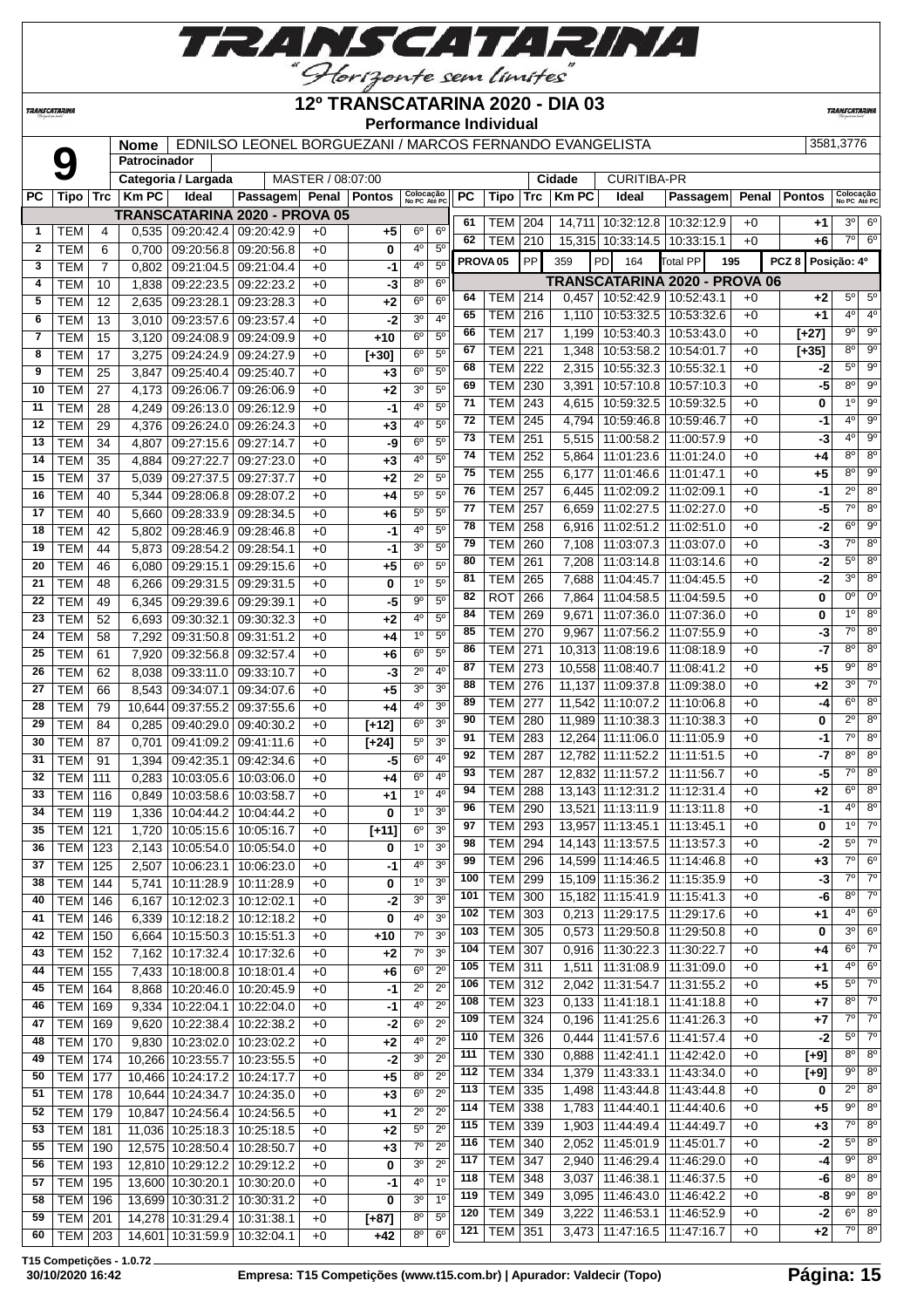

**TRANSCATARINA** 

#### **12º TRANSCATARINA 2020 - DIA 03 Performance Individual**

**TRANSCATARINA** 

| i crionnance marviauan<br>EDNILSO LEONEL BORGUEZANI / MARCOS FERNANDO EVANGELISTA<br>3581,3776<br><b>Nome</b> |                                  |            |              |                                                     |                               |                   |                  |                                          |                               |              |                          |            |                |                          |                          |     |              |                  |                            |                          |
|---------------------------------------------------------------------------------------------------------------|----------------------------------|------------|--------------|-----------------------------------------------------|-------------------------------|-------------------|------------------|------------------------------------------|-------------------------------|--------------|--------------------------|------------|----------------|--------------------------|--------------------------|-----|--------------|------------------|----------------------------|--------------------------|
|                                                                                                               | 9                                |            | Patrocinador |                                                     |                               |                   |                  |                                          |                               |              |                          |            |                |                          |                          |     |              |                  |                            |                          |
|                                                                                                               |                                  |            |              | Categoria / Largada                                 |                               | MASTER / 08:07:00 |                  |                                          |                               |              |                          |            | Cidade         | <b>CURITIBA-PR</b>       |                          |     |              |                  |                            |                          |
| РC<br>122                                                                                                     | Tipo                             | <b>Trc</b> | <b>KmPC</b>  | Ideal                                               | Passagem                      |                   | Penal Pontos     | Colocação<br>No PC Até PC<br>$8^{\circ}$ | $9^{\circ}$                   | PC           | Tipo                     | Trc        | <b>KmPC</b>    | Ideal                    | Passagem                 |     | Penal        | <b>Pontos</b>    | Colocação<br>No PC Até PC  |                          |
| 123                                                                                                           | <b>TEM 351</b><br><b>TEM 353</b> |            |              | 3,574 11:47:25.1<br>3,740   11:47:40.4              | 11:47:25.5<br>11:47:38.1      | $+0$<br>$+0$      | +4<br>$[-23]$    | 8 <sup>o</sup>                           | 9 <sup>o</sup>                | 191          | <b>TEM</b>               | 456        | 3,032          |                          | 13:12:52.4   13:12:52.2  |     | $+0$         | -2               | $5^{\circ}$                | $5^{\circ}$              |
| 124                                                                                                           | TEM                              | 353        |              | 3,844 11:47:58.3                                    | 11:47:58.0                    | $+0$              | -3               | $5^{\circ}$                              | $9^{\circ}$                   | 192          | <b>TEM</b>               | 457        | 3,663          | 13:13:41.4               | 13:13:40.7               |     | $+0$         | $[-7]$           | $9^{\circ}$                | $5^{\circ}$              |
| 125                                                                                                           | TEM 355                          |            |              | 4,058 11:48:21.3                                    | 11:48:21.3                    | $+0$              | 0                | 1 <sup>°</sup>                           | $9^{\circ}$                   | 193          | <b>TEM</b>               | 459        | 3,869          | 13:14:00.9               | 13:14:00.4               |     | $+0$         | $-5$             | $8^{\circ}$                | $6^{\circ}$              |
| 126                                                                                                           | <b>TEM 357</b>                   |            |              | 4,281 11:48:49.1                                    | 11:48:49.2                    | $+0$              | $+1$             | $5^{\circ}$                              | $9^{\circ}$                   | 194          | <b>TEM</b>               | 462        | 4,344          | 13:14:43.1               | 13:14:42.6               |     | $+0$         | $-5$             | $9^{\circ}$                | $6^{\circ}$              |
| 127                                                                                                           | <b>TEM 358</b>                   |            |              | 4,584   11:49:13.0                                  | 11:49:12.9                    | $+0$              | $-1$             | 6 <sup>o</sup>                           | 9 <sup>o</sup>                | 195          | <b>TEM</b>               | 467        | 4,849          |                          | 13:15:45.0   13:15:44.8  |     | $+0$         | $-2$             | $2^{\circ}$                | $6^{\circ}$              |
| 128                                                                                                           | TEM 359                          |            |              | 4,992 11:49:43.5                                    | 11:49:43.8                    | $+0$              | $+3$             | 7 <sup>o</sup>                           | $9^{\circ}$                   | 196          | <b>TEM</b>               | 468        | 5,026          | 13:15:59.7               | 13:15:59.4               |     | $+0$         | $-3$             | $7^\circ$                  | $6^{\circ}$              |
| 129                                                                                                           | <b>TEM 360</b>                   |            |              | 5,057   11:49:49.3                                  | 11:49:49.2                    | $+0$              | -1               | $6^{\rm o}$                              | $9^{\circ}$                   | 197<br>198   | <b>TEM</b>               | 469        | 5,473          | 13:16:35.3               | 13:16:35.4               |     | $+0$         | +1               | $5^{\circ}$<br>$4^{\circ}$ | $6^{\circ}$<br>$5^\circ$ |
| 130                                                                                                           | <b>TEM 360</b>                   |            |              | 5,151 11:49:57.3                                    | 11:49:57.3                    | $+0$              | 0                | 3 <sup>o</sup>                           | $9^{\circ}$                   | 199          | <b>TEM</b><br><b>TEM</b> | 476<br>477 | 6,418<br>6,917 | 13:18:36.7<br>13:19:11.9 | 13:18:37.0<br>13:19:11.4 |     | $+0$<br>$+0$ | $+3$<br>$-5$     | $8^{\circ}$                | $6^{\circ}$              |
| 131                                                                                                           | <b>TEM 360</b>                   |            |              | 5,342 11:50:13.7                                    | 11:50:13.6                    | $+0$              | $-1$             | 3 <sup>o</sup>                           | $9^{\circ}$                   | 200          | <b>TEM</b>               | 478        | 7,080          | 13:19:25.4               | 13:19:25.2               |     | $+0$         | $-2$             | $6^{\circ}$                | $6^{\circ}$              |
| 132                                                                                                           | TEM                              | 360        | 5,482        | 11:50:25.7                                          | 11:50:25.6                    | $+0$              | -1               | $5^{\circ}$                              | $8^{\circ}$                   | 201          | <b>TEM</b>               | 483        | 7,960          | 13:20:39.6               | 13:20:39.7               |     | $+0$         | +1               | $3^{\circ}$                | $6^{\circ}$              |
| 133                                                                                                           | TEM 361                          |            |              | 5,538 11:50:31.4                                    | 11:50:31.3                    | $+0$              | -1               | $5^{\circ}$                              | 7 <sup>0</sup>                | 202          | <b>TEM</b>               | 485        | 8,429          | 13:21:16.4               | 13:21:16.4               |     | $+0$         | 0                | $2^{\circ}$                | $6^{\circ}$              |
| PROVA <sub>06</sub>                                                                                           |                                  | PP         | 267          | PD<br>103                                           | Total PP<br>164               |                   | PCZ <sub>9</sub> | Posição: 7º                              |                               | 203          | <b>TEM</b>               | 486        | 8,621          | 13:21:30.6               | 13:21:30.7               |     | $+0$         | +1               | $5^{\circ}$                | $6^{\circ}$              |
|                                                                                                               |                                  |            |              |                                                     | TRANSCATARINA 2020 - PROVA 07 |                   |                  |                                          |                               | 204          | <b>TEM</b>               | 486        | 8,804          |                          | 13:21:43.5 13:21:43.3    |     | $+0$         | $-2$             |                            | $6^\circ$ $6^\circ$      |
| 134                                                                                                           | TEM   363                        |            |              | 0,314   12:06:07.6   12:06:07.6                     |                               | $+0$              | 0                | 40                                       | $4^{\circ}$                   |              | PROVA <sub>07</sub>      | PP         | 197            | PD<br>45                 | <b>Total PP</b>          | 152 |              | PCZ <sub>8</sub> | Posição: 7º                |                          |
| 135                                                                                                           | <b>TEM 364</b>                   |            |              | $0,560$   12:06:27.3                                | 12:06:27.4                    | $+0$              | $^{+1}$          | $5^{\circ}$                              | $\overline{2^0}$              |              |                          |            |                |                          |                          |     |              |                  |                            |                          |
| 136                                                                                                           | <b>TEM 368</b>                   |            |              | 1,102 12:07:20.7                                    | 12:07:20.2                    | $+0$              | $[-5]$           | $\overline{8^0}$                         | $\overline{7^0}$              | <b>TOTAL</b> |                          | PP         | 823            | PD<br>312                | Total PP                 | 511 |              | <b>PCZ 25</b>    |                            |                          |
| 137                                                                                                           | TEM 369                          |            |              | 1,264 12:07:39.4                                    | 12:07:35.7                    | $+0$              | -37              | 9 <sup>o</sup>                           | $9^{\circ}$                   |              |                          |            |                |                          |                          |     |              |                  |                            |                          |
| 138                                                                                                           | <b>TEM 371</b>                   |            |              | 1,531   12:08:12.8                                  | 12:08:12.3                    | $+0$              | -5               | 8 <sup>o</sup><br>$7^\circ$              | $9^{\circ}$<br>$9^{\circ}$    |              |                          |            |                |                          |                          |     |              |                  |                            |                          |
| 139<br>141                                                                                                    | <b>TEM 371</b><br><b>TEM 372</b> |            |              | 1,658 12:08:22.3<br>1,890   12:08:41.4              | 12:08:21.9                    | $+0$              | -4<br>$[-10]$    | $8^{\circ}$                              | $9^{\circ}$                   |              |                          |            |                |                          |                          |     |              |                  |                            |                          |
| 142                                                                                                           | <b>TEM 379</b>                   |            | 2,728        | 12:10:16.2                                          | 12:08:40.4<br>12:10:16.1      | $+0$<br>$+0$      | -1               | 3 <sup>o</sup>                           | $9^{\circ}$                   |              |                          |            |                |                          |                          |     |              |                  |                            |                          |
| 143                                                                                                           | TEM                              | 381        |              | 3,089   12:10:46.6   12:10:47.2                     |                               | $+0$              | $[+6]$           | 7 <sup>o</sup>                           | $9^{\circ}$                   |              |                          |            |                |                          |                          |     |              |                  |                            |                          |
| 144                                                                                                           | TEM                              | 383        |              | 3,302 12:11:04.1                                    | 12:11:04.6                    | $+0$              | +5               | $6^{\circ}$                              | $9^{\circ}$                   |              |                          |            |                |                          |                          |     |              |                  |                            |                          |
| 145                                                                                                           | TEM                              | 385        |              | 3,615 12:11:29.0                                    | 12:11:28.7                    | +0                | -3               | $8^\circ$                                | $9^{\circ}$                   |              |                          |            |                |                          |                          |     |              |                  |                            |                          |
| 146                                                                                                           | TEM 390                          |            |              | 4,178 12:12:37.6                                    | 12:12:37.2                    | $+0$              | -4               | $8^{\circ}$                              | $9^{\circ}$                   |              |                          |            |                |                          |                          |     |              |                  |                            |                          |
| 147                                                                                                           | <b>TEM 392</b>                   |            |              | 4,360 12:12:52.5                                    | 12:12:54.2                    | $+0$              | $[+17]$          | $9^{\circ}$                              | $9^{\circ}$                   |              |                          |            |                |                          |                          |     |              |                  |                            |                          |
| 148                                                                                                           | <b>TEM 392</b>                   |            |              | 4,591   12:13:13.8                                  | 12:13:13.5                    | $+0$              | -3               | $\overline{7^{\circ}}$                   | $9^{\circ}$                   |              |                          |            |                |                          |                          |     |              |                  |                            |                          |
| 149                                                                                                           | $TEM$ 392                        |            |              | 4,736 12:13:27.2                                    | 12:13:27.1                    | $+0$              | -1               | $\overline{2^0}$                         | $9^{\circ}$                   |              |                          |            |                |                          |                          |     |              |                  |                            |                          |
| 150                                                                                                           | TEM 392                          |            |              | 4,780   12:13:31.3   12:13:31.8                     |                               | $+0$              | $+5$             | 8 <sup>o</sup>                           | $9^{\circ}$                   |              |                          |            |                |                          |                          |     |              |                  |                            |                          |
| 151                                                                                                           | <b>TEM 392</b>                   |            |              | 5,270   12:14:16.5   12:14:16.4                     |                               | $+0$              | $-1$             | 1 <sup>o</sup>                           | $9^{\circ}$                   |              |                          |            |                |                          |                          |     |              |                  |                            |                          |
| 152                                                                                                           | TEM 393                          |            |              | 5,517   12:14:36.6   12:14:36.6                     |                               | $+0$              | 0                | 3 <sup>o</sup>                           | $9^{\circ}$                   |              |                          |            |                |                          |                          |     |              |                  |                            |                          |
| 153                                                                                                           | TEM                              | 396        |              | 5,853   12:15:08.0   12:15:08.0                     |                               | $+0$              | 0                | 3 <sup>o</sup>                           | $9^{\circ}$                   |              |                          |            |                |                          |                          |     |              |                  |                            |                          |
| 154                                                                                                           | TEM                              | 396        |              | 5,896 12:15:12.0                                    | 12:15:11.9                    | $+0$              | -1               | $1^{\circ}$                              | $9^{\circ}$                   |              |                          |            |                |                          |                          |     |              |                  |                            |                          |
| 155                                                                                                           | $ TEM $ 402                      |            |              | 6,688   12:16:14.8   12:16:15.0                     |                               | $+0$              | $+2$             | 1 <sup>°</sup>                           | $8^{\circ}$                   |              |                          |            |                |                          |                          |     |              |                  |                            |                          |
| 158                                                                                                           | TEM   406                        |            |              | $0,245$   12:20:26.8                                | 12:20:26.8                    | $+0$              | 0                | 3 <sup>o</sup><br>$\overline{5^0}$       | $8^{\circ}$                   |              |                          |            |                |                          |                          |     |              |                  |                            |                          |
| 159                                                                                                           | $TEM$ 408                        |            |              | 0,612   12:20:58.5   12:20:58.6                     |                               | $+0$              | +1               | 4 <sup>0</sup>                           | $8^{\circ}$<br>$7^\circ$      |              |                          |            |                |                          |                          |     |              |                  |                            |                          |
| 161                                                                                                           | 160   TEM   409<br>  TEM   409   |            |              | $0.783$   12:21:11.8                                | 12:21:12.2<br>12:21:28.8      | $+0$              | +4               | 4°                                       | $7^{\circ}$                   |              |                          |            |                |                          |                          |     |              |                  |                            |                          |
| 162                                                                                                           | <b>TEM 409</b>                   |            |              | 0,980 12:21:28.7<br>1,046   12:21:34.3   12:21:34.6 |                               | $+0$<br>$+0$      | +1<br>$+3$       | $3^{\rm o}$                              | $7^{\circ}$                   |              |                          |            |                |                          |                          |     |              |                  |                            |                          |
| 163                                                                                                           | <b>TEM 411</b>                   |            |              | 1,410   12:22:04.6   12:22:04.8                     |                               | $+0$              | $+2$             | 4 <sup>0</sup>                           | $7^{\circ}$                   |              |                          |            |                |                          |                          |     |              |                  |                            |                          |
| 164                                                                                                           | $TEM$ 412                        |            |              | 1,496 12:22:12.2                                    | 12:22:12.0                    | $+0$              | $-2$             | $5^{\rm o}$                              | $7^\circ$                     |              |                          |            |                |                          |                          |     |              |                  |                            |                          |
| 165                                                                                                           | <b>TEM 413</b>                   |            | 1,822        | 12:22:36.8                                          | 12:22:36.8                    | $+0$              | 0                | $1^{\circ}$                              | $7^\circ$                     |              |                          |            |                |                          |                          |     |              |                  |                            |                          |
| 166                                                                                                           | <b>TEM 414</b>                   |            |              | 2,150 12:23:00.0                                    | 12:22:59.7                    | $+0$              | -3               | 7 <sup>o</sup>                           | $7^\circ$                     |              |                          |            |                |                          |                          |     |              |                  |                            |                          |
| 168                                                                                                           | <b>TEM 417</b>                   |            | 2,674        | 12:23:44.7                                          | 12:23:44.8                    | $+0$              | +1               | $5^{\circ}$                              | 6 <sup>o</sup>                |              |                          |            |                |                          |                          |     |              |                  |                            |                          |
|                                                                                                               | 169   TEM   428                  |            |              | 1,127   12:30:46.0   12:30:45.6                     |                               | $+0$              | -4               | $7^\circ$                                | 6 <sup>o</sup>                |              |                          |            |                |                          |                          |     |              |                  |                            |                          |
|                                                                                                               | 170   TEM   431                  |            |              | 1,346 12:31:09.5                                    | 12:31:09.9                    | $+0$              | $+4$             | $5^{\circ}$                              | 6 <sup>o</sup>                |              |                          |            |                |                          |                          |     |              |                  |                            |                          |
| 171                                                                                                           | TEM 431                          |            |              | 1,466   12:31:19.1                                  | 12:31:19.5                    | $+0$              | $+4$             | 8 <sup>o</sup>                           | $6^{\circ}$                   |              |                          |            |                |                          |                          |     |              |                  |                            |                          |
| 180                                                                                                           | <b>TEM 439</b>                   |            | 0,281        | 13:08:46.0                                          | 13:08:45.9                    | $+0$              | -1               | $2^{\circ}$                              | 6 <sup>o</sup>                |              |                          |            |                |                          |                          |     |              |                  |                            |                          |
| 181                                                                                                           | <b>TEM 440</b>                   |            |              | 0,356 13:08:53.2                                    | 13:08:53.4                    | $+0$              | $+2$             | $5^{\rm o}$                              | $6^{\circ}$                   |              |                          |            |                |                          |                          |     |              |                  |                            |                          |
| 182                                                                                                           | <b>TEM 441</b>                   |            |              | 0,586   13:09:10.6   13:09:10.5                     |                               | $+0$              | -1               | 6 <sup>o</sup>                           | $6^{\circ}$                   |              |                          |            |                |                          |                          |     |              |                  |                            |                          |
| 183                                                                                                           | $TEM$ 442                        |            |              | 0,704 13:09:20.6                                    | 13:09:20.6                    | $+0$              | 0                | $2^{\circ}$                              | $6^{\circ}$                   |              |                          |            |                |                          |                          |     |              |                  |                            |                          |
| 184                                                                                                           | $TEM$ 443                        |            | 0,987        | 13:09:40.0                                          | 13:09:39.9                    | $+0$              | -1               | $2^{\circ}$                              | 6 <sup>o</sup>                |              |                          |            |                |                          |                          |     |              |                  |                            |                          |
|                                                                                                               | 185   TEM   444                  |            |              | 1,136   13:09:49.4   13:09:49.5                     |                               | +0                | +1               | 6 <sup>o</sup>                           | 6 <sup>o</sup>                |              |                          |            |                |                          |                          |     |              |                  |                            |                          |
|                                                                                                               | 186   TEM   444                  |            |              | 1,250   13:09:57.9   13:09:57.6                     |                               | $+0$              | -3               | $6^{\circ}$<br>4°                        | 6 <sup>o</sup><br>$6^{\circ}$ |              |                          |            |                |                          |                          |     |              |                  |                            |                          |
| 187<br>188                                                                                                    | TEM   450<br>$TEM$ 453           |            |              | 1,826   13:10:57.8   13:10:57.5<br>2,523 13:12:12.6 | 13:12:12.7                    | $+0$<br>$+0$      | -3               | 3 <sup>o</sup>                           | $6^{\circ}$                   |              |                          |            |                |                          |                          |     |              |                  |                            |                          |
| 189                                                                                                           | $TEM$ 453                        |            |              | 2,820 13:12:32.4                                    | 13:12:31.9                    | $+0$              | +1<br>-5         | $7^\circ$                                | 6 <sup>o</sup>                |              |                          |            |                |                          |                          |     |              |                  |                            |                          |
| 190                                                                                                           | <b>TEM 455</b>                   |            |              | 2,970   13:12:46.4   13:12:46.4                     |                               | $+0$              | 0                | $1^{\circ}$                              | 6 <sup>o</sup>                |              |                          |            |                |                          |                          |     |              |                  |                            |                          |
|                                                                                                               |                                  |            |              |                                                     |                               |                   |                  |                                          |                               |              |                          |            |                |                          |                          |     |              |                  |                            |                          |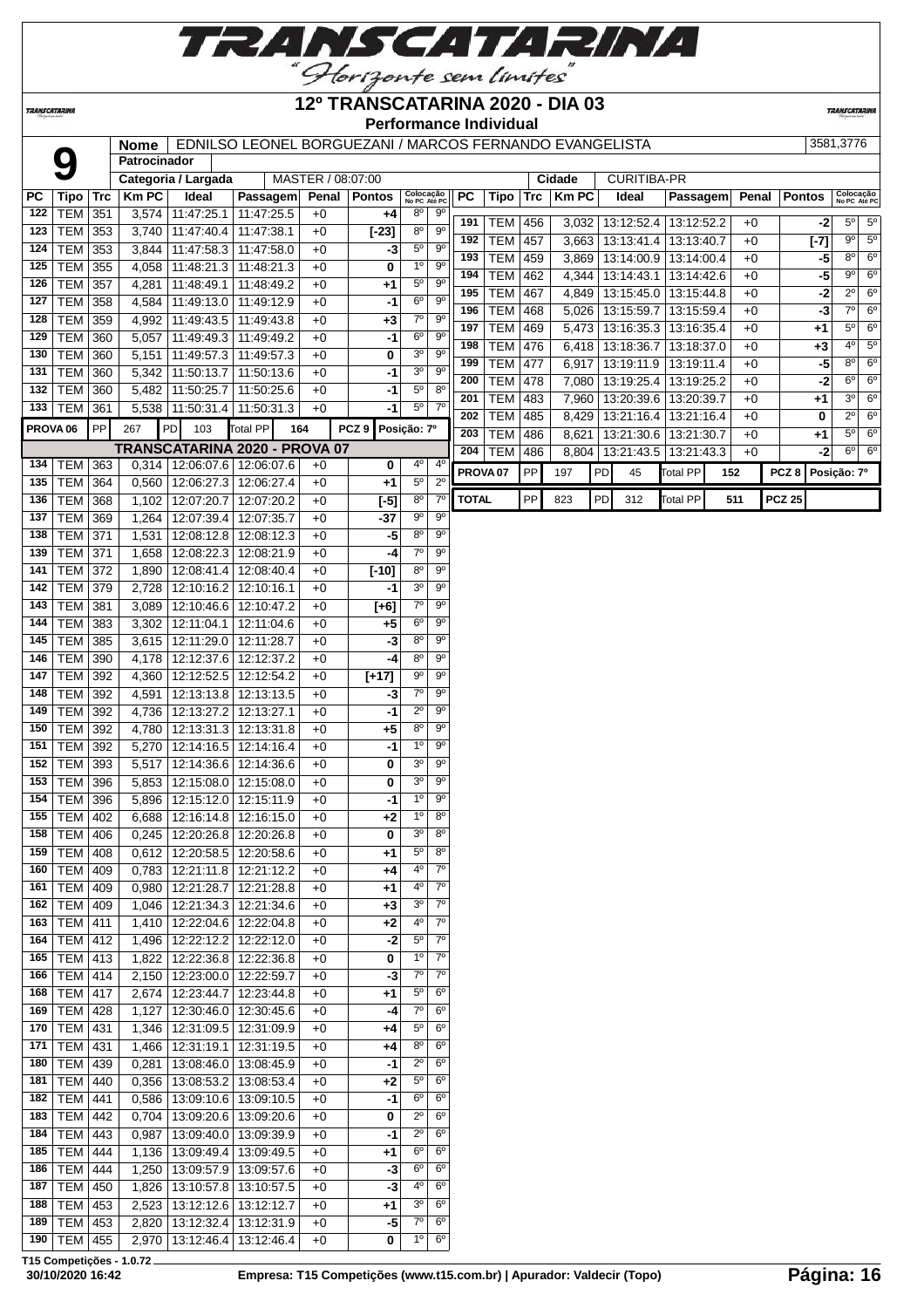

**TRANSCATARINA** 

#### **12º TRANSCATARINA 2020 - DIA 03 Performance Individual**

**TRANSCATARIN** 

|              | MARCELO DE FREITAS GOUVEIA / IGOR QUIRRENBACH DE CARVALHO<br>3614.3840<br><b>Nome</b><br>10<br>Patrocinador<br>MASTER / 08:06:00 |                |              |                                 |                               |      |                |                               |                               |     |                     |     |              |                              |                                             |       |                  |                           |                        |
|--------------|----------------------------------------------------------------------------------------------------------------------------------|----------------|--------------|---------------------------------|-------------------------------|------|----------------|-------------------------------|-------------------------------|-----|---------------------|-----|--------------|------------------------------|---------------------------------------------|-------|------------------|---------------------------|------------------------|
|              |                                                                                                                                  |                |              | Categoria / Largada             |                               |      |                |                               |                               |     |                     |     | Cidade       | <b>CURITIBA-PR</b>           |                                             |       |                  |                           |                        |
| PC           | Tipo   Trc                                                                                                                       |                | <b>Km PC</b> | Ideal                           | <b>Passagem</b>               |      | Penal   Pontos | Colocação<br>No PC Até PC     |                               | PC  | <b>Tipo</b>         | Trc | <b>Km PC</b> | Ideal                        | Passagem                                    | Penal | <b>Pontos</b>    | Colocação<br>No PC Até PO |                        |
|              |                                                                                                                                  |                |              |                                 | TRANSCATARINA 2020 - PROVA 05 |      |                |                               |                               | 61  | TEM                 | 204 |              | 14,711 10:31:12.8            | 10:31:12.2                                  | $+0$  | -6               | 80                        | 1 <sup>0</sup>         |
| 1            | TEM                                                                                                                              | 4              |              | 0,535   09:19:42.4              | 09:19:42.7                    | $+0$ | $+3$           | 4°                            | $4^{\circ}$                   | 62  | TEM                 | 210 |              | 15,315 10:32:14.5            | 10:32:14.5                                  | $+0$  | 0                | 3 <sup>o</sup>            | 1 <sup>c</sup>         |
| $\mathbf{2}$ | <b>TEM</b>                                                                                                                       | 6              | 0,700        | 09:19:56.8                      | 09:19:56.8                    | $+0$ | 0              | 1 <sup>0</sup>                | $2^{\circ}$                   |     | PROVA <sub>05</sub> | PP  | 235          | PD<br>79                     | <b>Total PP</b><br>156                      |       | PCZ <sub>8</sub> | Posição: 2º               |                        |
| 3            | <b>TEM</b>                                                                                                                       | $\overline{7}$ | 0,802        | 09:20:04.5                      | 09:20:04.5                    | $+0$ | 0              | $2^{\circ}$                   | $2^{\circ}$                   |     |                     |     |              |                              |                                             |       |                  |                           |                        |
| 4            | <b>TEM</b>                                                                                                                       | 10             | 1,838        | 09:21:23.5                      | 09:21:23.4                    | $+0$ | -1             | $2^{\circ}$                   | $2^{\circ}$                   | 64  | тем                 | 214 |              | $0.457$   10:51:42.9         | TRANSCATARINA 2020 - PROVA 06<br>10:51:42.4 | $+0$  | -5               | $9^{\circ}$               | 9 <sup>c</sup>         |
| 5            | <b>TEM</b>                                                                                                                       | 12             | 2,635        | 09:22:28.1                      | 09:22:28.5                    | $+0$ | +4             | $7^\circ$                     | 5 <sup>o</sup>                | 65  | TEM                 | 216 | 1,110        | 10:52:32.5                   | 10:52:32.5                                  | $+0$  | 0                | 1 <sup>0</sup>            | 5 <sup>o</sup>         |
| 6            | <b>TEM</b>                                                                                                                       | 13             | 3,010        | 09:22:57.6                      | 09:22:57.7                    | $+0$ | $^{+1}$        | 1 <sup>0</sup>                | $2^{\circ}$                   | 66  | <b>TEM</b>          | 217 | 1,199        | 10:52:40.3                   | 10:52:41.9                                  | $+0$  | $[+16]$          | 6 <sup>o</sup>            | $7^\circ$              |
| 7            | <b>TEM</b>                                                                                                                       | 15             | 3,120        | 09:23:08.9                      | 09:23:09.1                    | $+0$ | $+2$           | 1 <sup>0</sup>                | 1 <sup>0</sup>                | 67  | TEM                 | 221 | 1,348        | 10:52:58.2                   | 10:53:00.4                                  | $+0$  | $[+22]$          | $2^{\circ}$               | 3 <sup>o</sup>         |
| 8            | TEM                                                                                                                              | 17             | 3,275        | 09:23:24.9                      | 09:23:26.4                    | $+0$ | $[+15]$        | 1 <sup>0</sup>                | 1 <sup>0</sup>                | 68  | <b>TEM</b>          | 222 | 2,315        | 10:54:32.3                   | 10:54:32.4                                  | $+0$  | +1               | 1 <sup>0</sup>            | 3 <sup>o</sup>         |
| 9            | <b>TEM</b>                                                                                                                       | 25             | 3,847        | 09:24:40.4                      | 09:24:40.1                    | $+0$ | -3             | $7^\circ$                     | 1 <sup>0</sup>                | 69  | <b>TEM</b>          | 230 | 3,391        | 10:56:10.8                   | 10:56:11.0                                  | $+0$  | $+2$             | 4°                        | 3 <sup>o</sup>         |
| 10           | <b>TEM</b>                                                                                                                       | 27             | 4,173        | 09:25:06.7                      | 09:25:06.4                    | $+0$ | -3             | $7^\circ$                     | 1 <sup>0</sup>                | 71  | <b>TEM</b>          | 243 | 4,615        | 10:58:32.5                   | 10:58:32.3                                  | $+0$  | $-2$             | 4°                        | 3 <sup>o</sup>         |
| 11           | <b>TEM</b>                                                                                                                       | 28             | 4,249        | 09:25:13.0                      | 09:25:13.1                    | $+0$ | +1             | $2^{\circ}$<br>$8^{\circ}$    | 1 <sup>0</sup><br>$2^{\circ}$ | 72  | <b>TEM</b>          | 245 | 4,794        | 10:58:46.8                   | 10:58:46.9                                  | $+0$  | $+1$             | $5^{\circ}$               | 3 <sup>o</sup>         |
| 12           | <b>TEM</b>                                                                                                                       | 29             | 4,376        | 09:25:24.0                      | 09:25:24.8                    | $+0$ | $[+8]$         | 8 <sup>o</sup>                | 4 <sup>0</sup>                | 73  | TEM                 | 251 | 5,515        | 10:59:58.2                   | 10:59:57.9                                  | $+0$  | -3               | 6 <sup>o</sup>            | 3 <sup>o</sup>         |
| 13           | <b>TEM</b>                                                                                                                       | 34             | 4,807        | 09:26:15.6                      | 09:26:14.4                    | $+0$ | $[-12]$        | $2^{\circ}$                   | 1 <sup>0</sup>                | 74  | <b>TEM</b>          | 252 | 5,864        | 11:00:23.6                   | 11:00:23.7                                  | $+0$  | +1               | 3 <sup>o</sup>            | 3 <sup>o</sup>         |
| 14           | <b>TEM</b>                                                                                                                       | 35             | 4,884        | 09:26:22.7                      | 09:26:22.7                    | $+0$ | 0              |                               |                               | 75  | <b>TEM</b>          | 255 | 6,177        | 11:00:46.6                   | 11:00:47.1                                  | $+0$  | $+5$             | $9^{\circ}$               | 3 <sup>o</sup>         |
| 15           | <b>TEM</b>                                                                                                                       | 37             | 5,039        | 09:26:37.5                      | 09:26:37.3                    | $+0$ | -2             | 40<br>1 <sup>0</sup>          | $2^{\circ}$<br>1 <sup>0</sup> | 76  | <b>TEM</b>          | 257 | 6,445        | 11:01:09.2                   | 11:01:08.9                                  | $+0$  | -3               | 4 <sup>0</sup>            | 3 <sup>o</sup>         |
| 16           | <b>TEM</b>                                                                                                                       | 40             | 5,344        | 09:27:06.8                      | 09:27:06.8                    | $+0$ | 0              |                               | 1 <sup>0</sup>                | 77  | <b>TEM</b>          | 257 | 6,659        | 11:01:27.5                   | 11:01:27.4                                  | $+0$  | -1               | $2^{\circ}$               | 3 <sup>o</sup>         |
| 17           | <b>TEM</b>                                                                                                                       | 40             | 5,660        | 09:27:33.9                      | 09:27:34.2                    | $+0$ | $+3$           | 3 <sup>o</sup><br>$2^{\circ}$ | 1 <sup>0</sup>                | 78  | <b>TEM</b>          | 258 | 6,916        | 11:01:51.2                   | 11:01:51.2                                  | $+0$  | 0                | 1 <sup>0</sup>            | 3 <sup>o</sup>         |
| 18           | <b>TEM</b>                                                                                                                       | 42             | 5,802        | 09:27:46.9                      | 09:27:46.8                    | $+0$ | -1             |                               | 1 <sup>0</sup>                | 79  | <b>TEM</b>          | 260 | 7,108        | 11:02:07.3                   | 11:02:07.5                                  | $+0$  | $+2$             | 4°                        | 3 <sup>o</sup>         |
| 19           | <b>TEM</b>                                                                                                                       | 44             | 5,873        | 09:27:54.2                      | 09:27:54.1                    | $+0$ | $-1$           | $2^{\circ}$                   | 1 <sup>0</sup>                | 80  | <b>TEM</b>          | 261 | 7,208        | 11:02:14.8                   | 11:02:14.8                                  | $+0$  | 0                | 1 <sup>0</sup>            | 3 <sup>o</sup>         |
| 20           | <b>TEM</b>                                                                                                                       | 46             | 6,080        | 09:28:15.1                      | 09:28:15.0                    | $+0$ | -1             | $2^{\circ}$<br>9 <sup>o</sup> | 1 <sup>0</sup>                | 81  | <b>TEM</b>          | 265 | 7,688        | 11:03:45.7                   | 11:03:45.5                                  | $+0$  | -2               | $2^{\circ}$               | $\overline{2^{\circ}}$ |
| 21           | <b>TEM</b>                                                                                                                       | 48             | 6,266        | 09:28:31.5                      | 09:28:30.7                    | $+0$ | -8             |                               | 1 <sup>0</sup>                | 82  | <b>ROT</b>          | 266 | 7,864        | 11:03:58.5                   | 11:03:59.6                                  | $+0$  | 0                | $0^{\circ}$               | 0 <sup>o</sup>         |
| 22           | <b>TEM</b>                                                                                                                       | 49             | 6,345        | 09:28:39.6                      | 09:28:39.8                    | $+0$ | $+2$           | 5 <sup>0</sup><br>10          | 1 <sup>0</sup>                | 84  | <b>TEM</b>          | 269 | 9,671        | 11:06:36.0                   | 11:06:36.0                                  | $+0$  | 0                | $2^{\circ}$               | 2 <sup>o</sup>         |
| 23           | <b>TEM</b>                                                                                                                       | 52             | 6,693        | 09:29:32.1                      | 09:29:32.1                    | $+0$ | $\mathbf 0$    | 40                            | 1 <sup>0</sup>                | 85  | <b>TEM</b>          | 270 | 9,967        | 11:06:56.2                   | 11:06:56.3                                  | $+0$  | +1               | 3 <sup>o</sup>            | 2 <sup>o</sup>         |
| 24           | <b>TEM</b>                                                                                                                       | 58             | 7,292        | 09:30:50.8                      | 09:30:51.4                    | $+0$ | $+6$           | $4^{\circ}$                   | 1 <sup>0</sup>                | 86  | <b>TEM</b>          | 271 |              | 10,313 11:07:19.6            | 11:07:19.1                                  | $+0$  | -5               | $6^{\circ}$               | $\overline{3^0}$       |
| 25           | <b>TEM</b>                                                                                                                       | 61             | 7,920        | 09:31:56.8                      | 09:31:57.3                    | $+0$ | $+5$           |                               |                               | 87  | TEM                 | 273 |              | 10,558 11:07:40.7            | 11:07:41.1                                  | $+0$  | +4               | $7^\circ$                 | 3 <sup>o</sup>         |
| 26           | <b>TEM</b>                                                                                                                       | 62             | 8,038        | 09:32:11.0                      | 09:32:10.5                    | $+0$ | -5             | 4 <sup>0</sup>                | 1 <sup>0</sup>                | 88  | <b>TEM</b>          | 276 | 11,137       | 11:08:37.8                   | 11:08:38.0                                  | $+0$  | $+2$             | $2^{\circ}$               | 3 <sup>o</sup>         |
| 27           | <b>TEM</b>                                                                                                                       | 66             | 8,543        | 09:33:07.1                      | 09:33:09.0                    | $+0$ | $[+19]$        | $9^{\circ}$                   | $2^{\circ}$                   | 89  | <b>TEM</b>          | 277 |              | 11,542 11:09:07.2            | 11:09:06.9                                  | $+0$  | -3               | 4°                        | 3 <sup>o</sup>         |
| 28           | <b>TEM</b>                                                                                                                       | 79             | 10,644       | 09:36:55.2                      | 09:36:56.0                    | $+0$ | +8             | 6 <sup>o</sup><br>$2^{\circ}$ | $2^{\circ}$<br>1 <sup>0</sup> | 90  | <b>TEM</b>          | 280 |              | 11,989 11:09:38.3            | 11:09:38.1                                  | $+0$  | -2               | 8 <sup>o</sup>            | 3 <sup>o</sup>         |
| 29           | <b>TEM</b>                                                                                                                       | 84             | 0,285        | 09:39:29.0                      | 09:39:29.6                    | $+0$ | $+6$           | $7^\circ$                     | 1 <sup>0</sup>                | 91  | <b>TEM</b>          | 283 |              | 12,264 11:10:06.0            | 11:10:05.9                                  | $+0$  | $-1$             | 6 <sup>o</sup>            | 3 <sup>o</sup>         |
| 30           | <b>TEM</b>                                                                                                                       | 87             | 0,701        | 09:40:09.2                      | 09:40:11.7                    | $+0$ | $[+25]$        | 4°                            | 1 <sup>0</sup>                | 92  | TEM                 | 287 |              | 12,782 11:10:52.2            | 11:10:51.1                                  | $+0$  | $[-11]$          | $9^{\circ}$               | 4 <sup>0</sup>         |
| 31           | <b>TEM</b>                                                                                                                       | 91             | 1,394        | 09:41:35.1                      | 09:41:35.3                    | $+0$ | $+2$           | 30                            | 1 <sup>0</sup>                | 93  | <b>TEM</b>          | 287 |              | 12,832 11:10:57.2            | 11:10:56.2                                  | $+0$  | $[-10]$          | $9^{\circ}$               | 5 <sup>c</sup>         |
| 32<br>33     | <b>TEM</b><br><b>TEM</b>                                                                                                         | 111            | 0,283        | 10:02:05.6                      | 10:02:05.8                    | $+0$ | $+2$           | 5°                            | $2^{\circ}$                   | 94  | TEM                 | 288 |              | 13,143 11:11:31.2            | 11:11:31.2                                  | $+0$  | 0                | $\overline{2^0}$          | 5 <sup>c</sup>         |
| 34           |                                                                                                                                  | 116            | 0,849        | 10:02:58.6                      | 10:02:59.2                    | $+0$ | +6             | 5 <sup>0</sup>                | $2^{\circ}$                   | 96  | <b>TEM</b>          | 290 |              | 13,521 11:12:11.9            | 11:12:11.8                                  | $+0$  | -1               | 3 <sup>0</sup>            | 4 <sup>°</sup>         |
|              | TEM                                                                                                                              | 119            | 1,336        | 10:03:44.2                      | 10:03:44.1                    | $+0$ | $-1$           | 3 <sup>o</sup>                | $2^{\circ}$                   | 97  | <b>TEM</b> 293      |     |              | 13,957 11:12:45.1 11:12:45.0 |                                             | $+0$  | $-1$             | $4^{\circ}$               | 5 <sup>o</sup>         |
| 35           | TEM   121                                                                                                                        |                |              | 1,720   10:04:15.6   10:04:16.4 |                               | $+0$ | +8             | 3 <sup>o</sup>                | 1 <sup>0</sup>                | 98  | <b>TEM 294</b>      |     |              | 14,143 11:12:57.5            | 11:12:57.5                                  | $+0$  | 0                | $1^{\circ}$               | $4^\circ$              |
| 36           | <b>TEM 123</b>                                                                                                                   |                | 2,143        | 10:04:54.0                      | 10:04:53.9                    | $+0$ | -1             | 6 <sup>o</sup>                | 1 <sup>0</sup>                | 99  | <b>TEM 296</b>      |     |              | 14,599 11:13:46.5            | 11:13:46.1                                  | $+0$  | -4               | $8^{\circ}$               | $5^\circ$              |
| 37           | <b>TEM 125</b>                                                                                                                   |                | 2,507        | 10:05:23.1                      | 10:05:22.8                    | $+0$ | -3             | 6 <sup>o</sup>                | 1 <sup>0</sup>                | 100 | <b>TEM 299</b>      |     |              | 15,109 11:14:36.2            | 11:14:36.2                                  | $+0$  | 0                | $2^{\circ}$               | $5^\circ$              |
| 38           | $TEM$ 144                                                                                                                        |                | 5,741        | 10:10:28.9                      | 10:10:28.6                    | $+0$ | -3             | $8^{\circ}$                   | 1 <sup>0</sup>                | 101 | <b>TEM 300</b>      |     |              | 15,182 11:14:41.9            | 11:14:41.5                                  | $+0$  | $-4$             | $7^\circ$                 | 5 <sup>c</sup>         |
| 40           | TEM   146                                                                                                                        |                | 6,167        | 10:11:02.3                      | 10:11:01.8                    | $+0$ | -5             | 8 <sup>0</sup>                | 1 <sup>0</sup>                | 102 | <b>TEM 303</b>      |     |              | $0,213$ 11:28:17.5           | 11:28:17.4                                  | $+0$  | -1               | 3 <sup>o</sup>            | 5 <sup>c</sup>         |
| 41           | <b>TEM 146</b>                                                                                                                   |                | 6,339        | 10:11:18.2                      | 10:11:17.8                    | $+0$ | -4             | 3 <sup>0</sup>                | 1 <sup>o</sup>                | 103 | <b>TEM 305</b>      |     |              | $0,573$   11:28:50.8         | 11:28:50.8                                  | $+0$  | 0                | $2^{\circ}$               | $4^\circ$              |
| 42<br>43     | <b>TEM 150</b><br><b>TEM 152</b>                                                                                                 |                | 6,664        | 10:14:50.3<br>10:16:32.4        | 10:14:50.6                    | $+0$ | $+3$           | $2^{\circ}$                   | 1 <sup>0</sup>                | 104 | <b>TEM</b>          | 307 |              | $0,916$   11:29:22.3         | 11:29:22.4                                  | $+0$  | +1               | 3 <sup>o</sup>            | 4 <sup>0</sup>         |
|              | <b>TEM 155</b>                                                                                                                   |                | 7,162        |                                 | 10:16:32.3                    | $+0$ | -1             | $4^{\circ}$                   | 1 <sup>0</sup>                | 105 | <b>TEM 311</b>      |     |              | 1,511 11:30:08.9             | 11:30:09.0                                  | $+0$  | $+1$             | $6^{\circ}$               | $4^\circ$              |
| 44           |                                                                                                                                  |                | 7,433        | 10:17:00.8                      | 10:17:01.2                    | $+0$ | $+4$           | $1^{\circ}$                   | 1 <sup>0</sup>                | 106 | <b>TEM 312</b>      |     |              | 2,042 11:30:54.7             | 11:30:55.0                                  | $+0$  | $+3$             | 3 <sup>o</sup>            | 3 <sup>o</sup>         |
| 45           | <b>TEM   164</b>                                                                                                                 |                | 8,868        | 10:19:46.0                      | 10:19:46.0                    | $+0$ | 0              | $6^{\circ}$                   | $1^{\circ}$                   | 108 | <b>TEM 323</b>      |     |              | $0,133$   11:40:18.1         | 11:40:18.1                                  | $+0$  | 0                | $2^{\circ}$               | 3 <sup>o</sup>         |
| 46           | <b>TEM 169</b>                                                                                                                   |                | 9,334        | 10:21:04.1                      | 10:21:03.9                    | $+0$ | $-2$           | $9^{\circ}$                   | 1 <sup>o</sup>                | 109 | <b>TEM 324</b>      |     |              | $0,196$   11:40:25.6         | 11:40:26.7                                  | $+0$  | $[+11]$          | $9^{\circ}$               | 3 <sup>o</sup>         |
| 47           | <b>TEM 169</b>                                                                                                                   |                |              | 9,620   10:21:38.4              | 10:21:37.7                    | $+0$ | -7             | $2^{\circ}$                   | 1 <sup>0</sup>                | 110 | <b>TEM 326</b>      |     |              | $0,444$   11:40:57.6         | 11:40:57.7                                  | $+0$  | +1               | 3 <sup>o</sup>            | 3 <sup>o</sup>         |
| 48           | $TEM$ 170                                                                                                                        |                |              | 9,830 10:22:02.0                | 10:22:01.9                    | $+0$ | -1             | $9^{\circ}$                   | 1 <sup>0</sup>                | 111 | <b>TEM 330</b>      |     | 0,888        | 11:41:41.1                   | 11:41:41.2                                  | $+0$  | $+1$             | 3 <sup>o</sup>            | 3 <sup>o</sup>         |
| 49           | <b>TEM   174</b>                                                                                                                 |                |              | 10,266 10:22:55.7               | 10:22:55.2                    | $+0$ | -5             | 4°                            | 1 <sup>0</sup>                | 112 | <b>TEM 334</b>      |     |              | 1,379 11:42:33.1             | 11:42:33.0                                  | $+0$  | -1               | 3 <sup>o</sup>            | 3 <sup>o</sup>         |
| 50           | <b>TEM 177</b>                                                                                                                   |                |              | 10,466 10:23:17.2               | 10:23:17.4                    | $+0$ | $+2$           | $2^{\circ}$                   | 1 <sup>0</sup>                | 113 | <b>TEM 335</b>      |     | 1,498        | 11:42:44.8                   | 11:42:44.5                                  | $+0$  | $-3$             | $7^{\circ}$               | 3 <sup>o</sup>         |
| 51           | <b>TEM 178</b>                                                                                                                   |                |              | 10,644 10:23:34.7               | 10:23:34.5                    | $+0$ | -2             | 4 <sup>0</sup>                | 1 <sup>0</sup>                | 114 | <b>TEM</b>          | 338 | 1,783        | 11:43:40.1                   | 11:43:40.4                                  | $+0$  | $+3$             | $5^{\circ}$               | 3 <sup>0</sup>         |
| 52           | TEM   179                                                                                                                        |                |              | 10,847 10:23:56.4               | 10:23:56.5                    | $+0$ | $+1$           | $7^\circ$                     | 1 <sup>0</sup>                | 115 | <b>TEM</b>          | 339 |              | 1,903   11:43:49.4           | 11:43:49.6                                  | $+0$  | $+2$             | 4°                        | 3 <sup>0</sup>         |
| 53           | <b>TEM 181</b>                                                                                                                   |                |              | 11,036 10:24:18.3               | 10:24:18.0                    | $+0$ | -3             | $9^{\circ}$                   | 1 <sup>0</sup>                | 116 | <b>TEM</b>          | 340 |              | 2,052 11:44:01.9             | 11:44:01.7                                  | $+0$  | -2               | $6^{\circ}$               | 3 <sup>o</sup>         |
| 55           | <b>TEM   190</b>                                                                                                                 |                |              | 12,575 10:27:50.4               | 10:27:51.0                    | $+0$ | +6             | $8^{\circ}$                   | $1^{\circ}$                   | 117 | <b>TEM 347</b>      |     |              | 2,940   11:45:29.4           | 11:45:29.5                                  | $+0$  | $+1$             | $6^{\circ}$               | 3 <sup>o</sup>         |
| 56           | TEM   193                                                                                                                        |                |              | 12,810 10:28:12.2               | 10:28:12.0                    | $+0$ | $-2$           |                               | $2^{\circ}$                   | 118 | <b>TEM</b>          | 348 |              | $3,037$   11:45:38.1         | 11:45:38.0                                  | $+0$  | $-1$             | 4º                        | 3 <sup>o</sup>         |
| 57           | TEM   195                                                                                                                        |                |              | 13,600 10:29:20.1               | 10:29:20.5                    | $+0$ | +4             | $5^{\circ}$                   |                               |     |                     |     |              |                              |                                             |       |                  |                           |                        |

**T15 Competições - 1.0.72**

 TEM 196 13,699 10:29:31.2 10:29:31.2 +0 **0** 4º 2º TEM 201 14,278 10:30:29.4 10:30:29.5 +0 **+1** 1º 1º **14,601** 10:30:59.9 10:30:59.4 +0 **-5** 

TEM 349 3,095 11:45:43.0 11:45:42.7 +0 **-3** 6º 3º

TEM 351 3,473 11:46:16.5 11:46:16.7 +0 **+2** 5º 3º

TEM 349 3,222 11:45:53.1 11:45:53.0 +0 **-1** 3º 3º